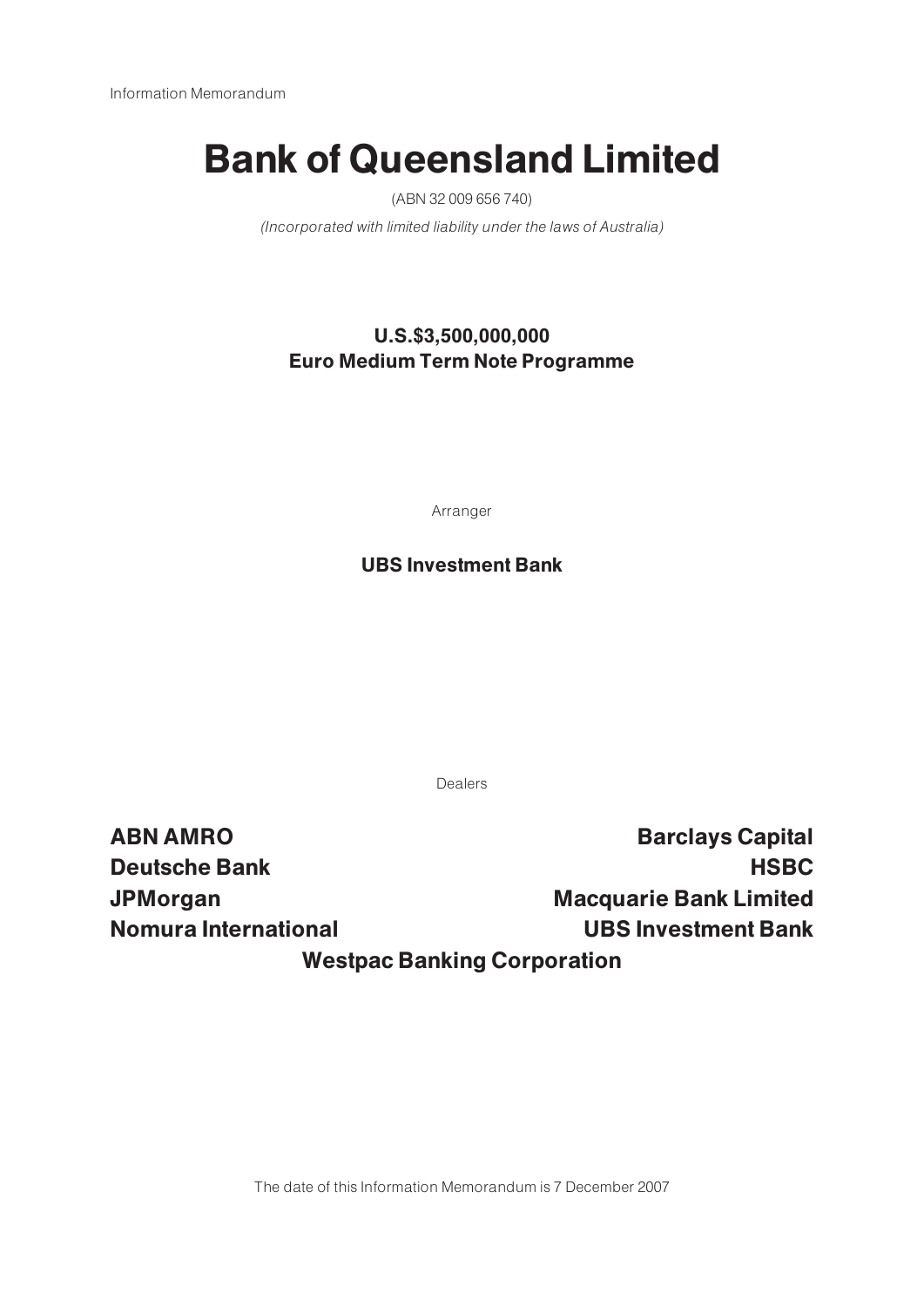This Information Memorandum comprises a base prospectus for the purpose of Article 5.4 of Directive 2003/71/EC (the ''Prospectus Directive''), replaces and supersedes the Information Memorandum dated 15 December 2006 describing the Programme (as defined below). Any Notes (as defined below) issued under the Programme on or after the date of this Information Memorandum are issued subject to the provisions contained herein. This does not affect any Notes already issued.

Under the Euro Medium Term Note Programme described in this Information Memorandum (the ''Programme''), Bank of Queensland Limited (ABN 32 009 656 740) (the ''Issuer'' or the ''Bank''), subject to compliance with all relevant laws, regulations and directives, may from time to time issue Euro Medium Term Notes (the ''Notes''). The aggregate nominal amount of Notes outstanding will not at any time exceed U.S.\$3,500,000,000 (or the equivalent in other currencies) or such higher amount as may be agreed by the Issuer and the Dealers (as defined in ''Subscription and Sale'' ).

Notes will be issued in one or more series (each a ''Series''). Each Series shall be in bearer form and may be issued in one or more tranches (each a ''Tranche'') on different issue dates. Notes of each Series will have the same maturity date, bear interest on the same basis and at the same rate and be issued on terms otherwise identical (except in relation to interest commencement dates and matters related thereto).

Each Tranche of Notes will be represented on issue by a temporary global note (each a ''Temporary Global Note'') which may be deposited on the issue date with a common depositary on behalf of Euroclear Bank S.A./N.V. ("Euroclear") and Clearstream Banking, société anonyme ("Clearstream, Luxembourg'') and/or any other agreed clearing system. The provisions governing the exchange of interests in Temporary Global Notes for permanent global notes (each a ''Permanent Global Note'') and Definitive Notes are described in ''Summary of Provisions Relating to the Notes while in Global Form''.

Application has been made to the Financial Services Authority in its capacity as competent authority under the Financial Services and Markets Act 2000 (the ''UK Listing Authority'') for Notes issued under the Programme during the period of 12 months from the date of this Information Memorandum to be admitted to the official list of the UK Listing Authority (the ''Official List'') and to the London Stock Exchange plc (the ''London Stock Exchange'') for such Notes to be admitted to trading on the London Stock Exchange's Gilt Edged and Fixed Interest Market. References in this Information Memorandum to Notes being ''listed'' (and related references) on the London Stock Exchange shall mean that such Notes have been admitted to trading on the London Stock Exchange's Gilt Edged and Fixed Interest Market and have been admitted to the Official List. The London Stock Exchange's Gilt Edged and Fixed Interest Market is a regulated market for the purposes of Directive 2004/39/EC (the Markets in Financial Instruments Directive). Notice of the aggregate nominal amount of, interest (if any) payable in respect of, the issue price of, and any other terms and conditions not contained herein which are applicable to, the Notes of each Tranche will be set forth in the Final Terms (the ''Final Terms'') which, with respect to Notes to be listed on the London Stock Exchange, will be delivered to the UK Listing Authority and the London Stock Exchange on or before the date of issue of the Notes of such Tranche.

Subject as provided in the applicable Final Terms, the only persons authorised to use this Information Memorandum in connection with an offer of Notes are the persons named in the applicable Final Terms as the relevant Dealer or the Managers, as the case may be.

Copies of each Final Terms will be available from FT Business Research Centre operated by FT Interactive Data at Fitzroy House, 13-17 Epworth Street, London EC2A 4DL (in the case of Notes admitted to the Official List and to trading by the London Stock Exchange only) and from the specified office of each of the Paying Agents (as defined below).

The Issuer (the ''Responsible Person'') accepts responsibility for the information contained in this Information Memorandum. To the best of the knowledge and belief of the Issuer (which has taken all reasonable care to ensure that such is the case), the information contained in this Information Memorandum is in accordance with the facts and does not omit anything likely to affect the import of such information.

No person is or has been authorised by the Issuer to give any information or to make any representation not contained in or not consistent with this Information Memorandum or any other information supplied in connection with the Programme or the Notes and, if given or made, such information or representation must not be relied upon as having been authorised by the Issuer, any of the Dealers or the Arranger (as defined in ''Summary of the Programme''). Neither the delivery of this Information Memorandum nor any sale made in connection herewith shall, under any circumstances, create any implication that there has been no change in the affairs of the Issuer or its Subsidiaries (as defined below) taken as a whole (the ''Group'') since the date hereof or the date upon which this Information Memorandum has been most recently amended or supplemented or that there has been no adverse change in the financial position of the Issuer or the Group since the date hereof or the date upon which this Information Memorandum has been most recently amended or supplemented or that any other information supplied in connection with the Programme is correct as of any time subsequent to the date on which it is supplied or, if different, the date indicated in the document containing the same.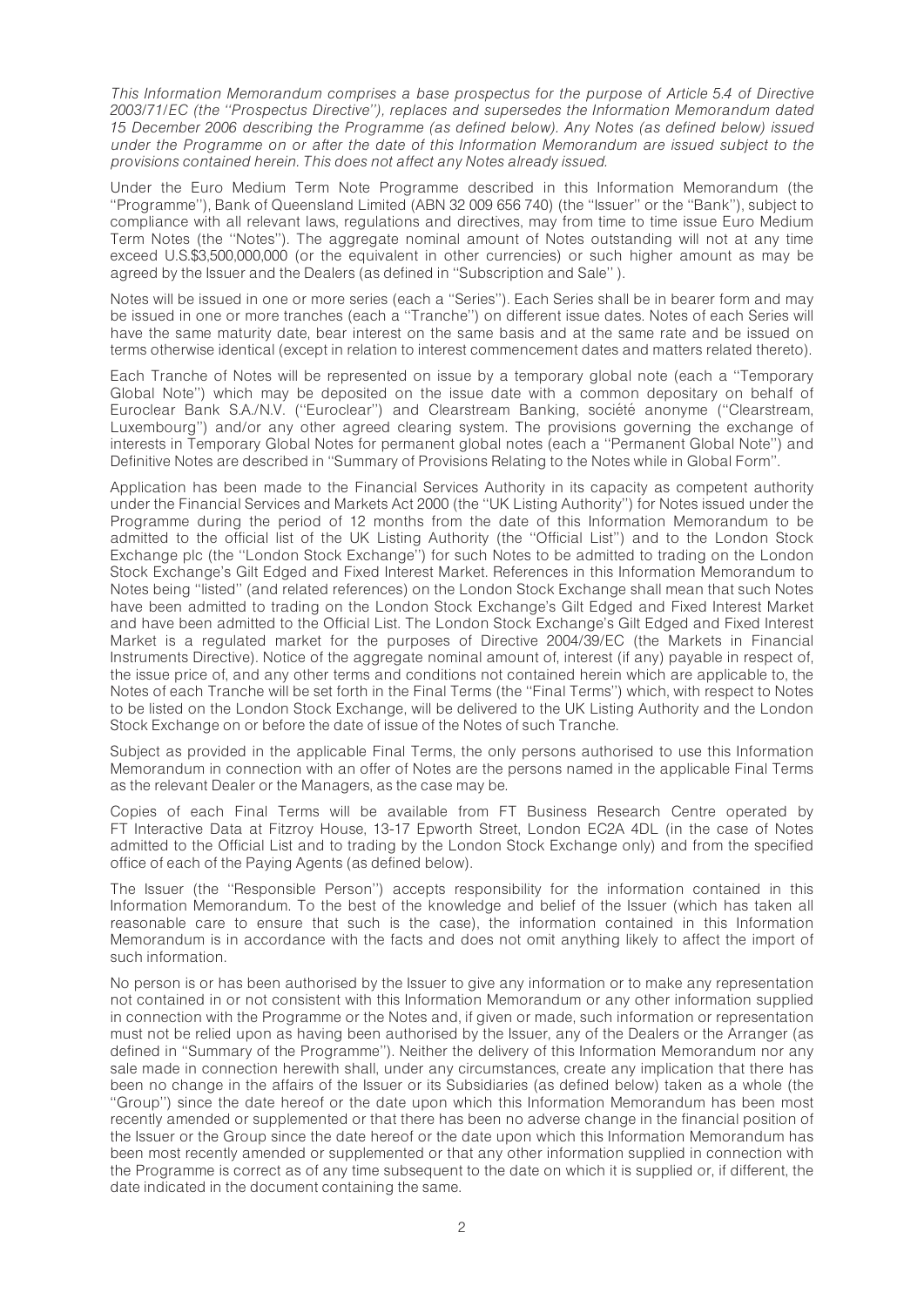The distribution of this Information Memorandum and the offering or sale of the Notes in certain jurisdictions may be restricted by law. Persons into whose possession this Information Memorandum comes are required by the Issuer, the Dealers and the Arranger to inform themselves about and to observe any such restriction. The Notes have not been and will not be registered under the United States Securities Act of 1933, as amended (the ''Securities Act'') and are subject to U.S. tax law requirements. Subject to certain exceptions, Notes may not be offered, sold or delivered within the United States or to, or for the account or benefit of, U.S. persons. For a description of certain restrictions on offers and sales of Notes and on distribution of this Information Memorandum, see ''Subscription and Sale''.

This Information Memorandum does not constitute an offer of, or an invitation by or on behalf of the Issuer or the Dealers to subscribe for, or purchase, any Notes.

Neither the Arranger nor the Dealers have independently verified the information contained in this Information Memorandum. None of the Dealers or the Arranger makes any representation, express or implied, or accepts any responsibility or liability, with respect to the accuracy or completeness of any of the information contained or incorporated in this Information Memorandum or any other information provided by the Issuer in connection with the Programme. Neither this Information Memorandum nor any other financial statements are intended to provide the basis of any credit or other evaluation and should not be considered as a recommendation by any of the Issuer, the Arranger or the Dealers that any recipient of this Information Memorandum or any other financial statements should purchase any of the Notes. Each potential purchaser of Notes should determine for itself the relevance of the information contained in this Information Memorandum and its purchase of Notes should be based upon such investigation as it deems necessary. None of the Dealers or the Arranger undertakes to review the financial condition or affairs of the Issuer during the life of the arrangements contemplated by this Information Memorandum nor to advise any investor or potential investor in any Notes of any information coming to the attention of any of the Dealers or the Arranger. None of the Dealers or the Arranger accepts any liability in relation to the information contained or incorporated by reference in this Information Memorandum or any other information provided by the Issuer in connection with the Programme.

This Information Memorandum has been prepared on the basis that any offer of Notes in any Member State of the European Economic Area which has implemented the Prospectus Directive (each, a ''Relevant Member State'') will be made pursuant to an exemption under the Prospectus Directive, as implemented in that Relevant Member State, from the requirement to publish a prospectus for offers of Notes. Accordingly any person making or intending to make an offer in that Relevant Member State of Notes which are the subject of an offering contemplated in this Information Memorandum as completed by final terms in relation to the offer of those Notes may only do so in circumstances in which no obligation arises for the Issuer or any Dealer to publish a prospectus pursuant to Article 3 of the Prospectus Directive or supplement a prospectus pursuant to Article 16 of the Prospectus Directive, in each case, in relation to such offer. Neither the Issuer nor any Dealer have authorised, nor do they authorise, the making of any offer of Notes in circumstances in which an obligation arises for the Issuer or any Dealer to publish or supplement a prospectus for such offer.

In connection with any Tranche, one of the Dealers may act as a stabilising manager (the ''Stabilising Manager''). The identity of the Stabilising Manager will be disclosed in the relevant Final Terms. References in the next paragraph to ''the issue'' are to each Tranche in relation to which a Stabilising Manager is appointed.

In connection with the issue of any Tranche of Notes, the Dealer or Dealers (if any) named as the Stabilisation Manager(s) (or persons acting on behalf of any Stabilisation Manager(s)) in the applicable Final Terms may over-allot Notes or effect transactions with a view to supporting the market price of the Notes at a level higher than that which might otherwise prevail. However, there is no assurance that the Stabilising Manager(s) (or persons acting on behalf of a Stabilising Manager) will undertake stabilisation action. Any stabilisation action may begin on or after the date on which adequate public disclosure of the terms of the offer of the relevant Tranche of Notes is made and, if begun, may be ended at any time, but it must end no later than the earlier of 30 days after the issue date of the relevant Tranche of Notes and 60 days after the date of the allotment of the relevant Tranche of Notes. Any stabilisation action or over-allotment must be conducted by the relevant Stabilising Manager(s) (or persons acting on behalf of any Stabilising Manager(s)) in accordance with all applicable laws and rules.

The financial information included in this Information Memorandum has not been prepared in accordance with the international accounting standards (the ''International Accounting Standards'') adopted pursuant to the procedure of Article 3 of Regulation (EC) No1606/2002 and there may be material differences in the financial information had Regulation (EC) No 1606/2002 been applied to the historical financial information.

In this Information Memorandum, unless otherwise specified or the context otherwise requires, references to "U.S. dollars", "U.S.\$" and to "cents" are to the currency of the United States of America, to "A\$", "\$" and "dollars" are to the currency of the Commonwealth of Australia, to "£" and "Sterling" are to the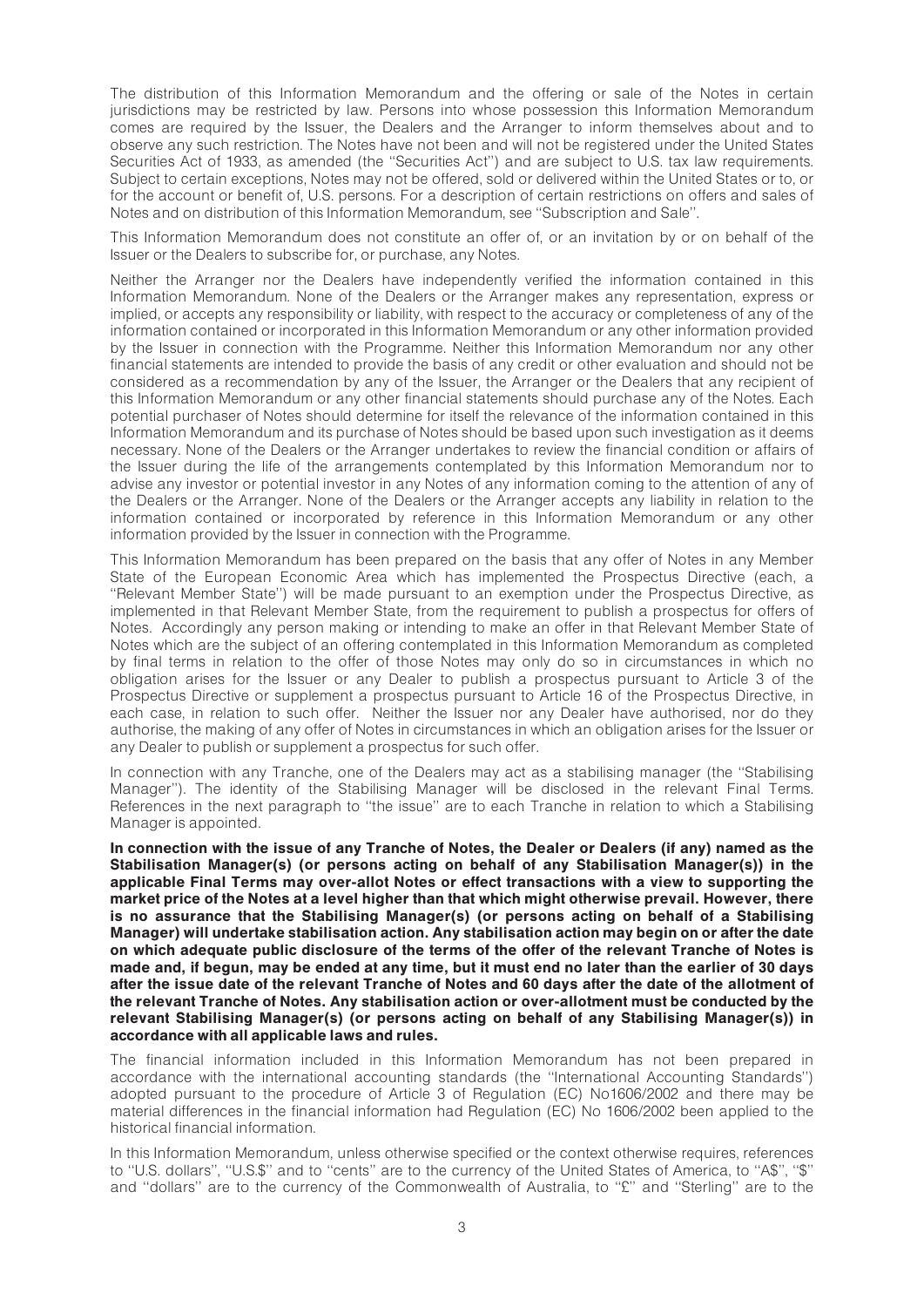currency of the United Kingdom and to ''euro'' are to the currency introduced at the third stage of European economic and monetary union pursuant to the Treaty establishing the European Community, as amended.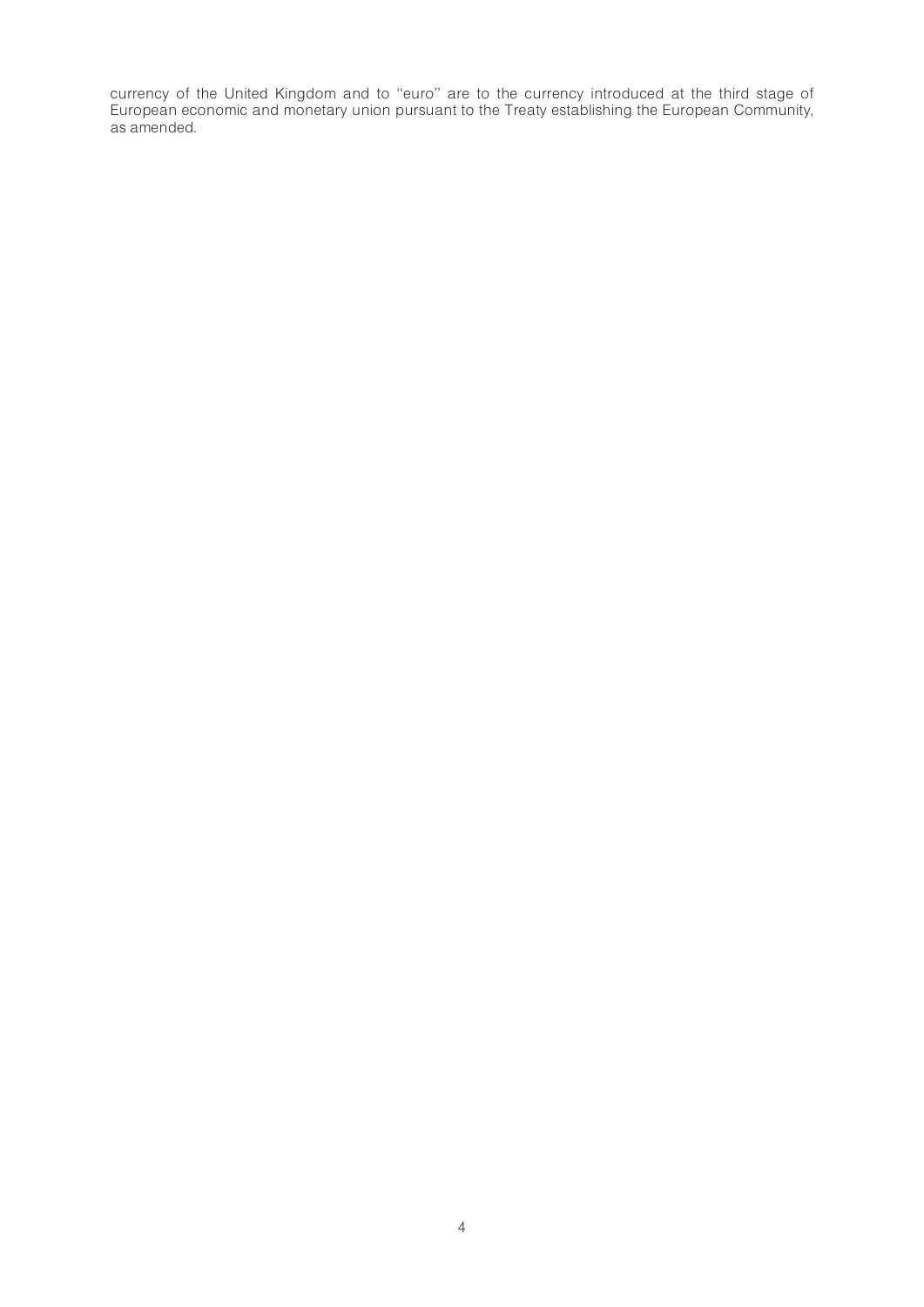# Documents Incorporated by Reference

The following documents which have previously been published shall be incorporated in, and form part of, this Information Memorandum:

. the financial report 2006 and 2007 (including the auditors' report, the audited consolidated financial statements of the Issuer in respect of the years ended 31 August 2006 and 31 August 2007 and notes thereon),

Following the publication of this Information Memorandum a supplement may be prepared by the Issuer and approved by the UK Listing Authority in accordance with Article 16 of the Prospectus Directive. Statements contained in any such supplement (or contained in any document incorporated by reference therein) shall, to the extent applicable (whether expressly, by implication or otherwise), be deemed to modify or supersede statements contained in this Information Memorandum or in a document which is incorporated by reference in this Information Memorandum. Any statement so modified or superseded shall not be deemed, except as so modified or superseded, to constitute a part of this Information Memorandum.

Copies of documents incorporated by reference in this Information Memorandum can be obtained from the registered office of the Issuer and from the specified office of the Paying Agent for the time being in London, set out at the end of this Information Memorandum.

# Supplemental Information Memorandum

The Issuer will, in the event of any significant new factor, material mistake or inaccuracy relating to information included in this Information Memorandum which is capable of affecting the assessment of any Notes, prepare a supplement to this Information Memorandum or publish a new Information Memorandum for use in connection with any subsequent issue of Notes. The Issuer has undertaken to the Dealers in the Dealer Agreement (as defined in ''Subscription and Sale'') that it will comply with section 87G of the Financial Services and Markets Act 2000 (''FSMA'').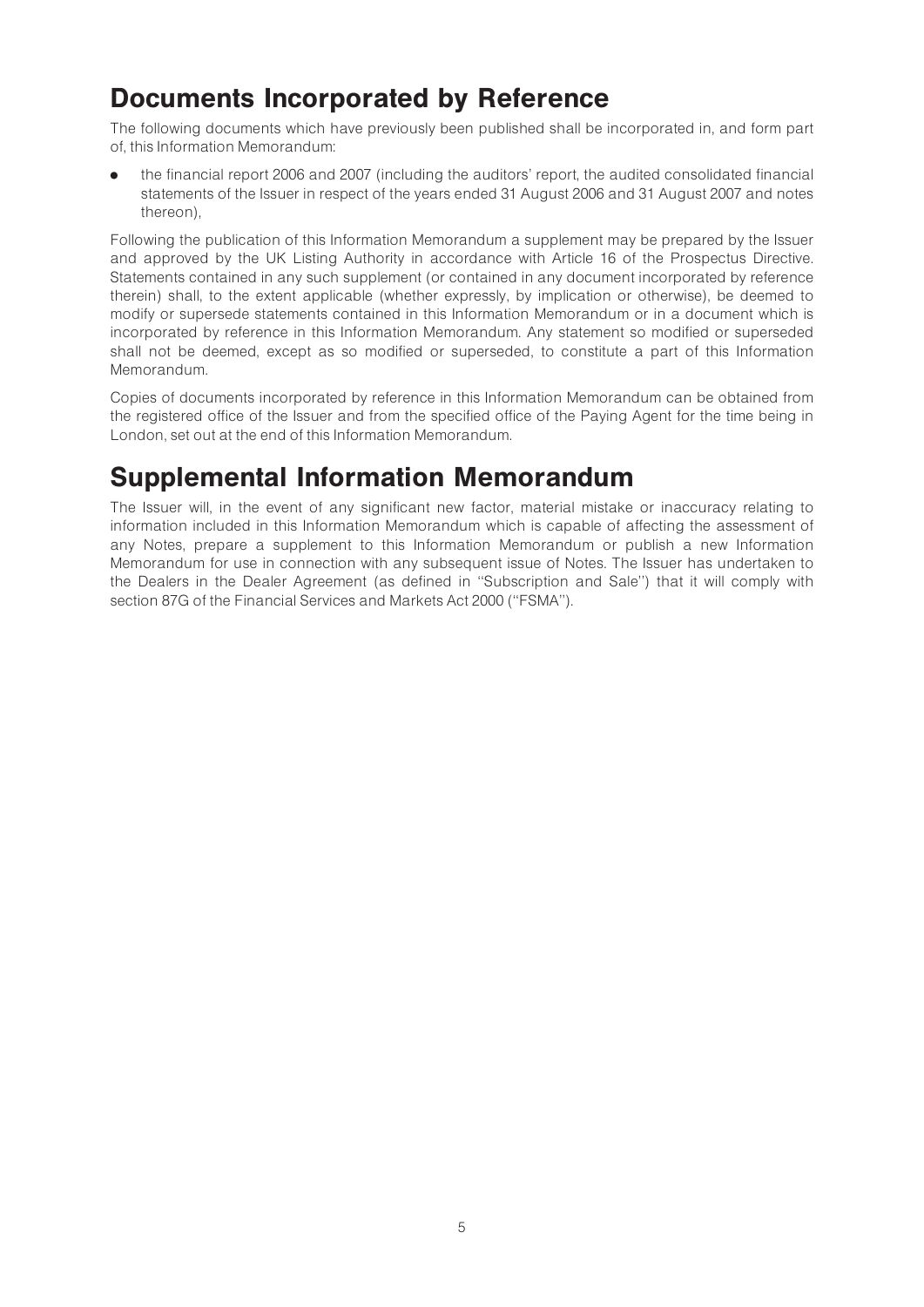# Table of Contents

|                                                                  | Page           |
|------------------------------------------------------------------|----------------|
| <b>Overview of the Programme</b>                                 | $\overline{7}$ |
| <b>Risk Factors</b>                                              | 11             |
| <b>Terms and Conditions of the Notes</b>                         | 18             |
| Summary of Provisions Relating to the Notes while in Global Form | 37             |
| <b>Use of Proceeds</b>                                           | 39             |
| <b>Bank of Queensland Limited</b>                                | 40             |
| <b>Australian Taxation</b>                                       | 46             |
| <b>United Kingdom Taxation and EU Savings Directive</b>          | 51             |
| <b>Subscription and Sale</b>                                     | 52             |
| <b>Form of Final Terms</b>                                       | 56             |
| <b>General Information</b>                                       | 66             |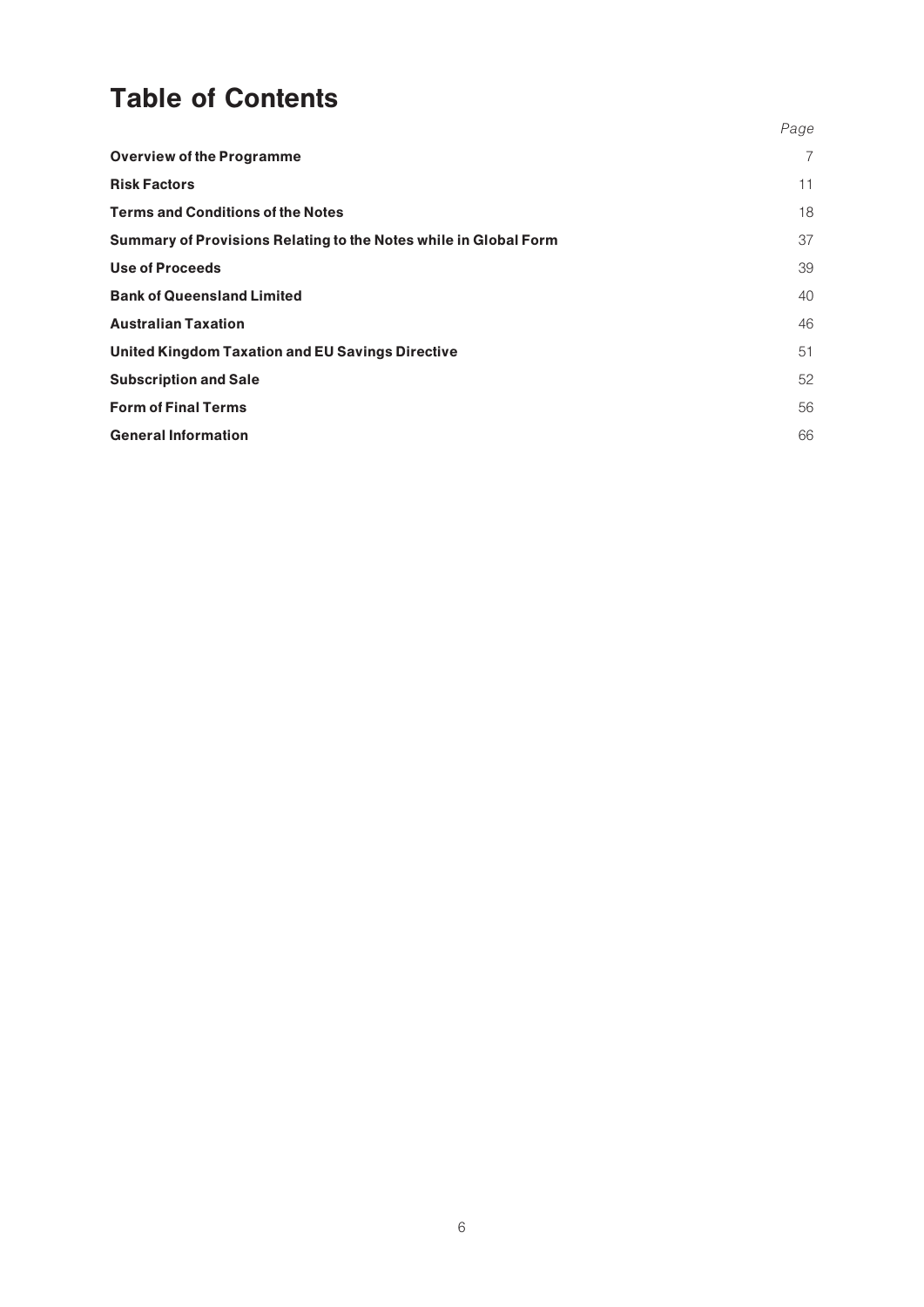# Overview of the Programme

The following overview is qualified in its entirety by the remainder of this Information Memorandum and, in relation to the terms and conditions of any Tranche, by the applicable Final Terms. Words and expressions defined in the ''Terms and Conditions of the Notes'' shall have the same meanings in this summary.

| <b>Issuer:</b>          | Bank of Queensland Limited (ABN 32 009 656 740)                                                                                                                                                                                                                                                                                                                                                                                                                                                                                                                                                                                                                                                                                                                                                                                                                                                                                                                                                                    |
|-------------------------|--------------------------------------------------------------------------------------------------------------------------------------------------------------------------------------------------------------------------------------------------------------------------------------------------------------------------------------------------------------------------------------------------------------------------------------------------------------------------------------------------------------------------------------------------------------------------------------------------------------------------------------------------------------------------------------------------------------------------------------------------------------------------------------------------------------------------------------------------------------------------------------------------------------------------------------------------------------------------------------------------------------------|
| <b>Description:</b>     | Euro Medium Term Note Programme                                                                                                                                                                                                                                                                                                                                                                                                                                                                                                                                                                                                                                                                                                                                                                                                                                                                                                                                                                                    |
| Size:                   | Up to U.S.\$3,500,000,000 (or the equivalent in other currencies at the date of<br>issue) aggregate nominal amount of Notes outstanding at any one time.                                                                                                                                                                                                                                                                                                                                                                                                                                                                                                                                                                                                                                                                                                                                                                                                                                                           |
| Arranger:               | UBS Limited ("UBS").                                                                                                                                                                                                                                                                                                                                                                                                                                                                                                                                                                                                                                                                                                                                                                                                                                                                                                                                                                                               |
| <b>Dealers:</b>         | ABN AMRO Bank N.V.<br>Barclays Bank PLC<br>Deutsche Bank AG, London Branch<br><b>HSBC Bank plc</b><br>J.P. Morgan Securities Ltd.<br>Macquarie Bank Limited (ABN 46 008 583 542)<br>Nomura International plc<br><b>UBS Limited</b><br>Westpac Banking Corporation, Singapore                                                                                                                                                                                                                                                                                                                                                                                                                                                                                                                                                                                                                                                                                                                                       |
|                         | The Issuer may from time to time terminate the appointment of any Dealer<br>under the Programme or appoint additional dealers either in respect of one<br>or more Tranches or in respect of the whole Programme.                                                                                                                                                                                                                                                                                                                                                                                                                                                                                                                                                                                                                                                                                                                                                                                                   |
| Agent:                  | Citibank, N.A., London Branch                                                                                                                                                                                                                                                                                                                                                                                                                                                                                                                                                                                                                                                                                                                                                                                                                                                                                                                                                                                      |
| <b>Method of Issue:</b> | The Notes will be issued on a syndicated or non-syndicated basis. The<br>Notes will be issued in Series having one or more issue dates and on terms<br>otherwise identical (or identical other than in respect of the interest<br>commencement date and related matters), the Notes of each Series being<br>intended to be interchangeable with all other Notes of that Series. Each<br>Series may be issued in Tranches on the same or different issue dates. The<br>specific terms of each Tranche (which will be supplemented, where<br>necessary, with supplemental terms and conditions and, save in respect of<br>the issue date, issue price, first payment of interest and nominal amount of<br>the Tranche, will be identical to the terms of other Tranches of the same<br>Series) will be set out in a Final Terms.                                                                                                                                                                                     |
| <b>Issue Price:</b>     | Notes may be issued at their nominal amount or at a discount or premium<br>to their nominal amount and may be issued on a fully-paid or partly-paid<br>basis.                                                                                                                                                                                                                                                                                                                                                                                                                                                                                                                                                                                                                                                                                                                                                                                                                                                      |
| <b>Form of Notes:</b>   | The Notes will be issued in bearer form only. Each Tranche of Notes will be<br>represented on issue by a Temporary Global Note which will be deposited<br>on the issue date with a common depositary on behalf of Euroclear and<br>Clearstream, Luxembourg and/or any other agreed clearing system and<br>which will be exchangeable, upon request, as described therein for either a<br>Permanent Global Note or Definitive Notes (as indicated in the applicable<br>Final Terms and subject, in the case of Definitive Notes, to such notice<br>period as is specified in the applicable Final Terms) in each case not earlier<br>than 40 days after the issue date upon certification of non-U.S. beneficial<br>ownership as required by U.S. Treasury regulations. A Permanent Global<br>Note will be exchangeable for Definitive Notes (as specified in the<br>applicable Final Terms), either (i) upon not less than 60 days' written notice<br>from Euroclear and/or Clearstream, Luxembourg (acting on the |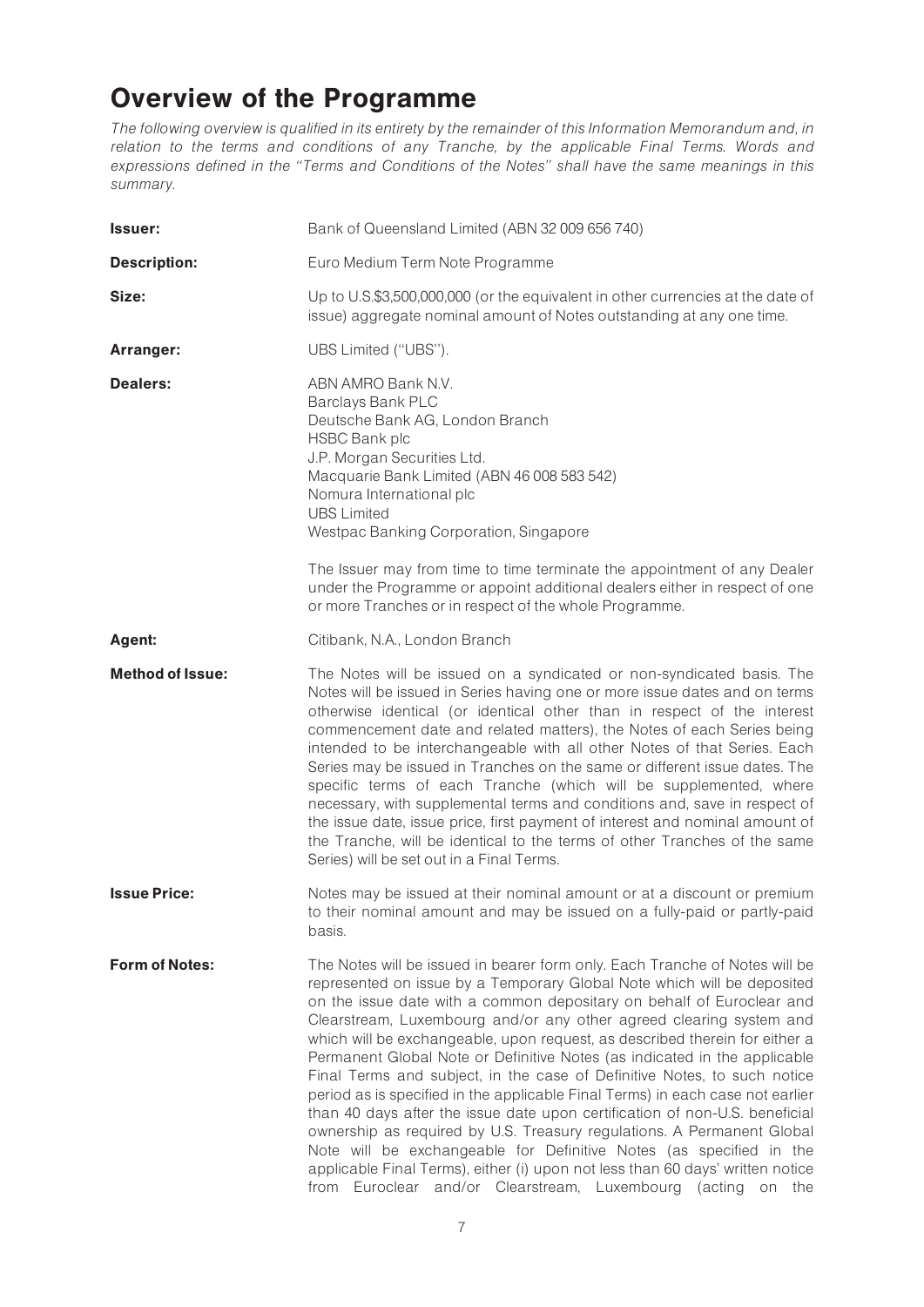instructions of any holder of an interest in such Permanent Global Note) to the Agent as described therein<sup>1</sup> or (ii) upon the occurrence of an Exchange Event (as defined in ''Summary of Provisions Relating to the Notes while in Global Form'' below). Any interest in a Global Note will be transferable only in accordance with the rules and procedures for the time being of Euroclear and/or Clearstream, Luxembourg and/or any other agreed clearing system, as appropriate.

- **Clearing Systems:** Euroclear, Clearstream, Luxembourg and, in relation to any Tranche, such other clearing system as may be agreed between the Issuer, the relevant Dealer(s) and the Agent.
- **Initial Delivery of Notes:** Temporary Global Notes may be deposited with Euroclear and/or Clearstream, Luxembourg or any other clearing system or may be delivered outside any clearing system provided that the method of such delivery has been agreed in advance by the Issuer, the relevant Dealer(s) and the Agent.
- **Currencies:** Subject to compliance with all relevant laws, regulations and directives, Notes may be issued in Australian dollars, Canadian dollars, Danish kroner, euro, Hong Kong dollars, New Zealand dollars, Sterling, Swedish kronor, Swiss francs or U.S. dollars or in other currencies if the Issuer and the relevant Dealer(s) so agree.
- **Redenomination:** The applicable Final Terms may provide that certain Notes may be redenominated in euro.
- **Maturities:** Such maturities as may be agreed between the Issuer and the relevant Dealer(s) and as indicated in the applicable Final Terms, subject to such minimum or maximum maturities as may be allowed or required from time to time by the relevant central bank (or equivalent body) or any laws or regulations applicable to the Issuer or the relevant currency.

At the date of this Information Memorandum, the minimum maturity of all Notes is one month.

Notes having a maturity of less than one year will, if the proceeds of the issue are accepted in the United Kingdom, constitute deposits for the purposes of the prohibition on accepting deposits contained in section 19 of the FSMA unless they are issued to a limited class of professional investors and have a denomination of at least £100,000 or its equivalent, see ''Subscription and Sale''.

**Denomination:** Notes will be issued in such denominations as may be agreed between the Issuer and the relevant Dealer and as indicated in the applicable Final Terms save that the minimum denomination of each Note will be such as may be allowed or required from time to time by the relevant central bank (or equivalent body) or any laws or regulations applicable to the relevant Specified Currency (see also ''Currencies'' above) and save that the minimum denomination of each Note admitted to trading on a regulated market within the European Economic Area or offered to the public in a Member State of the European Economic Area in circumstances which otherwise require the publication of a prospectus under the Prospectus Directive will be  $\epsilon$ 50,000 (or, if the Notes are denominated in a currency other than euro, the equivalent amount in such currency).

**Fixed Rate Notes:** Fixed interest will be payable in arrears on such date or dates in each year as may be agreed between the Issuer and the relevant Dealer(s) and on redemption and will be calculated on the basis of such Day Count Fraction as may be agreed between the Issuer and the relevant Dealer(s).

<sup>1</sup> The exchange upon notice option should not be expressed to be applicable if the Notes have a denomination consisting of the minimum Specified Denomination plus a higher integral multiple of another smaller amount.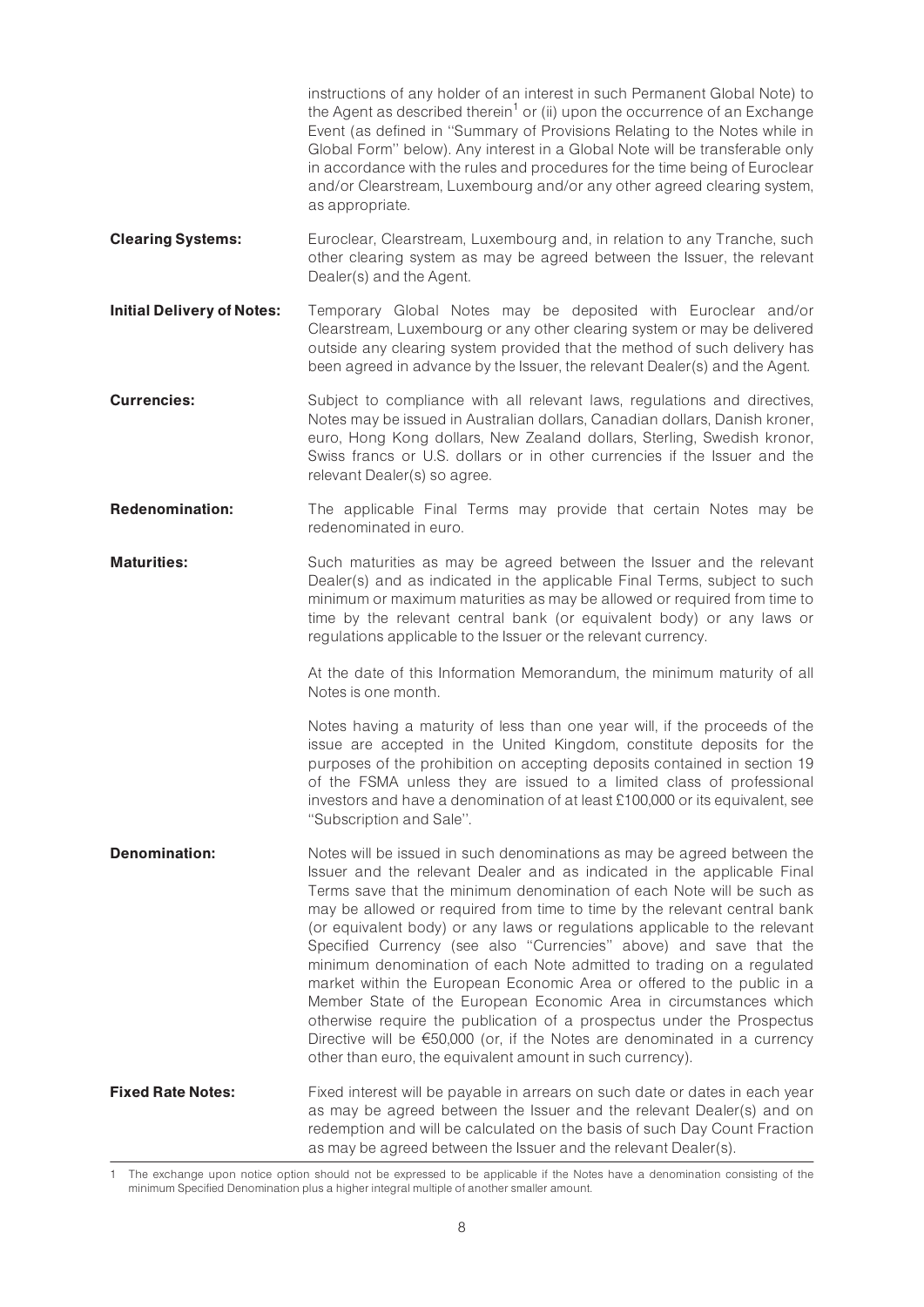| <b>Floating Rate Notes:</b>                   | Floating Rate Notes will bear interest at a rate determined:                                                                                                                                                                                                                                                     |                                                                                                                                                                                                                                                                                                                                                                                                                                                                                                                                                                                                                                                                                                                                                                                |  |  |  |
|-----------------------------------------------|------------------------------------------------------------------------------------------------------------------------------------------------------------------------------------------------------------------------------------------------------------------------------------------------------------------|--------------------------------------------------------------------------------------------------------------------------------------------------------------------------------------------------------------------------------------------------------------------------------------------------------------------------------------------------------------------------------------------------------------------------------------------------------------------------------------------------------------------------------------------------------------------------------------------------------------------------------------------------------------------------------------------------------------------------------------------------------------------------------|--|--|--|
|                                               | (i)                                                                                                                                                                                                                                                                                                              | on the same basis as the floating rate under a notional interest-rate<br>swap transaction in the relevant currency governed by an agreement<br>incorporating the 2000 ISDA Definitions (as published by the<br>International Swaps and Derivatives Association, Inc., and as amended<br>and updated as at the issue date of the first Tranche of the Notes of the<br>relevant Series); or                                                                                                                                                                                                                                                                                                                                                                                      |  |  |  |
|                                               | (ii)                                                                                                                                                                                                                                                                                                             | on the basis of a reference rate appearing on the agreed screen page<br>of a commercial quotation service; or                                                                                                                                                                                                                                                                                                                                                                                                                                                                                                                                                                                                                                                                  |  |  |  |
|                                               |                                                                                                                                                                                                                                                                                                                  | (iii) on such other basis as may be agreed between the Issuer and the<br>relevant Dealer(s),                                                                                                                                                                                                                                                                                                                                                                                                                                                                                                                                                                                                                                                                                   |  |  |  |
|                                               |                                                                                                                                                                                                                                                                                                                  | as indicated in the applicable Final Terms.                                                                                                                                                                                                                                                                                                                                                                                                                                                                                                                                                                                                                                                                                                                                    |  |  |  |
|                                               |                                                                                                                                                                                                                                                                                                                  | The margin (if any) relating to such floating rate will be agreed between the<br>Issuer and the relevant Dealer(s) for each Series of Floating Rate Notes.                                                                                                                                                                                                                                                                                                                                                                                                                                                                                                                                                                                                                     |  |  |  |
| <b>Index Linked Notes:</b>                    |                                                                                                                                                                                                                                                                                                                  | Payments of principal in respect of Index Linked Redemption Notes or of<br>interest in respect of Index Linked Interest Notes will be calculated by<br>reference to such index and/or formula or changes in the prices of<br>securities or commodities or to such other factors as the Issuer and the<br>relevant Dealer(s) may agree (as indicated in the applicable Final Terms).                                                                                                                                                                                                                                                                                                                                                                                            |  |  |  |
| to Floating Rate Notes and                    | Other provisions in relation Floating Rate Notes and Index Linked Interest Notes may also have a<br>maximum interest rate, a minimum interest rate or both.                                                                                                                                                      |                                                                                                                                                                                                                                                                                                                                                                                                                                                                                                                                                                                                                                                                                                                                                                                |  |  |  |
| <b>Index Linked Interest</b><br><b>Notes:</b> |                                                                                                                                                                                                                                                                                                                  | Interest on Floating Rate Notes and Index Linked Interest Notes in respect<br>of each Interest Period, as selected prior to issue by the Issuer and the<br>relevant Dealer(s), will be payable on such Interest Payment Dates as are<br>specified in, or determined pursuant to, the applicable Final Terms and will<br>be calculated on the basis of such Day Count Fraction as may be agreed<br>by the Issuer and the relevant Dealer(s).                                                                                                                                                                                                                                                                                                                                    |  |  |  |
| <b>Dual Currency Notes:</b>                   | Payments (whether in respect of principal or interest and whether at<br>maturity or otherwise) in respect of Dual Currency Notes will be made in<br>such currencies, and based on such rates of exchange, as the Issuer and<br>the relevant Dealer(s) may agree (as indicated in the applicable Final<br>Terms). |                                                                                                                                                                                                                                                                                                                                                                                                                                                                                                                                                                                                                                                                                                                                                                                |  |  |  |
| <b>Zero Coupon Notes:</b>                     |                                                                                                                                                                                                                                                                                                                  | Zero Coupon Notes will not bear interest and will be offered and sold at a<br>discount to their nominal amount unless otherwise specified in the<br>applicable Final Terms.                                                                                                                                                                                                                                                                                                                                                                                                                                                                                                                                                                                                    |  |  |  |
| <b>Redemption:</b>                            |                                                                                                                                                                                                                                                                                                                  | The Final Terms relating to each Tranche of Notes will indicate either that<br>the Notes of such Tranche cannot be redeemed prior to their stated<br>maturity (other than in specified instalments (see below), if applicable, or for<br>taxation reasons or following an Event of Default) or that such Notes will be<br>redeemable at the option of the Issuer and/or the Noteholders upon giving<br>not less than 15 nor more than 30 days' irrevocable notice (or such other<br>notice period (if any) as is indicated in the applicable Final Terms) to the<br>Noteholders or the Issuer, as the case may be, on a date or dates specified<br>prior to such stated maturity and at a price or prices and on such terms as<br>are indicated in the applicable Final Terms. |  |  |  |
|                                               |                                                                                                                                                                                                                                                                                                                  | The Final Terms may provide that Notes may be redeemable in two or more<br>instalments of such amounts and on such dates as are indicated in the<br>applicable Final Terms.                                                                                                                                                                                                                                                                                                                                                                                                                                                                                                                                                                                                    |  |  |  |
| <b>Status of the Notes:</b>                   |                                                                                                                                                                                                                                                                                                                  | Notes and any relative Receipts and/or Coupons will be direct,<br>unconditional, unsubordinated and (subject to Condition 3) unsecured                                                                                                                                                                                                                                                                                                                                                                                                                                                                                                                                                                                                                                         |  |  |  |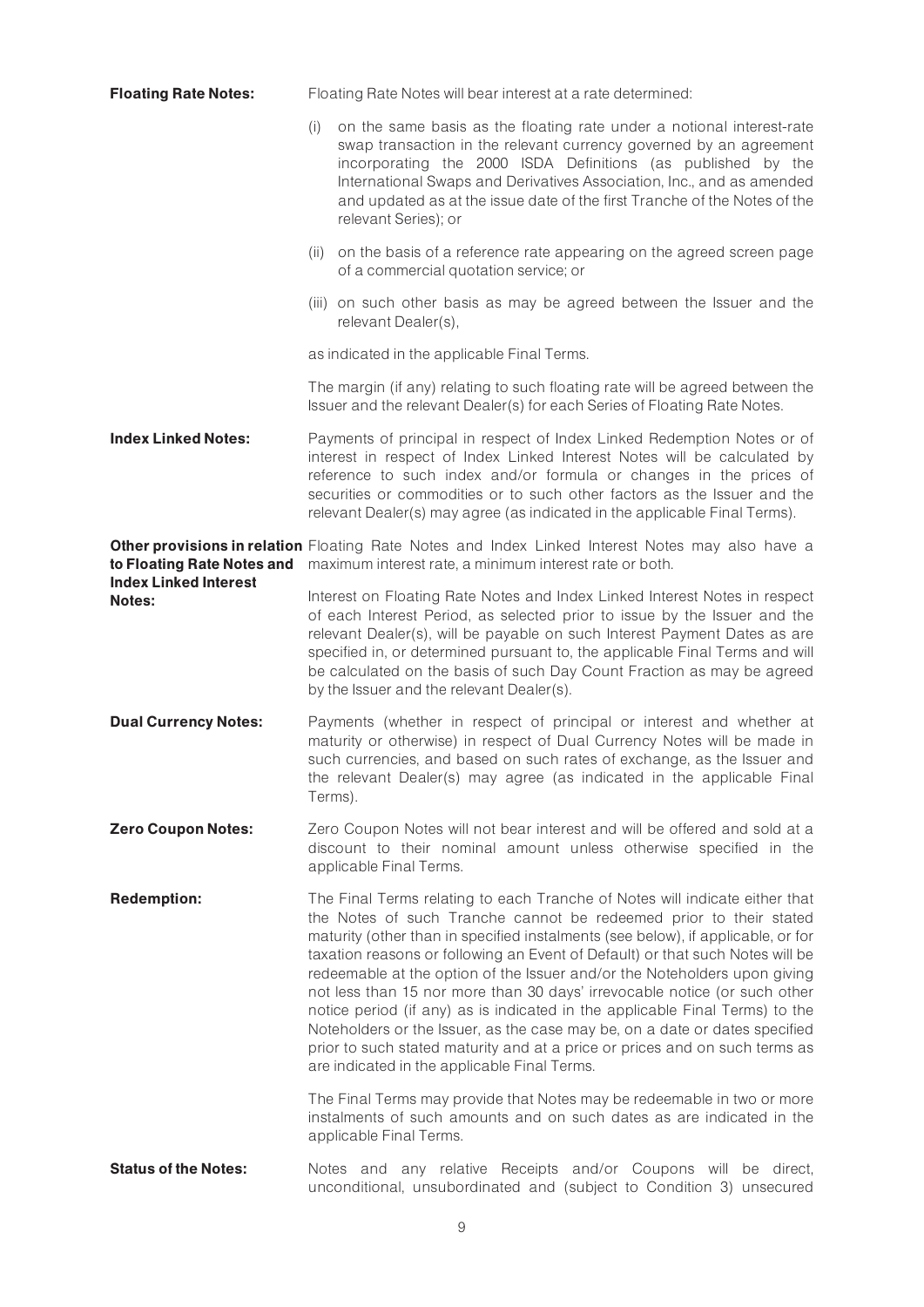obligations of the Issuer and (subject as provided above) will rank pari passu, without any preference among themselves, with all other outstanding unsecured and unsubordinated obligations of the Issuer, present and future (other than obligations preferred by mandatory provisions of law) – see Condition 2.

- **Negative Pledge:** The terms of the Notes will contain a negative pledge provision as further described in Condition 3.
- **Cross Default:** The terms of the Notes will contain a cross-default provision as further described in Condition 9.
- **Withholding Tax:** All payments in respect of the Notes, Receipts and Coupons by the Issuer will be made without withholding or deduction for or on account of withholding taxes of the Commonwealth of Australia or the State of Queensland unless the withholding or deduction of such taxes is required by law. In that event, the Issuer will (subject to certain exceptions) pay such additional amounts as will result in the holders of Notes, Receipts or Coupons receiving such amounts as they would have received in respect of such Notes, Receipts or Coupons had no such withholding or deduction been required, all as more fully described in Condition 7.
- Governing Law: English.

**Rating:** The Rating of the Notes to be issued under the Programme will be specified in the applicable Final Terms.

Listing and Admission to Trading: Application has been made to the UKLA for Notes issued under the Programme to be admitted to the Official List and to admit them to trading on the London Stock Exchange's Gilt Edged and Fixed Interest Market. The Notes may also be listed on such other or further stock exchange(s) as may be agreed between the Issuer and the relevant Dealer in relation to each Series.

Unlisted Notes may also be issued

The Final Terms relating to each Tranche of Notes will state whether or not and, if so, on which stock exchange(s) the Notes are to be listed.

The Dealer Agreement provides that, if the maintenance of the listing of any Notes has, in the opinion of the Issuer, become unduly onerous for any reason whatsoever, the Issuer shall be entitled to terminate such listing subject to its using its best endeavours promptly to list or admit to trading the Notes on an alternative stock exchange, within or outside the European Union, to be agreed between the Issuer and the relevant Dealer.

**Selling Restrictions:** United States, European Economic Area, (including the United Kingdom), the Commonwealth of Australia, Switzerland, Hong Kong and Singapore and such other jurisdictions as may be required in connection with the offering and sale of a particular Tranche of Notes. See ''Subscription and Sale''.

> The Issuer is Category 2 for the purposes of Regulation S under the Securities Act. TEFRA D will apply.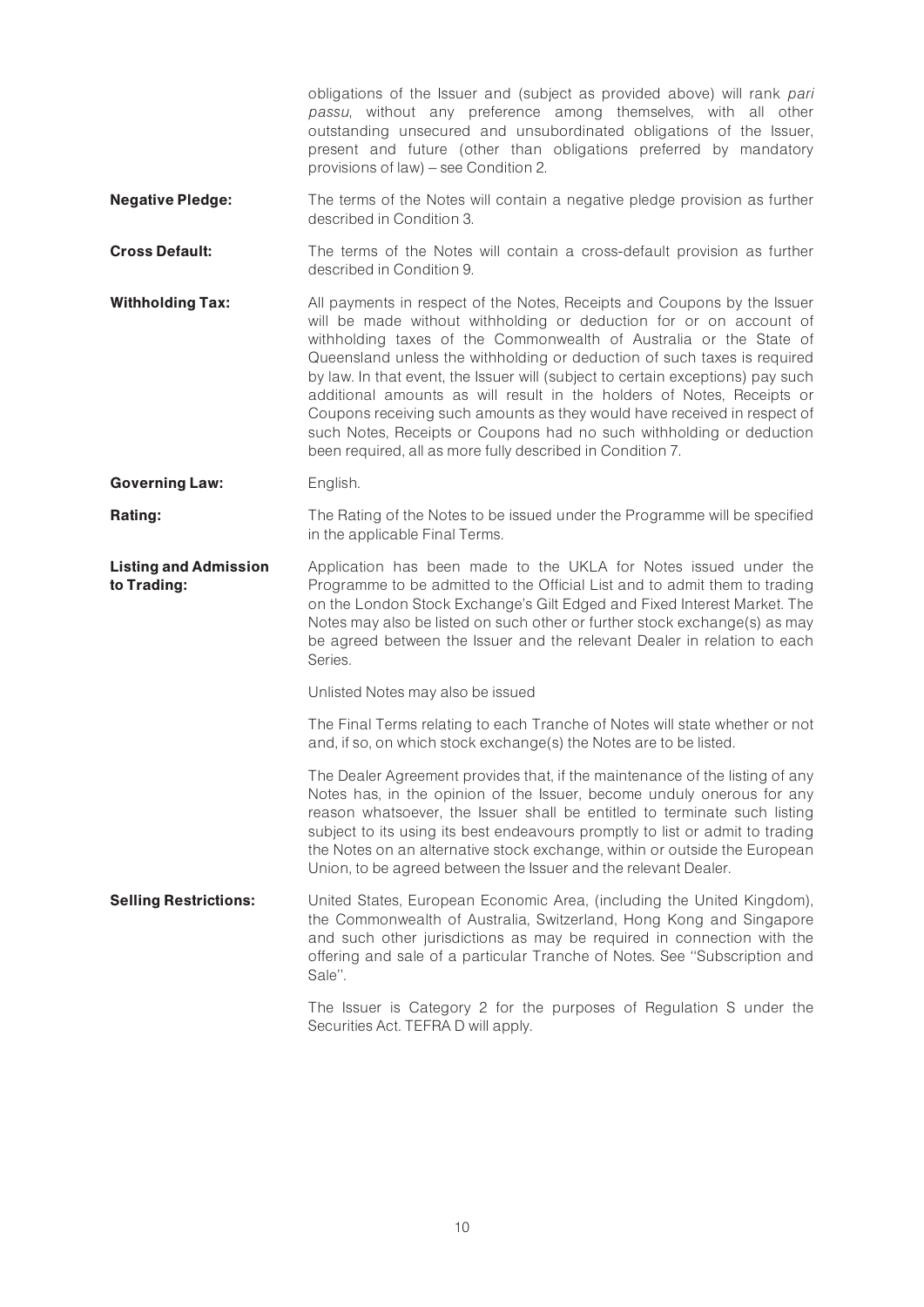# Risk Factors

The Issuer believes that the following factors may affect its ability to fulfil its obligations under Notes issued under the Programme. These factors are contingencies which may or may not occur and the Issuer is not in a position to express a view on the likelihood of any such contingency occurring.

In addition, factors which are material for the purpose of assessing the market risks associated with Notes issued under the Programme are also described below.

The Issuer believes that the factors described below represent the principal risks inherent in investing in Notes issued under the Programme, but the inability of the Issuer to pay interest, principal or other amounts on or in connection with any Notes may occur for other reasons which may not be considered significant risks by the Issuer. Prospective investors should also read the detailed information set out elsewhere in this Information Memorandum and reach their own views prior to making any investment decision.

# Factors that may affect the Issuer's ability to fulfil its obligations under Notes issued under the Programme

### Dependence on the Australian economy

The financial performance of the Issuer could be affected by changes in economic conditions in Australia and overseas. Such changes include:

- . changes in economic growth, unemployment levels and consumer confidence which may lead to a general fall in the demand for the Issuer's products and services;
- . changes in underlying cost structures for labour and service charges;
- . changes in fiscal and monetary policy, including interest rates, which may impact the profitability of the Issuer or a general fall in the demand for the Issuer's products and services; and
- . national or international political and economic instability or the instability of national or international financial markets including that as a result of terrorist acts or war.

Although the Issuer will have in place a number of strategies to minimise the exposure to economic risk and will engage in prudent management practices to minimise its exposure to such risk in the future, such factors may nonetheless have an adverse impact on the Issuer's financial performance and position.

# Competition

The Issuer faces substantial competition in all aspects of its business. The Issuer competes domestically with retail and commercial banks, non-bank mortgage brokers, leasing brokers, private banking firms and other investment services firms. In addition, the trend toward consolidation in the global financial services industry is creating competitors with broader ranges of product and service offerings, increased access to capital, and greater efficiency and pricing power. In recent years, competition has also increased as large banking industry participants have sought to establish themselves in markets that are perceived to offer higher growth potential, and as local institutions have become more sophisticated and competitive and have sought alliances, mergers or strategic relationships. The effect of competitive market conditions may adversely impact the earnings and asset level of the Issuer.

# Credit risk

The Issuer is exposed to credit risk in its business from lending activities, the provision of guarantees including letters of credit and commitments to lend, investment in bonds and notes, financial market transactions and other associated activities. Credit risk is the potential loss arising from the possibility that customers or counterparties fail to meet contractual payment obligations to the Issuer as they fall due.

Credit risk is a significant risk for the Issuer and arises primarily from its lending activities. The Issuer uses two methods for calculating impairment:

#### (i) Specific impairment provisions

Impairment losses on individually assessed loans and advances are determined on a case-by-case basis. If there is objective evidence that an individual loan or advance is impaired, then a specific provision for impairment is raised. The amount of the specific provision is based on the carrying amount of the loan or advance, including the security held against the loan or advance and the present value of expected future cash flows. Any subsequent write-offs are then made against the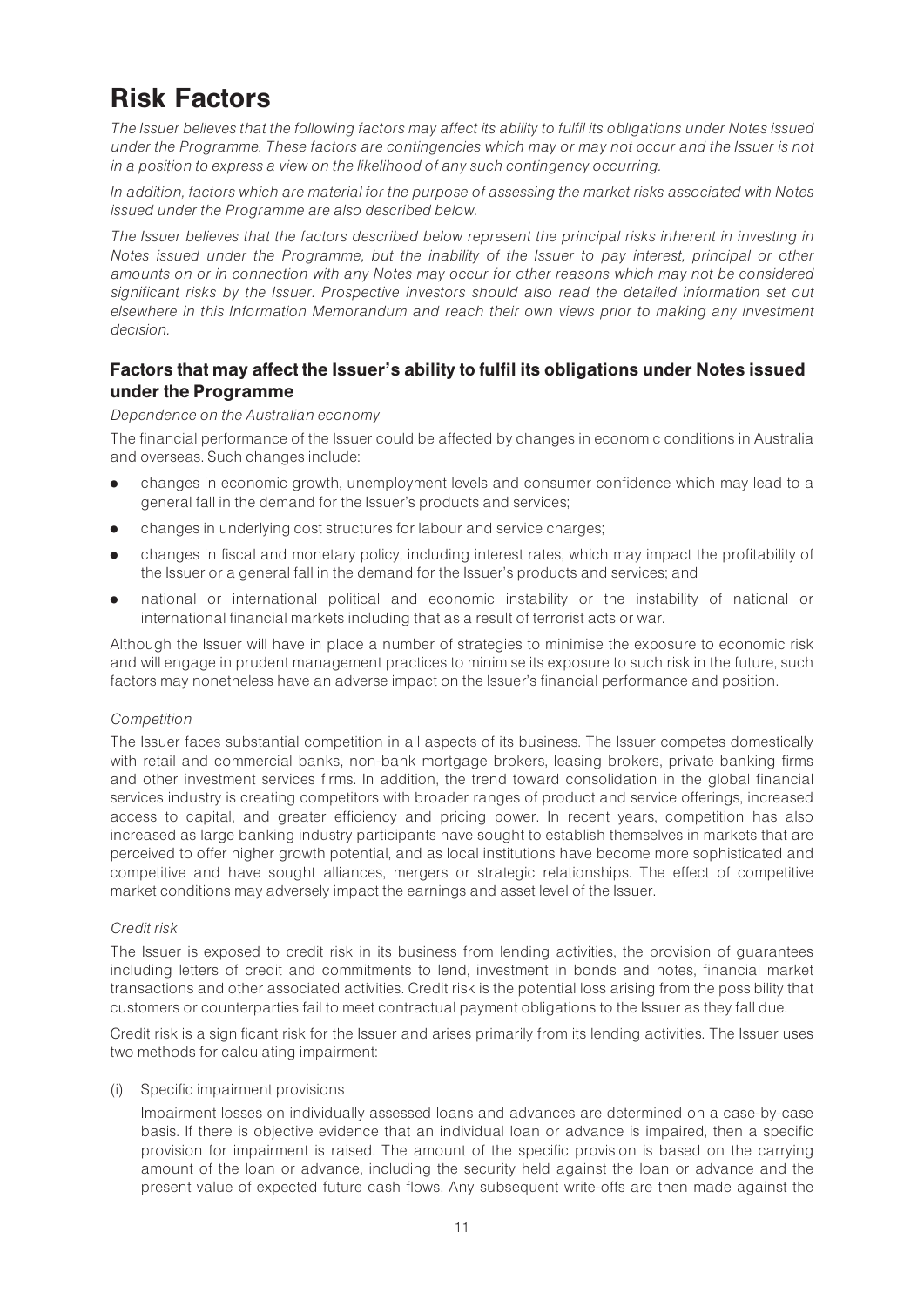specific provision for impairment. The unwinding of the discount from initial recognition of impairment through to recovery of the written down amount is recognised through interest income.

#### (ii) Collective impairment provisions

Where no evidence of impairment has been identified for loans and advances, these loans and advances are grouped together on the basis of similar credit characteristics for the purpose of calculating a collective impairment loss. Collective impairment provisions are based on historical loss experience adjusted for current observable data. The amount required to bring the collective provision for impairment to its required level is charged to the income statement.

If these provisions prove inadequate, either because of an economic downturn or a significant breakdown in its credit disciplines, then this could have a material adverse affect on its business.

#### Market risk

Market risk is the risk of an adverse event in financial markets causing a loss of earnings to the Issuer. This risk generally arises from either funding risk or interest rate risk.

Funding risk is the risk of over-reliance on a particular funding source, including securitisation, affecting the volatility in the cost or availability to the Issuer of funds.

Recently, developments in the U.S. sub-prime mortgage industry have adversely affected the liquidity of global credit markets. This has resulted in an increase in the cost of wholesale funds throughout global markets including Australia, and in some cases a reduction in the availability of some funding sources. The Issuer utilises various funding sources, including wholesale funds and asset securitisation, and as a consequence its overall cost of funds has increased and may continue to increase and the availability of these funds may reduce.

Interest rate risk arises from a variety of sources, including mismatches between the repricing periods of assets and liabilities. As a result of these mismatches, movements in interest rates may affect earnings or the value of the Issuer.

The Issuer has reviewed and will continue to review its pricing model and funding mix in light of recent developments to ensure products are appropriately priced.

#### Liquidity risk

Liquidity risk arises from the possibility that the Issuer is unable to meet its financial obligations as they fall due. Liquidity risk is managed through a series of detailed policies, including the management of cash flow mismatches, the maintenance of a stable, core retail deposits base, the diversification of the funding base and the retention of adequate levels of high quality liquid assets. The Issuer's liquidity risk management framework models its ability to fund under both normal conditions and during a crisis situation. This approach is designed to ensure that the Issuer's funding framework is sufficiently flexible to ensure liquidity under a wide range of market conditions. The availability of funding from uncertain financial markets may increase liquidity risks to financial institutions generally, as discussed above under ''Market risk''.

#### Regulatory and Legal risk

The Issuer's business is subject to substantial legal and regulatory oversight. In particular the Issuer is subject to prudential supervision by the Australian Prudential Regulation Authority (''APRA''). The Issuer is required, amongst other things, to meet minimum capital requirements within its operations. APRA's proposal to apply capital adequacy principles as determined by Basel II may result in changes to the Issuer's capital acequacy ratios. Basel II seeks to provide regulatory capital requirements that are both more comprehensive and more sensitive to risks than the current requirements. The outcomes for the Issuer of the implementation of Basel II are uncertain and there is a risk that the Issuer may require additional capital to meet the requirements, which may have a negative effect on the Issuer's earnings per share. The Issuer is working closely with APRA to understand the changes and ensure compliance with capital requirements.

The Issuer's business and earnings are also affected by the fiscal or other policies that are adopted by various regulatory authorities of the Australian government, foreign governments and international agencies.

In the course of its operations, the Issuer may be involved in disputes and possible litigation. The extent of such disputes and litigation cannot be ascertained at this time. However, there is a risk that any material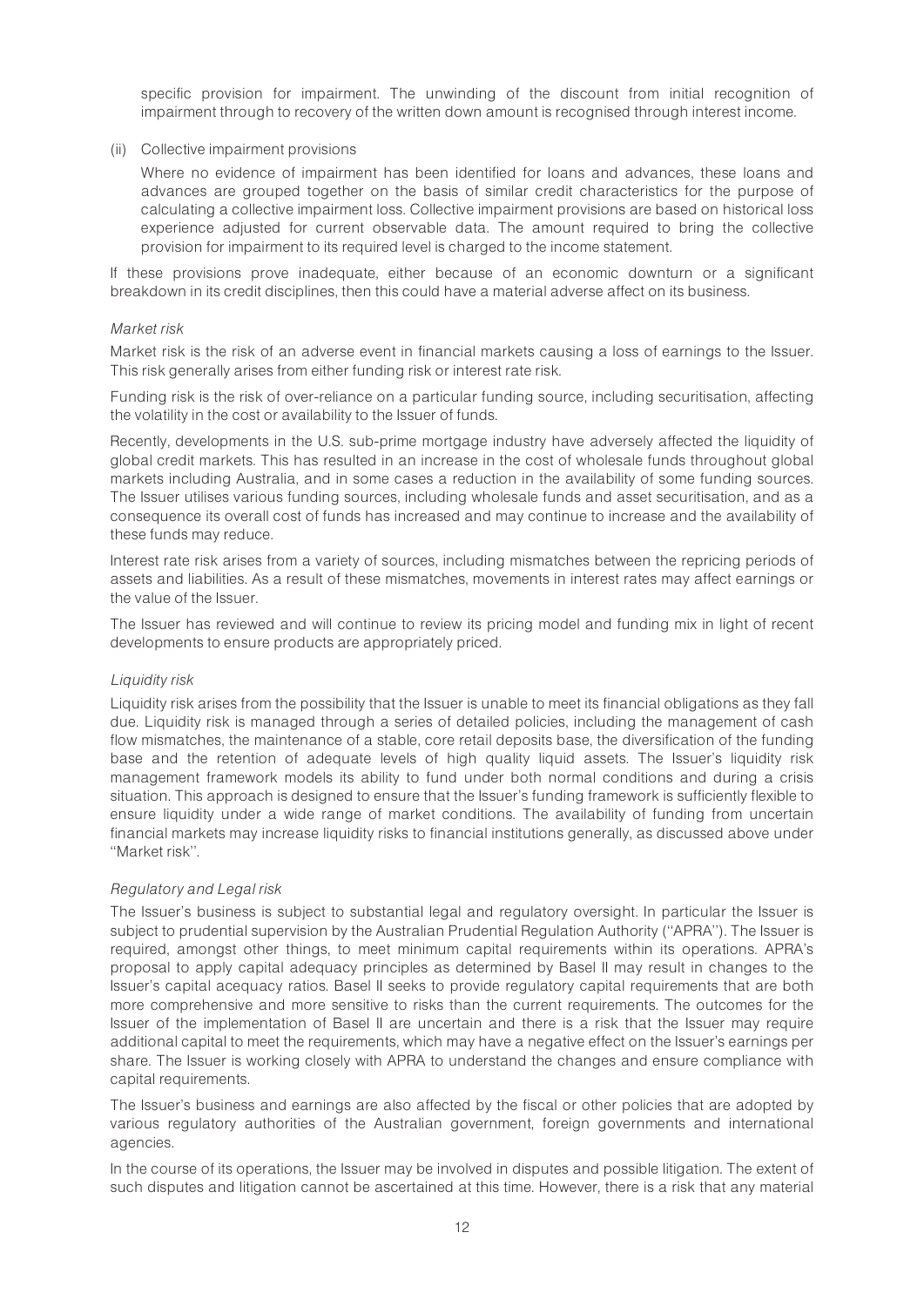or costly dispute or litigation could adversely affect the value of the assets or future financial performance of the Issuer.

# Operational risk

The Issuer is exposed to operational risk resulting from inadequate or failed internal processes and systems, human error or from external events. Examples of these risks include those arising from legislation with which the Issuer must comply, such as the recently enacted Anti-Money Laundering and Counter-Terrorism Financing Act 2006 (''AML/CTF Act'').

If the Issuer does not meet its obligations under the AML/CTF Act (following an introductory period in respect of certain provisions), it can be fined or prohibited from providing financial services. The AML/ CTF Act requires the Issuer to have in place processes to mitigate the risk of the Issuer facilitating money laundering and/or terrorism financing. The Issuer has put in place measures to seek to mitigate such risk as required by the AML/CTF Act, and has a project underway to implement an AML/CTF Compliance Programme to ensure ongoing compliance with the requirements of the AML/CTF Act.

Operational risk is managed by the Issuer through appropriate reporting lines, defined responsibilities, policies and procedures and an operation risk program which incorporates quarterly risk monitoring and reporting by each business unit. Operational risks and their mitigants are documented in the business unit risk databases. These provide the basis for the business unit and bank-wide risk profile. The Issuerwide risk profile is reported to the Board on a regular basis.

### Changes in Technology

Information Technology plays an increasingly important role in the delivery of financial services to customers in a cost effective manner. The Issuer's ability to compete effectively in the future will, in part, be driven by its ability to maintain appropriate technology platforms for the efficient delivery of its products and services.

### Risks to the Issuer's growth strategy

The Home Merger (as defined in ''Bank of Queensland Limited'' below) forms part of the Issuer's acquisition growth strategy, in addition to the organic growth of its financial services operations. Risks that relate to the Issuer's growth strategy are interrelated and include risk of local market saturation and risks associated with geographical diversification.

#### Risk of Local market saturation

The Issuer currently has a growing market share in Queensland. Despite the size of the Queensland market, the Issuer faces the challenge of maintaining a high penetration rate in that market in order to achieve continued growth. In addition, the Issuer will continue to be exposed to fluctuations in the Queensland economy in particular.

#### Risk of geographical diversification

The Home Merger (as defined in ''Bank of Queensland Limited'' below) enables the Issuer to expand its geographical presence and distribution. This brings challenges to the Issuer's management and control systems as it becomes a more geographically diverse organisation. A merger also involves the integration of businesses that have previously operated independently, and integrations may not be achieved in an orderly fashion and within a reasonable period or, even if completed on a timely basis, may not realise the full benefits, cost savings and other synergies expected.

# Factors which are material for the purpose of assessing the market risks associated with Notes issued under the Programme

# The Notes may not be a suitable investment for all investors

Each potential investor in the Notes must determine the suitability of that investment in light of its own circumstances. In particular, each potential investor should:

(i) have sufficient knowledge and experience to make a meaningful evaluation of the Notes, the merits and risks of investing in the Notes and the information contained or incorporated by reference in this Information Memorandum or any applicable supplement;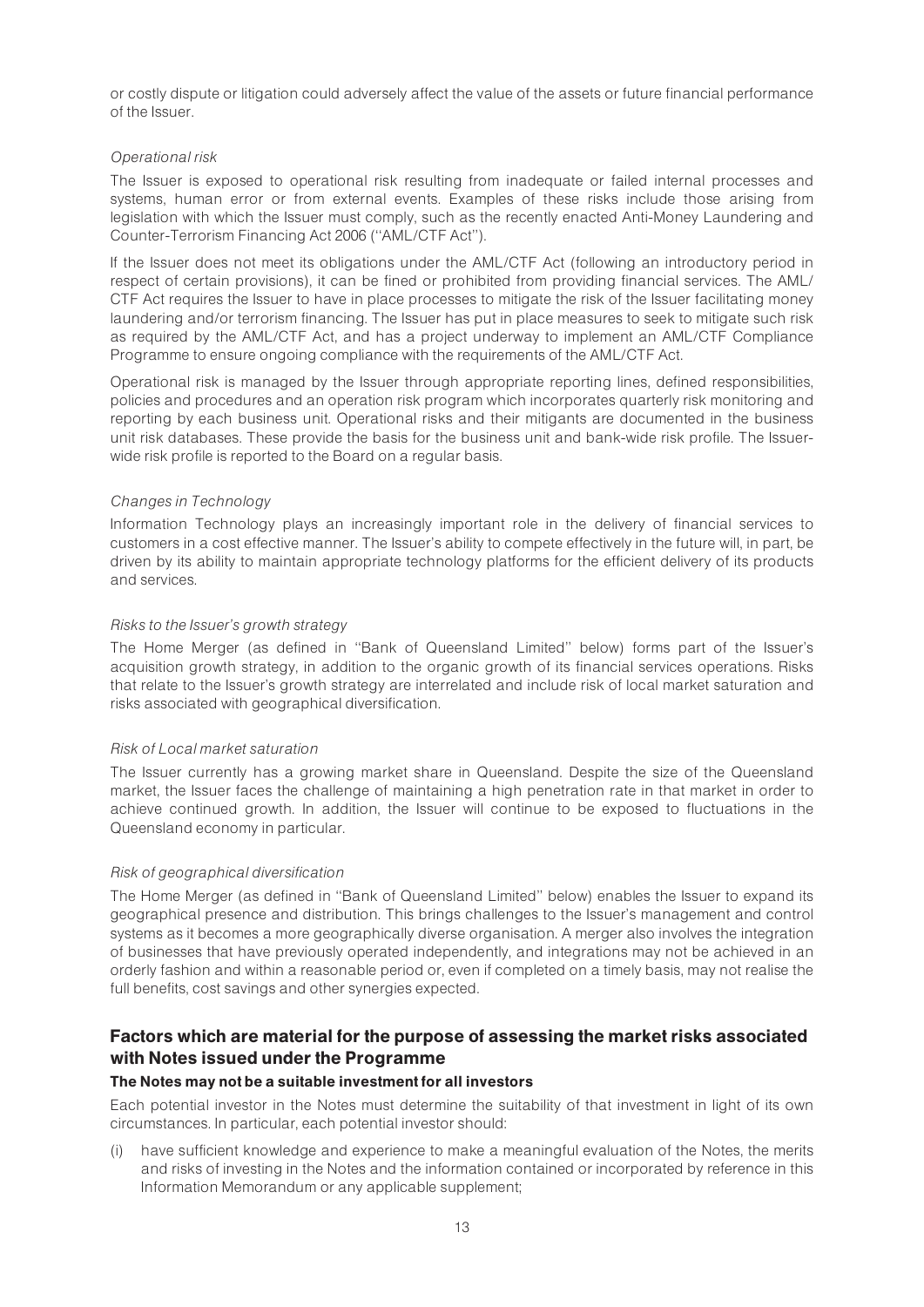- (ii) have access to, and knowledge of, appropriate analytical tools to evaluate, in the context of its particular financial situation, an investment in the Notes and the impact the Notes will have on its overall investment portfolio;
- (iii) have sufficient financial resources and liquidity to bear all of the risks of an investment in the Notes, including Notes with principal or interest payable in one or more currencies, or where the currency for principal or interest payments is different from the potential investor's currency;
- (iv) understand thoroughly the terms of the Notes and be familiar with the behaviour of any relevant indices and financial markets; and
- (v) be able to evaluate (either alone or with the help of a financial adviser) possible scenarios for economic, interest rate and other factors that may affect its investment and its ability to bear the applicable risks.

Some Notes are complex financial instruments. Sophisticated institutional investors generally do not purchase complex financial instruments as stand-alone investments. They purchase complex financial instruments as a way to reduce risk or enhance yield with an understood, measured, appropriate addition of risk to their overall portfolios. A potential investor should not invest in Notes which are complex financial instruments unless it has the expertise (either alone or with a financial adviser) to evaluate how the Notes will perform under changing conditions, the resulting effects on the value of the Notes and the impact this investment will have on the potential investor's overall investment portfolio.

### Risks related to the structure of a particular issue of Notes

A wide range of Notes may be issued under the Programme. A number of these Notes may have features which contain particular risks for potential investors. Set out below is a description of the most common such features:

#### Notes subject to optional redemption by the Issuer

An optional redemption feature of Notes is likely to limit their market value. During any period when the Issuer may elect to redeem Notes, the market value of those Notes generally will not rise substantially above the price at which they can be redeemed. This also may be true prior to any redemption period.

The Issuer may be expected to redeem Notes when its cost of borrowing is lower than the interest rate on the Notes. At those times, an investor generally would not be able to reinvest the redemption proceeds at an effective interest rate as high as the interest rate on the Notes being redeemed and may only be able to do so at a significantly lower rate. Potential investors should consider reinvestment risk in light of other investments available at that time.

#### Index Linked Notes and Dual Currency Notes

The Issuer may issue Notes with principal or interest determined by reference to an index or formula, to changes in the prices of securities or commodities, to movements in currency exchange rates or other factors (each, a ''Relevant Factor''). In addition, the Issuer may issue Notes with principal or interest payable in one or more currencies which may be different from the currency in which the Notes are denominated. Potential investors should be aware that:

- (i) the market price of such Notes may be volatile;
- (ii) they may receive no interest;
- (iii) payment of principal or interest may occur at a different time or in a different currency than expected;
- (iv) they may lose all or a substantial portion of their principal;
- (v) a Relevant Factor may be subject to significant fluctuations that may not correlate with changes in interest rates, currencies or other indices;
- (vi) if a Relevant Factor is applied to Notes in conjunction with a multiplier greater than one or contains some other leverage factor, the effect of changes in the Relevant Factor on principal or interest payable likely will be magnified; and
- (vii) the timing of changes in a Relevant Factor may affect the actual yield to investors, even if the average level is consistent with their expectations. In general, the earlier the change in the Relevant Factor, the greater the effect on yield.

The historical experience of an index should not be viewed as an indication of the future performance of such index during the term of any Index Linked Notes. Accordingly, potential investors should consult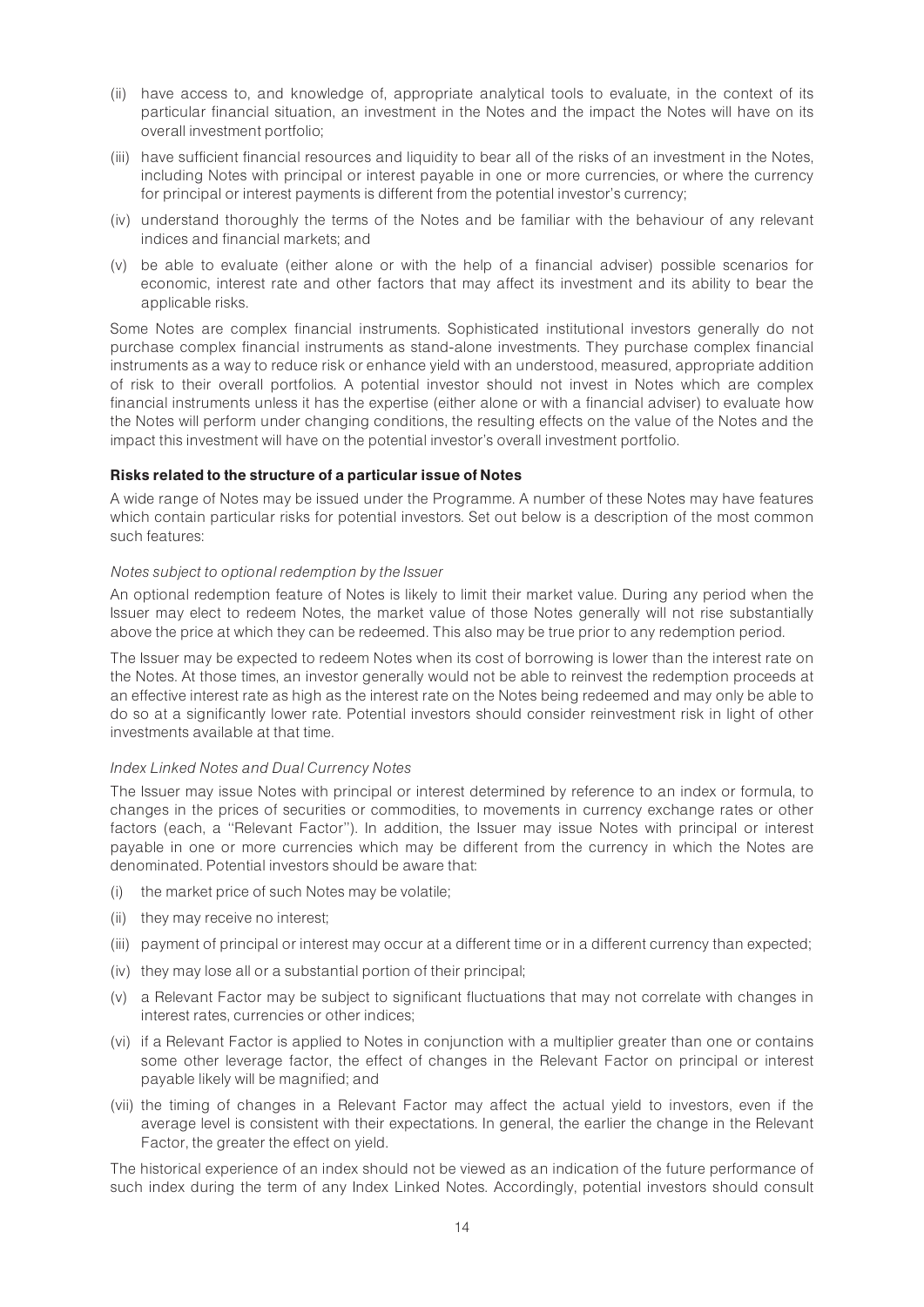their own financial and legal advisers about the risk entailed by an investment in any Index Linked Notes and the suitability of such Notes in light of their particular circumstances.

# Partly-paid Notes

The Issuer may issue Notes where the issue price is payable in more than one instalment. Failure to pay any subsequent instalment could result in an investor losing all of his investment.

### Variable rate Notes with a multiplier or other leverage factor

Notes with variable interest rates can be volatile investments. If they are structured to include multipliers or other leverage factors, or caps or floors, or any combination of those features or other similar related features, their market values may be even more volatile than those for securities that do not include those features.

### Fixed/Floating Rate Notes

Fixed/Floating Rate Notes may bear interest at a rate that the Issuer may elect to convert from a fixed rate to a floating rate, or from a floating rate to a fixed rate. Where the Issuer has the right to effect such a conversion, this will affect the secondary market and the market value of the Notes since the Issuer may be expected to convert the rate when it is likely to produce a lower overall cost of borrowing. If the Issuer converts from a fixed rate to a floating rate in such circumstances, the spread on the Fixed/Floating Rate Notes may be less favourable than then prevailing spreads on comparable Floating Rate Notes tied to the same reference rate. In addition, the new floating rate at any time may be lower than the rates on other Notes. If the Issuer converts from a floating rate to a fixed rate in such circumstances, the fixed rate may be lower than then prevailing rates on its Notes.

#### Notes issued at a substantial discount or premium

The market values of securities issued at a substantial discount or premium from their principal amount tend to fluctuate more in relation to general changes in interest rates than do prices for conventional interest-bearing securities. Generally, the longer the remaining term of the securities, the greater the price volatility as compared to conventional interest-bearing securities with comparable maturities.

# Risks related to Notes generally

Set out below is a brief description of certain risks relating to the Notes generally:

#### Modification and waiver

The conditions of the Notes contain provisions for calling meetings of Noteholders to consider matters affecting their interests generally. These provisions permit defined majorities to bind all Noteholders including Noteholders who did not attend and vote at the relevant meeting and Noteholders who voted in a manner contrary to the majority.

The conditions of the Notes also provide that the Principal Paying Agent and the Issuer may, without the consent of Noteholders, agree to (i) any modification of the Notes, the Coupons, the Receipts or the Agency Agreement which is not prejudicial to the interests of the Noteholders or (ii) any modification of the Notes, the Coupons, or the Agency Agreement which is of a formal, minor or technical nature or is made to correct a manifest error or to comply with a mandatory provision of law.

# EU Savings Directive

Under EC Council Directive 2003/48/EC on the taxation of savings income, Member States are required, from 1 July 2005, to provide to the tax authorities of another Member State details of payments of interest (or similar income) paid by a person within its jurisdiction to an individual resident in that other Member State. However, for a transitional period, Belgium, Luxembourg and Austria are instead required (unless during that period they elect otherwise) to operate a withholding system in relation to such payments (the ending of such transitional period being dependent upon the conclusion of certain other agreements relating to information exchange with certain other countries).

If, following implementation of this Directive, a payment were to be made or collected through a Member State which has opted for a withholding system and an amount of, or in respect of, tax were to be withheld from that payment, neither the Issuer nor any Paying Agent nor any other person would be obliged to pay additional amounts with respect to any Note as a result of the imposition of such withholding tax. If a withholding tax is imposed on payment made by a Paying Agent following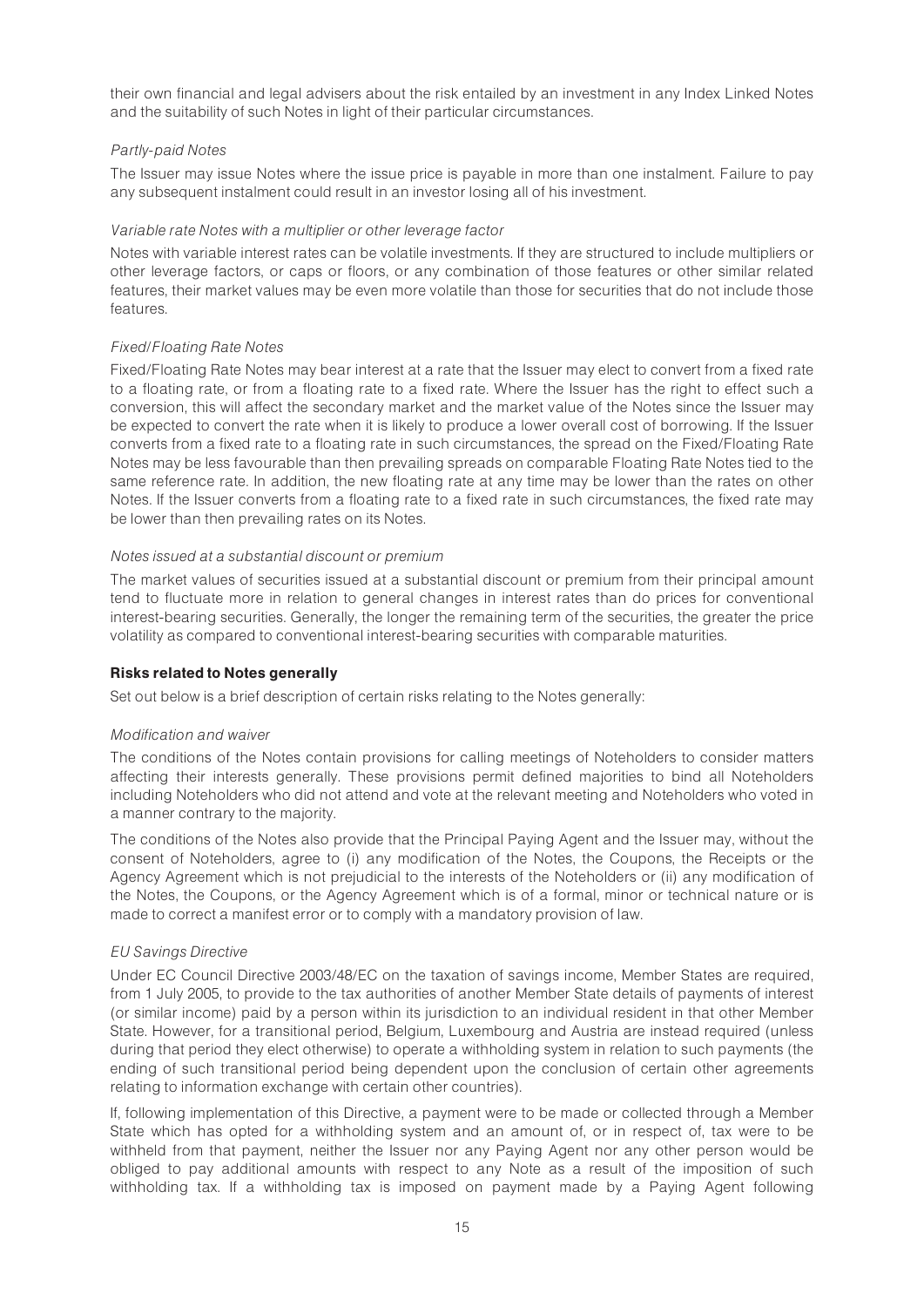implementation of this Directive, the Issuer will be required to maintain a Paying Agent in a Member State that will not be obliged to withhold or deduct tax pursuant to the Directive.

# Change of law

The conditions of the Notes are based on English law in effect as at the date of this Information Memorandum. No assurance can be given as to the impact of any possible judicial decision or change to English law or administrative practice after the date of this Information Memorandum.

#### Notes where denominations involve integral multiples: Definitive Notes

In relation to any issue of Notes which have a denomination consisting of the minimum Specified Denomination plus a higher integral multiple of another smaller amount, it is possible that such Notes may be traded in amounts in excess of such minimum Specified Denomination that are not integral multiples of such minimum Specified Denomination. In such a case a Noteholder who, as a result of trading such amounts, holds a principal amount which is less than the minimum Specified Denomination in his account with the relevant clearing system at the relevant time may not receive a Definitive Note in respect of such holding (should Definitive Notes be printed) and would need to purchase a principal amount of Notes such that its holding amounts to a Specified Denomination.

If Definitive Notes are issued, Noteholders should be aware that Definitive Notes which have a denomination that is not an integral multiple of the minimum Specified Denomination may be illiquid and difficult to trade.

# Risks related to the market generally

Set out below is a brief description of the principal market risks, including liquidity risk, exchange rate risk, interest rate risk and credit risk:

### The secondary market generally

Notes may have no established trading market when issued, and one may never develop. If a market does develop, it may not be very liquid. Therefore, investors may not be able to sell their Notes easily or at prices that will provide them with a yield comparable to similar investments that have a developed secondary market. This is particularly the case for Notes that are especially sensitive to interest rate, currency or market risks, are designed for specific investment objectives or strategies or have been structured to meet the investment requirements of limited categories of investors. These types of Notes generally would have a more limited secondary market and more price volatility than conventional debt securities. Illiquidity may have a severely adverse effect on the market value of Notes.

#### Exchange rate risks and exchange controls

The Issuer will pay principal and interest on the Notes in the Specified Currency. This presents certain risks relating to currency conversions if an investor's financial activities are denominated principally in a currency or currency unit (the ''Investor's Currency'') other than the Specified Currency. These include the risk that exchange rates may significantly change (including changes due to devaluation of the Specified Currency or revaluation of the Investor's Currency) and the risk that authorities with jurisdiction over the Investor's Currency may impose or modify exchange controls. An appreciation in the value of the Investor's Currency relative to the Specified Currency would decrease (1) the Investor's Currencyequivalent yield on the Notes, (2) the Investor's Currency-equivalent value of the principal payable on the Notes and (3) the Investor's Currency-equivalent market value of the Notes.

Government and monetary authorities may impose (as some have done in the past) exchange controls that could adversely affect an applicable exchange rate. As a result, investors may receive less interest or principal than expected, or no interest or principal.

#### Interest rate risks

Investment in Fixed Rate Notes involves the risk that subsequent changes in market interest rates may adversely affect the value of the Fixed Rate Notes.

#### Credit ratings may not reflect all risks

One or more independent credit rating agencies may assign credit ratings to the Notes. The ratings may not reflect the potential impact of all risks related to structure, market, additional factors discussed above,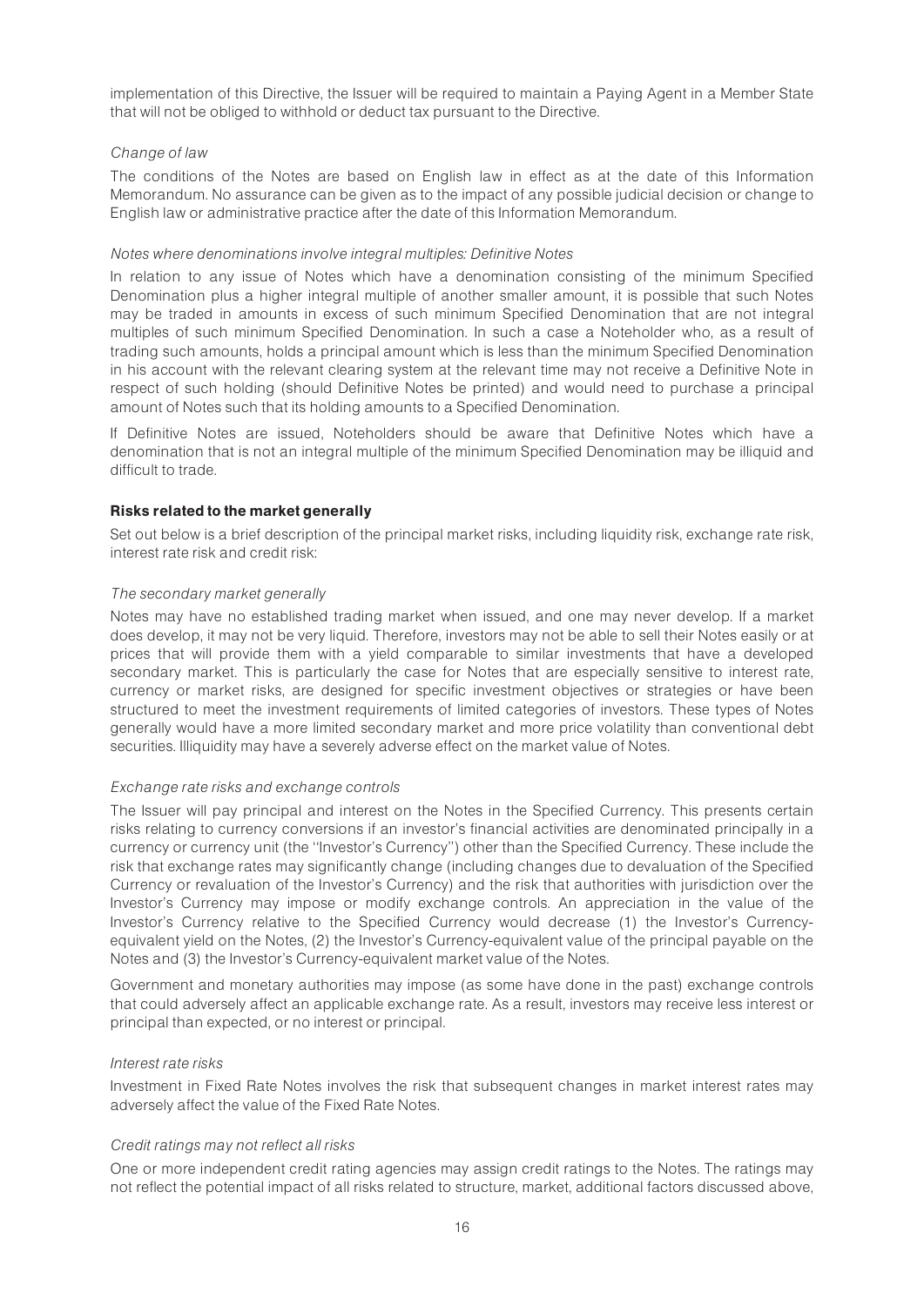and other factors that may affect the value of the Notes. A credit rating is not a recommendation to buy, sell or hold securities and may be revised or withdrawn by the rating agency at any time.

#### Legal investment considerations may restrict certain investments

The investment activities of certain investors are subject to legal investment laws and regulations, or review or regulation by certain authorities. Each potential investor should consult its legal advisers to determine whether and to what extent (1) Notes are legal investments for it, (2) Notes can be used as collateral for various types of borrowing and (3) other restrictions apply to its purchase or pledge of any Notes. Financial institutions should consult their legal advisers or the appropriate regulators to determine the appropriate treatment of Notes under any applicable risk-based capital or similar rules.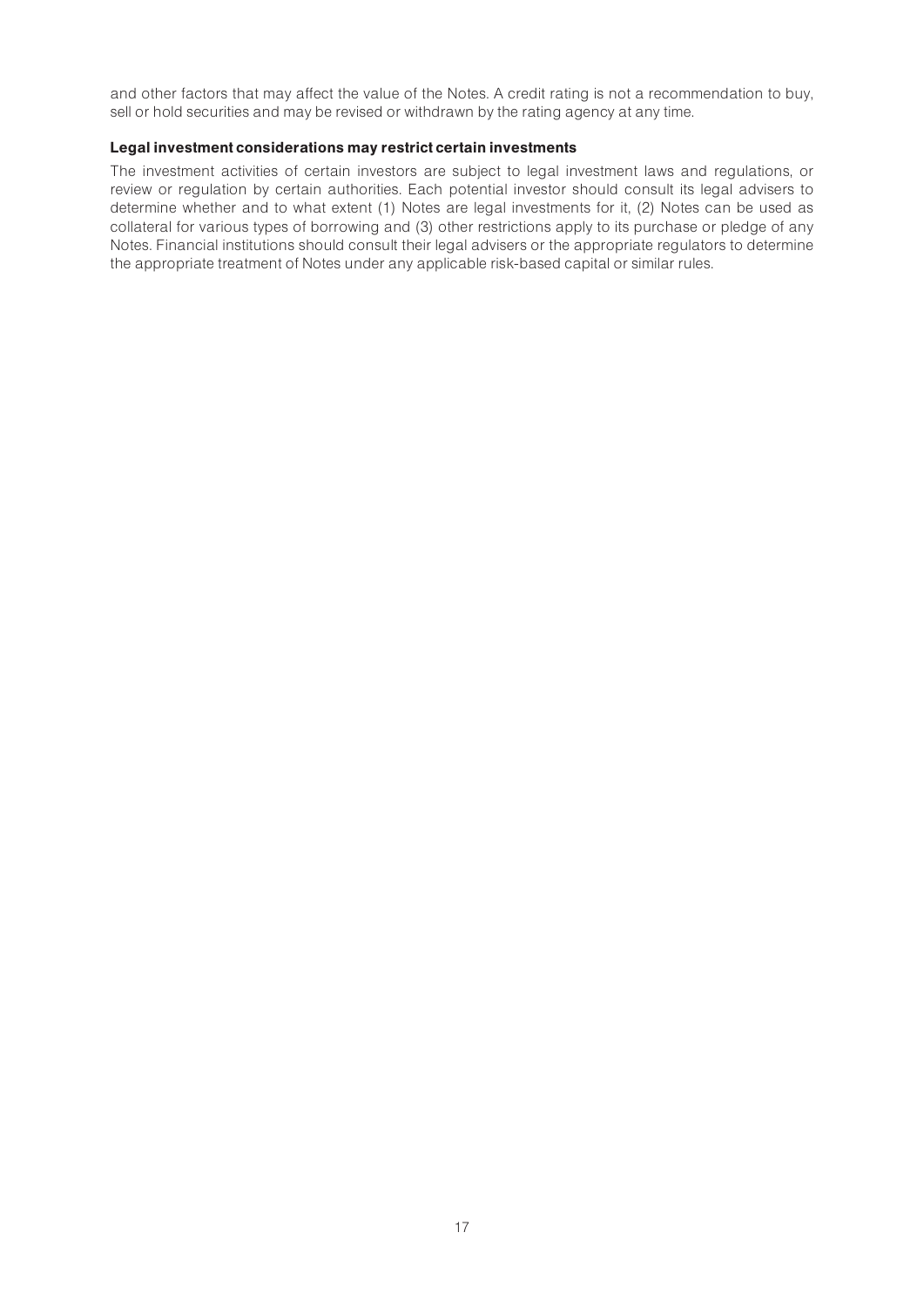# Terms and Conditions of the Notes

The following are the Terms and Conditions of the Notes which will be incorporated by reference into each Global Note and each Definitive Note, in the latter case only if permitted by the relevant stock exchange (if any) or other relevant listing authority (if any) and agreed by the Issuer and the relevant Dealer(s) at the time of issue but, if not so permitted and agreed, such Definitive Note will have endorsed thereon or attached thereto such Terms and Conditions (excluding the italicised paragraphs). The applicable Final Terms in relation to any Tranche of Notes may specify other terms and conditions which shall, to the extent so specified or to the extent inconsistent with the following Terms and Conditions, replace or modify the following Terms and Conditions for the purpose of such Notes. The applicable Final Terms (or the relevant provisions thereof) will be endorsed upon, or attached to, each Temporary Global Note, Permanent Global Note and Definitive Note. Reference should be made to ''Form of Final Terms'' below. The applicable Final Terms will include the definitions of certain terms used in the following Terms and Conditions or specify which of such terms are to apply in relation to the relevant Notes.

This Note is one of a Series (as defined below) of Notes issued by Bank of Queensland Limited (ABN 32 009 656 740) (the ''Issuer'') pursuant to the Agency Agreement (as defined below).

References herein to the ''Notes'' shall be references to the Notes of this Series and shall mean:

- (i) in relation to any Notes represented by a Global Note, units of the lowest Specified Denomination in the Specified Currency;
- (ii) Definitive Notes issued in exchange for a Global Note; and
- (iii) any Global Note.

The Notes, the Receipts (as defined below) and the Coupons (as defined below) have the benefit of an Amended and Restated Agency Agreement (as further amended, supplemented or restated from time to time, the ''Agency Agreement'') dated 22 January 2001 and made between the Issuer, Citibank, N.A., London Branch as issuing and principal paying agent and agent bank (the ''Agent'', which expression shall include any successor as agent) and Citibank, A.G., Frankfurt office (together with the Agent, the ''Paying Agents'', which expression shall include any additional or successor paying agents).

Interest bearing Definitive Notes (unless otherwise indicated in the applicable Final Terms) have interest coupons (''Coupons'') and, if indicated in the applicable Final Terms, talons for further Coupons (''Talons'') attached on issue. Any reference herein to Coupons or coupons shall, unless the context otherwise requires, be deemed to include a reference to Talons or talons. Definitive Notes repayable in instalments have receipts (''Receipts'') for the payment of the instalments of principal (other than the final instalment) attached on issue.

The Final Terms for this Note (or the relevant provisions thereof) is attached to or endorsed on this Note and supplements these Terms and Conditions and may specify other terms and conditions which shall, to the extent so specified or to the extent inconsistent with these Terms and Conditions, replace or modify these Terms and Conditions for the purposes of this Note. References herein to the ''applicable Final Terms'' are to the Final Terms (or the relevant provisions thereof) attached to or endorsed on this Note.

Any reference herein to ''Noteholders'' shall mean the holders of the Notes, and shall, in relation to any Notes represented by a Global Note, be construed as provided below. Any reference herein to ''Receiptholders'' shall mean the holders of the Receipts and any reference herein to ''Couponholders'' shall mean the holders of the Coupons, and shall, unless the context otherwise requires, include the holders of the Talons.

As used herein, "Tranche" means Notes which are identical in all respects (including as to listing) and ''Series'' means a Tranche of Notes together with any further Tranche or Tranches of Notes which are (i) expressed to be consolidated and form a single series and (ii) identical in all respects (including as to listing) except for their respective Issue Dates, Interest Commencement Dates and/or Issue Prices (as indicated in the applicable Final Terms).

The Noteholders, the Receiptholders and the Couponholders are entitled to the benefit of a Deed of Covenant (the ''Deed of Covenant'') dated 7 December 2007, and made by the Issuer. The original of the Deed of Covenant is held by a common depositary on behalf of Euroclear and Clearstream, Luxembourg (both as defined below).

Copies of the Agency Agreement, the Final Terms applicable to this Note and the Deed of Covenant are available for inspection during normal business hours at the specified office of each of the Agent and the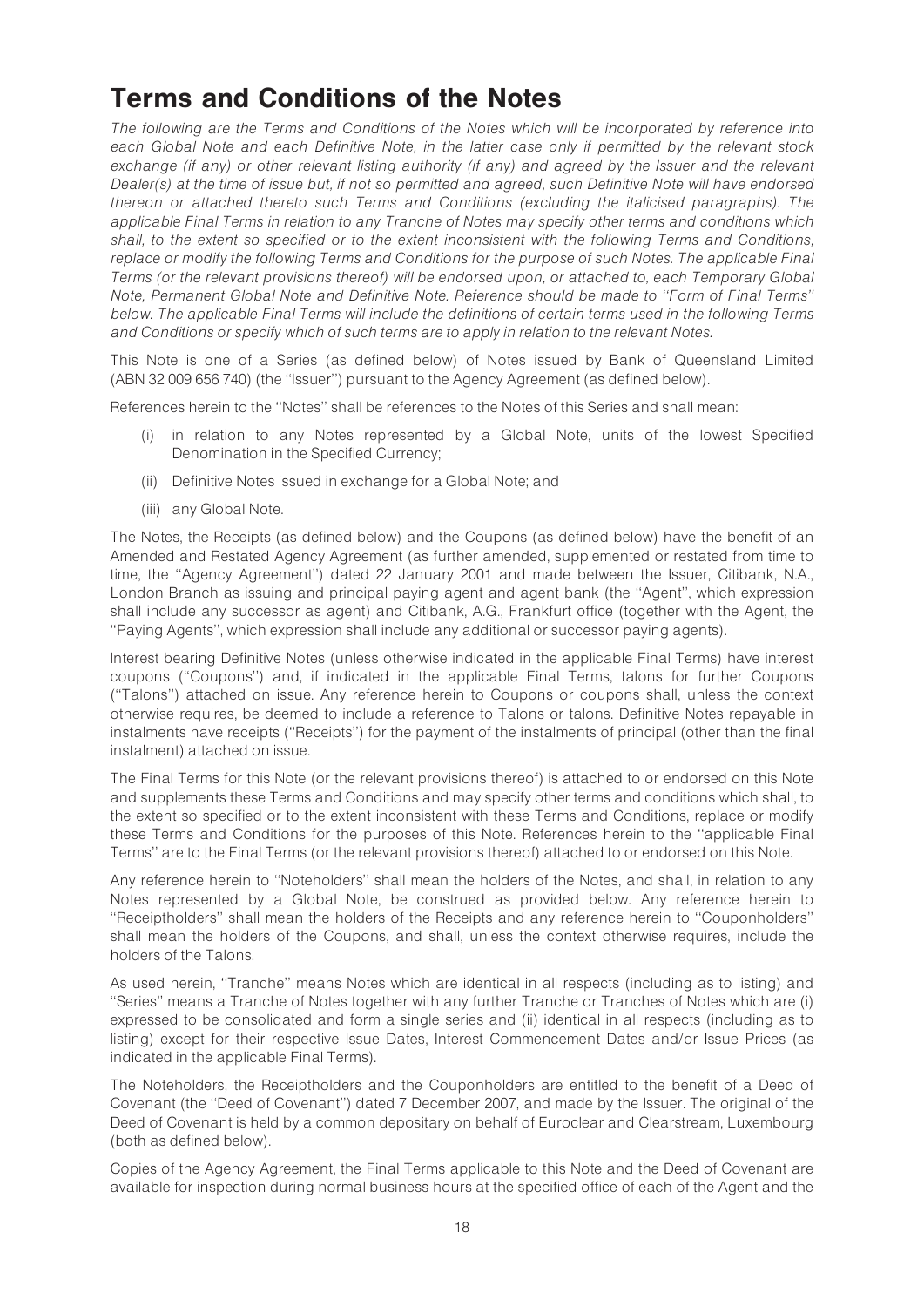other Paying Agents save that, if this Note is an unlisted Note of any Series, the applicable Final Terms will only be available for inspection by a Noteholder holding one or more unlisted Notes of that Series and such Noteholder must produce evidence satisfactory to the relevant Paying Agent as to its holding of such Notes and identity. The Noteholders, the Receiptholders and the Couponholders are deemed to have notice of, and are entitled to the benefit of, all the provisions of the Agency Agreement, the Deed of Covenant and the applicable Final Terms which are applicable to them.

Words and expressions defined in the Agency Agreement or used in the applicable Final Terms shall have the same meanings where used in these Terms and Conditions unless the context otherwise requires or unless otherwise stated and provided that, in the event of inconsistency between the Agency Agreement and the applicable Final Terms, the applicable Final Terms will prevail.

# 1. Form, Denomination and Title

The Notes may be in bearer form and, in the case of Definitive Notes, serially numbered, in the Specified Currency and the Specified Denomination(s). Notes of one Specified Denomination may not be exchanged for Notes of another Specified Denomination.

This Note is a Fixed Rate Note, a Floating Rate Note, a Zero Coupon Note, an Index Linked Interest Note, or a combination of any of the foregoing, depending upon the Interest Basis shown in the applicable Final Terms.

This Note may be an Index Linked Redemption Note, an Instalment Note, a Dual Currency Note, a Partly Paid Note or a combination of any of the foregoing, depending upon the Redemption/Payment Basis shown in the applicable Final Terms.

Definitive Notes are issued with Coupons attached, unless they are Zero Coupon Notes in which case references to Coupons and Couponholders in these Terms and Conditions are not applicable.

Subject as set out below, title to the Notes, Receipts and Coupons will pass by delivery. The Issuer and any Paying Agent may deem and treat the bearer of any Note, Receipt or Coupon as the absolute owner thereof (whether or not overdue and notwithstanding any notice of ownership or writing thereon or notice of any previous loss or theft thereof) for all purposes but, in the case of any Global Note, without prejudice to the provisions set out in the next succeeding paragraph.

For so long as any of the Notes is represented by a Global Note held on behalf of Euroclear Bank S.A./ N.V. ("Euroclear") and/or Clearstream Banking, société anonyme ("Clearstream, Luxembourg", formerly Cedelbank), each person (other than Euroclear or Clearstream, Luxembourg) who is for the time being shown in the records of Euroclear or of Clearstream, Luxembourg as the holder of a particular nominal amount of such Notes (in which regard any certificate or other document issued by Euroclear or Clearstream, Luxembourg as to the nominal amount of such Notes standing to the account of any person shall be conclusive and binding for all purposes save in the case of manifest error) shall be treated by the Issuer, the Agent and any other Paying Agent as the holder of such nominal amount of such Notes for all purposes other than with respect to the payment of principal or interest on the Notes, for which purpose the bearer of the relevant Global Note shall be treated by the Issuer, the Agent and any other Paying Agent as the holder of such nominal amount of such Notes in accordance with and subject to the terms of the relevant Global Note and the expressions ''Noteholder'' and ''holder of Notes'' and related expressions shall be construed accordingly. Notes which are represented by a Global Note will be transferable only in accordance with the rules and procedures for the time being of Euroclear or of Clearstream, Luxembourg, as the case may be.

References to Euroclear and/or Clearstream, Luxembourg shall, whenever the context so permits, be deemed to include a reference to any additional or alternative clearing system approved by the Issuer and the Agent.

# 2. Status of the Notes

The Notes and any relative Receipts and/or Coupons are direct, unconditional, unsubordinated and (subject to the provisions of Condition 3) unsecured obligations of the Issuer and (subject as provided above) rank and will rank pari passu, without any preference among themselves, with all other outstanding unsecured and unsubordinated obligations of the Issuer, present and future (other than obligations preferred by mandatory provisions of law).

Section 13A(3) of the Banking Act 1959 of Australia provides that, in the event of an authorised deposittaking institution (ADI) becoming unable to meet its obligations or suspending payment, the assets of the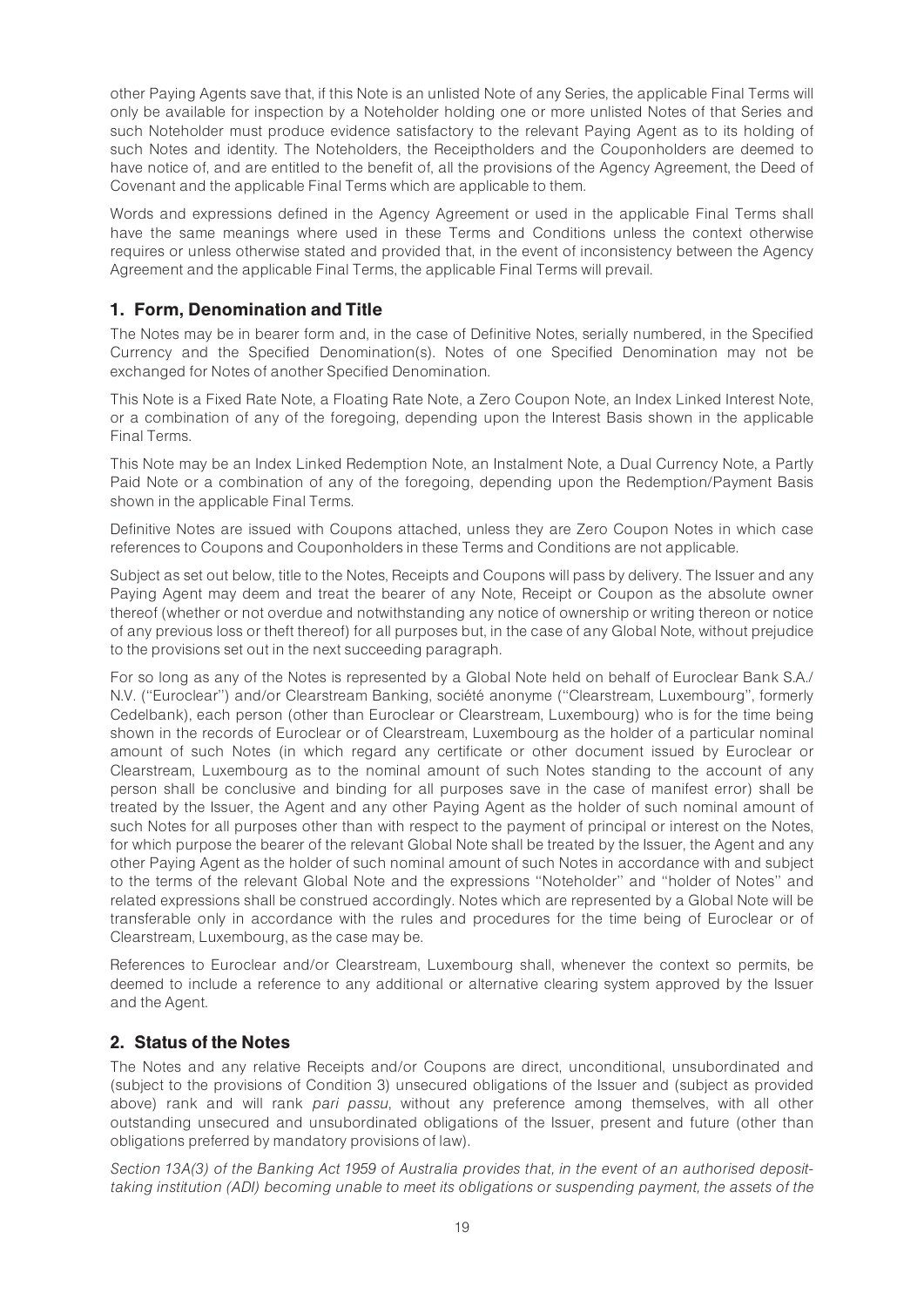ADI in Australia shall be available to meet its deposit liabilities in Australia in priority to all other liabilities of the ADI. The Notes, Receipts and Coupons do not constitute deposit liabilities in Australia of the Issuer. Section 86 of the Reserve Bank Act 1959 of Australia provides that debts due to the Reserve Bank of Australia by an ADI specified in the First Schedule to the Banking Act 1959 of Australia (of which the Issuer is one) shall, in a winding-up, but subject to the aforesaid section 13A(3) of the Banking Act 1959 of Australia, have priority over all other debts of such ADI other than debts due to the Commonwealth of Australia.

# 3. Negative Pledge

So long as any of the Notes remain outstanding (as defined in the Agency Agreement), the Issuer will not, and will ensure that none of its Subsidiaries (as defined in Condition 9(b)) will, create or permit to subsist any Security Interest (as defined in Condition  $9(b)$ ) upon the whole or any part of its present or future assets or revenues as security for any Debt Instruments (as defined below) or any Guarantee (as defined in Condition  $9(b)$ ) given in respect of any Debt Instruments unless, in the case of the creation of a Security Interest, prior to or simultaneously therewith, and in any other case, promptly, the Issuer either:

- (i) grants or procures to be granted a Security Interest or Security Interests securing its obligations under the Notes and the relative Receipts and Coupons which will result in such obligations being secured equally and rateably in all respects so as to rank pari passu with the relevant Debt Instruments or Guarantee; or
- (ii) grants or procures to be granted such other Security Interest or Security Interests in respect of its obligations under the Notes and the relative Receipts and Coupons as shall be approved by an Extraordinary Resolution (as defined in the Agency Agreement) of the Noteholders.

For the purposes of these Conditions, ''Debt Instruments'' means any notes, bonds, certificates of deposit, loan stock, debentures, bills of exchange, transferable loan certificates or other similar instruments of indebtedness issued by, or the obligations under which have been assumed by, the Issuer or a Subsidiary of the Issuer.

# 4. Interest

# (a) Interest on Fixed Rate Notes

Each Fixed Rate Note bears interest on its outstanding nominal amount (or, if it is a Partly Paid Note, the amount paid up) from (and including) the Interest Commencement Date at the rate(s) per annum equal to the Rate(s) of Interest. Interest will be payable in arrear on the Interest Payment Date(s) in each year up to and including the Maturity Date.

If the Notes are in definitive form, except as provided in the applicable Final Terms, the amount of interest payable on each Interest Payment Date in respect of the Fixed Interest Period ending on (but excluding) such date will amount to the Fixed Coupon Amount. Payments of interest on any Interest Payment Date will, if so specified in the applicable Final Terms, amount to the Broken Amount so specified.

As used in these Conditions, ''Fixed Interest Period'' means the period from (and including) an Interest Payment Date (or the Interest Commencement Date) to (but excluding) the next (or first) Interest Payment Date.

Except in the case of Notes in definitive form where an applicable Fixed Coupon Amount or Broken Amount is specified in the applicable Final Terms, interest shall be calculated in respect of any period by applying the Rate of Interest to:

- (A) in the case of Fixed Rate Notes which are represented by a Global Note, the aggregate outstanding nominal amount of the Fixed Rate Notes represented by such Global Note (or, if they are Partly Paid Notes, the aggregate amount paid up); or
- (B) in the case of Fixed Rate Notes in definitive form, the Calculation Amount;

and, in each case, multiplying such sum by the applicable Day Count Fraction, and rounding the resultant figure to the nearest sub-unit of the relevant Specified Currency, half of any such sub-unit being rounded upwards or otherwise in accordance with applicable market convention. Where the Specified Denomination of a Fixed Rate Note in definitive form comprises more than one Calculation Amount, the amount of interest payable in respect of such Fixed Rate Note shall be the aggregate of the amounts (determined in the manner provided above) for each Calculation Amount comprising the Specified Denomination without any further rounding.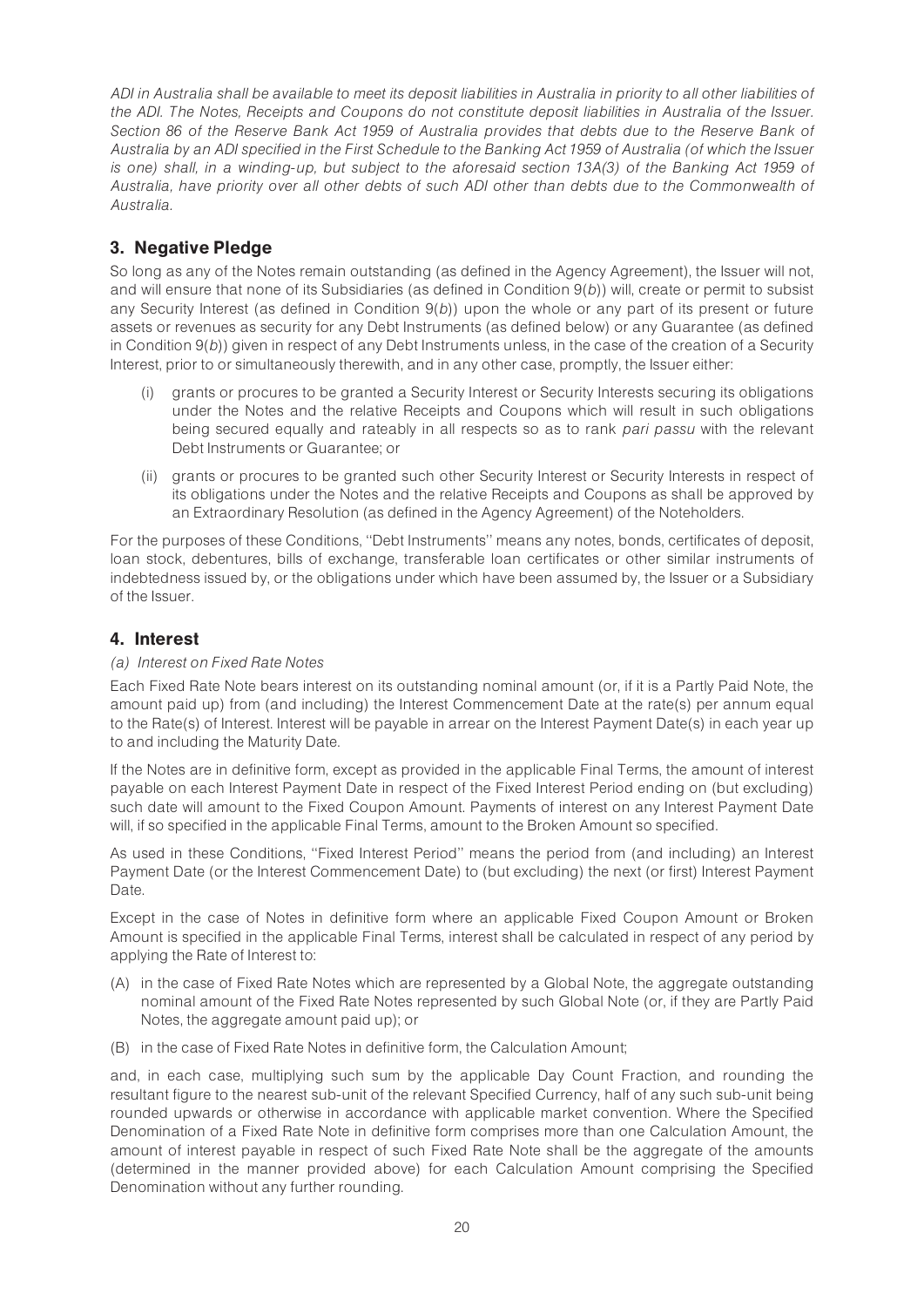''Day Count Fraction'' means, in respect of the calculation of an amount of interest in accordance with this Condition 4(a):

- (i) if ''Actual/Actual (ISMA)'' is specified in the applicable Final Terms:
	- (A) in the case of Notes where the number of days in the relevant period from (and including) the most recent Interest Payment Date (or, if none, the Interest Commencement Date) to (but excluding) the relevant payment date (the ''Accrual Period'') is equal to or shorter than the Determination Period during which the Accrual Period ends, the number of days in such Accrual Period divided by the product of (1) the number of days in such Determination Period and (2) the number of Determination Dates (as specified in the applicable Final Terms) that would occur in one calendar year; or
	- (B) in the case of Notes where the Accrual Period is longer than the Determination Period during which the Accrual Period ends, the sum of:
		- (1) the number of days in such Accrual Period falling in the Determination Period in which the Accrual Period begins divided by the product of (x) the number of days in such Determination Period and (y) the number of Determination Dates (as specified in the applicable Final Terms) that would occur in one calendar year; and
		- (2) the number of days in such Accrual Period falling in the next Determination Period divided by the product of  $(x)$  the number of days in such Determination Period and  $(y)$ the number of Determination Dates that would occur in one calendar year; and
- (ii) If ''30/360'' is specified in the applicable Final Terms, the number of days in the period from (and including) the most recent Interest Payment Date (or, if none, the Interest Commencement Date) to (but excluding) the relevant payment date (such number of days being calculated on the basis of a year of 360 days with 12 30-day months) divided by 360.

#### In these Conditions:

''Determination Period'' means the period from (and including) a Determination Date to (but excluding) the next Determination Date (including, where either the Interest Commencement Date or the final Interest Payment Date is not a Determination Date, the period commencing on the first Determination Date prior to, and ending on the first Determination Date falling after, such date); and

''sub-unit'' means, with respect to any currency other than euro, the lowest amount of such currency that is available as legal tender in the country of such currency and, with respect to euro, means one cent.

- (b) Interest on Floating Rate Notes and Index Linked Interest Notes
	- (i) Interest Payment Dates

Each Floating Rate Note and Index Linked Interest Note bears interest on its nominal amount (or, if it is a Partly Paid Note, the amount paid up) from (and including) the Interest Commencement Date and such interest will be payable in arrear on either:

- (A) the Specified Interest Payment Date(s) (each an ''Interest Payment Date'') in each year specified in the applicable Final Terms; or
- (B) if no Specified Interest Payment Date(s) is/are specified in the applicable Final Terms, each date (each an ''Interest Payment Date'') which falls the number of months or other period specified as the Specified Period in the applicable Final Terms after the preceding Interest Payment Date or, in the case of the first Interest Payment Date, after the Interest Commencement Date.

Such interest will be payable in respect of each Interest Period (which expression shall, in these Conditions, mean the period from (and including) an Interest Payment Date (or the Interest Commencement Date) to (but excluding) the next (or first) Interest Payment Date).

If a business day convention is specified in the applicable Final Terms and (x) if there is no numerically corresponding day on the calendar month in which an Interest Payment Date should occur or (y) if any Interest Payment Date would otherwise fall on a day which is not a Business Day, then, if the business day convention specified is:

(1) in any case where Specified Periods are specified in accordance with Condition  $4(b)(i)(B)$ above, the Floating Rate Convention, such Interest Payment Date (i) in the case of (x)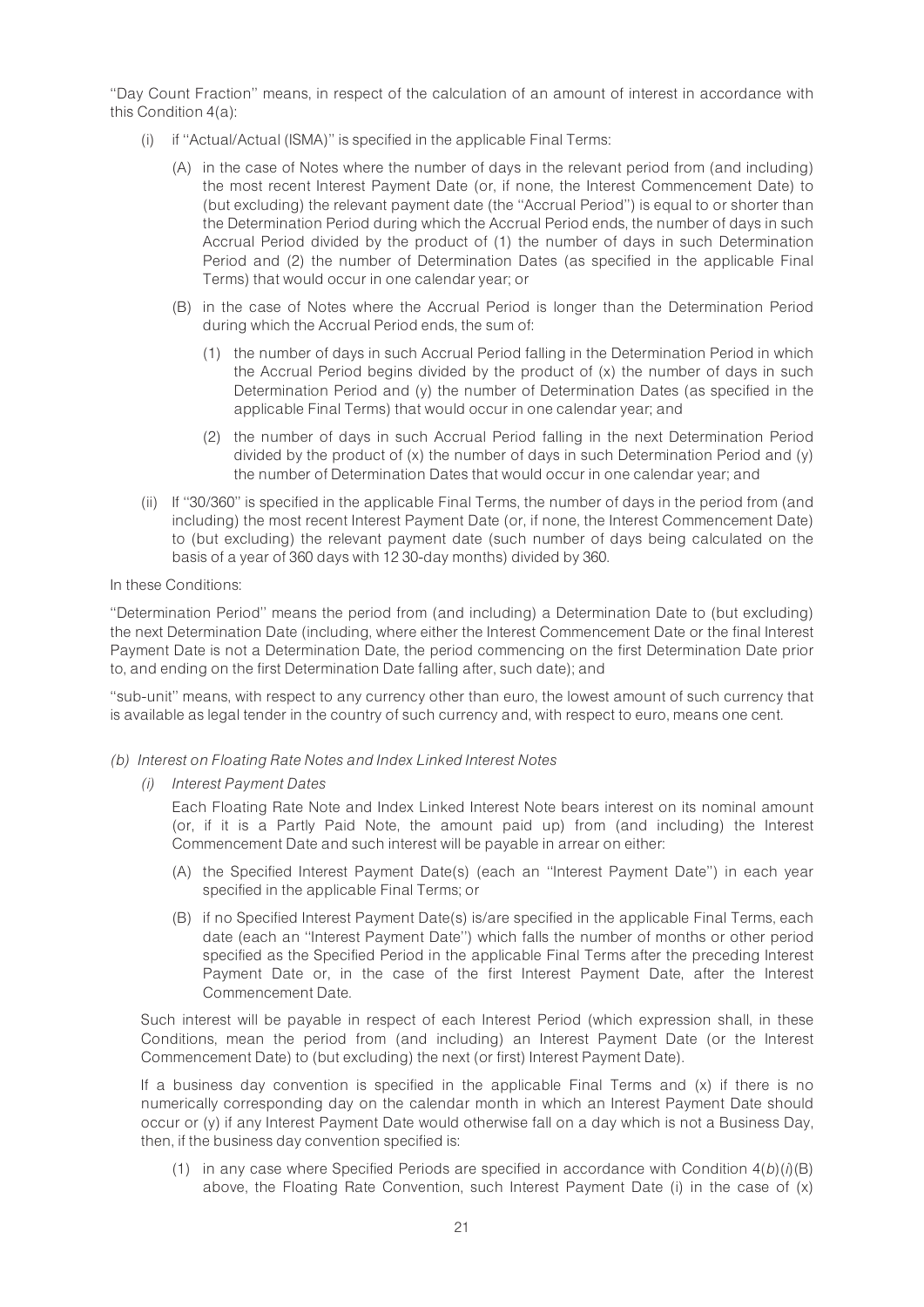above, shall be the last day that is a Business Day in the relevant month and the provisions of  $(B)$  below shall apply *mutatis mutandis* or (ii) in the case of  $(y)$  above, shall be postponed to the next day which is a Business Day unless it would thereby fall into the next calendar month, in which event (A) such Interest Payment Date shall be brought forward to the immediately preceding Business Day and (B) each subsequent Interest Payment Date shall be the last Business Day in the month which falls the Specified Period after the preceding applicable Interest Payment Date occurred; or

- (2) the Following Business Day Convention, such Interest Payment Date shall be postponed to the next day which is a Business Day; or
- (3) the Modified Following Business Day Convention, such Interest Payment Date shall be postponed to the next day which is a Business Day unless it would thereby fall into the next calendar month, in which event such Interest Payment Date shall be brought forward to the immediately preceding Business Day; or
- (4) the Preceding Business Day Convention, such Interest Payment Date shall be brought forward to the immediately preceding Business Day.

In this Condition, ''Business Day'' means a day which is both:

- (A) a day on which commercial banks and foreign exchange markets settle payments in London and any Additional Business Centre specified in the applicable Final Terms; and
- (B) either (1) in relation to interest payable in a Specified Currency other than euro, a day on which commercial banks and foreign exchange markets settle payments and are open for general business (including dealing in foreign exchange and foreign currency deposits) in the principal financial centre of the country of the relevant Specified Currency (if other than London and any Additional Business Centre and which if the Specified Currency is Australian dollars shall be Sydney) or (2) in relation to any sum payable in euro, a day on which the Trans European Automated Real-Time Gross Settlement Express Transfer (TARGET) System (the ''TARGET System'') is open.
- (ii) Rate of Interest

The Rate of Interest payable from time to time in respect of Floating Rate Notes and Index Linked Interest Notes will be determined in the manner specified in the applicable Final Terms.

(A) ISDA Determination for Floating Rate Notes

Where ISDA Determination is specified in the applicable Final Terms as the manner in which the Rate of Interest is to be determined, the Rate of Interest for each Interest Period will be the relevant ISDA Rate plus or minus (as indicated in the applicable Final Terms) the Margin (if any). For the purposes of this sub-paragraph (A), ''ISDA Rate'' for an Interest Period means a rate equal to the Floating Rate that would be determined by the Agent under an interest rate swap transaction if the Agent were acting as Calculation Agent for that swap transaction under the terms of an agreement incorporating the 2000 ISDA Definitions (as published by the International Swaps and Derivatives Association, Inc. (the ''ISDA Definitions'')) and under which:

- (1) the Floating Rate Option is as specified in the applicable Final Terms;
- (2) the Designated Maturity is a period specified in the applicable Final Terms; and
- (3) the relevant Reset Date is either (i) if the applicable Floating Rate Option is based on the London inter-bank offered rate (''LIBOR'') or on the Euro-zone inter-bank offered rate (''EURIBOR'') for a currency, the first day of that Interest Period or (ii) in any other case, as specified in the applicable Final Terms.

For the purposes of this sub-paragraph (A), ''Floating Rate'', ''Calculation Agent'', ''Floating Rate Option'', ''Designated Maturity'' and ''Reset Date'' have the meanings given to those terms in the ISDA Definitions.

- (B) Screen Rate Determination for Floating Rate Notes
	- (1) Where Screen Rate Determination is specified in the applicable Final Terms as the manner in which the Rate of Interest is to be determined, the Rate of Interest for each Interest Period will, subject as provided below, be either: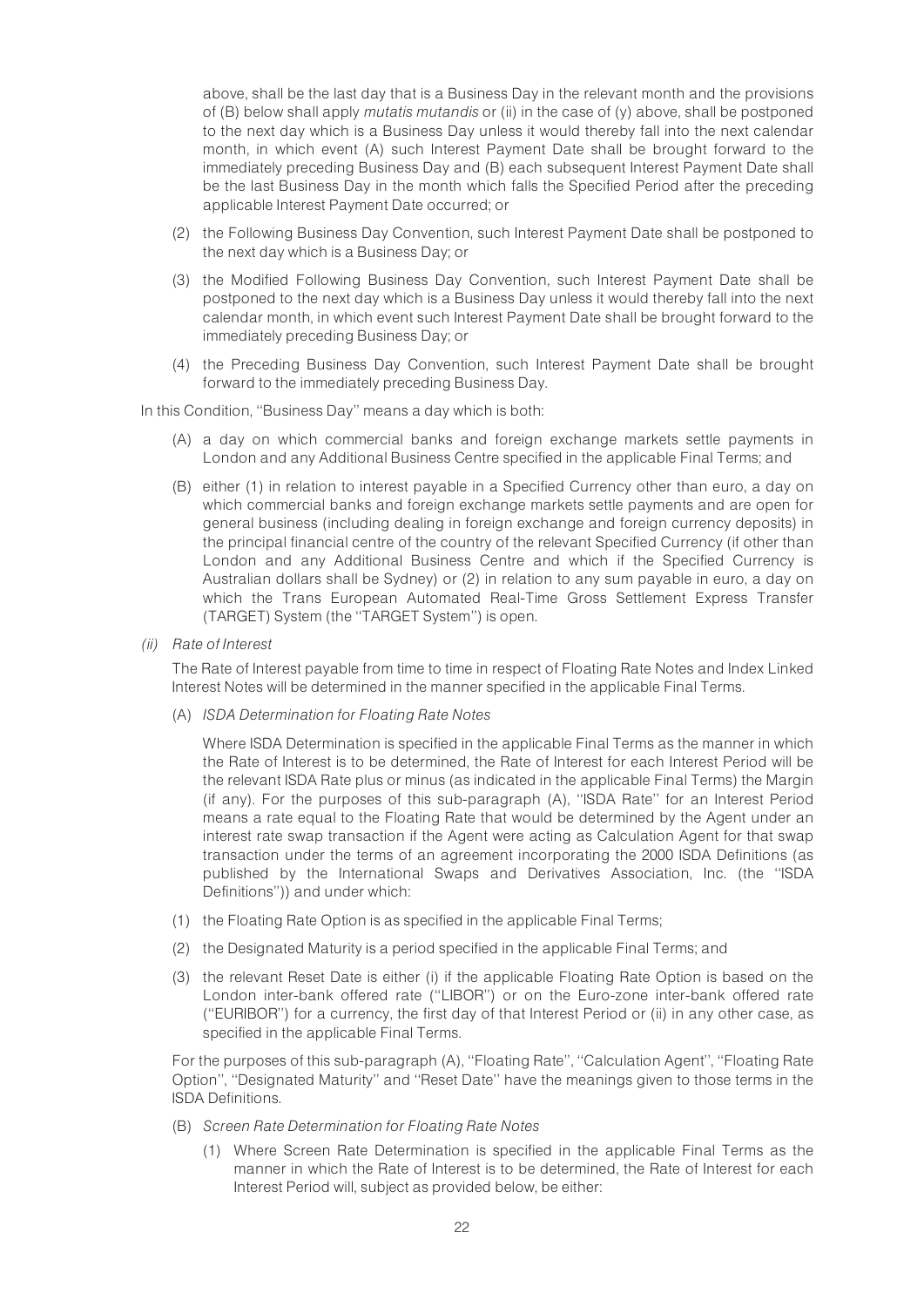- (A) the offered quotation; or
- (B) the arithmetic mean (rounded if necessary to the fifth decimal place, with 0.000005 being rounded upwards) of the offered quotations,

(expressed as a percentage rate per annum) for the Reference Rate which appears or appear, as the case may be, on the Relevant Screen Page as at 11.00 a.m. (London time, in the case of LIBOR, or Brussels time, in the case of EURIBOR) on the Interest Determination Date in question plus or minus (as indicated in the applicable Final Terms) the Margin (if any), all as determined by the Agent. If five or more of such offered quotations are available on the Relevant Screen Page, the highest (or, if there is more than one such highest quotation, one only of such quotations) and the lowest (or, if there is more than one such lowest quotation, one only of such quotations) shall be disregarded by the Agent for the purpose of determining the arithmetic mean (rounded as provided above) of such offered quotations.

- (2) If the Relevant Screen Page is not available or, if in the case of Condition  $4(b)(ii)(B)(1)(A)$  above, no such offered quotation appears or, in the case of Condition 4(b)(ii)(B)(1)(B) above, fewer than three such offered quotations appear, in each case as at the time specified in the preceding paragraph the Agent shall request each of the Reference Banks (as defined below) to provide the Agent with its offered quotation (expressed as a percentage rate per annum) for the Reference Rate at approximately 11.00 a.m. (London time, in the case of LIBOR, or Brussels time, in the case of EURIBOR) on the Interest Determination Date in question. If two or more of the Reference Banks provide the Principal Paying Agent with such offered quotations, the Rate of Interest for such Interest Period shall be the arithmetic mean (rounded if necessary to the fifth decimal place with 0.000005 being rounded upwards) of such offered quotations plus or minus (as appropriate) the Margin (if any), all as determined by the Agent.
- (3) If on any Interest Determination Date one only or none of the Reference Banks provides the Agent with such offered quotations as provided in the preceding paragraph, the Rate of Interest for the relevant Interest Period shall be the rate per annum which the Agent determines as being the arithmetic mean (rounded if necessary to the fifth decimal place, with 0.000005 being rounded upwards) of the rates, as communicated to (and at the request of) the Agent by the Reference Banks or any two or more of them, at which such banks were offered, at approximately 11.00 a.m. (London time, in the case of LIBOR, or Brussels time, in the case of EURIBOR) on the relevant Interest Determination Date, deposits in the Specified Currency for a period equal to that which would have been used for the Reference Rate by leading banks in the London inter-bank market plus or minus (as appropriate) the Margin (if any) or, if fewer than two of the Reference Banks provide the Agent with such offered rates, the offered rate for deposits in the Specified Currency for a period equal to that which would have been used for the Reference Rate, or the arithmetic mean (rounded as provided above) of the offered rates for deposits in the Specified Currency for a period equal to that which would have been used for the Reference Rate, at which, at approximately 11.00 a.m. (London time, in the case of LIBOR, or Brussels time, in the case of EURIBOR) on the relevant Interest Determination Date, any one or more banks (which bank or banks is or are in the opinion of the Issuer suitable for such purpose) informs the Agent it is quoting to leading banks in the London interbank market plus or minus (as appropriate) the Margin (if any), provided that, if the Rate of Interest cannot be determined in accordance with the foregoing provisions of this paragraph, the Rate of Interest shall be determined as at the last preceding Interest Determination Date (though substituting, where a different Margin is to be applied to the relevant Interest Period from that which applied to the last preceding Interest Period, the Margin relating to the relevant Interest Period, in place of the Margin relating to that last preceding Interest Period).
- (4) "Reference Banks" means, in the case of Condition  $4(b)(ii)(B)(1)(A)$  above, those banks whose offered rates were used to determine such quotation when such quotation last appeared on the Relevant Screen Page and, in the case of Condition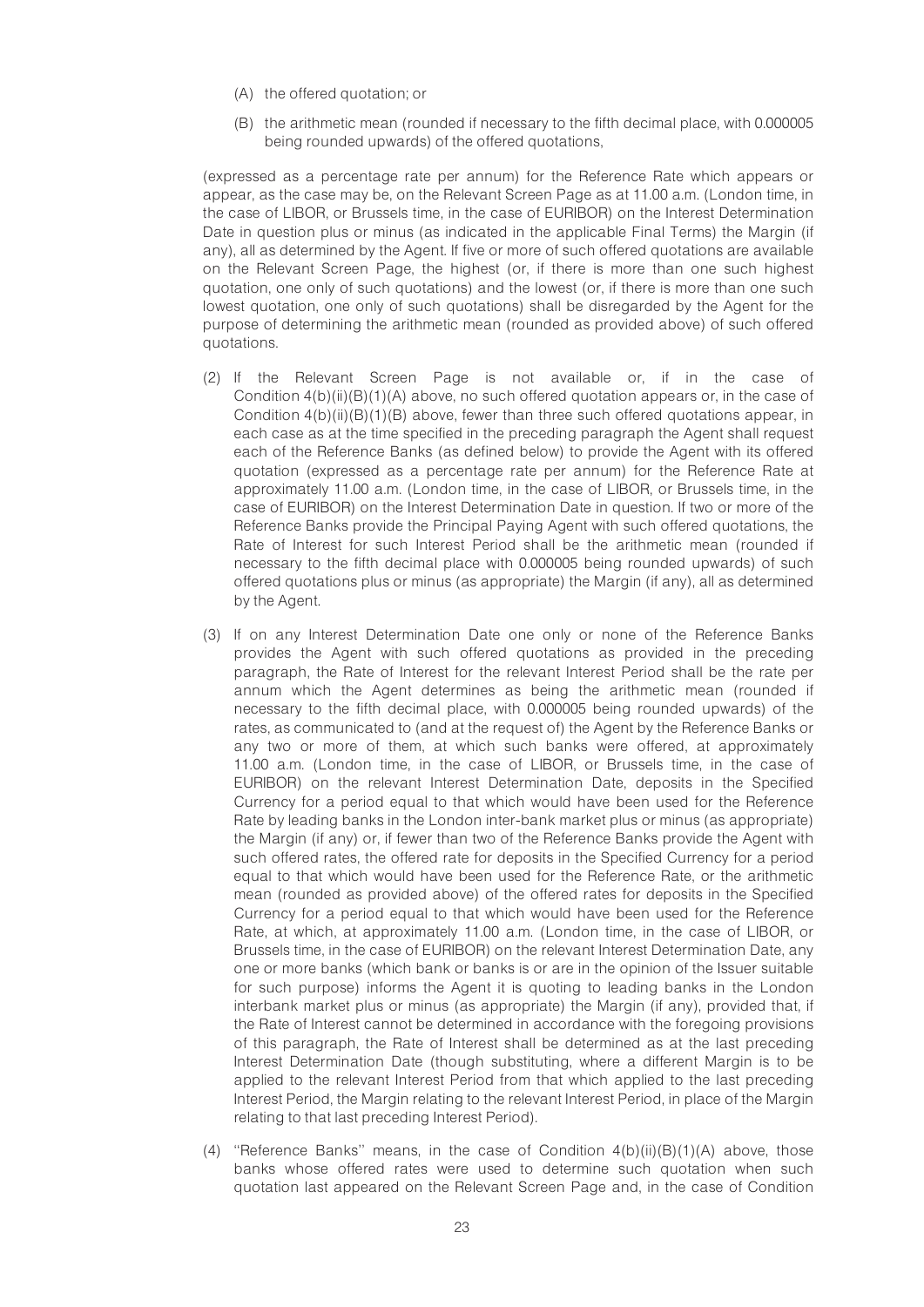4(b)(ii)(B)(1)(B) above, those banks whose offered quotations last appeared on the Relevant Screen Page when no fewer than three such offered quotations appeared.

- (5) If the Reference Rate from time to time in respect of Floating Rate Notes is specified in the applicable Final Terms as being other than LIBOR or EURIBOR, the Rate of Interest in respect of such Notes will be determined as provided in the applicable Final Terms.
- (iii) Minimum and/or Maximum Interest Rate

If the applicable Final Terms specifies a Minimum Rate of Interest for any Interest Period, then, in the event that the Rate of Interest in respect of such Interest Period determined in accordance with the provisions of paragraph *(ii)* above is less than such Minimum Rate of Interest, the Rate of Interest for such Interest Period shall be such Minimum Rate of Interest.

If the applicable Final Terms specifies a Maximum Rate of Interest for any Interest Period, then, in the event that the Rate of Interest in respect of such Interest Period determined in accordance with the provisions of paragraph *(ii)* above is greater than such Maximum Rate of Interest, the Rate of Interest for such Interest Period shall be such Maximum Rate of Interest.

#### (iv) Determination of Rate of Interest and Calculation of Interest Amounts

The Agent, in the case of Floating Rate Notes, and the Calculation Agent, in the case of Index Linked Interest Notes, will at or as soon as practicable after each time at which the Rate of Interest is to be determined, determine the Rate of Interest for the relevant Interest Period. In the case of Index Linked Interest Notes, the Calculation Agent will notify the Agent of the Rate of Interest for the relevant Interest Period as soon as practicable after calculating the same.

The Agent will calculate the amount of interest (the ''Interest Amount'') payable on the Floating Rate Notes or Index Linked Interest Notes for the relevant Interest Period by applying the Rate of Interest to:

- (A) in the case of Floating Rate Notes or Index Linked Notes which are represented by a Global Note, the aggregate outstanding nominal amount of the Notes represented by such Global Note (or, if they are Partly Paid Notes, the aggregate amount paid up); or
- (B) in the case of Floating Rate Notes or Index Linked Interest Notes in definitive form, the Calculation Amount;

and, in each case, multiplying such sum by the applicable Day Count Fraction, and rounding the resultant figure to the nearest sub-unit of the relevant Specified Currency, half of any such sub-unit being rounded upwards or otherwise in accordance with applicable market convention. Where the Specified Denomination of a Floating Rate Note or an Index Linked Interest Note in definitive form comprises more than one Calculation Amount, the Interest Amount payable in respect of such Note shall be the aggregate of the amounts (determined in the manner provided above) for each Calculation Amount comprising the Specified Denomination without any further rounding.

''Day Count Fraction'' means, in respect of the calculation of an amount of interest for any Interest Period:

- (A) if ''Actual/365'' or ''Actual/Actual (ISDA)'' is specified in the applicable Final Terms, the actual number of days in the Interest Period divided by 365 (or, if any portion of that Interest Period falls in a leap year, the sum of (1) the actual number of days in that portion of the Interest Period falling in a leap year divided by 366 and (2) the actual number of days in that portion of the Interest Period falling in a non-leap year divided by 365);
- (B) if ''Actual/365 (Fixed)'' is specified in the applicable Final Terms, the actual number of days in the Interest Period divided by 365;
- (C) if ''Actual/365 (Sterling)'' is specified in the applicable Final Terms, the actual number of days in the Interest Period divided by 365 or, in the case of an Interest Payment Date falling in a leap year, 366;
- (D) if ''Actual/360'' is specified in the applicable Final Terms, the actual number of days in the Interest Period divided by 360;
- (E) if ''30/360'', ''360/360'' or ''Bond Basis'' is specified in the applicable Final Terms, the number of days in the Interest Period divided by 360 (the number of days to be calculated on the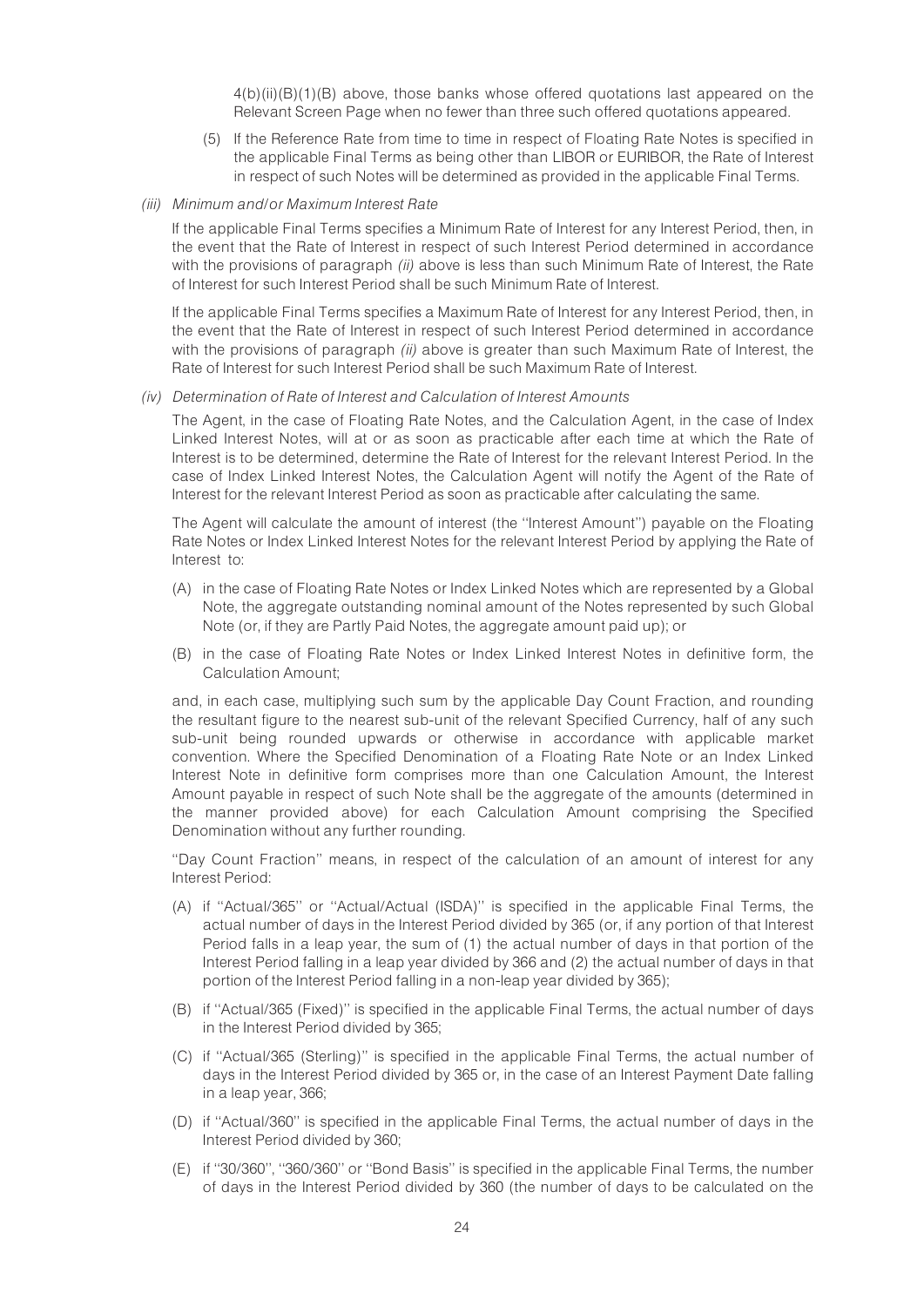basis of a year of 360 days with 12 30-day months (unless (1) the last day of the Interest Period is the 31st day of a month but the first day of the Interest Period is a day other than the 30th or 31st day of a month, in which case the month that includes that last day shall not be considered to be shortened to a 30-day month, or (2) the last day of the Interest Period is the last day of the month of February, in which case the month of February shall not be considered to be lengthened to a 30-day month)); or

(F) if ''30E/360'' or ''Eurobond basis'' is specified in the applicable Final Terms, the number of days in the Interest Period divided by 360 (the number of days to be calculated on the basis of a year of 360 days with 12 30-day months, without regard to the date of the first day or last day of the Interest Period unless, in the case of the final Interest Period, the Maturity Date is the last day of the month of February, in which case the month of February shall not be considered to be lengthened to a 30-day month).

#### (v) Notification of Rate of Interest and Interest Amounts

The Agent will cause the Rate of Interest and each Interest Amount for each Interest Period and the relevant Interest Payment Date to be notified to the Issuer and any stock exchange on which the relevant Floating Rate Notes or Index Linked Interest Notes are for the time being listed and notice thereof to be published in accordance with Condition 13 as soon as possible after their determination but in no event later than the fourth London Business Day thereafter. Each Interest Amount and Interest Payment Date so notified may subsequently be amended (or appropriate alternative arrangements made by way of adjustment) without prior notice in the event of an extension or shortening of the Interest Period. Any such amendment will be promptly notified to each stock exchange on which the relevant Floating Rate Notes or Index Linked Interest Notes are for the time being listed and to the Noteholders in accordance with Condition 13. For the purposes of this paragraph, the expression ''London Business Day'' means a day (other than a Saturday or a Sunday) on which banks and foreign exchange markets are open for business in London.

### (vi) Certificates to be Final

All certificates, communications, opinions, determinations, calculations, quotations and decisions given, expressed, made or obtained for the purposes of the provisions of this Condition 4(b), whether by the Agent or, if applicable, the Calculation Agent, shall (in the absence of wilful default, bad faith or manifest error by them or any of their directors, officers, employees or agents) be binding on the Issuer, the Agent, the Calculation Agent (if applicable), the other Paying Agents and all Noteholders, Receiptholders and Couponholders and (in the absence of the above) no liability to the Issuer, the Noteholders, the Receiptholders or the Couponholders shall attach to the Agent or (if applicable) the Calculation Agent in connection with the exercise or non-exercise by it of its powers, duties and discretions under this Condition.

#### (c) Interest on Dual Currency Notes

In the case of Dual Currency Notes, if the rate or amount of interest falls to be determined by reference to an exchange rate, the rate or amount of interest payable shall be determined in the manner specified in the applicable Final Terms.

# (d) Interest on Partly Paid Notes

In the case of Partly Paid Notes (other than Partly Paid Notes which are Zero Coupon Notes), interest will accrue as aforesaid on the paid-up nominal amount of such Notes and otherwise as specified in the applicable Final Terms.

# (e) Accrual of Interest

Each Note (or, in the case of the redemption of part only of a Note, that part only of such Note) will cease to bear interest (if any) from the date for its redemption unless, upon due presentation thereof, payment of principal is improperly withheld or refused. In such event, interest will continue to accrue until whichever is the earlier of:

- (i) the date on which all amounts due in respect of such Note have been paid; and
- (ii) five days after the date on which the full amount of the moneys payable in respect of such Note has been received by the Agent and notice to that effect has been given to the Noteholders in accordance with Condition 13.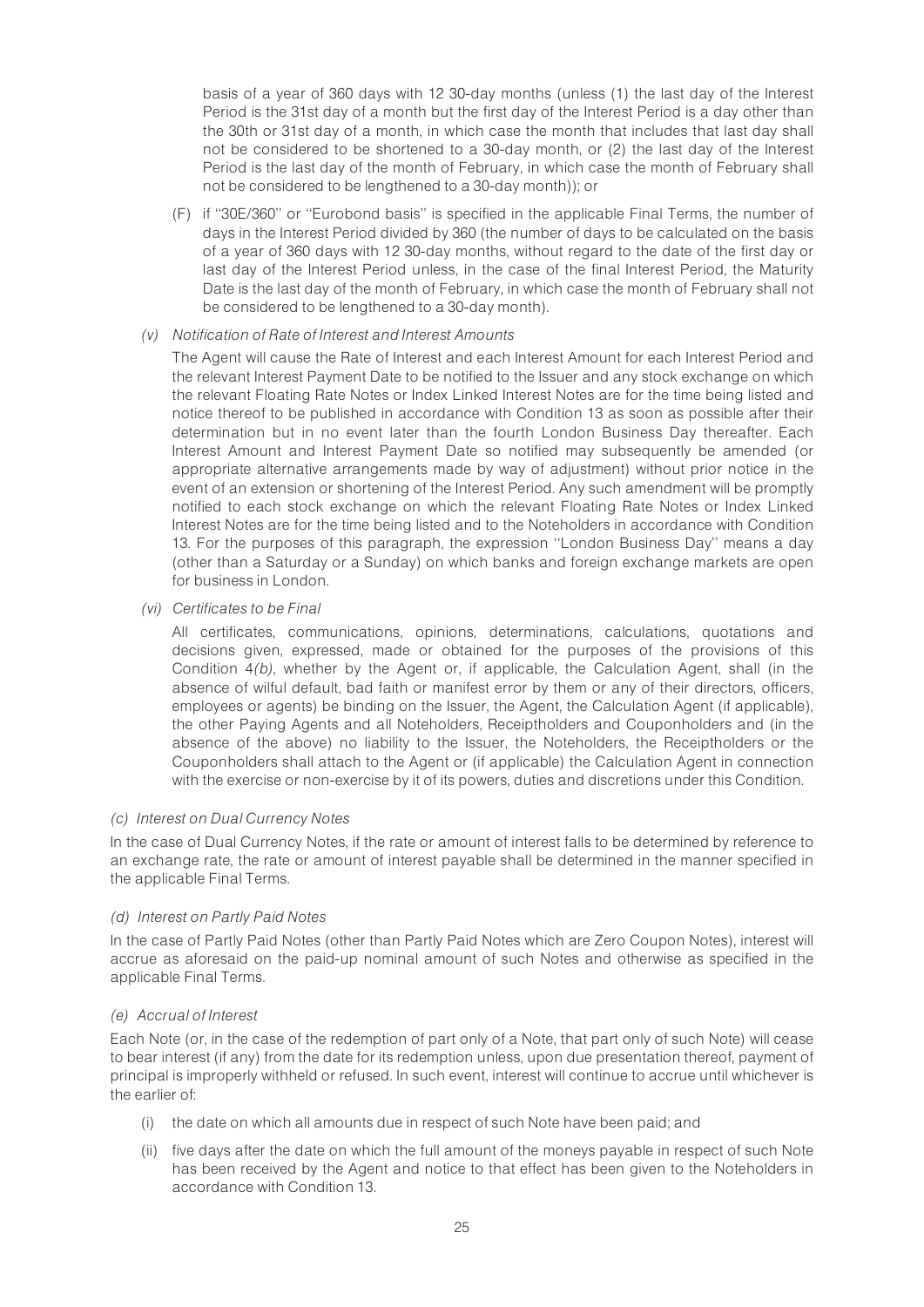# 5. Payments

# (a) Method of Payment

Subject as provided below:

- (i) payments in a Specified Currency other than euro will be made by credit or transfer to an account in the relevant Specified Currency (which, in the case of a payment in Japanese yen to a non-resident of Japan, shall be a non-resident account) maintained by the payee with, or, at the option of the Payee, by a cheque in such Specified Currency drawn on, a bank in the principal financial centre of the country of such Specified Currency; and
- (ii) payments in euro will be made by credit or transfer to a euro account (or any other account to which euro may be credited or transferred) specified by the payee or, at the option of the payee. by a euro cheque.

Payments will be subject in all cases to any fiscal or other laws and regulations applicable thereto in the place of payment, but without prejudice to the provisions of Condition 7. Reference in these Conditions to ''Specified Currency'' will include any successor currency under applicable law.

# (b) Presentation of Definitive Notes, Receipts and Coupons

Payments of principal in respect of Definitive Notes will (subject as provided below) be made in the manner provided in paragraph (a) above only against presentation and surrender (or, in the case of part payment of any sum due, endorsement) of Definitive Notes, and payments of interest in respect of Definitive Notes will (subject as provided below) be made as aforesaid only against presentation and surrender (or, in the case of part payment of any sum due, endorsement) of Coupons, in each case at the specified office of any Paying Agent outside the United States (which expression, as used herein, means the United States of America (including the States and the District of Columbia, its territories, its possessions and other areas subject to its jurisdiction)).

Payments of instalments of principal (if any), in respect of Definitive Notes, other than the final instalment, will (subject as provided below) be made in the manner provided in paragraph (a) above against presentation and surrender (or, in the case of part payment of any sum due, endorsement) of the relevant Receipt in accordance with the preceding paragraph. Payment of the final instalment will be made in the manner provided in paragraph (a) above only against presentation and surrender (or, in the case of part payment of any sum due, endorsement) of the relevant Note in accordance with the preceding paragraph. Each Receipt must be presented for payment of the relevant instalment together with the Definitive Note to which it appertains. Receipts presented without the Definitive Note to which they appertain do not constitute valid obligations of the Issuer. Upon the date on which any Definitive Note becomes due and repayable, unmatured Receipts (if any) relating thereto (whether or not attached) shall become void and no payment shall be made in respect thereof.

Fixed Rate Notes in definitive form (other than Dual Currency Notes, Index Linked Notes or Long Maturity Notes (as defined below) should be presented for payment together with all unmatured Coupons appertaining thereto (which expression shall for this purpose include Coupons falling to be issued on exchange of matured Talons), failing which the amount of any missing unmatured Coupon (or, in the case of payment not being made in full, the same proportion of the amount of such missing unmatured Coupon as the sum so paid bears to the sum due) will be deducted from the sum due for payment. Each amount of principal so deducted will be paid in the manner mentioned above against surrender of the relative missing Coupon at any time before the expiry of 10 years after the Relevant Date (as defined in Condition 7) in respect of such principal (whether or not such Coupon would otherwise have become void under Condition 8) or, if later, 5 years from the date on which such Coupon would otherwise have become due, but in no event thereafter.

Upon any Fixed Rate Note in definitive form becoming due and repayable prior to its Maturity Date, all unmatured Talons (if any) appertaining thereto will become void and no further Coupons will be issued in respect thereof.

Upon the date on which any Floating Rate Note, Dual Currency Note, Index Linked Note or Long Maturity Note in definitive form becomes due and repayable, unmatured Coupons and Talons (if any) relating thereto (whether or not attached) shall become void and no payment or, as the case may be, exchange for further Coupons shall be made in respect thereof. A ''Long Maturity Note'' is a Fixed Rate Note (other than a Fixed Rate Note which on issue had a Talon attached) whose nominal amount on issue is less than the aggregate interest payable thereon provided that such Note shall cease to be a Long Maturity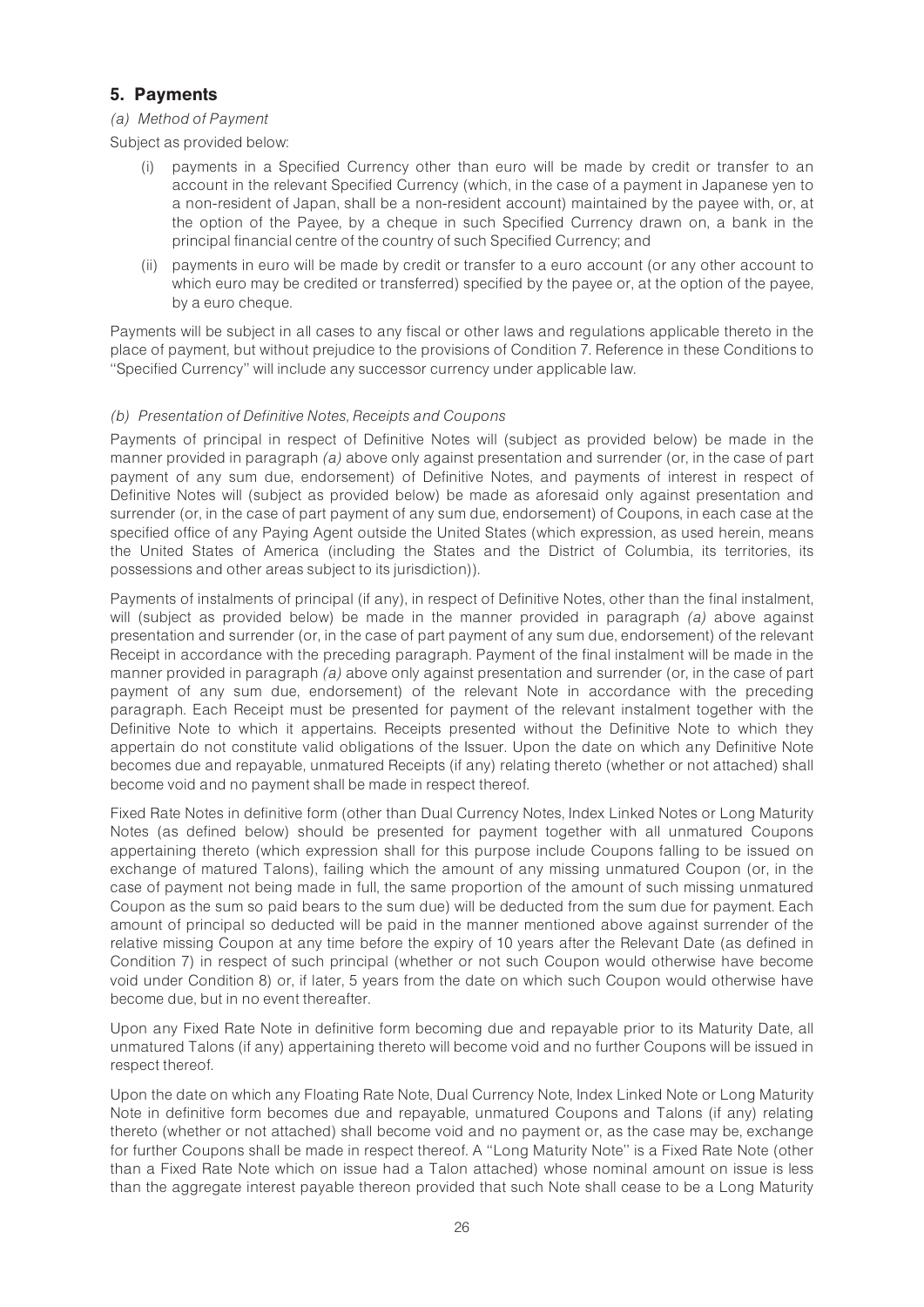Note on the Interest Payment Date on which the aggregate amount of interest remaining to be paid after that date is less than nominal amount of such Note.

If the due date for redemption of any Definitive Note is not an Interest Payment Date, interest (if any) accrued in respect of such Note from (and including) the preceding Interest Payment Date or, as the case may be, the Interest Commencement Date shall be payable only against surrender of the relevant Definitive Note.

# (c) Payments in respect of Global Notes

Payments of principal and interest (if any) in respect of Notes represented by any Global Note will (subject as provided below) be made in the manner specified above in relation to Definitive Notes and otherwise in the manner specified in the relevant Global Note against presentation or surrender, as the case may be, of such Global Note at the specified office of any Paying Agent outside the United States. A record of each payment made against presentation or surrender of any Global Note, distinguishing between any payment of principal and any payment of interest, will be made on such Global Note by the Paying Agent to which it was presented and such record shall be *prima facie* evidence that the payment in question has been made.

# (d) General provisions applicable to payments

The holder of a Global Note shall be the only person entitled to receive payments in respect of Notes represented by such Global Note and the Issuer will be discharged by payment to, or to the order of, the holder of such Global Note in respect of each amount so paid. Each of the persons shown in the records of Euroclear or Clearstream, Luxembourg as the beneficial holder of a particular nominal amount of Notes represented by such Global Note must look solely to Euroclear or Clearstream, Luxembourg, as the case may be, for his share of each payment so made by the Issuer to, or to the order of, the holder of such Global Note.

Notwithstanding the foregoing provisions of this condition, if any amount of principal and/or interest in respect of Notes is payable in U.S. dollars, such U.S. dollar payments of principal and/or interest in respect of such Notes will be made at the specified office of a Paying Agent in the United States if:

- (i) the Issuer has appointed Paying Agents with specified offices outside the United States with the reasonable expectation that such Paying Agents would be able to make payment in U.S. dollars at such specified offices outside the United States of the full amount of principal and interest on the Notes in the manner provided above when due;
- (ii) payment of the full amount of such principal and interest at all such specified offices outside the United States is illegal or effectively precluded by exchange controls or other similar restrictions on the full payment or receipt of principal and interest in U.S. dollars; and
- (iii) such payment is then permitted under United States law without involving, in the opinion of the Issuer, adverse tax consequences to the Issuer.

# (e) Payment Day

If the date for payment of any amount in respect of any Note, Receipt or Coupon is not a Payment Day, the holder thereof shall not be entitled to payment until the next following Payment Day in the relevant place and shall not be entitled to further interest or other payment in respect of such delay. For these purposes, ''Payment Day'' means any day which (subject to Condition 8) is:

- (i) a day on which commercial banks and foreign exchange markets settle payments and are open for general business (including dealing in foreign exchange and foreign currency deposits) in:
	- (A) the relevant place of presentation;
	- (B) London;
	- (C) any Additional Financial Centre specified in the applicable Final Terms; and
- (ii) either (1) in relation to any sum payable in a Specified Currency other than euro, a day on which commercial banks and foreign exchange markets settle payments and are open for general business (including dealing in foreign exchange and foreign currency deposits) in the principal financial centre of the country of the relevant Specified Currency (if other than the place of presentation, London and any Additional Financial Centre and which if the Specified Currency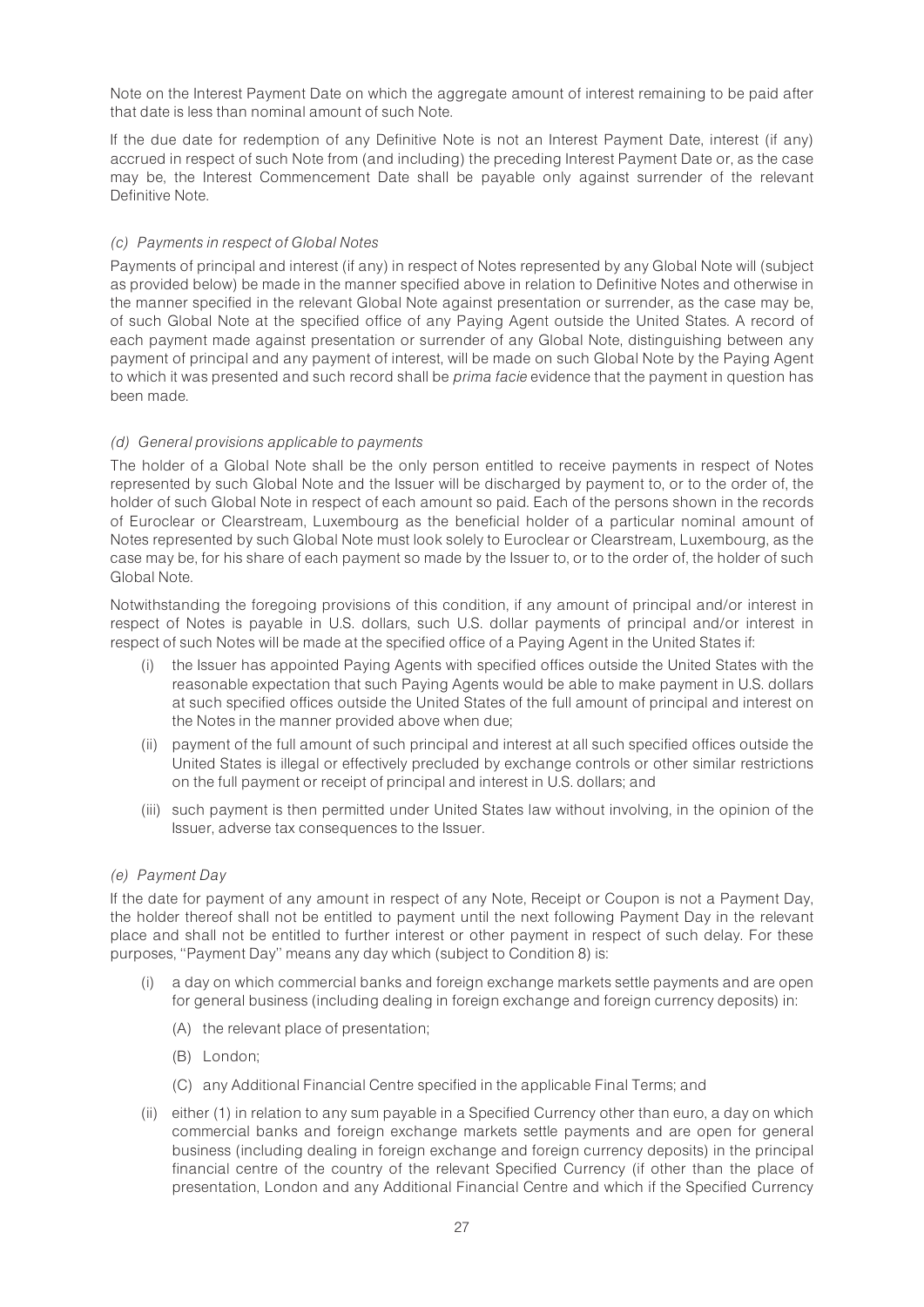is Australian dollars shall be Sydney) or (2) in relation to any sum payable in euro, a day on which the TARGET System is open.

# (f) Interpretation of Principal and Interest

Any reference in these Terms and Conditions to principal in respect of the Notes shall be deemed to include, as applicable:

- (i) any Additional Amounts which may be payable with respect to principal under Condition 7;
- (ii) the Final Redemption Amount of the Notes;
- (iii) the Early Redemption Amount of the Notes;
- (iv) the Optional Redemption Amount(s) (if any) of the Notes;
- (v) in relation to Notes redeemable in instalments, the Instalment Amounts;
- (vi) in relation to Zero Coupon Notes, the Amortised Face Amount (as defined in Condition 6(e)); and
- (vii) any premium and any other amounts which may be payable by the Issuer under or in respect of the Notes.

Any reference in these Terms and Conditions to interest in respect of the Notes shall be deemed to include, as applicable, any Additional Amounts which may be payable with respect to interest under Condition 7.

# 6. Redemption and Purchase

# (a) Redemption at Maturity

Unless previously redeemed or purchased and cancelled as specified below, each Note will be redeemed by the Issuer at its Final Redemption Amount specified in, or determined in the manner specified in, the applicable Final Terms in the relevant Specified Currency onthe Maturity Date.

# (b) Redemption for Tax Reasons

If (i) as a result of any change in, or amendment to, the laws or regulations of the Commonwealth of Australia or the State of Queensland or any political sub-division of, or any authority in, or of, the Commonwealth of Australia or the State of Queensland having power to tax, or any change in the application or official interpretation of the laws or regulations, which change or amendment becomes effective after the Issue Date of the first Tranche of the Notes, on the occasion of the next payment due in respect of the Notes the Issuer would be required to pay Additional Amounts as provided or referred to in Condition 7, and (ii) the requirement cannot be avoided by the Issuer taking reasonable measures available to it, the Issuer may at its option, having given not less than 30 nor more than 60 days' notice to the Noteholders in accordance with Condition 13 (which notice shall be irrevocable), redeem all the Notes, but not some only, at any time (if this Note is neither a Floating Rate Note nor an Index Linked Interest Note) or on any Interest Payment Date (if this Note is either a Floating Rate Note or an Index Linked Interest Note) provided that no such notice of redemption shall be given earlier than 90 days prior to the earliest date on which the Issuer would be obliged to pay such additional amounts were a payment in respect of the Notes then due. Prior to the publication of any notice of redemption pursuant to this paragraph, the Issuer shall deliver to the Agent a certificate signed by two Directors of the Issuer stating that the Issuer is entitled to effect such redemption and setting forth a statement of facts showing that the conditions precedent to the right of the Issuer so to redeem have occurred, and an opinion of independent legal advisers of recognised standing to the effect that the Issuer has or will become obliged to pay such additional amounts as a result of such change or amendment. Upon the expiry of any notice as is referred to in this paragraph the Issuer shall be bound to redeem the Notes to which the notice refers in accordance with the provisions of this paragraph.

Notes redeemed pursuant to this Condition 6(b) will be redeemed at their Early Redemption Amount referred to in paragraph (e) below together (if appropriate) with interest accrued to (but excluding) the date of redemption.

# (c) Redemption at the Option of the Issuer (Issuer Call)

If Issuer Call is specified in the applicable Final Terms, the issuer may, having given:

(i) not less than 15 nor more than 30 days' notice to the Noteholders in accordance with Condition 13; and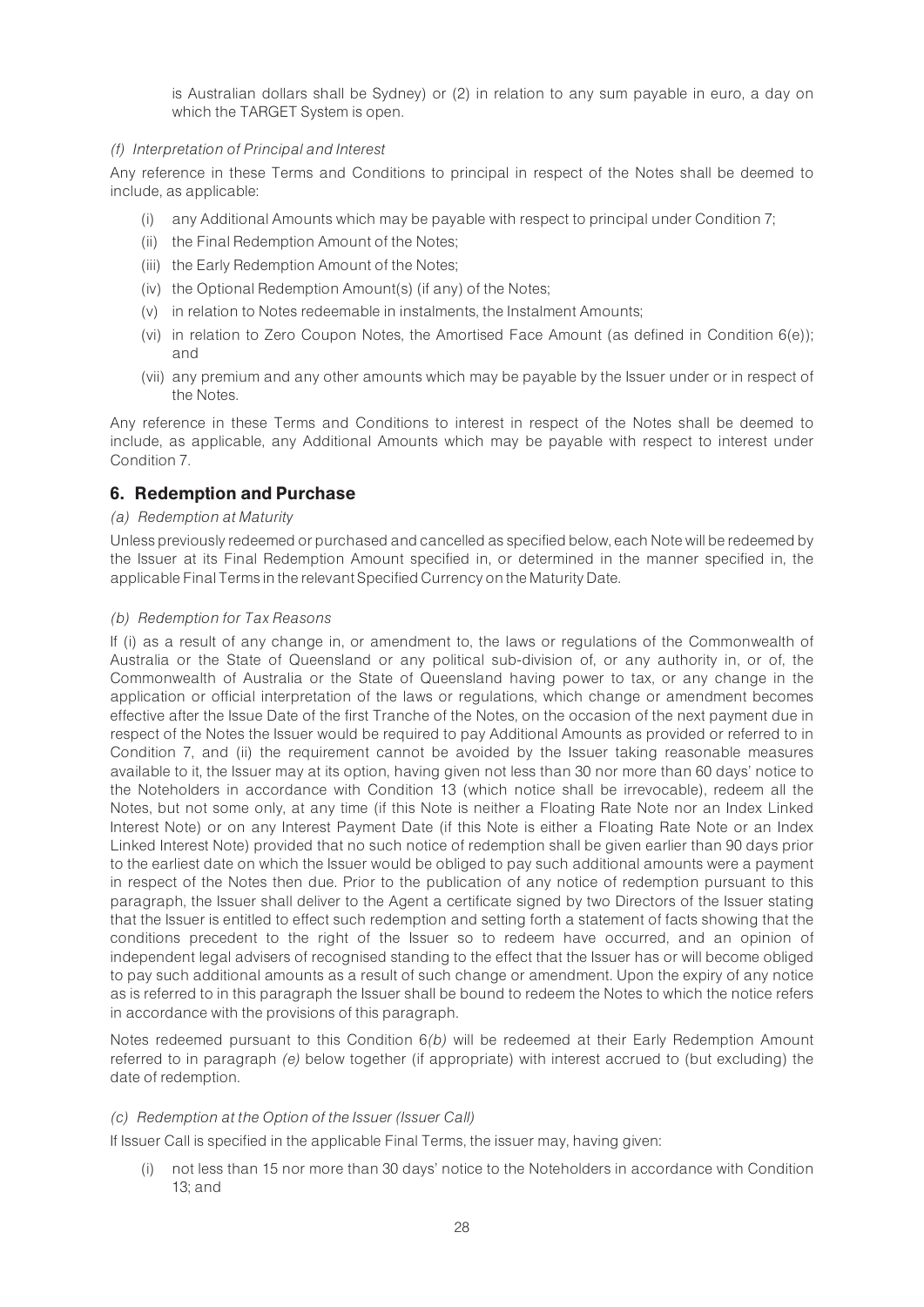(ii) not less than 15 days before the giving of the notice referred to in (i), notice in writing to the Agent;

(which notices shall be irrevocable and shall specify the date fixed for redemption), redeem all or some only of the Notes then outstanding on any Optional Redemption Date and at the Optional Redemption Amount(s) specified in, or determined in the manner specified in, the applicable Final Terms together, if appropriate, with interest accrued to (but excluding) the relevant Optional Redemption Date. Any such redemption must be of a nominal amount equal to the Minimum Redemption Amount or a Higher Redemption Amount. In the case of a partial redemption of Notes, the Notes to be redeemed (''Redeemed Notes'') will be selected individually by lot, in the case of Redeemed Notes represented by Definitive Notes, and in accordance with the rules of Euroclear and/or Clearstream, Luxembourg, in the case of Redeemed Notes represented by a Global Note, not more than 30 days prior to the date fixed for redemption (such date of selection being hereinafter called the ''Selection Date''). In the case of Redeemed Notes represented by Definitive Notes, a list of the serial numbers of such Redeemed Notes will be published in accordance with Condition 13 not less than 15 days prior to the date fixed for redemption. The aggregate nominal amount of Redeemed Notes represented by Definitive Notes shall bear the same proportion to the aggregate nominal amount of all Redeemed Notes as the aggregate nominal amount of Definitive Notes outstanding bears to the aggregate nominal amount of the Notes outstanding, in each case on the Selection Date, provided that such first-mentioned nominal amount shall, if necessary, be rounded downwards to the nearest integral multiple of the Specified Denomination, and the aggregate nominal amount of Redeemed Notes represented by a Global Note shall be equal to the balance of the Redeemed Notes. No exchange of the relevant Global Note will be permitted during the period from (and including) the Selection Date to (and including) the date fixed for redemption pursuant to this paragraph (c) and notice to that effect shall be given by the Issuer to the Noteholders in accordance with Condition 13 at least 5 days prior to the Selection Date.

### (d) Redemption at the Option of the Noteholders (Investor Put)

If Investor Put is specified in the applicable Final Terms, upon the holder of any Note giving to the Issuer in accordance with Condition 13 not less than 15 nor more than 30 days' notice or such other period of notice as is specified in the applicable Final Terms the Issuer will, upon the expiry of such notice, redeem, subject to, and in accordance with, the terms specified in the applicable Final Terms, in whole (but not in part), such Note on the Optional Redemption Date and at the Optional Redemption Amount specified in, or determined in the manner specified in, the applicable Final Terms together, if appropriate, with interest accrued to (but excluding) the Optional Redemption Date.

If this Note is in definitive form, to exercise the right to require redemption of this Note the holder of this Note must deliver such Note at the specified office of any Paying Agent at any time during normal business hours of such Paying Agent falling within the notice period, accompanied by a duly completed and signed notice of exercise in the form (for the time being current) obtainable from any specified office of any Paying Agent (a ''Put Notice'') and in which the holder must specify a bank account or, if payment is by cheque, an address to which payment is to be made under this Condition. If this Note is represented by a Global Note, to exercise the right to require redemption of this Note the holder of this Note must, within the notice period, give notice of such exercise in accordance with the standard procedures of Euroclear and Clearstream, Luxembourg (which may include notice being given on his instruction by Euroclear or Clearstream, Luxembourg or any common depositary for them to the Agent by electronic means) in a form acceptable to Euroclear and Clearstream, Luxembourg from time to time and, at the same time, present or procure the presentation of the relevant Global Note to the Agent for notation accordingly.

Any Put Notice given by a holder of any Note pursuant to this paragraph shall be irrevocable except where prior to the due date of redemption an Event of Default shall have occurred and be continuing in which event such holder, at its option, may elect by notice to the Issuer to withdraw the notice given pursuant to this paragraph and instead to declare such Note forthwith due and payable pursuant to Condition 9.

#### (e) Early Redemption Amounts

For the purpose of paragraph (b) above and Condition 9, each Note will be redeemed at the Early Redemption Amount calculated as follows:

(i) in the case of a Note with a Final Redemption Amount equal to the Issue Price, at the Final Redemption Amount thereof;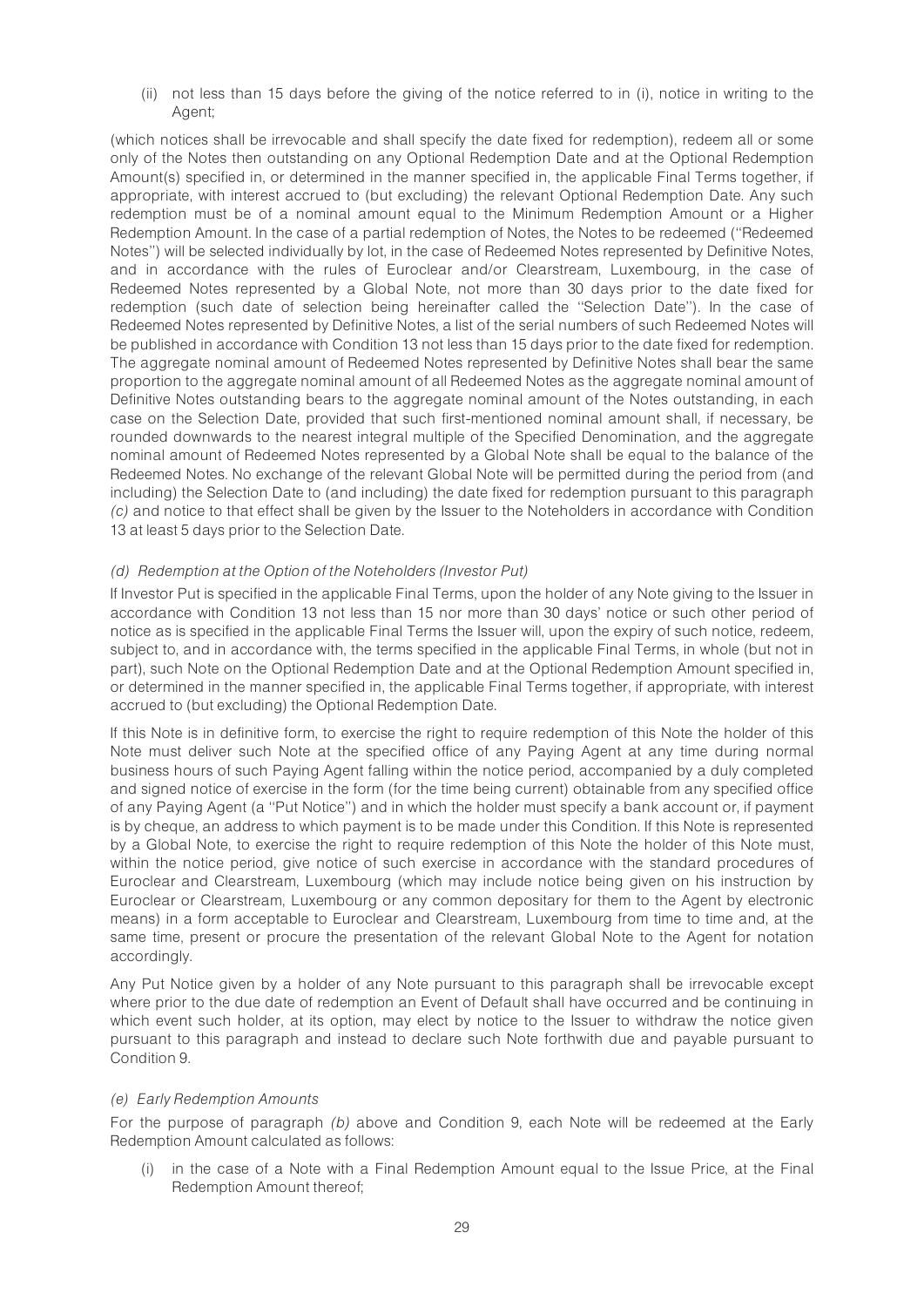- (ii) in the case of a Note (other than a Zero Coupon Note but including an Instalment Note and Partly Paid Note) with a Final Redemption Amount which is or may be less or greater than the Issue Price or which is payable in a Specified Currency other than that in which the Note is denominated, at the amount specified in, or determined in the manner specified in, the applicable Final Terms or, if no such amount or manner is so specified in the applicable Final Terms, at their nominal amount; or
- (iii) in the case of a Zero Coupon Note, at an amount (the ''Amortised Face Amount'') equal to the product of:
	- (A) the Reference Price; and
	- (B) the sum of the figure 1 and the Accrual Yield, raised to the power of x, where ''x'' is a fraction the numerator of which is equal to the number of days (calculated on the basis of a 360 day year consisting of 12 months of 30 days each) from (and including) the Issue Date of the first Tranche of the Notes to (but excluding) the date fixed for redemption or (as the case may be) the date upon which such Note becomes due and repayable and the denominator of which is 360,

or on such other calculation basis as may be specified in the applicable Final Terms.

# (f) Instalments

Instalment Notes will be redeemed in the Instalment Amounts and on the Instalment Dates. In the case of early redemption, the Early Redemption Amount will be determined pursuant to paragraph (e) above.

### (g) Partly Paid Notes

Partly Paid Notes will be redeemed, whether at maturity, early redemption or otherwise, in accordance with the provisions of this Condition and the applicable Final Terms.

### (h) Purchases

The Issuer or any of its Subsidiaries (as defined in the Agency Agreement) may at any time purchase Notes (provided that, in the case of Definitive Notes, all unmatured Receipts, Coupons and Talons appertaining thereto are purchased therewith) at any price in the open market or otherwise. If purchases are made by tender, tenders must be available to all Noteholders alike. Such Notes may be held, reissued, resold or, at the option of the Issuer, surrendered to any Paying Agent for cancellation.

# (i) Cancellation

All Notes which are (i) redeemed or (ii) purchased for cancellation pursuant to paragraph  $(h)$  above, will forthwith be cancelled (together with all unmatured Receipts, Coupons and Talons attached thereto or surrendered therewith at the time of redemption), and shall be forwarded to the Agent and cannot be reissued or resold.

#### (j) Late payment on Zero Coupon Notes

If the amount payable in respect of any Zero Coupon Note upon redemption of such Zero Coupon Note pursuant to paragraph (a), (b), (c) or (d) above or upon its becoming due and repayable as provided in Condition 9 is improperly withheld or refused, the amount due and repayable in respect of such Zero Coupon Note shall be the amount calculated as provided in paragraph  $(e)$  (iii) above as though the references therein to the date fixed for the redemption or the date upon which such Zero Coupon Note becomes due and payable were replaced by references to the date which is the earlier of:

- (i) the date on which all amounts due in respect of such Zero Coupon Note have been paid; and
- (ii) five days after the date on which the full amount of the moneys payable in respect of such Zero Coupon Notes has been received by the Agent and notice to that effect has been given to the Noteholders in accordance with Condition 13.

# 7. Taxation

All payments in respect of the Notes, Receipts and Coupons by the Issuer shall be made without withholding or deduction for, or on account of, any present or future taxes, duties, assessments or governmental charges of whatever nature (''Taxes'') imposed or levied by or on behalf of the Commonwealth of Australia or the State of Queensland, or any political sub-division of, or any authority in, or of, the Commonwealth of Australia or the State of Queensland having power to tax, unless the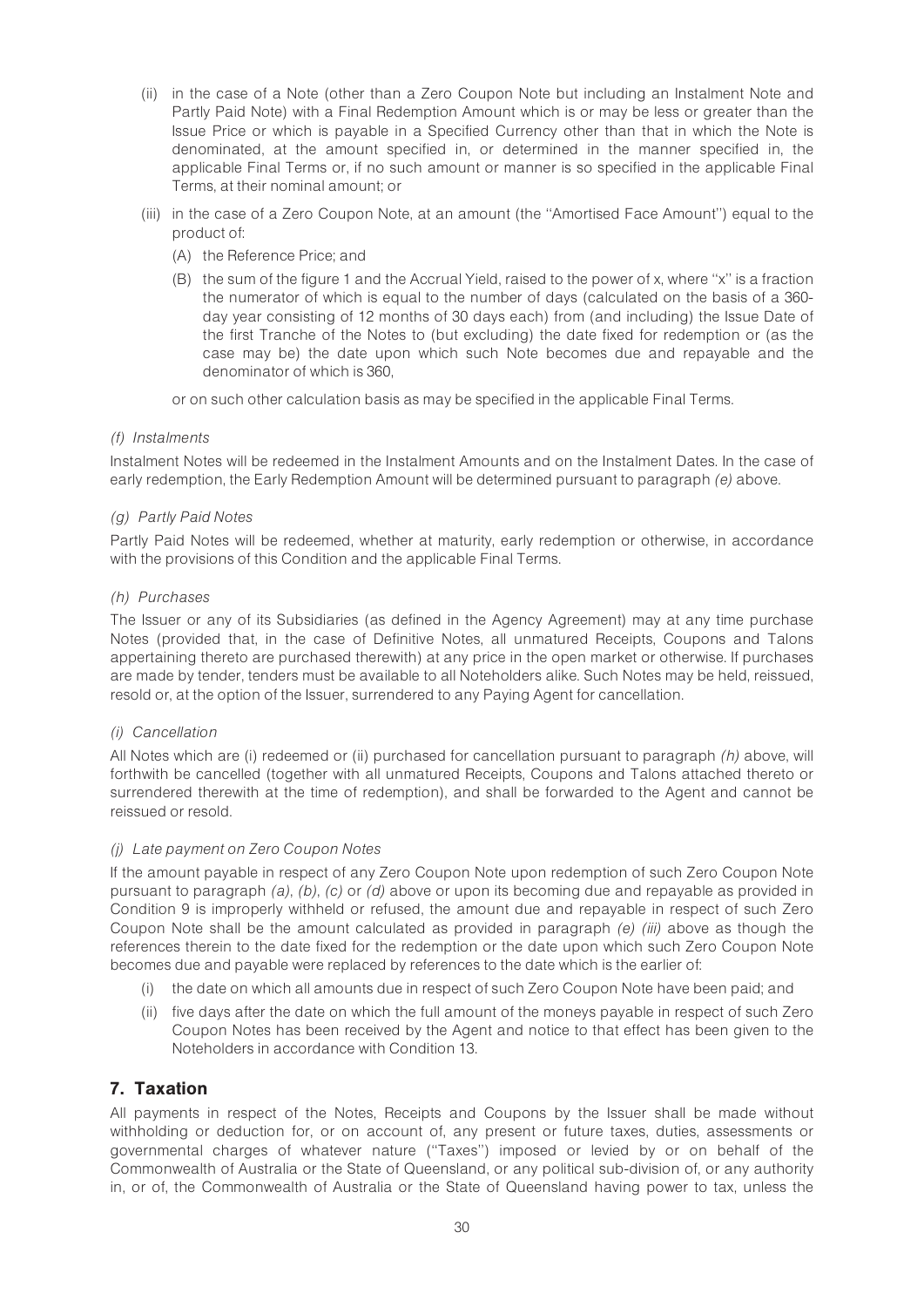withholding or deduction of the Taxes is required by law. In that event, the Issuer will pay such additional amounts (''Additional Amounts'') as may be necessary in order that the net amounts received by the Noteholders, Receiptholders and Couponholders after such withholding or deduction shall equal the respective amounts which would otherwise have been receivable in respect of the Notes or, as the case may be, Receipts or Coupons, in the absence of such withholding or deduction; except that no such Additional Amounts shall be payable in relation to any payment in respect of any Note, Receipt or Coupon:

- (a) to, or to a third party on behalf of, a holder who is liable to such Taxes in respect of such Note, Receipt or Coupon by reason of his having some connection with the Commonwealth of Australia or the State of Queensland other than the mere holding of such Note, Receipt or Coupon or receipt of principal or interest in respect thereof provided that such a holder shall not be regarded as being connected with the Commonwealth of Australia for the reason that such a holder is a resident of the Commonwealth of Australia within the meaning of the Income Tax Assessment Act 1936 (the ''Tax Act'') where, and to the extent that, such tax is payable by reason of section 128B (2A) of the Tax Act;
- (b) presented for payment more than 30 days after the Relevant Date except to the extent that a holder would have been entitled to Additional Amounts on presenting the same for payment on the last day of the period of 30 days assuming, whether or not such is in fact the case, that day to have been a Payment Date;
- (c) to, or to a third party on behalf of, a holder who is liable to the Taxes in respect of the Note, Receipt or Coupon by reason of his being an associate of the Issuer for the purposes and within the meaning of sections 128F(5), 128F(6) and 128F(9) of the Tax Act;
- (d) where such withholding or deduction is imposed on a payment to an individual and is required to be made pursuant to European Council Directive 2003/48/EC or any law implementing or complying with, or introduced in order to conform to, such Directive;
- (e) presented for payment by or on behalf of a holder who would have been able to avoid such withholding or deduction by presenting the relevant Note, Receipt or Coupon to another Paying Agent in a Member State of the EU.

As used herein, the ''Relevant Date'' means the date on which such payment first becomes due, except that, if the full amount of the moneys payable has not been duly received by the Agent on or before the due date, it means the date on which, the full amount of such moneys having been so received, notice to that effect is duly given to the Noteholders in accordance with Condition 13.

# 8. Prescription

The Notes, Receipts and Coupons will become void unless presented for payment within a period of 10 years (in the case of principal) and 5 years (in the case of interest) after the Relevant Date (as defined in Condition 7) therefor, subject as provided in Condition 5(b).

There shall not be included in any Coupon sheet issued on exchange of a Talon any Coupon the claim for payment in respect of which would be void pursuant to this Condition or Condition 5(b) or any Talon which would be void pursuant to Condition 5(b).

# 9. Events of Default

(a) If any one or more of the following events (each an ''Event of Default'') shall occur:

- (i) if the Issuer fails to pay any principal or any interest in respect of the Notes within seven days of the relevant due date;
- (ii) if the Issuer is in default in the performance, or is otherwise in breach, of any covenant or undertaking or other agreement of the Issuer in respect of the Notes (other than any obligation for the payment of any amount due in respect of any of the Notes) and such default or breach continues for a period of 14 days after notice thereof has been given to the Issuer;
- (iii) if it is or will become unlawful for the Issuer to perform or comply with any one or more of its obligations under the Notes or the Agency Agreement;
- (iv) if the Issuer or any Material Subsidiary (A) becomes insolvent, is unable to pay its debts as they fall due or fails to comply with a statutory demand (which is still in effect) under section 459F of the Corporations Act, or (B) stops or suspends or threatens to stop or suspend payment of all or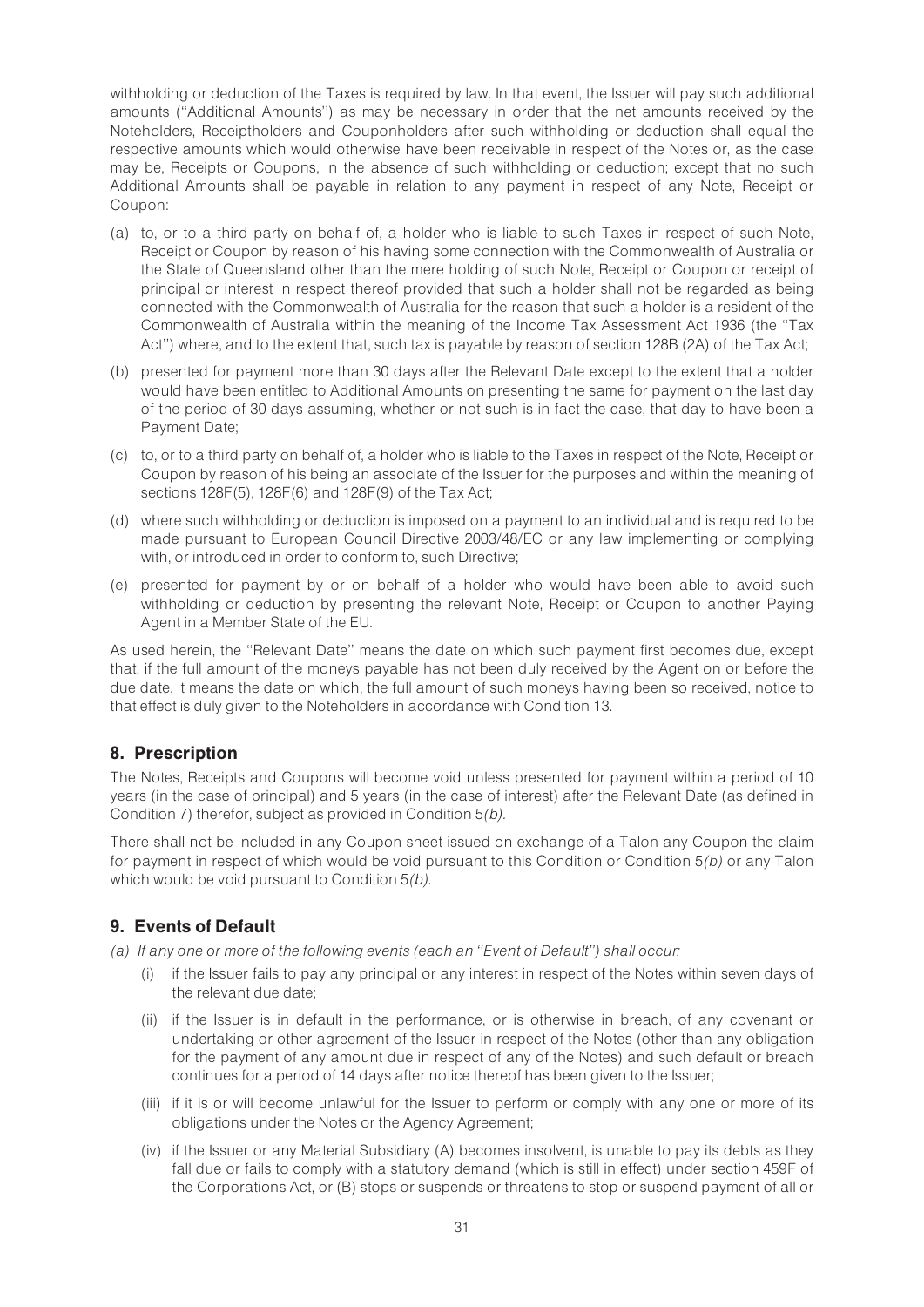a material part of its debts or appoints an administrator under section 436A of the Corporations Act, or (C) begins negotiations or takes any proceeding or other step with a view to readjustment, rescheduling or deferral of all its indebtedness (or any part of its indebtedness which it will or might otherwise be unable to pay when due) or proposes or makes a general assignment or an arrangement or composition with or for the benefit of its creditors, or a moratorium is agreed or declared in respect of or affecting indebtedness of the Issuer or any Material Subsidiary, except in any case referred to in (C) above for the purposes of a solvent reconstruction or amalgamation the terms of which have previously been approved by an Extraordinary Resolution of the Noteholders;

- (v) if an order is made or an effective resolution is passed for the winding-up of the Issuer or any Material Subsidiary (except (a) in any such case for the purposes of a solvent reconstruction or amalgamation the terms of which have previously been approved by an Extraordinary Resolution of the Noteholders or (b) in the case of a Material Subsidiary, for the purposes aforesaid whereby the undertaking and assets of the Material Subsidiary are transferred to or otherwise vested in the Issuer or another of its Subsidiaries) or an administrator is appointed to the Issuer or any Material Subsidiary by a provisional liquidator of the Issuer or that Material Subsidiary under section 436B of the Corporations Act;
- (vi) if a distress, attachment, execution or other legal process is levied, enforced or sued out against or on the Issuer or any Material Subsidiary or against all or a material part of the assets of the Issuer or any Material Subsidiary and is not stayed, satisfied or discharged within 21 days;
- (vii) if any present or future Security Interest on or over the assets of the Issuer or any Material Subsidiary becomes enforceable and any step (including the taking of possession or the appointment of a receiver, manager or similar officer which is not vacated or discharged within 14 days) is taken to enforce that Security Interest by reason of a default or event of default (howsoever described) having occurred;
- (viii) if any event occurs which, under the laws of any relevant jurisdiction, has an analogous or equivalent effect to any of the events mentioned in this Condition; or
- (ix) if any Financial Indebtedness of the Issuer or of any of its Material Subsidiaries which in aggregate exceeds A\$2,500,000 (or its equivalent in any other currency or currencies):
	- (A) is not paid when due or within any applicable grace period as originally provided (or, if payable or to be discharged or honoured on demand, when demanded); or
	- (B) becomes due and repayable before its scheduled maturity by reason of a default or event of default (howsoever described),

then any Noteholder may, by written notice to the Issuer at the specified office of the Agent, effective upon the date of receipt thereof by the Agent, declare the Note held by the holder to be forthwith due and payable whereupon the same shall become forthwith due and payable at the Early Redemption Amount (as described in Condition 6(e)), together with accrued interest (if any) to the date of repayment, without presentment, demand, protest or other notice of any kind.

- (b) For the purposes of these Conditions:
	- (i) ''Corporations Act'' means the Corporations Act 2001 of Australia;
	- (ii) ''Financial Arrangement'' includes a futures contract or futures option, a currency swap, an interest rate swap, a forward exchange agreement or any other option agreement or combination of the above or any similar arrangement;
	- (iii) ''Financial Indebtedness'' means, in respect of any person, any indebtedness, present or future, actual or contingent of that person in respect of moneys borrowed or raised or any financial accommodation or Financial Arrangement whatsoever including (without limiting the generality of the foregoing):
		- (A) under or in respect of any Guarantee, bill, acceptance or endorsement or any discounting arrangement;
		- (B) in respect of any obligation to pay par value, premium and dividend (whether or not declared, and whether or not there are sufficient profits or other moneys for payment) of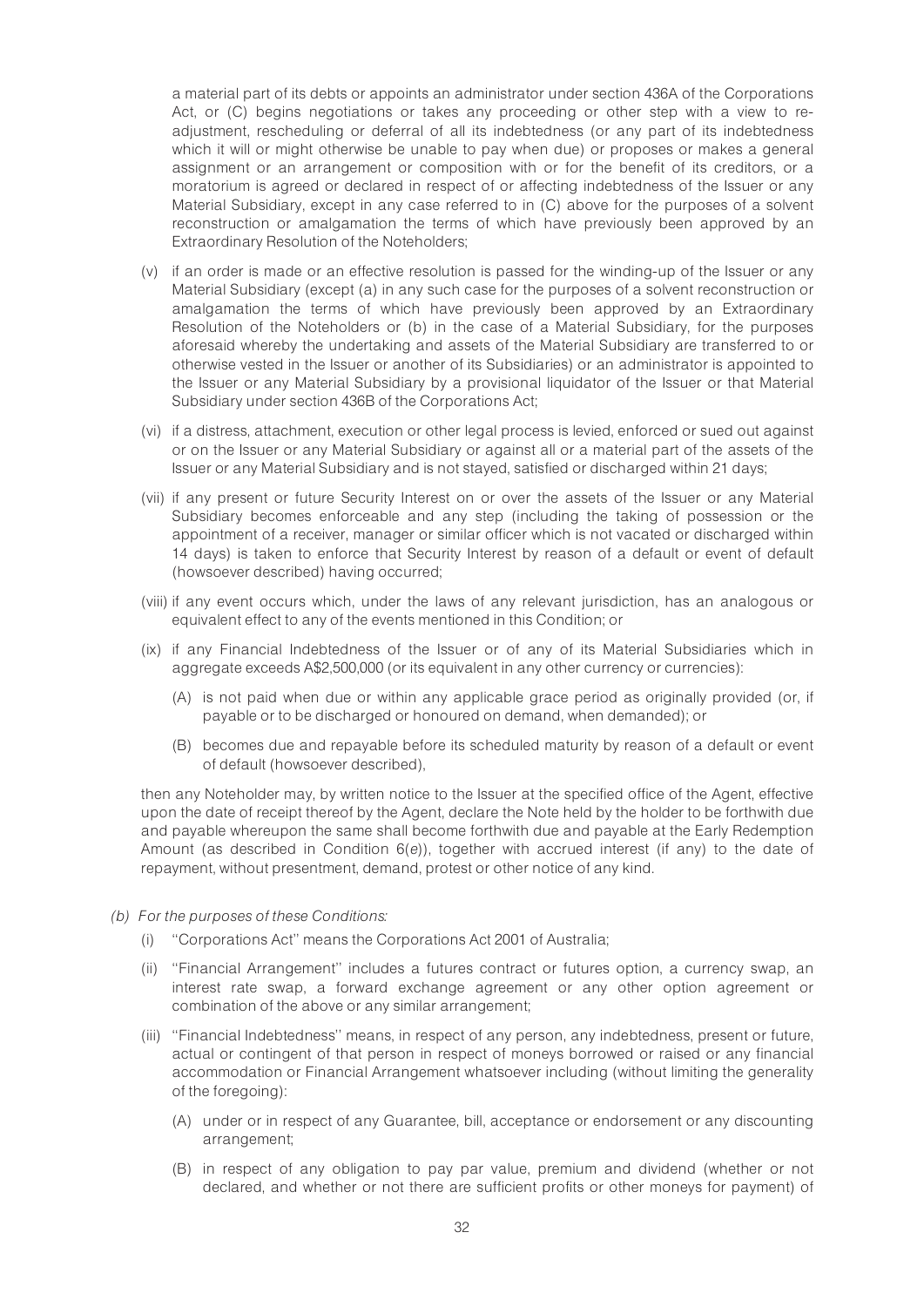any redeemable share or stock issued by that person or to purchase any share or stock issued by that person which is the subject of a put option against that person;

- (C) in respect of any Lease which under current accounting practice would be required to be capitalised on the balance sheet of the lessee;
- (D) the deferred purchase price (for more than 90 days) of any asset or service and any related obligation; and
- (E) in respect of any obligation to deliver goods or services which are paid for in advance by a financier or which are paid for in advance in relation to any financing transaction;
- (iv) ''Government Agency'' means any government or any governmental, semi-governmental or judicial entity or authority;
- (v) ''Guarantee'' means any guarantee, indemnity, letter of credit, suretyship or any other obligation (whatever called and of whatever nature):
	- (A) to pay or to purchase; or
	- (B) to provide funds (whether by the advance of money, the purchase of or subscription for share or other securities, the purchase of assets, rights or services, or otherwise) for the payment or discharge of; or
	- (C) to indemnify against the consequences of default in the payment of; or
	- (D) otherwise to be responsible for:

any obligation or indebtedness, any dividend, capital or premium on shares or stock or the insolvency or the financial condition of any other person;

- (vi) ''Lease'' means:
	- (A) any lease, charter or hiring arrangement of any property;
	- (B) any other agreement under which any property is or may be used or operated by a person other than the owner; and
	- (C) any agreement under which any property is or may be managed or operated for or on behalf of the owner or another person by a person other than the owner, and the operator or manager or its related body corporate (as defined in section 9 of the Corporations Act) (whether in the same or another agreement) is required to make or assure minimum, fixed and/or floating rate payments of a periodic nature;

(other than agreements under which the manager of a joint venture uses assets owned by the joint venture on behalf of the joint venture);

- (vii) ''Material Subsidiary'' means a Subsidiary of the Issuer as to which either or both of the following conditions is satisfied:
	- (A) its net profits attributable to the Issuer (before taxation and extraordinary items) for its last completed financial year represent 5 per cent. or more of the consolidated net profits (before taxation and extraordinary items but after deducting minority interests in Subsidiaries) of the Issuer and its Subsidiaries for its last completed financial year; or
	- (B) its gross assets attributable to the Issuer for its last completed financial year represent 5 per cent. or more of the consolidated gross assets (after deducting minority interests in Subsidiaries) of the Issuer and its Subsidiaries for its last completed financial year;

in each case as determined from the latest available relevant audited accounts and provided that, on a Material Subsidiary transferring all or substantially all of its assets to another Subsidiary, the transferor shall cease to be a Material Subsidiary and (if the transferee is a Subsidiary but not a Material Subsidiary) the transferee shall become a Material Subsidiary, all as more particularly defined in the Agency Agreement.

A certificate by the Auditors as to whether a Subsidiary of the Issuer is or is not, or was or was not, at any particular time, a Material Subsidiary shall be conclusive;

(viii) ''Security Interest'' includes any mortgage, pledge, lien or charge or any security or preferential interest or arrangement of any kind (including, without limitation, retention of title and any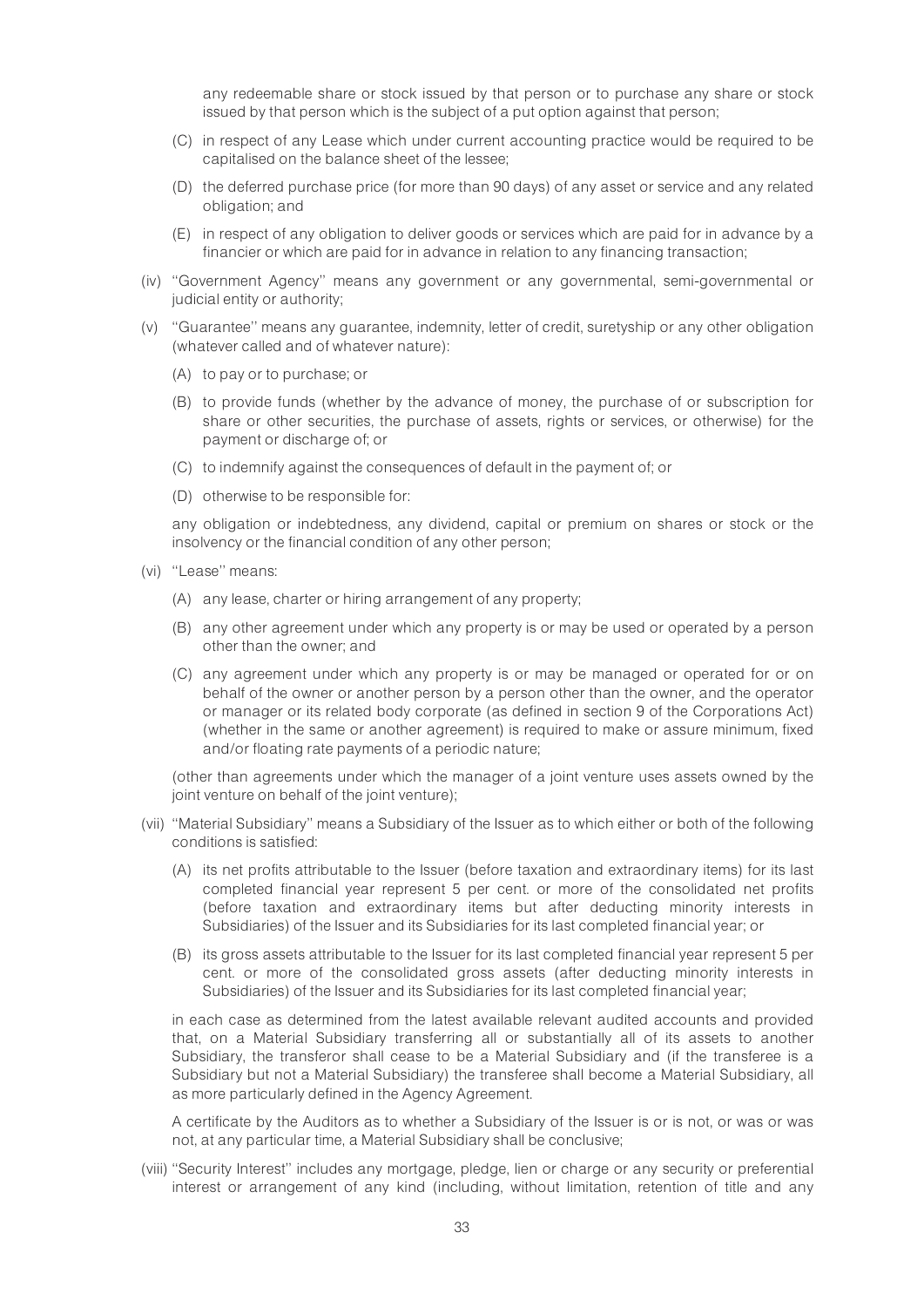deposit of money by way of security), but excluding (A) any charge or lien arising in favour of any Government Agency by operation of law (provided there is no default in payment of moneys owing under such charge or lien), (B) a right of title retention in connection with the acquisition of goods in the ordinary course of business on the terms of sale of the supplier (provided there is no default in connection with the relevant acquisition) and (C) any security or preferential interest or arrangement arising under or created pursuant to any right of set-off; and

(ix) ''Subsidiary'' has the meaning given to that term in the Corporations Act.

# 10. Replacement of Notes, Receipts, Coupons and Talons

Should any Note, Receipt, Coupon or Talon be lost, stolen, mutilated, defaced or destroyed, it may be replaced at the specified office of the Agent upon payment by the claimant of such costs and expenses as may be incurred in connection therewith and on such terms as to evidence and indemnity as the Issuer may reasonably require. Mutilated or defaced Notes, Receipts, Coupons or Talons must be surrendered before replacements will be issued.

# 11. Agent and Paying Agents

The names of the initial Agent and the other initial Paying Agents and their initial specified offices are set out below.

The Issuer is entitled to vary or terminate the appointment of any Paying Agent and/or appoint additional or other Paying Agents and/or approve any change in the specified office through which any Paying Agent acts, provided that:

- (i) so long as the Notes are listed on or admitted to trading by any stock exchange or admitted to listing by any other relevant authority, there will at all times be a Paying Agent with a specified office in such place as may be required by the rules and regulations of the relevant stock exchange or any other relevant authority;
- (ii) there will at all times be a Paying Agent with a specified office in a city in continental Europe;
- (iii) there will at all times be an Agent; and
- (iv) the Issuer undertakes that it will ensure that it maintains a paying agent in a Member State of the European Union that is not obliged to withhold or deduct tax pursuant to European Council Directive 2003/48/EC or any law implementing or complying with, or introduced in order to conform to, such Directive.

In addition, the Issuer shall forthwith appoint a Paying Agent having a specified office in New York City in the circumstances described in Condition 5(d). Any variation, termination, appointment or change shall only take effect (other than in the case of insolvency, when it shall be of immediate effect) after not less than 30 nor more than 45 days' prior notice thereof shall have been given to the Noteholders in accordance with Condition 13.

In acting under the Agency Agreement, the Paying Agents act solely as agents of the Issuer and do not assume any obligation to, or relationship of agency or trust with, any Noteholders, Receiptholders or Couponholders. The Agency Agreement contains provisions permitting any entity into which any Paying Agent is merged or converted or with which it is consolidated or to which it transfers all or substantially all of its assets to become the successor paying agent.

# 12. Exchange of Talons

On and after the Interest Payment Date, on which the final Coupon comprised in any Coupon sheet matures, the Talon (if any) forming part of such Coupon sheet may be surrendered at the specified office of the Agent or any other Paying Agent in exchange for a further Coupon sheet including (if such further Coupon sheet does not include Coupons to (and including) the final date for the payment of interest due in respect of the Note to which it appertains) a further Talon, subject to the provisions of Condition 8. Each Talon shall, for the purposes of these Terms and Conditions, be deemed to mature on the Interest Payment Date on which the final Coupon comprised in the Coupon Sheet in which that Talon was included on issue matures.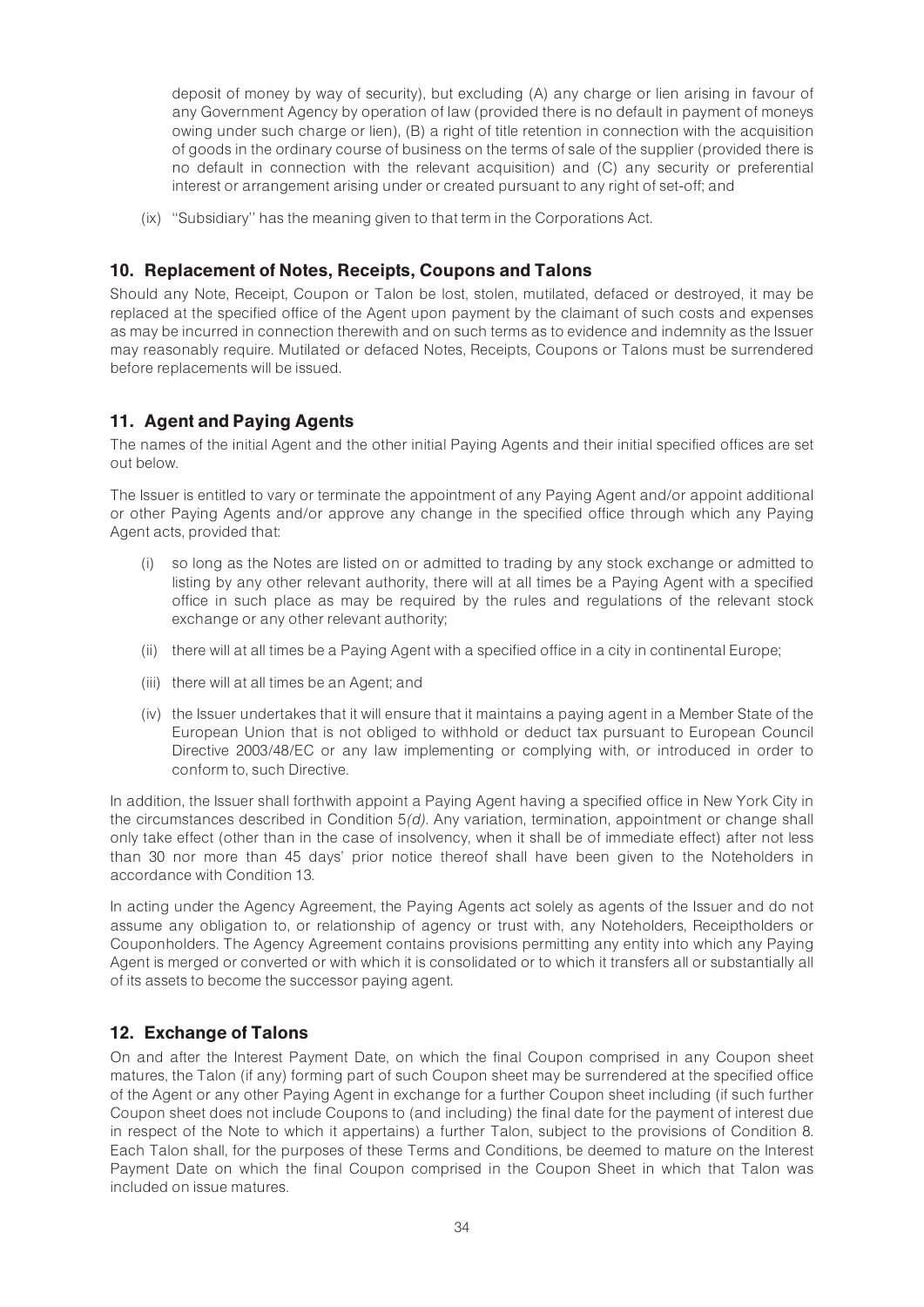# 13. Notices

All notices regarding the Notes will be deemed to be validly given if published in a leading English language daily newspaper of general circulation in London. It is expected that such publication will be made in the Financial Times in London. The Issuer shall also ensure that notices are duly published in a manner which complies with the rules and regulations of any stock exchange or other relevant authority on which the Notes are for the time being listed or by which they have been admitted to listing. Any such notice will be deemed to have been given on the date of the first publication.

Until such time as any Definitive Notes are issued, there may, so long as any Global Note(s) representing the Notes is or are held in its/their entirety on behalf of Euroclear and Clearstream, Luxembourg, be substituted for such publication in such newspaper(s) the delivery of the relevant notice to Euroclear and Clearstream, Luxembourg for communication by them to the holders of the Notes and, in addition, for so long as any Notes are listed or admitted to trading on a stock exchange or are admitted to listing by other relevant authority and the rules of that stock exchange or other relevant authority so require, such notice will be published in a daily newspaper of general circulation in the place or places required by that stock exchange or other relevant authority. Any such notice shall be deemed to have been given to the holders of the Notes on the seventh day after the day on which the said notice was given to Euroclear and Clearstream, Luxembourg.

Notices to be given by any Noteholder shall be in writing and given by lodging the same, together (in the case of any Note in definitive form) with the relative Note or Notes, with the Agent. Whilst any of the Notes are represented by a Global Note, such notice may be given by any holder of a Note to the Agent via Euroclear and/or Clearstream, Luxembourg, as the case may be, in such manner as the Agent and Euroclear and/or Clearstream, Luxembourg, as the case may be, may approve for this purpose.

# 14. Meetings of Noteholders and Modification

The Agency Agreement contains provisions for convening meetings of the Noteholders to consider any matter affecting their interests, including the modification by Extraordinary Resolution of any of the Notes, the Receipts, the Coupons or any of the provisions of the Agency Agreement. Such a meeting may be convened by the Issuer or Noteholders holding not less than 5 per cent. in nominal amount of the Notes for the time being outstanding. The quorum at any meeting for passing an Extraordinary Resolution will be one or more persons present holding or representing a clear majority in nominal amount of the Notes for the time being outstanding, or at any adjourned meeting one or more persons present whatever the nominal amount of the Notes held or represented by him or them, except that at any adjourned meeting, the business of which includes the modification of certain provisions of the Notes, Receipts or Coupons (including modifying the date of maturity of the Notes or any date for payment of interest thereof, reducing or cancelling the amount of principal or the rate of interest payable in respect of the Notes or altering the currency of payment of the Notes, Receipts or Coupons), the quorum shall be one or more persons holding or representing not less than 75 per cent. in nominal amount of the Notes for the time being outstanding, or at any adjourned such meeting one or more persons holding or representing a clear majority, in nominal amount of the Notes for the time being outstanding. An Extraordinary Resolution passed at any meeting of the Noteholders shall be binding on all the Noteholders, whether or not they are present at the meeting, and on all Receiptholders and Couponholders.

The Agent and the Issuer may agree, without the consent of the Noteholders, Receiptholders or Couponholders, to:

- (i) any modification (except as mentioned above) of the Agency Agreement which is not prejudicial to the interests of the Noteholders; or
- (ii) any modification of the Notes, the Receipts, the Coupons or the Agency Agreement which is of a formal, minor or technical nature or is made to correct a manifest error or to comply with mandatory provisions of the law of the jurisdiction in which the Issuer is incorporated.

Any such modification shall be binding on the Noteholders, the Receiptholders and the Couponholders and any such modification shall be notified to the Noteholders in accordance with Condition 13 as soon as practicable thereafter.

# 15. Further Issues

The Issuer is at liberty from time to time without the consent of the Noteholders, the Receiptholders or the Couponholders to create and issue further notes having terms and conditions the same as the Notes or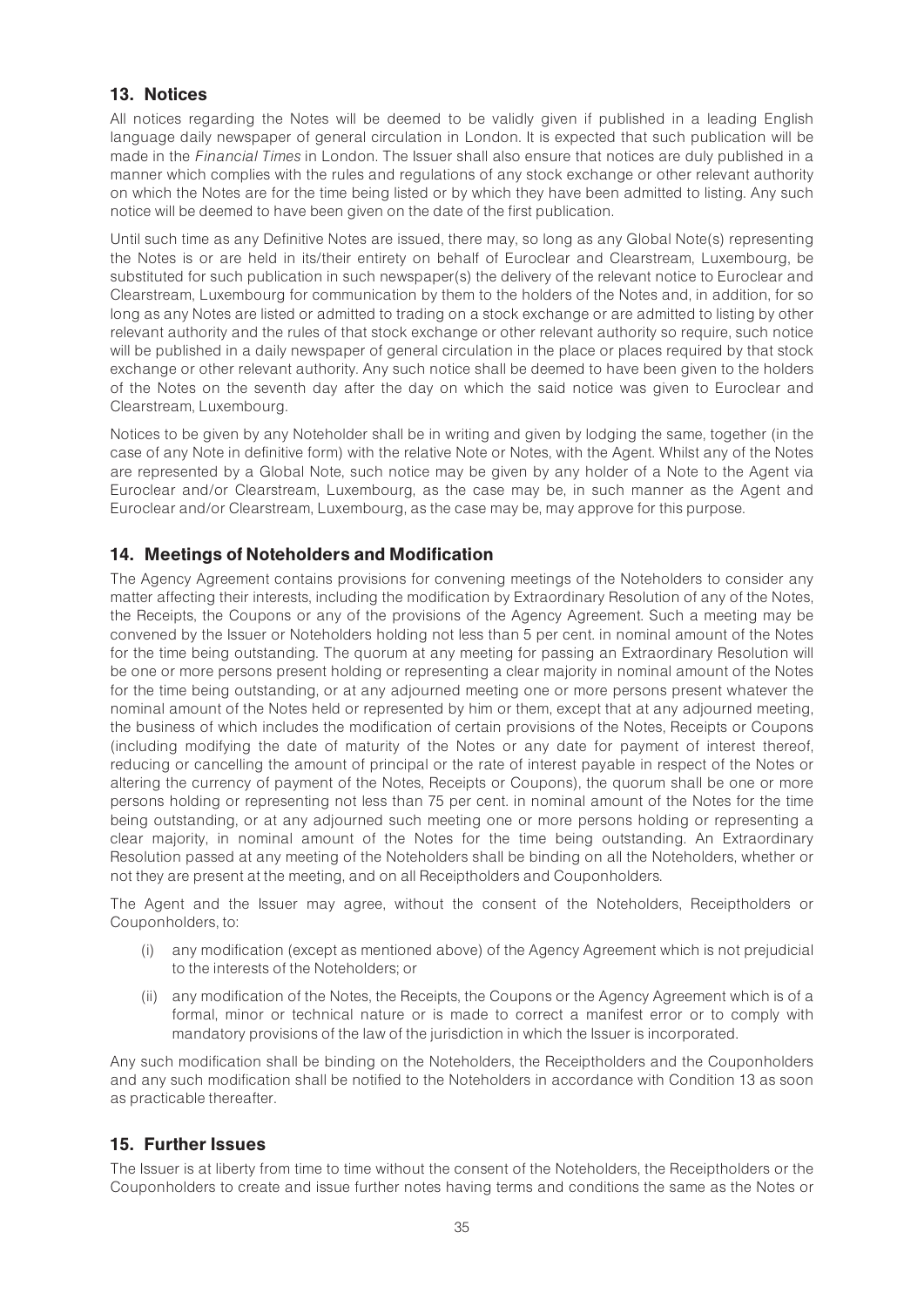the same in all respects save for the amount and date of the first payment of interest thereon and so that the same shall be consolidated and form a single Series with the outstanding Notes.

# 16. Contracts (Rights of Third Parties) Act 1999

No rights are conferred on any person under the Contracts (Rights of Third Parties) Act 1999 to enforce any term of this Note, but this does not affect any right or remedy of any person which exists or is available apart from that Act.

# 17. Governing law and submission to jurisdiction

# (a) Governing Law

The Agency Agreement, the Notes, the Receipts and the Coupons are governed by, and will be construed in accordance with English law.

# (b) Jurisdiction

The Issuer agrees for the benefit of the Paying Agents, the Noteholders, the Receiptholders and the Couponholders that the courts of England are to have jurisdiction to settle any disputes which may arise out of or in connection with the Agency Agreement, the Notes, the Receipts or the Coupons and that accordingly any suit, action or proceedings arising out of or in connection therewith (together referred to as ''Proceedings'') may be brought in the courts of England.

The Issuer hereby irrevocably and unconditionally waives and agrees not to raise any objection which it may have now or subsequently to the laying of the venue of any Proceedings in the courts of England and any claim that any such Proceedings have been brought in an inconvenient forum and further irrevocably and unconditionally agrees that a judgment in any Proceedings brought in the courts of England shall be conclusive and binding upon it and may be enforced in the courts of any other jurisdiction. Nothing in this Condition shall limit any right to take Proceedings against the Issuer in any other court of competent jurisdiction, nor shall the taking of Proceedings in one or more jurisdictions preclude the taking of Proceedings in any other jurisdiction, whether concurrently or not.

# (c) Agent for service of process

The Issuer irrevocably and unconditionally appoints Law Debenture Corporate Services Limited at its office in London (currently at Fifth Floor, 100 Wood Street, London EC2V 7EX) as its agent for service of process in England in respect of any Proceedings and undertakes that in the event of Law Debenture Corporate Services Limited ceasing so to act it will appoint such other person as its agent for that purpose.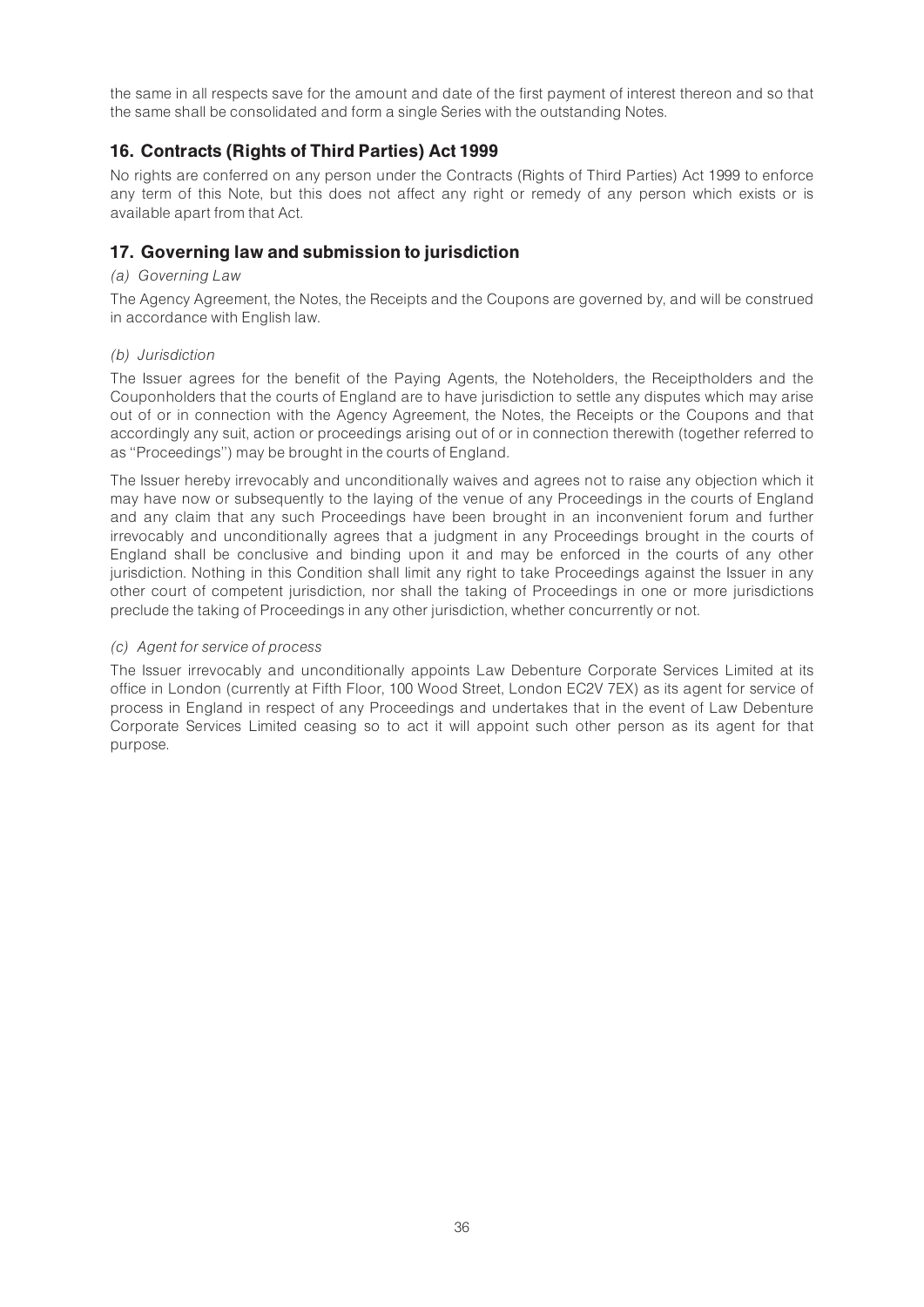# Summary of Provisions Relating to the Notes while in Global Form

# Initial Issue of Notes

Each Tranche of Notes will initially be represented by either a Temporary Global Note or a Permanent Global Note, which on issue, in either case, will be delivered to a common depositary outside the United States for Euroclear and Clearstream, Luxembourg (the ''Common Depositary''). Upon such delivery Euroclear or Clearstream, Luxembourg will credit each subscriber with a nominal amount of Notes equal to the nominal amount thereof for which it has subscribed and paid.

Notes that are initially deposited with the Common Depositary may also be credited to the accounts of subscribers with other clearing systems through direct or indirect accounts with Euroclear and Clearstream, Luxembourg held by other clearing systems. Conversely, Notes that are initially deposited with any other clearing system may similarly be credited to the accounts of subscribers with Euroclear, Clearstream, Luxembourg or other clearing systems.

# Relationship of Accountholders with Clearing Systems

Each of the persons shown in the records of Euroclear, Clearstream, Luxembourg or any other clearing system as the holder of a Note represented by a Temporary Global Note or a Permanent Global Note (each a ''Global Note'') must look solely to Euroclear, Clearstream, Luxembourg or such other clearing system (as the case may be) for his share of each payment made by the Issuer to the bearer of such Global Note, and in relation to all other rights arising under the Global Notes, subject to and in accordance with the respective rules and procedures of Euroclear, Clearstream, Luxembourg or such other clearing system (as the case may be). Subject to the Terms and Conditions such person shall have no claim directly against the Issuer in respect of payments due on the Notes for so long as the Notes are represented by such Global Note and such obligations of the Issuer will be discharged by payment to the bearer of such Global Note in respect of each amount so paid.

# Exchange

1. **Temporary Global Notes.** On and after the date (the "Exchange Date") which is 40 days after a Temporary Global Note is issued, interests in a Temporary Global Note will be exchangeable (free of charge) upon a request as described therein either for (i) interests in a Permanent Global Note of the same Series or (ii) for Definitive Notes of the same Series (as indicated in the applicable Final Terms and subject, in the case of Definitive Notes, to such notice period as is specified in the applicable Final Terms), in each case against certification of beneficial ownership as described below unless such certification has already been given. The holder of a Temporary Global Note will not be entitled to collect any payment of interest, principal or other amount due on or after the Exchange Date unless, upon due certification, exchange of the Temporary Global Note for an interest in a Permanent Global Note or for Definitive Notes is improperly withheld or refused.

2. Permanent Global Notes. The applicable Final Terms will specify that a Permanent Global Note will be exchangeable (free of charge), in whole but not in part, for Definitive Notes upon either (i) not less than 60 days' written notice from Euroclear and/or Clearstream, Luxembourg (acting on the instructions of any holder of an interest in such Permanent Global Note) to the Agent as described therein<sup>1</sup> or (ii) only upon the occurrence of an Exchange Event. For these purposes, ''Exchange Event'' means that (i) an Event of Default (as defined in Condition 9) has occurred and is continuing, (ii) the Issuer has been notified that both Euroclear and Clearstream, Luxembourg have been closed for business for a continuous period of 14 days (other than by reason of holiday, statutory or otherwise) or have announced an intention permanently to cease business or have in fact done so and no successor clearing system is available or (iii) the Issuer has or will become subject to adverse tax consequences which would not be suffered were the Notes represented by the Permanent Global Note in definitive form. The Issuer will promptly give notice to Noteholders in accordance with Condition 13 if an Exchange Event occurs. In the event of the occurrence of an Exchange Event, Euroclear and/or Clearstream, Luxembourg (acting on the instructions of any holder of an interest in such Permanent Global Note) may give notice to the Agent requesting exchange and, in the event of the occurrence of an Exchange Event as described in (iii)

<sup>1</sup> The exchange upon notice option should not be expressed to be applicable if the Notes have a denomination consisting of the minimum Specified Denomination plus a higher integral multiple of another smaller amount.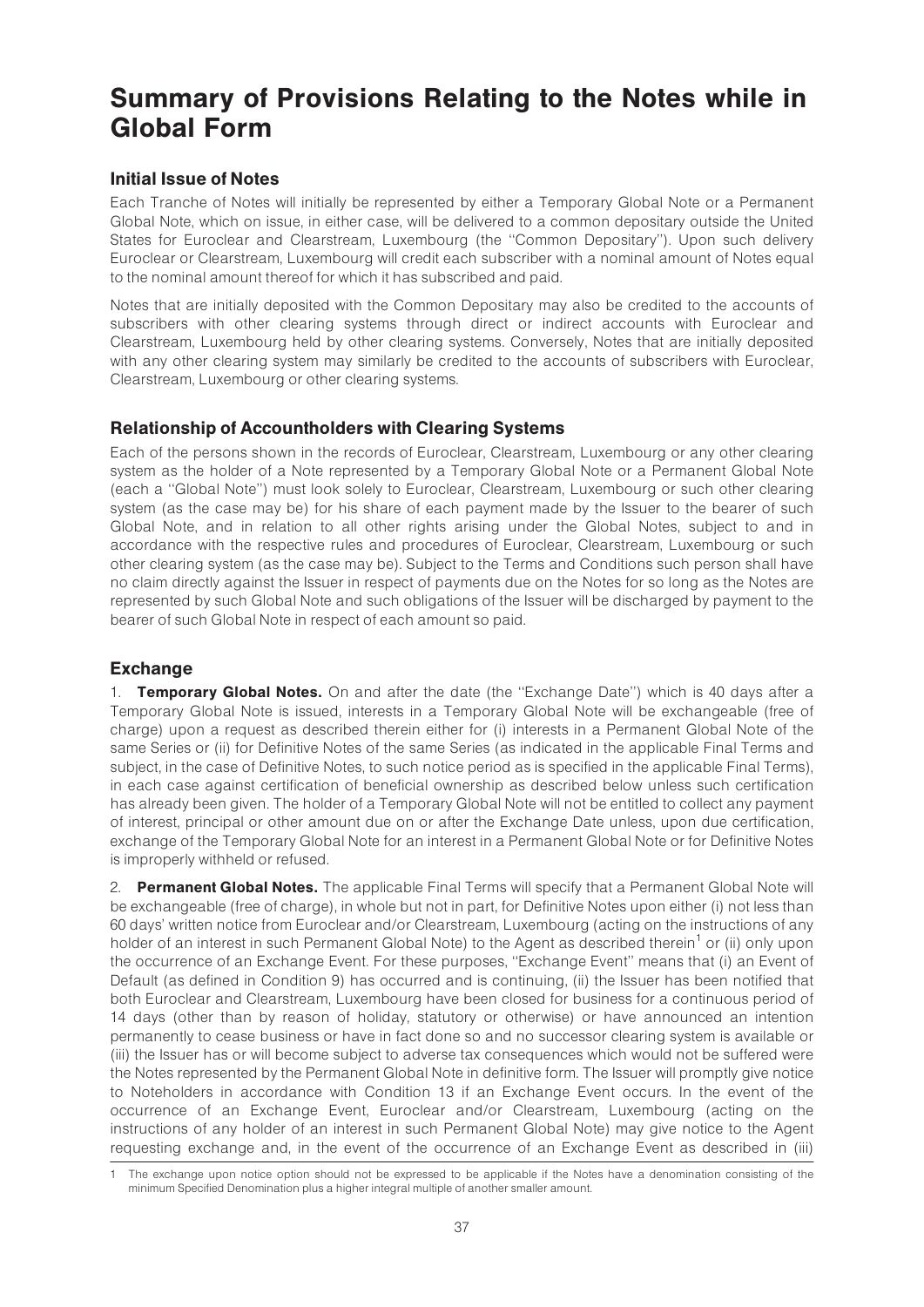above, the Issuer may also give notice to the Agent requesting exchange. Any such exchange shall occur not later than 45 days after the date of receipt of the first relevant notice by the Agent.

In this Information Memorandum, ''Definitive Notes'' means, in relation to any Global Note, the Definitive Notes for which such Global Note may be exchanged (if appropriate, having attached to them all Receipts, Coupons in respect of interest that has not already been paid on the Global Note and a Talon). Definitive Notes will be security printed in accordance with any applicable legal and stock exchange requirements in or substantially in the form set out in the Agency Agreement. On exchange in full of each Global Note, the Issuer will, if the holder so requests, procure that it is cancelled and returned to the holder together with the relevant Definitive Notes.

3. **Payments.** Whilst any Note is represented by a Temporary Global Note, payments of principal, interest (if any) and any other amount payable in respect of the Notes due prior to the Exchange Date will be made against presentation of the Temporary Global Note only to the extent that certification (in a form to be provided) to the effect that the beneficial owners of interests in such Note are not U.S. persons or persons who have purchased for resale to any U.S. person, as required by U.S. Treasury regulations, has been received by Euroclear and/or Clearstream, Luxembourg and Euroclear and/or Clearstream, Luxembourg, as applicable, has given a like certification (based on the certifications it has received) to the Agent.

Payments of principal, interest (if any) or any other amounts on a Permanent Global Note will be made through Euroclear and/or Clearstream, Luxembourg against presentation or surrender (as the case may be) of the Permanent Global Note without any requirement for certification.

4. **Legend.** The following legend will appear on all Global Notes, Definitive Notes, Receipts, Coupons and Talons:

''Any United States person who holds this obligation will be subject to limitations under the United States income tax laws, including the limitations provided in sections 165(j) and 1287(a) of the Internal Revenue Code.''

The sections referred to provide that United States holders, with certain exceptions, will not be entitled to deduct any loss on Notes, Receipts or Coupons and will not be entitled to capital gains treatment of any gain on any sale, disposition, redemption or payment of principal in respect of Notes, Receipts or Coupons.

# Deed of Covenant

A Note may be accelerated automatically by the holder thereof in certain circumstances described in ''Terms and Conditions of the Notes ^ Events of Default''. In such circumstances, where any Note is still represented by a Global Note and a holder of such Note so represented and credited to his securities account with Euroclear or Clearstream, Luxembourg gives notice that it wishes to accelerate such Note, unless within a period of 7 days from the giving of such notice payment has been made in full of the amount due in accordance with the terms of such Global Note, such Global Note will become void. At the same time, holders of interests in such Global Note credited to their accounts with Euroclear or Clearstream, Luxembourg will become entitled to proceed directly against the Issuer on the basis of statements of account provided by Euroclear and Clearstream, Luxembourg, on and subject to the terms of the Deed of Covenant.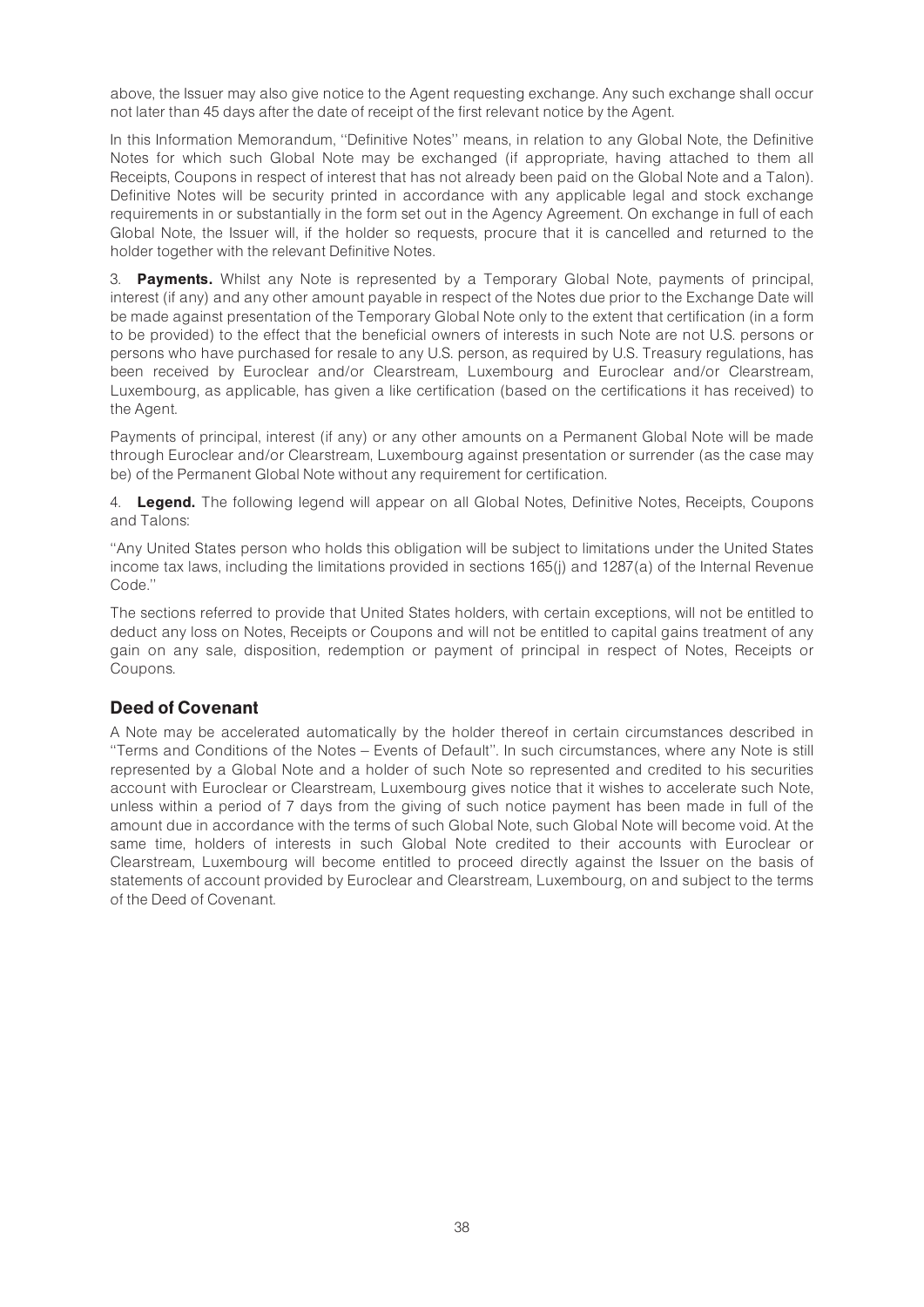# Use of Proceeds

The net proceeds of issue of each Tranche will be used by the Issuer to maintain a prudential level of liquidity and to finance the Australian commercial business operations of the Issuer. If, in respect of any particular issue of Notes which are derivative securities for the purposes of Article 15 of the Commission Regulation No. 809/2004 implementing the Prospectus Directive, there is a particular identified use of proceeds, this will be stated in the applicable Final Terms.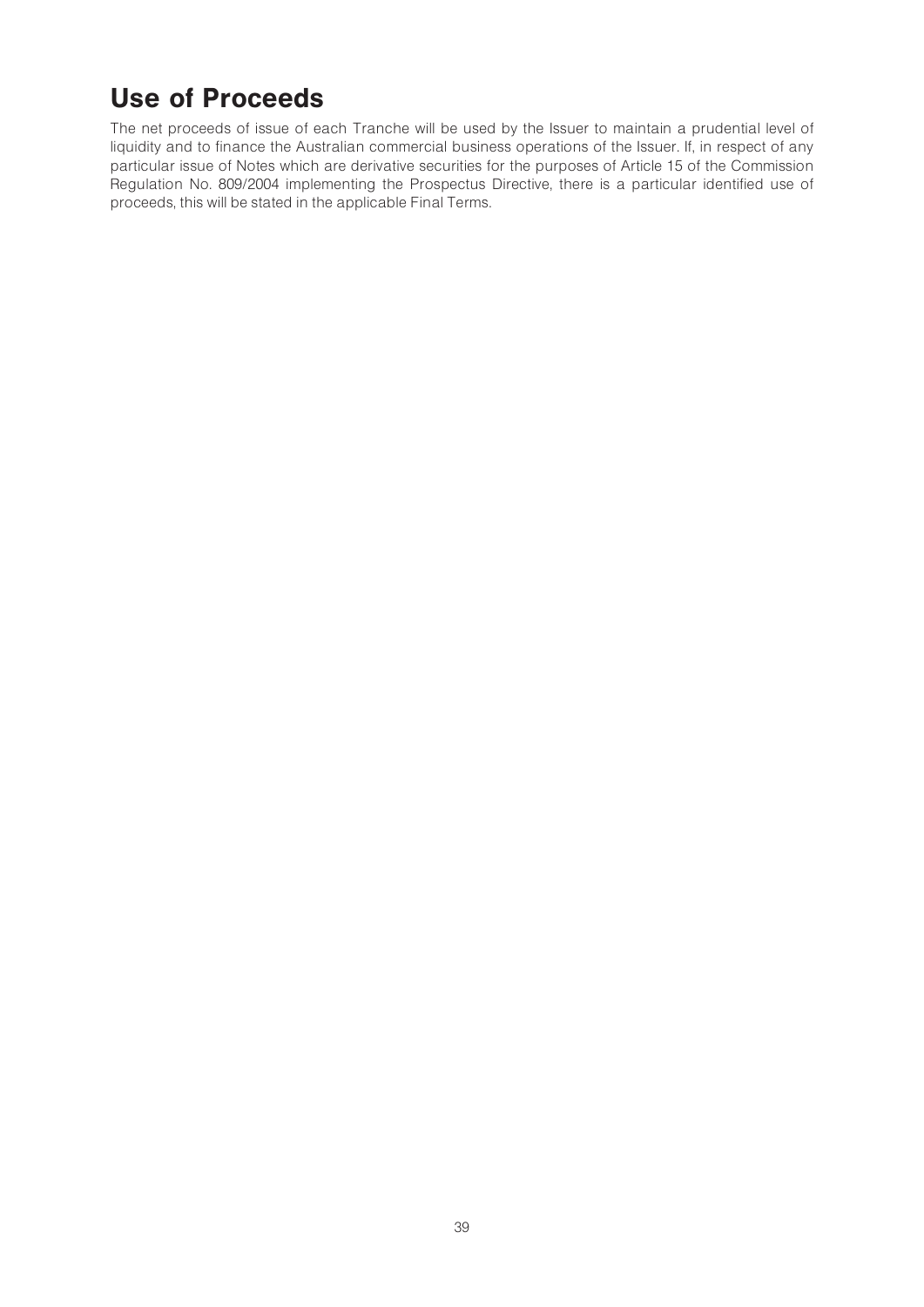# Bank of Queensland Limited

# **History**

The Bank of Queensland Limited (the ''Bank'') is a public company incorporated with limited liability under the laws of Australia in 1887. The Bank is domiciled in Australia, listed on the Australian Stock Exchange and is regulated by the Australian Prudential Regulation Authority as an authorised deposittaking institution. The Bank's principal office is located at Level 17, BOQ Centre, 259, Queen Street, Brisbane, 4000 Queensland and its telephone number is +61 7 3212 3366.

The Bank has its origins in the Brisbane Permanent Benefit Building Banking and Investment Society which was formed in 1874. Brisbane Permanent converted from a building society into a bank in 1887. Following various mergers and acquisitions the Bank was granted a formal commercial banking licence in 1941 and changed its name to Bank of Queensland Limited in 1970.

# Profile

With total assets under management of A\$21.7 billion as at 31 August 2007 the Bank is one of the smaller Australian regional banks. The Bank operates a widespread network of 237 retail branches (as at 11 October 2007). The branches include 55 in New South Wales and the ACT, 23 in Victoria, 5 in Western Australia, 1 each in the Northern Territory, South Australia and Tasmania, and 151 in Queensland. Of these 237 retail branches, 50 are owned and operated by the Bank while 187 are manager-owned using the Bank's innovative Owner-Managed Branch<sup>®</sup> ("OMB<sup>®</sup>") model.

The Bank's loans under management total A\$19.2 billion of which residential property loans accounted for A\$12.8 billion or approximately 67 per cent., commercial loans accounted for A\$3.5 billion or approximately 18 per cent. and leasing accounted for A\$2.6 billion or 13.5 per cent. and consumer loans accounted for A\$0.3 billion or 1.5 per cent. The Bank has sold its credit card business but still offers numerous Bank branded credit card products.

# Merger

On 31 August 2007 the Bank announced a recommended proposal to acquire all the issued capital of Home Building Society Limited (''Home'', and the acquisition, the ''Home Merger''). Home is the only listed Authorised Deposit-taking Institution headquartered in Western Australia. As at 30 June 2007, Home had lending assets of A\$2.4 billion and deposits of A\$2.2 billion. The Home Merger is to be implemented via a scheme of arrangement which is scheduled to be implemented during December 2007. Home shareholders voted to support the Bank's merger offer on 30 November 2007. On 4 December 2007 the Federal Court approved the scheme of arrangement between Home and its shareholders, under which the merger between Home and the Bank will be implemented. The scheme became legally effective on Thursday, 6 December 2007.

# Business Overview

# Retail Banking

The Bank has a comprehensive product offering which encompasses transactional and saving accounts, mortgage and personal lending, and numerous credit card products. Whilst the Bank has historically operated exclusively in Queensland, the Bank has now diversified its operations and, as at 31 August 2007, has branches in each State and Territory in Australia. To support this interstate branch network, customers have access to Bank-branded ATMs across Australia.

The majority of branches are manager-owned using the Bank's innovative OMB $\textsuperscript{\textregistered}$  model. OMBs<sup>®</sup> are a relatively unique concept in the provision of face-to-face banking services in Australia. The OMB<sup>®</sup> model involves sharing revenues generated through upfront commissions, trail commissions, net interest income and fee income which provide an incentive for the  $OMB^{\mathfrak{B}}$  to write profitable business. Unlike brokers,  $OMBs<sup>®</sup>$  are also provided incentives to bring in deposits. While the Bank tightly controls brand, credit policy, pricing, compliance and procedures, OMBs<sup>®</sup> are encouraged to build their own business and manage their local market and are full service branches.

# Business Banking

Unlike other Australian regional banks which have their recent origins in building societies, the Bank, with its long history as a fully licensed commercial bank, has for some time had a significant proportion of its lending portfolio in the small to medium business sector. Its history of exposure to this sector has offered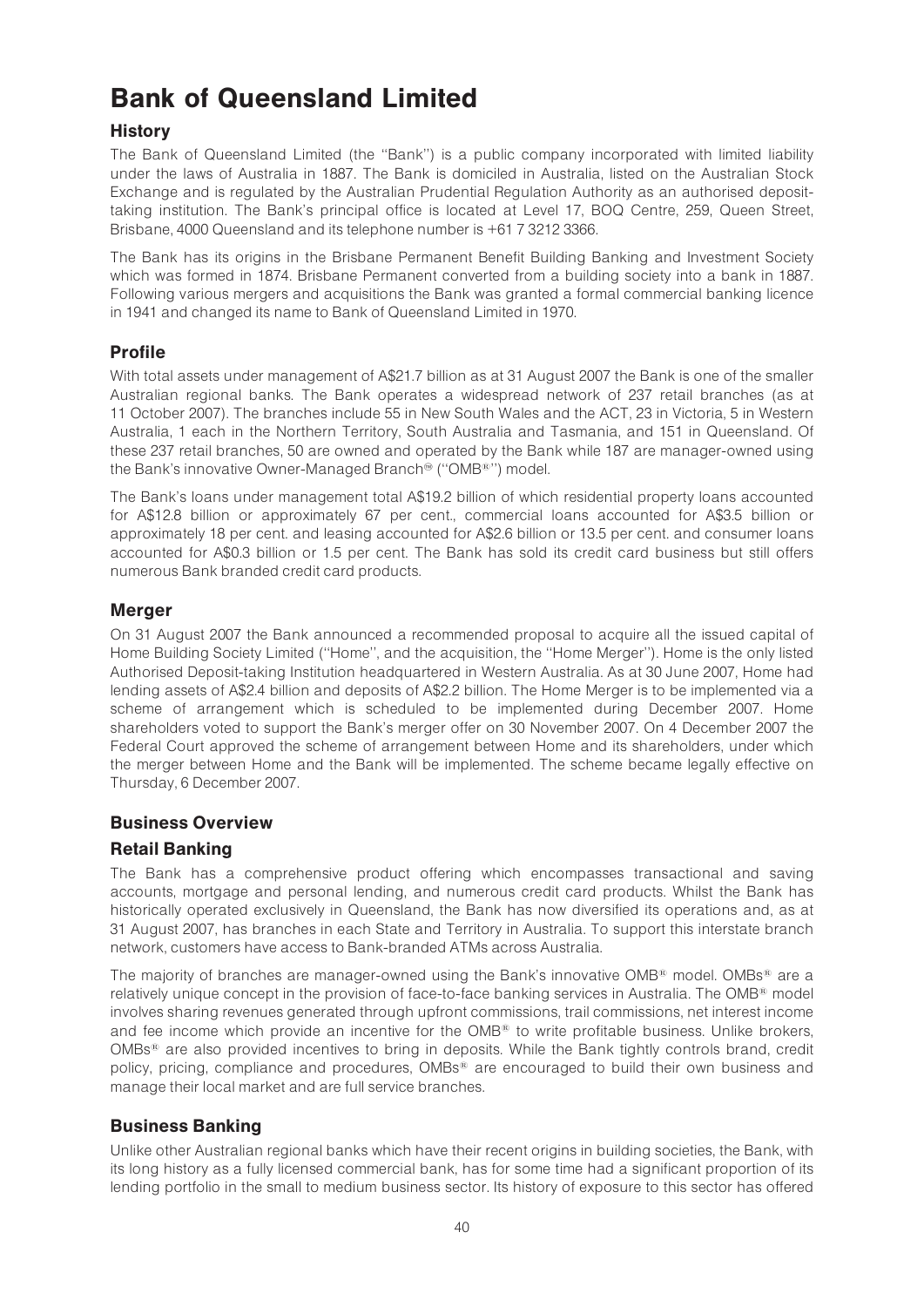the Bank some protection against an over-reliance on residential lending and also afforded the Bank the experience necessary to deal with the more complex credit decisions and on-going management required when lending to the small business sector. Following the successful acquisition and integration of UFJ Finance Australia Ltd's leasing portfolio, the Bank has significantly diversified its asset base and strengthened its representation in the Bank's core small to medium enterprise market. An extensive suite of products is offered to business customers and includes transactional accounts, foreign exchange hedging, merchant services and lending products such as factoring, leasing, overdrafts, commercial loans and trade finance facilities.

# Organisational Structure

The Bank's controlled entities are set out in Note 36 to the 2007 consolidated financial statements, which are incorporated by reference and form part of this Information Memorandum.

# Shareholding Details

As at 29 November 2007, the following shareholding details applied:

### Eight largest ordinary shareholders

|                                            | No. of     |               |
|--------------------------------------------|------------|---------------|
|                                            | ordinary   |               |
|                                            | shares     | $\frac{0}{2}$ |
| Linfox Share Investment No2 Pty Limited*   | 11,534,134 | 9.84          |
| HSBC Custody Nominees (Australia) Limited  | 6.522.572  | 5.56          |
| <b>Milton Corporation Limited</b>          | 4.432.333  | 3.78          |
| JP Morgan Nominees Australia Limited       | 3,721,131  | 3.17          |
| National Nominees Limited                  | 2,203,787  | 1.88          |
| <b>Citicorp Nominees Pty Limited</b>       | 1,730,200  | 1.48          |
| Mr David Paul Liddy                        | 1.572.649  | 1.34          |
| ANZ Nominees Limited (Cash Income Account) | 1,569,011  | 1.34          |
| Total                                      | 33.285.817 | 28.39         |

\*Fox Group Holdings Pty Ltd

# Board of Directors

The Board has nine Directors (including the Chairman) of whom eight are non-executive Directors and one executive Director (the Managing Director). The skills and experience of the Directors, their length of service, and membership of Board committees and record of attendance at meetings are set out below.

The Remuneration and Nomination Committee monitors the skills and experience of existing Directors and the balance between experience and new skills, which may lead to consideration of appointments of new Directors. All new and existing Directors are subject to assessment of their fitness and propriety to hold that office under the Bank's fit and proper policy established under Australian Prudential Standard 520 (''APS 520''). Under this policy:

- . The Board undertakes a periodic review of its own performance and the Chairman undertakes an annual review of each Director's performance.
- . The Bank provides an induction programme for new Board members and a periodic education programme for all Directors on key aspects of the Bank's business.
- . The Chairman is available to the Board and to senior executives at any time to discuss Board performance and the Deputy Chairman is likewise available in respect of the Chairman's performance. The Board undertakes an annual performance review of the Managing Director. Management has a programme for annual performance reviews for all levels of management.
- . As part of their annual performance review, the Directors are subject to assessment of their fitness and propriety for office under the Bank's fit and proper policy. This involves an assessment of the Director's qualifications and experience against documented criteria for the competencies required for the office. The assessment includes checks on the Director's propriety such as police checks and insolvency checks. APS 520 requires that any person who does not meet the fit and proper criteria in APS 520 must cease to hold office.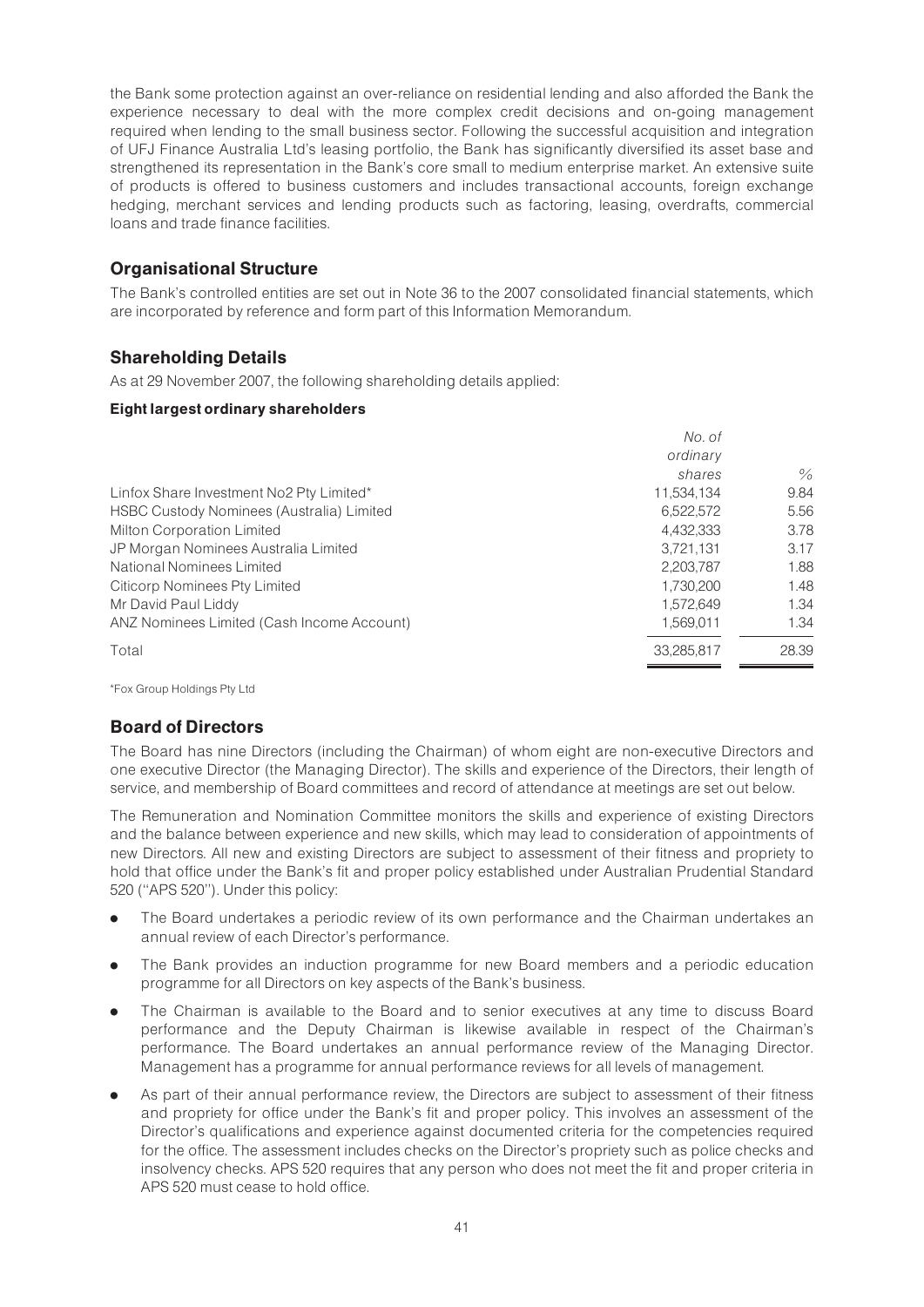Every Director and Committee of the Board has the right to seek independent professional advice in connection with carrying out their duties at the expense of the Bank. Prior written approval of the Chairman is required.

The Board has assessed that a majority of the non-executive Directors are ''independent''. The non-executive Directors who have been assessed not to be independent are Mr Peter Fox and Mr Bill Kelty, who are associated with a substantial shareholder, the Linfox Group, and Mr David Graham, who is Executive Chairman of DDH Graham Limited which has a commercial relationship with the Bank. The Board Charter requires that all Directors bring an independent mind to bear on all matters coming before the Board for consideration.

The basis of the Board's assessment is its independence policy which takes into account whether Directors have relationships with the Bank, its shareholders or advisers which are likely to materially interfere with the exercise of the Director's unfettered and independent judgment, having regard to all the circumstances.

The Bank does not consider that the length of service on the Board of any of the independent Directors is currently a factor affecting the Director's ability to act independently and in the best interests of the Bank. The Board generally judges independence against the ability, integrity and willingness of the Director to act, and places less emphasis on length of service as a matter which impairs independence.

As at the date of this Information Memorandum, there are no existing or potential conflicts of interests between any duties owed to the Bank by its Directors and the private interests or other duties of those Directors, except as described in Notes 35(c) and (d) (other than the first paragraph in Note 35(d)) to the 2007 consolidated financial statements, which are incorporated by reference and form part of this Information Memorandum.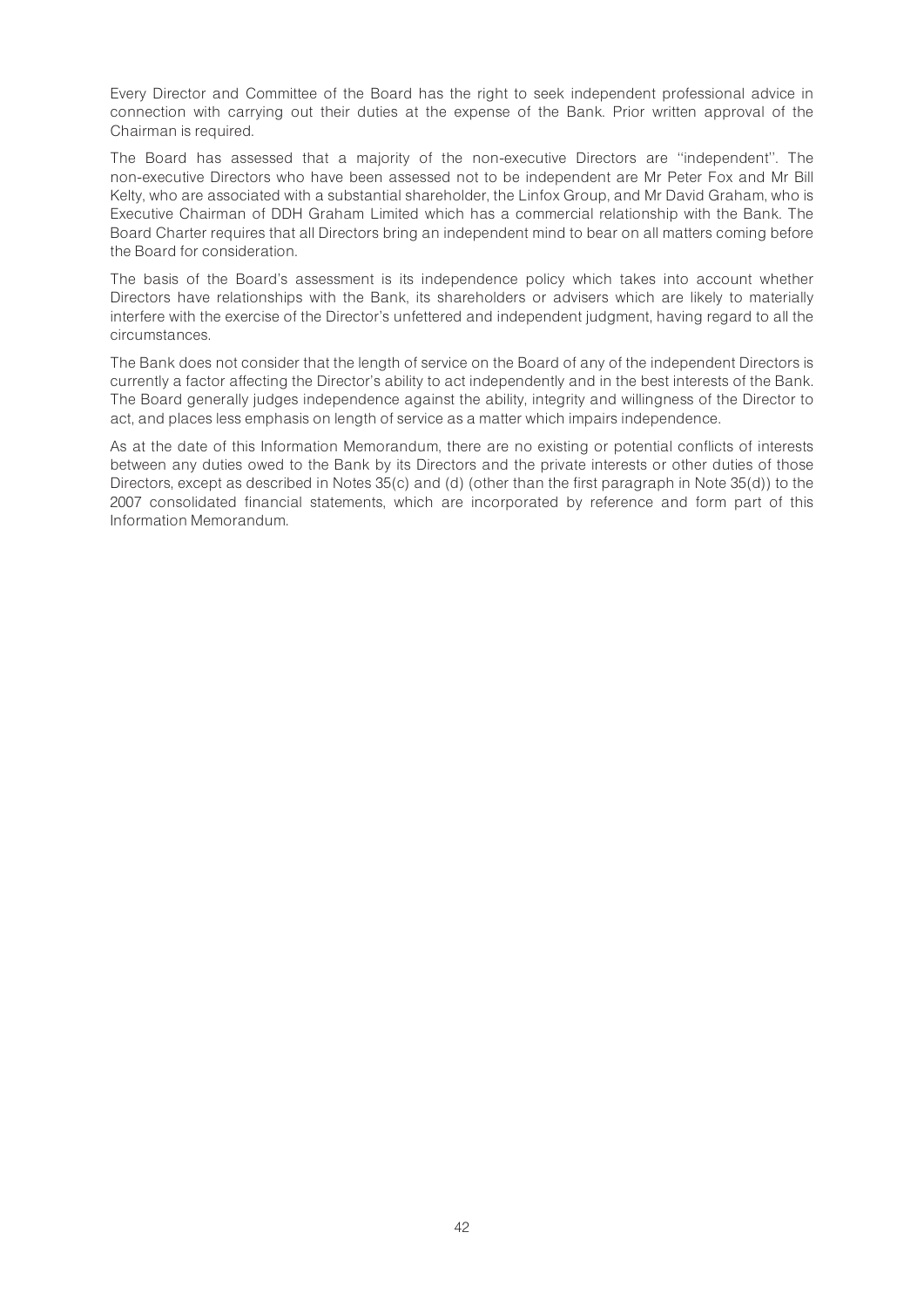The Directors of the Bank, the business address of each of whom should be regarded for the purposes of this Information Memorandum as Level 17, 259 Queen Street, Brisbane 4000 Queensland, and their respective principal outside activities, where significant, are at the date of this Information Memorandum as follows:

# **Directors**

The directors of the Bank are:

#### Name, qualifications and independence status

#### Neil Roberts,

BA, LLB, FAICD Chairman Non-Executive Independent Director

# David Liddy,

MBA, SF FIN, MAICD Managing Director Executive Non-Independent Director

# Antony Love,

B Com, AAUQ, FAPI, FREI, FAICD Deputy Chairman Non-Executive Independent Director

#### Age Experience, special responsibilities and other directorships

- 68 Neil Roberts was formerly the Senior Partner in Queensland of the commercial national law firm Minter Ellison. He has been a director of the Bank since November 1987 and was elected Chairman in June 1995. He is President of the Queensland Library Foundation, the past President of Queensland Private Enterprise Centre, and a past President of The Brisbane Club. He is the Chairman of the Bank's Remuneration & Nomination Committee.
- 57 David Liddy has 39 years experience in banking, including international postings in London and Hong Kong. He was appointed Managing Director of the Bank in April 2001. He has a Masters in Business Administration and is a Director of the Brisbane Lions Australian Football Club. He is a Trustee of the Queensland Museum Foundation, a board member of the Royal Children's Hospital Foundation and a member of the Financial Sector Advisory Council. Mr Liddy is also a Senior Fellow of the Financial Services Institute of Australasia, a Member of the Australian Institute of Company Directors and sits on the Australian Bankers' Association Council. He is an ex-officio member of all of the Bank's Board sub-committees.
- 60 Antony Love is a property consultant with 37 years' experience and is a director of McGees Property. He is also a director of AP Eagers Limited and Campbell Brothers Limited. He is Chairman of the Bank's Budget Review Committee and a member of the Remuneration & Nomination Committee. He has been a director since June 1995 and was appointed Deputy Chairman in April 2003.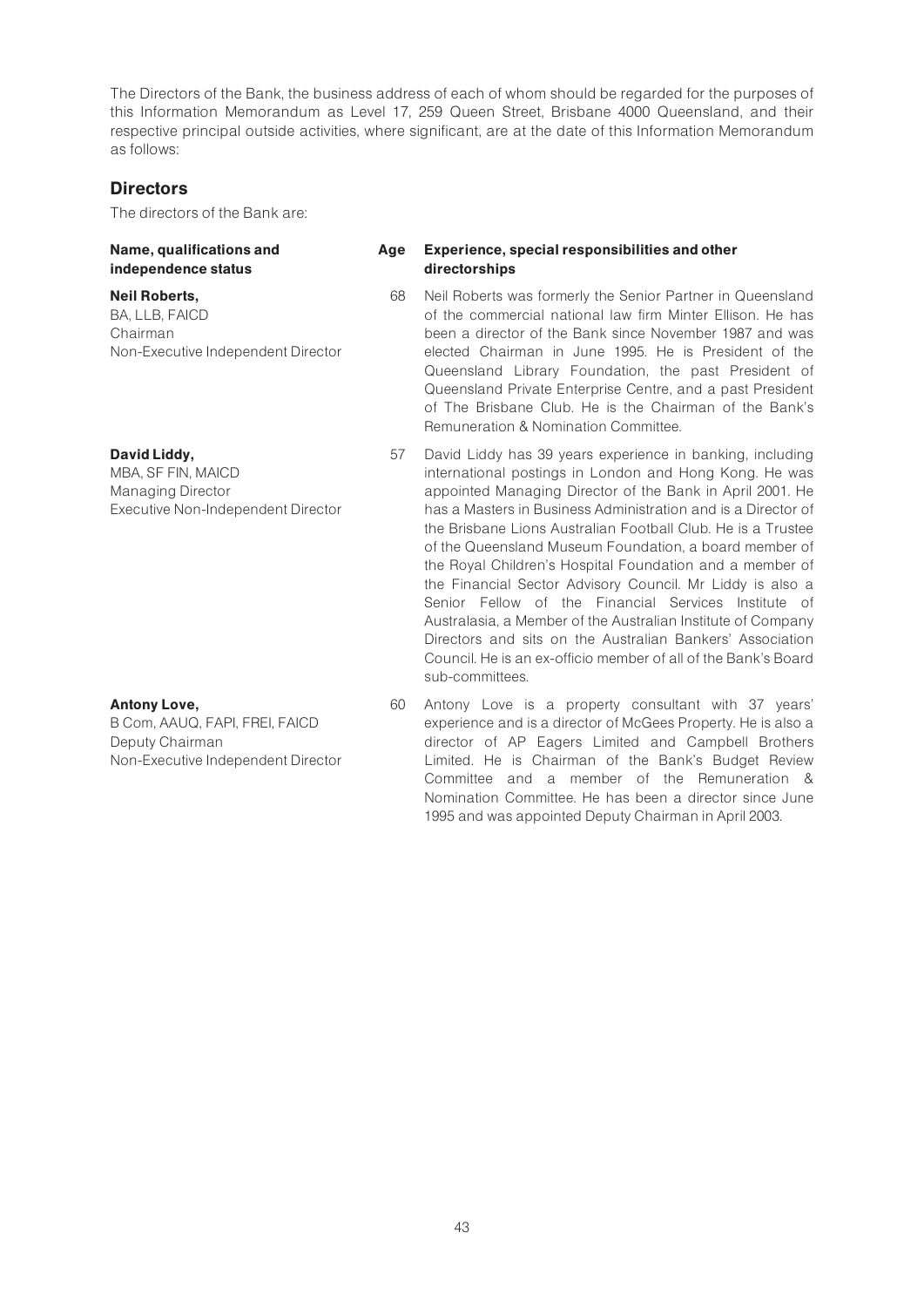Name, qualifications and independence status

Neil Summerson, B Com, FCA, FAICD, FAIM Non-Executive Independent Director

Peter Fox,

B Bus (Hons) Non-Executive Non-Independent Director

Bill Kelty,

B Econ Non-Executive Non-Independent Director

#### John Reynolds,

B Sc (Hons), B Bus, Dip Ed, FAIM Non-Executive Independent Director

#### Age Experience, special responsibilities and other directorships

- 59 Neil Summerson is a Chartered Accountant with 37 years experience and is a past Chairman of the Queensland branch of the Institute of Chartered Accountants. He was formerly the Queensland Managing Partner at Ernst & Young. He is a Director of AmerAlia Inc, Australian Made Campaign Limited, APGL (Palm Beach) Pty Limited, Elderslie Property Limited, Austgrowth Investment Management Pty Limited, Austgrowth Property Syndicates Limited, Moore Stephens (Queensland) Limited and Australia & International Holdings Limited. He is a former Chairman of the Brisbane Water Board and is currently Chairman of PQ Lifestyles Limited, Motorama Holdings Pty Ltd, Australian Property Growth Fund Management Limited and Australian Property Growth Fund. Mr Summerson has been a director of the Bank since December 1996 and is currently Chairman of the Audit & Risk Committee and a member of the Corporate Governance Committee.
- 45 Peter Fox has been with the Linfox Group for over 20 years. After a diverse career within the organisation, he was appointed, in chronological order, National Fleet Manager, Executive Officer, and director of Linfox Pty Ltd, culminating in his appointment as Executive Chairman of Fox Group Holdings in 1994. Mr Fox was appointed a director of the Bank in May 2001. He is also a director of the Alfred Foundation and a member of the Australian Graduate School of Management Advisory Council (UNSW). He is a member of the Bank's Budget Review Committee.
- 59 Bill Kelty has over 30 years' experience in industrial relations. He was appointed a director of the Bank in August 2001 and is currently a director of the Linfox Group and a Commissioner of the Australian Football League. He is also involved in the Foundation for Rural and Regional Taskforce and was previously Chairman of the Federal Government's Regional Development Taskforce. Mr Kelty was Secretary of the Australian Council of Trade Unions from 1983-2000 and a member of the Reserve Bank Board from 1988-1996. He is a member of the Bank's Corporate Governance Committee.
- 64 John Reynolds was appointed a director of the Bank in April 2003. He has extensive CEO-level experience at Top 100 media and resource companies in Australia and overseas. He is currently Chairman of Arrow Energy Limited and Davidson Recruitment Group. He is a director of Mater Health Services Brisbane Limited, Brisbane Powerhouse Pty Ltd, Rowland Communication Group and holds various university roles. Mr Reynolds is Chairman of the Bank's Corporate Governance Committee and is a member of the Bank's Remuneration & Nomination Committee and Audit & Risk Committee.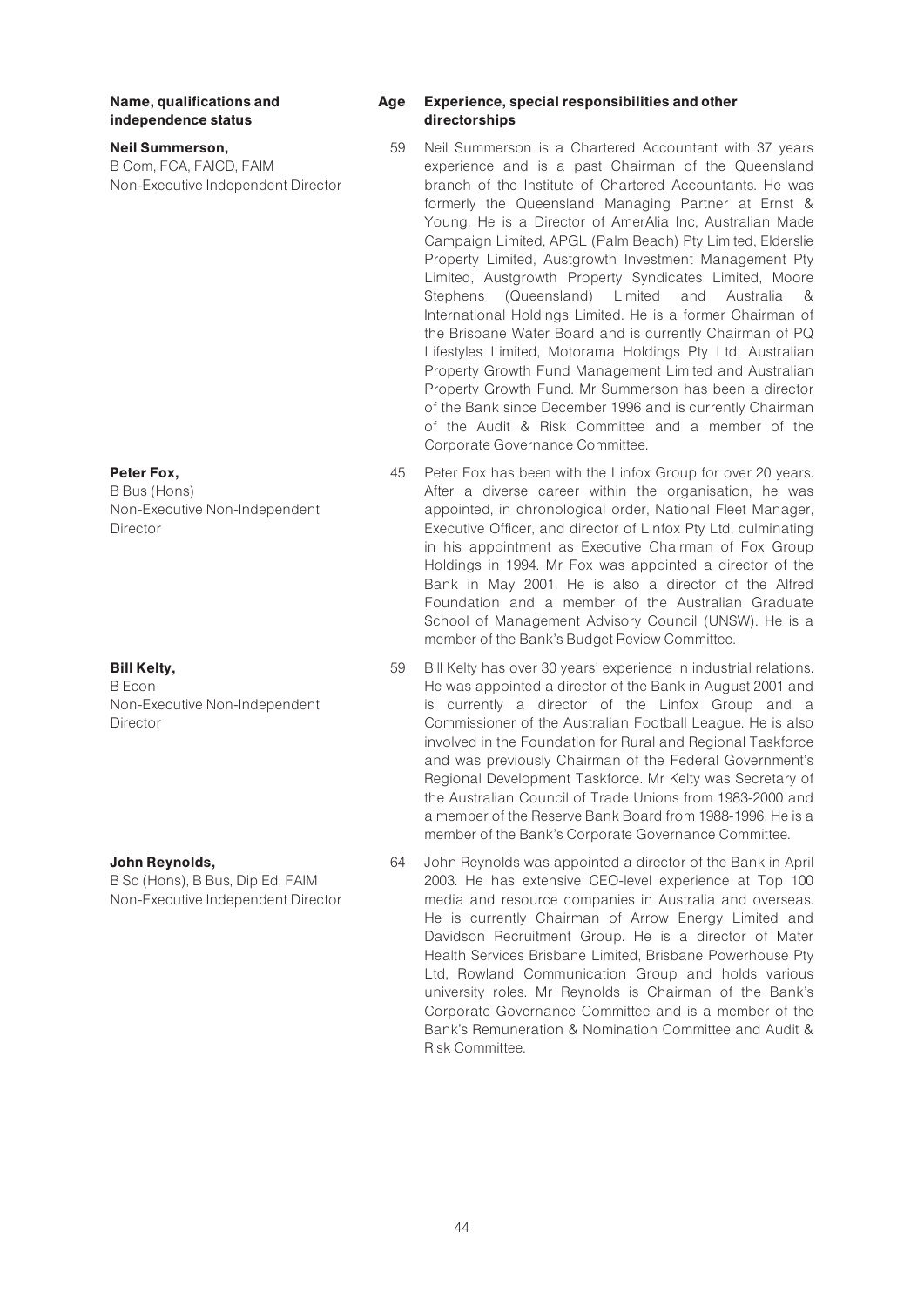Name, qualifications and independence status

Carmel Gray, B Bus Non-Executive Independent Director

B Com, B Econ (Hons), MBA, FCPA Non-Executive Non-Independent

#### Age Experience, special responsibilities and other directorships

- 58 Carmel Gray was appointed a director of the Bank in April 2006. Ms Gray has had an extensive career in IT and Banking. Ms Gray was Group Executive Information Technology and General Manager Information Technology at Suncorp-Metway Limited from 1999 to 2004. Prior to her Suncorp-Metway appointment she was General Manager of Energy Information Solutions Pty Ltd and Managing Director of Logica Pty Ltd. She is Chair of Information Technologies Australia Pty Ltd.
- 65 David Graham has held board positions on companies such as Santos Limited, Crusader Holdings NL, Mincom Limited and Wilson HTM Ltd over the last three decades. He was appointed as a non-executive Director of the Bank in October 2006. Mr Graham is Executive Chairman of DDH Graham Ltd which manages a number of property funds and operates a successful advisory business and money market operation.

Bruce Phillips retired as a director on 11 October 2006.

# Proposed Director

David Graham,

Director

Mr Anthony (Tony) Howarth is currently the Chairman of Home. The Bank has invited Mr Howarth to join the Board if the Home Merger is approved and implemented, and Mr Howarth has accepted that invitation.

Mr Howarth has worked in the banking and finance industry for over 30 years. His work has involved a number of overseas appointments. He has been the Managing Director of Challenge Bank Limited and the Chief Executive Officer of Hartleys Limited. He is also involved with a number of business and community organisations as Chairman of St John of God Health Care Group and is a Director of the Rio Tinto WA Future Fund, the Western Australian Community Foundation and the Australian Chamber of Commerce and Industry. He is also on the University of Western Australia's Senate and is the Chairman of the Committee of Perth. He is currently a Director of the following listed companies: AWB Limited, Mermaid Marine Australia Limited (Chairman) and Wesfarmers Limited.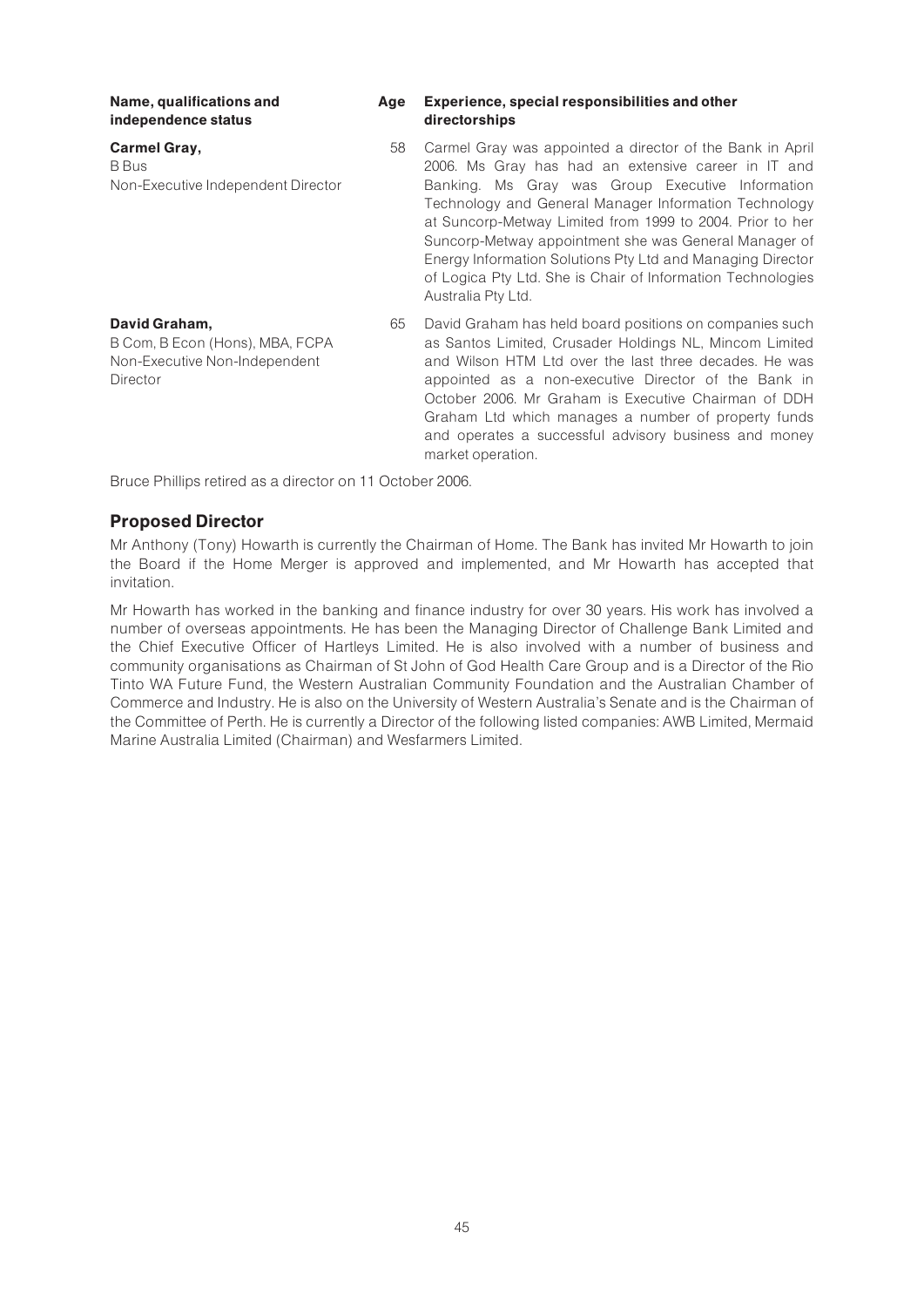# Australian Taxation

The following is a summary of the Australian taxation treatment under the Income Tax Assessment Acts of 1936 and 1997 of Australia (together, the ''Tax Act'') as at the date of this Information Memorandum of payments of interest (as defined in the Tax Act) on the Notes to be issued by the Issuer under the Programme and certain other matters. It is not exhaustive, and in particular, does not deal with the position of certain classes of Noteholders (such as dealers in securities). Prospective Noteholders should be aware that particular terms of issue of any Series of Notes may affect the tax treatment of that and other Series of Notes. The following is a general guide and should be treated with appropriate caution. Prospective Noteholders who are in any doubt as to their tax position should consult their professional advisers on the tax implications of an investment in the Notes for their particular circumstances.

# Interest Withholding Tax

An exemption from Australian interest withholding tax imposed under Division 11A of Part III of the Income Tax Assessment Act of 1936 (''IWT'') is available in respect of Notes issued by the Issuer under section 128F of the Tax Act if the following conditions are met:

- (a) the Issuer is a company as defined in Section 128F(9) (which includes certain companies acting as a trustee) and which is a resident of Australia when it issues the Notes and when interest is paid. ''Interest'' is defined in section 128A (1AB) of the Tax Act to include amounts in the nature of, or in substitution for, interest and certain other amounts;
- (b) the Notes are issued in a manner which satisfies the public offer test. There are five principal methods of satisfying the public offer test the purpose of which is to ensure that lenders in overseas capital markets are aware that the Issuer is offering Notes for issue. In summary, the five methods are:
	- (i) offers for sale to at least 10 persons, each of which is carrying on a business of providing finance, or investing or dealing in securities, in the course of operating in financial markets and none of which is known to be or suspected by the Issuer to be, an associate of any of the others;
	- (ii) offers for sale to at least 100 persons whom it was reasonable for the Issuer to have regarded as either having acquired Notes in the past or being likely to be interested in acquiring Notes;
	- (iii) offers as result of the Notes being accepted for listing on a stock exchange, where the Issuer has previously entered into an agreement with a dealer, manager or underwriter, in relation to the placement of debentures, requiring the Issuer to seek such listing;
	- (iv) offers via publicly available information sources; or
	- (v) offers to the Dealers who offer to sell the Notes within 30 days by one of the preceding methods.

In addition, the issue of the Notes either in the form of a Temporary Global Note, a Permanent Global Note or a Definitive Note, by the Issuer and the offering of interests in the Notes by one of these methods should satisfy the public offer test.

- (c) the Issuer does not know, or have reasonable grounds to suspect, at the time of issue, that the Notes were being, or would later be, acquired (directly or indirectly) by an ''associate'' of the Issuer except as permitted by section 128F(5) of the Tax Act; and
- (d) at the time of the payment of interest, the Issuer does not know, or have reasonable grounds to suspect, that the payee is an associate of the Issuer, except as permitted by section 128F(6) of the Tax Act.

# Associates

An ''associate'' of the Issuer for the purposes of section 128F of the Tax Act includes (i) a person or entity which holds more than 50 per cent. of the voting shares of, or otherwise controls, the Issuer, (ii) an entity in which more than 50 per cent. of the voting shares are held by, or which is otherwise controlled by, the Issuer, (iii) a trustee of a trust where the Issuer is capable of benefiting (whether directly or indirectly) under that trust, and (iv) a person or entity who is an ''associate'' of another person or entity which is an ''associate'' of the Issuer under any of the foregoing.

However, ''associate'' does not include: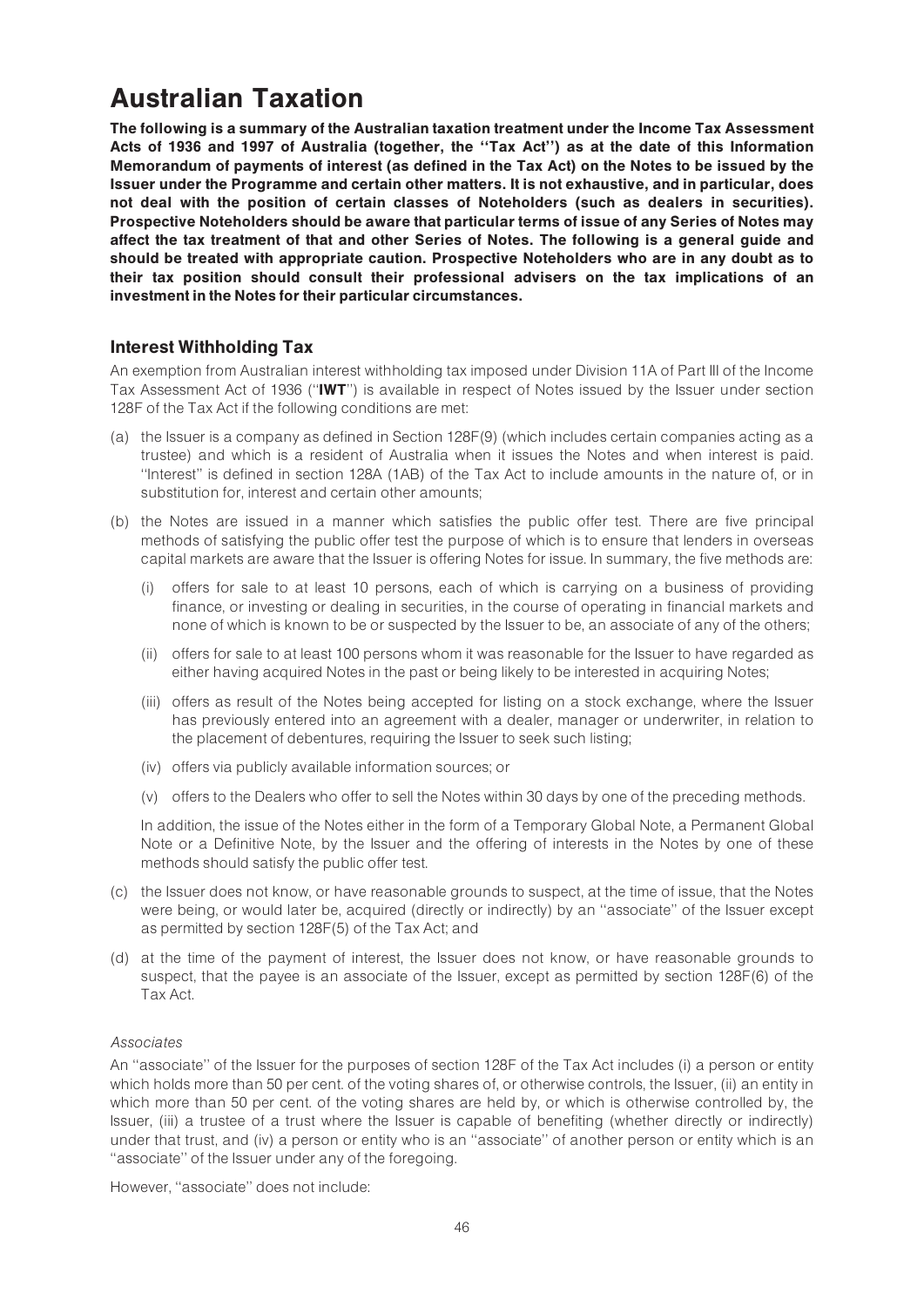- (A) Australian resident associates who do not hold the Notes in the course of carrying on business at or through a permanent establishment outside Australia and non-resident associates who hold the Notes in the course of carrying on business at or through a permanent establishment in Australia; or
- (B) Australian resident associates that hold the Notes in the course of carrying on business at or through a permanent establishment outside Australia and non-resident associates who do not hold the Notes in the course of carrying on business through a permanent establishment in Australia who are acting in the capacity of:
	- (i) in the case of section 128F(5), a dealer, manager or underwriter in relation to the placement of the relevant Notes or a clearing house, custodian, funds manager or responsible entity of a registered managed investment scheme; or
	- (ii) in the case of section 128F(6), a clearing house, paying agent, custodian, funds manager or responsible entity of a registered managed investment scheme.

### Compliance with Section 128F of the Tax Act

Unless otherwise specified in any relevant Final Terms (or another relevant supplement to this Information Memorandum), the Issuer proposes to issue Notes in a manner which will satisfy the requirements of section 128F of the Tax Act.

### Exemptions under recent tax treaties

The Australian government has signed new or amended double tax conventions (''New Treaties'') with the United States and the United Kingdom, respectively (each a ''Specified Country''). The New Treaties apply to interest derived by a resident of a Specified Country.

In broad terms, the New Treaties effectively prevent the country in which the interest is sourced taxing that interest where it is derived by:

- . the government of the relevant Specified Country and certain governmental authorities and agencies in the Specified Country; or
- a "financial institution" which is a resident of a "Specified Country" and which is unrelated to and dealing wholly independently with the Issuer. The term ''financial institution'' refers to either a bank or any other form of enterprise which substantially derives its profits by carrying on a business of raising and providing finance. (However, interest under a back-to-back loan or an economically equivalent arrangement will not qualify for this exemption.)

Also, new double tax conventions have been agreed between Australia and each of Norway, France and Finland. These new conventions contain provisions similar to those in the New Treaties. The new convention between Australia and Norway has entered into force, and will have effect, in respect of withholding tax on income that is derived by a non-resident, in relation to income derived on or after 1 January 2008. In respect of the new conventions between Australia and each of France and Finland, Australian domestic legislation has been passed but the required diplomatic notes have not yet been exchanged for these conventions to enter into force.

The Federal Treasurer has also issued a press release indicating that Australia and Japan have reached an agreement in principle for a new double tax convention (''Press Release''). The Press Release suggests that the new double tax convention, when signed, will contain provisions in relation to interest similar to those in the New Treaties. Again, this proposed new double tax convention has not yet entered into force, nor has a date for its commencement been announced.

#### Section 126 of the Tax Act

Section 126 of the Tax Act imposes a type of withholding tax at the rate of 45 per cent. on the payment or credit of interest on certain bearer debt securities (other than certain promissory notes) including Notes issued in bearer form if the Issuer fails to disclose the names and addresses of the holders to the Australian Taxation Office. Section 126 does not apply to the payment of interest on Notes in bearer form held by non-residents who do not carry on business at or through a permanent establishment in Australia where the issue of those Notes satisfied the requirements of section 128F of the Tax Act or IWT is payable.

In addition, the Australian Taxation Office has confirmed that for the purpose of section 126 of the Tax Act, the holder of debentures (such as the Notes in bearer form) means the person in possession of the debentures. Section 126 is therefore limited in its application to persons in possession of the Notes in bearer form who are residents in Australia or non-residents who are engaged in carrying on business in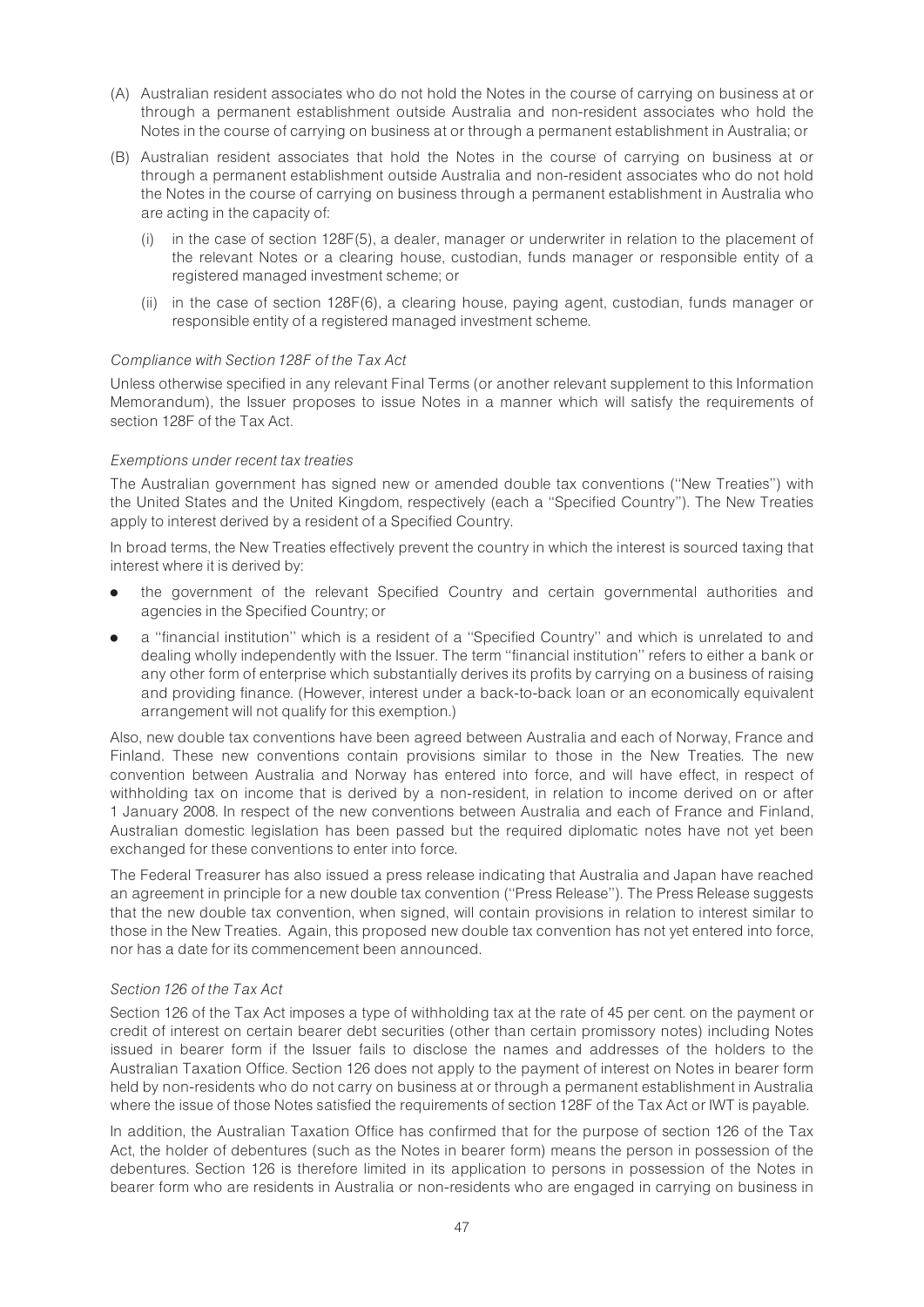Australia at or through a permanent establishment in Australia. Where interests in Notes in bearer form are held through Euroclear or Clearstream, Luxembourg, the Issuer intends to treat the operators of those clearing systems as the holders of those Notes for the purposes of section 126 of the Tax Act.

# Payment of additional amounts

As set out in more detail in the Terms and Conditions of the Notes, unless expressly provided to the contrary in the relevant Final Terms (or another relevant supplement to this Information Memorandum), if the Issuer should at any time be compelled by law to deduct or withhold an amount in respect of any withholding taxes imposed or levied by the Commonwealth of Australia, the Issuer shall, subject to certain exceptions, pay such additional amounts as may be necessary in order to ensure that the net amounts received by the Noteholders after such deduction or withholding shall equal the respective amounts which would have been received had no such deduction or withholding been required. If the Issuer is compelled by law in relation to any Notes to deduct or withhold an amount in respect of any withholding taxes, the Issuer will have the option to redeem those Notes in accordance with the relevant Terms and Conditions.

# General Tax

Subject to the Section ''Recent Developments'', under Australian law as presently in effect:

- (A) assuming the requirements of section 128F of the Tax Act are satisfied with respect to the Notes, payment of principal and interest (as defined in section 128A(1AB) of the Tax Act) to a Noteholder, who is a non-resident of Australia and who, during the taxable year, does not hold the Notes in the course of carrying on business at or through a permanent establishment within Australia, will not be subject to Australian income taxes;
- (B) a Noteholder, who is a non-resident of Australia and who during the taxable year does not hold the Notes in the course of carrying on business at or through a permanent establishment within Australia, will not be subject to Australian income tax on gains realised during that year on sale or redemption of the Notes, provided such gains do not have an Australian source. A gain arising on the sale of Notes by a non-Australian resident holder to another non-Australian resident where the Note is sold outside Australia and all negotiations are conducted, and documentation executed, outside Australia would not be regarded as having an Australian source;
- (C) Australian residents or non-Australian residents who hold the Notes in the course of carrying on business at or through a permanent establishment in Australia (''Australian Holders''), will be assessable for Australian tax purposes on income either received or accrued due to them in respect of the Notes under ordinary concepts, provided that interest is ''periodic interest'' (i.e. interest paid at least annually). Whether income will be recognised on a cash receipts or accruals basis will depend upon the tax status of the particular Noteholder and the terms and conditions of the Notes. Any Notes with a term of greater than 1 year that are issued at a discount or with a maturity premium may constitute a ''qualifying security'' for the purposes of Division 16E of the Tax Act. In that case, the Australian resident Holder will be required to recognise the discount or premium component of each Note in their assessable income on a six monthly compounding accruals basis over the term of the Note on the basis provided for in the Division. Broadly speaking, this requires that component of the Notes to be brought into the Australian resident Holder's assessable income on an estimated yield to maturity basis. The actual receipt of the discount or premium component will not be separately assessable to the Australian resident Holder. Special rules apply to the taxation of Australian residents who hold the Notes in the course of carrying on business at or through a permanent establishment outside Australia which vary depending on the country in which that permanent establishment is located;
- (D) Australian Holders will be required to include any gain or loss on disposal of the Notes in their assessable income. In respect of any Notes that are qualifying securities for the purpose of Division 16E of the Tax Act, Australian resident Holders should calculate such a gain or loss under the balancing adjustment on transfer rules contained in Division 16E. Special rules apply to the taxation of Australian residents who hold the Notes in the course of carrying on business at or through a permanent establishment outside Australia which vary depending on the country in which that permanent establishment is located;
- (E) there are specific rules that can apply to treat a portion of the purchase price of the Notes as interest for IWT purposes when certain Notes originally issued at a discount or with a maturity premium or which do not pay interest at least annually are sold to an Australian resident (who does not acquire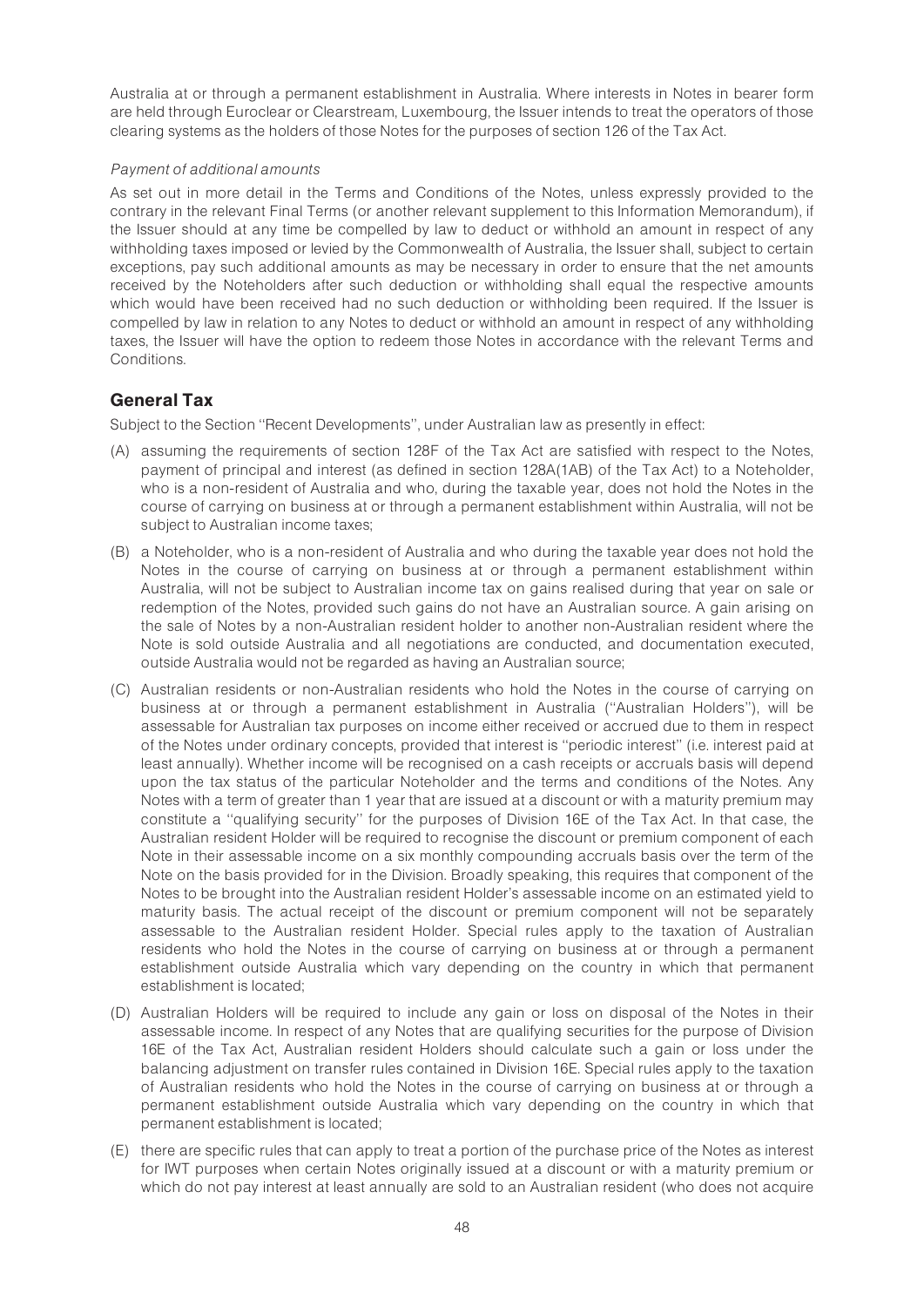them in the course of carrying on business at or through a permanent establishment outside Australia) or a non-resident (who acquires them in the course of carrying on business at or through a permanent establishment in Australia). If the Notes are not issued at a discount and do not have a maturity premium, these rules should not apply to the Notes. These rules also should not apply in circumstances where the deemed interest would have been exempt under section 128F of the Tax Act, if the Notes had been held to maturity by a non-resident;

- (F) no Notes will be subject to death, estate or succession duties imposed by Australia, or by any political subdivision or authority therein having power to tax, if held at the time of death;
- (G) no ad valorem stamp, issue, registration or similar taxes are payable in Australia on the issue of any Notes or the transfer of any Notes;
- (H) neither the issue nor receipt of the Notes will give rise to a liability for goods and services tax (''GST'') in Australia on the basis that the supply of Notes will comprise either an input taxed financial supply or (in the case of an offshore subscriber) a GST-free supply. Furthermore, neither the payment or receipt of principal or interest by the Issuer, nor the disposal of the Notes, would give rise to any GST liability in Australia;
- (I) section 12-140 of Schedule 1 to the Taxation Administration Act 1953 of Australia (''TAA'') imposes a type of withholding tax at the rate (currently) 46.5 per cent. on the payment of interest on certain registered securities unless the holder has quoted a tax file number (''TFN''), an Australian Business Number (''ABN'') (if the holder has an ABN) or proof of some other exemption. Assuming the requirements of section 128F of the Tax Act are satisfied with respect to the Notes, then the requirements of section 12-140 do not apply to payments to a holder of Notes in registered form who is not a resident of Australia and not holding those Notes in the course of carrying on business at or through a permanent establishment in Australia. Payments to other classes of holders of Notes in registered form may be subject to a withholding where the holder of those Notes does not quote a TFN, ABN or provide proof of an appropriate exemption (as appropriate);
- (J) payments in respect of the Notes can be made free and clear of the ''supply withholding tax'' imposed under section 12-190 of Schedule 1 to the TAA; and
- (K) Division 974 of the Tax Act contains tests for characterising debt (for all entities) and equity (for companies) for Australian tax purposes, including for the purposes of dividend withholding tax and IWT. The Issuer intends to issue Notes which are to be characterised as ''debt interests'' for the purposes of the tests contained in Division 974 and the returns paid on the Notes are to be ''interest'' for the purpose of section 128F of the Tax Act. Accordingly, Division 974 is unlikely to adversely affect the Australian tax treatment of holders of Notes.
- (L) Section 12-315 of schedule 1 to the TAA gives the Governor-General power to make regulations requiring withholding from certain payments to non-residents. The regulations that have been made to date do not relate to interest and other payments under the Notes. However, section 12-315 expressly provides that the regulations will not apply to interest and other payments which are already subject to the current IWT rules or specifically exempt from those rules. Further, regulations may only be made if the responsible minister is satisfied the specified payments are of a kind that could reasonably relate to assessable income of foreign residents. The Issuer has been advised that it does not expect the regulations to apply to repayments of principal under the Notes, provided those Notes are not issued at a discount, as repayments of principal amounts will generally not be reasonably related to assessable income. The possible application of any future regulations to the proceeds of any sale of the Notes will need to be monitored.
- (M) Divisions 775 and 960 of the Tax Act contain new rules to deal with the taxation consequences of foreign exchange transactions. The rules are complex and apply to any Noteholders who are Australian residents or non-residents that hold Notes that are not denominated in Australian dollars in the course of carrying on business in Australia. Any such Noteholders should consult their professional advisors for advice as to how to tax account for any foreign exchange gains or losses arising from their holding of those Notes.

# Recent Developments

#### Taxation of Financial Arrangements

On 20 September 2007, the Tax Laws Amendment (Taxation of Financial Arrangements) Bill 2007 (''TOFA Bill'') was introduced into the House of Representatives. The TOFA Bill will, if ultimately adopted, insert a new Division 230 into the Tax Act. The new Division 230 would represent a new code for the taxation of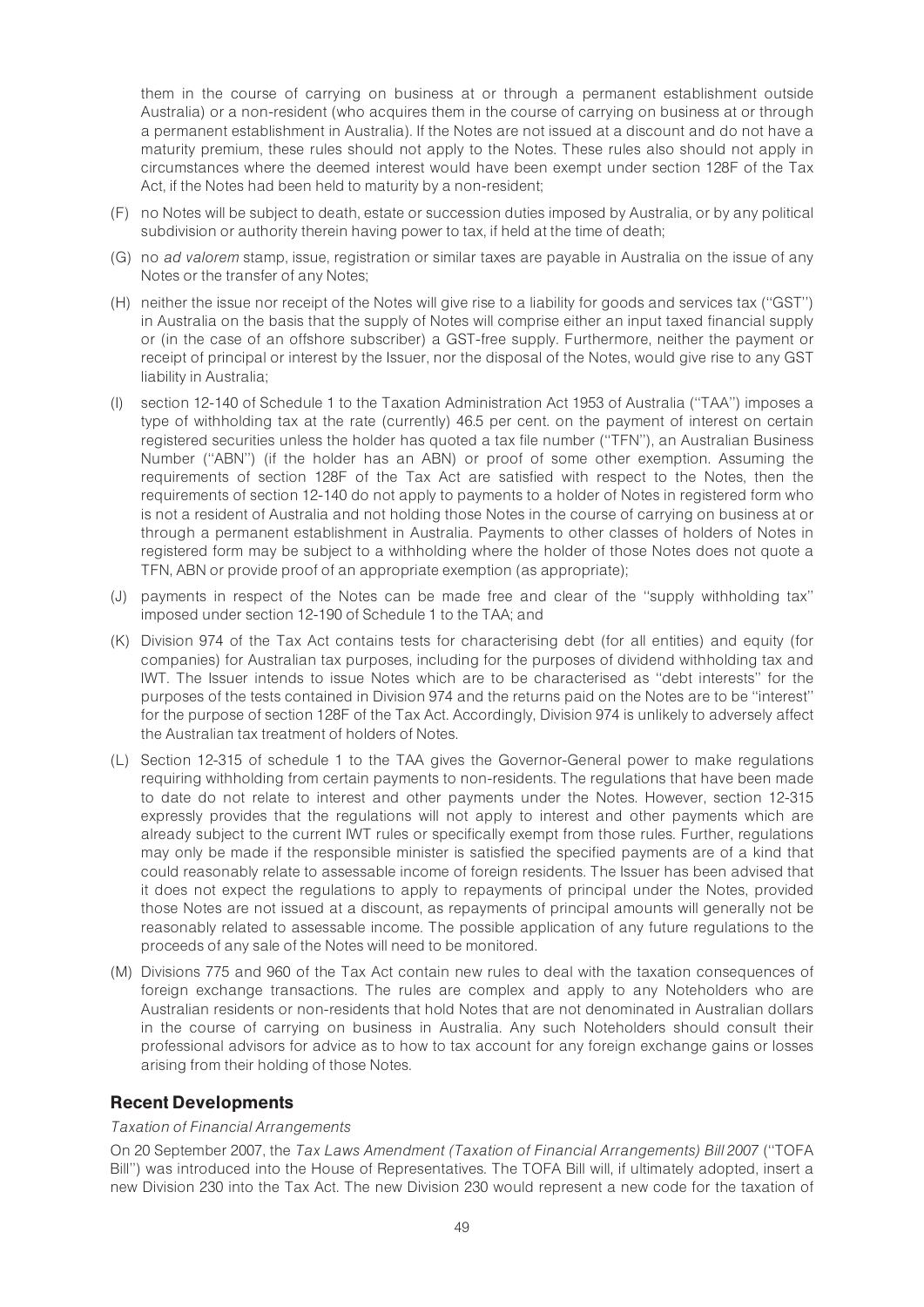receipts and payments in relation to financial arrangements. The new Division 230 would define ''financial arrangements'' and set out six different methods for bringing to account gains and losses in relation to ''financial arrangements'' (including, fair value, accruals, retranslation, realisation, hedging, and financial records).

Broadly, under the proposed new rules, gains and losses from financial arrangements would be taxed on revenue account.

The TOFA Bill states that the proposed new rules are to apply as from the commencement of the first tax year beginning on or after 1 July 2009 (although taxpayers may be able to make an election to apply the proposed new rules in an earlier tax year commencing on or after 1 July 2008 if they wish to do so). Further, the proposed new rules are not to apply to ''financial arrangements'' which are current as at the commencement date. In relation to current ''financial arrangements'' at that time, taxpayers may elect to apply the proposed new rules if they wish, but certain tax adjustments would need to be made if such an election is made.

The TOFA Bill does not contain any indication as to how (if at all) the proposed new rules are to relate to the imposition of IWT. However, there is nothing which suggests that the Australian Government intends the proposed new rules to apply in a manner which overrides the exemption from IWT provided for in section 128F of the Tax Act.

Noteholders should be aware that the Parliament of Australia was prorogued on 15 October 2007 and dissolved on 17 October 2007 with the consequence that the TOFA Bill has lapsed. If the TOFA Bill is to be passed it will need to be re-introduced by the Federal Government after a general election on 24 November 2007. The TOFA Bill is expected to be reintroduced into Parliament, once it recommences after the election, irrespective of which of the major parties wins government.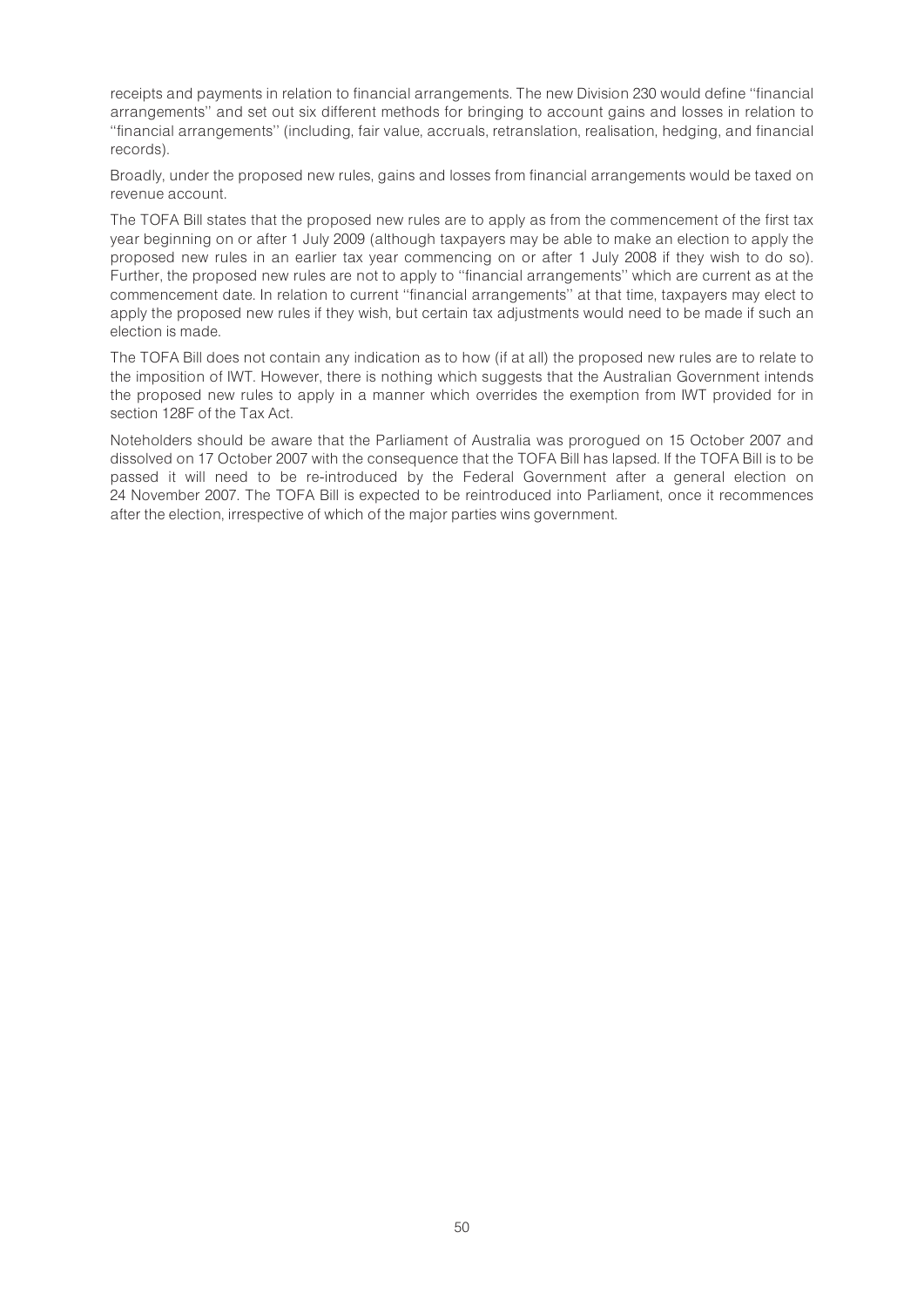# United Kingdom Taxation and EU Savings Directive

# United Kingdom Taxation

The following applies only to persons who are the beneficial owners of Notes and is a summary of the Issuer's understanding of current law and practice in the United Kingdom relating only to United Kingdom withholding tax treatment of payments of principal and interest in respect of Notes. It does not deal with any other United Kingdom taxation implications of acquiring, holding or disclosing of Notes. Prospective Noteholders who are in any doubt as to their tax position or who may be subject to tax in a jurisdiction other than the United Kingdom should seek their own professional advice.

# Payment of interest on the Notes

Payments of interest on the Notes may be made without withholding on account of United Kingdom income tax provided the payments of interest do not have an United Kingdom source.

However, Noteholders may wish to note that in certain circumstances HM Revenue and Customs has power to obtain information (including the name and address of the beneficial owner of the interest) from any person in the United Kingdom who either pays or credits interest to or receives interest for the benefit of a Noteholder. HM Revenue and Customs also has the power to obtain information from any person in the United Kingdom who pays amounts payable on the redemption of Notes which are deeply discounted securities for the purpose of the Income Tax (Trading and Other Income) Act 2005 or receives such amounts for the benefit of another person although HM Revenue and Customs published practice indicates that HM Revenue and Customs will not exercise its power to require this information where such amounts are paid on or before 5 April 2008. Information so obtained may, in certain circumstances, be exchanged by HM Revenue and Customs with the tax authorities of the jurisdiction in which the Noteholder is resident for tax purposes.

# EU Savings Directive

Under EC Council Directive 2003/48/EC on the taxation of savings income, Member States are required to provide to the tax authorities of another Member State details of payments of interest (or similar income) paid by a person within its jurisdiction to an individual resident in that other Member State. However, for a transitional period, Belgium, Luxembourg and Austria are instead required (unless during that period they elect otherwise) to operate a withholding system in relation to such payments (the ending of such transitional period being dependent upon the conclusion of certain other agreements relating to information exchange with certain other countries). A number of non-EU countries and territories including Switzerland have agreed to adopt similar measures (a withholding system in the case of Switzerland).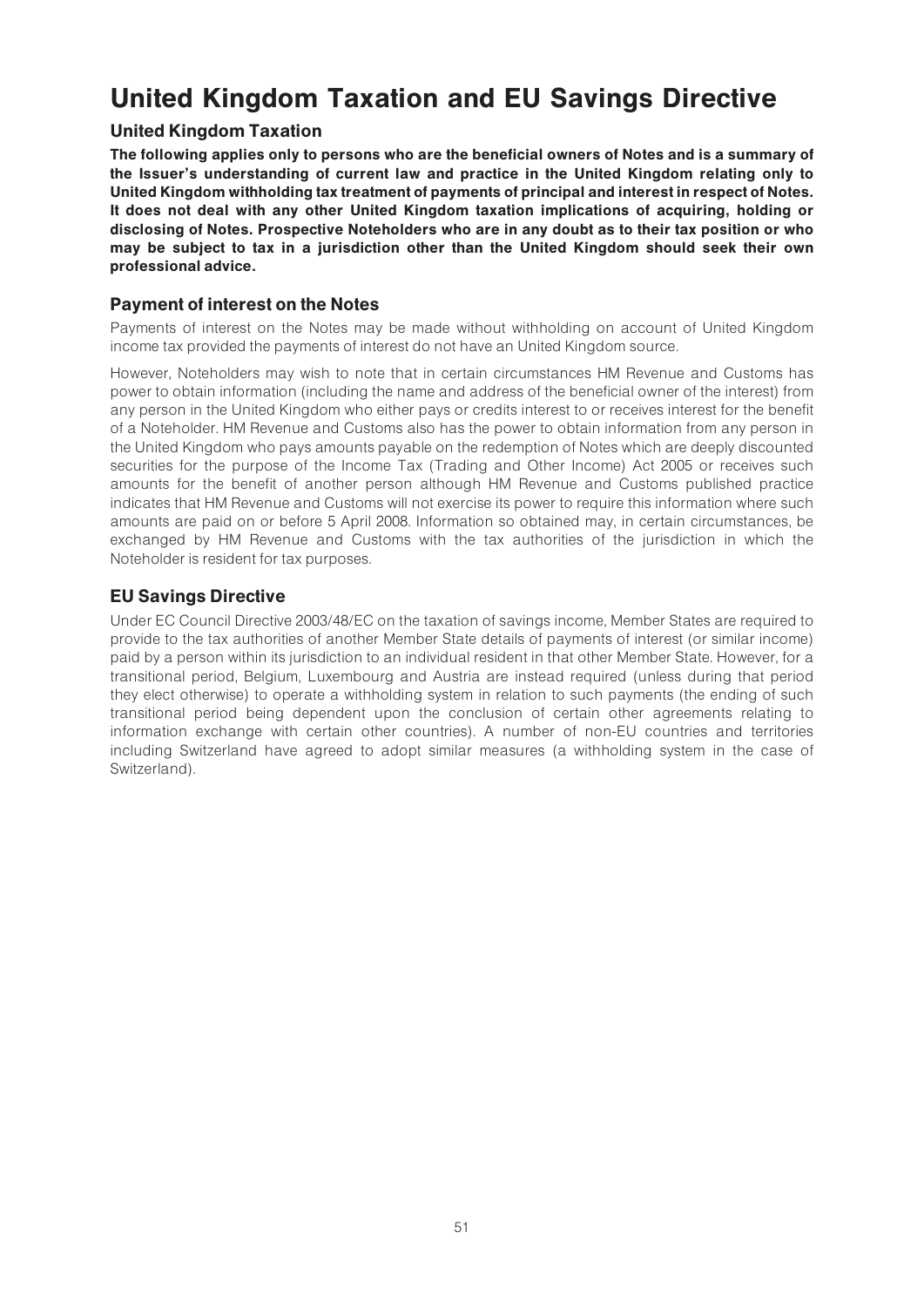# Subscription and Sale

# Summary of Dealer Agreement

Subject to the terms and the conditions contained in an Amended and Restated Dealer Agreement dated 22 December 2005 (as further amended, supplemented or restated from time to time, the ''Dealer Agreement'') between the Issuer and the Dealers from time to time party thereto (the ''Dealers''), the Notes will be offered on a continuous basis by the Issuer to the Dealers. However, the Issuer has reserved the right to sell Notes directly on its own behalf to Dealers in accordance with the Dealer Agreement. The Notes may be resold at prevailing market prices, or at prices related thereto, at the time of such resale, as determined by the relevant Dealer. The Dealer Agreement also provides for Notes to be issued in syndicated Tranches that are jointly and severally underwritten by two or more Dealers.

The Issuer has agreed to indemnify the Dealers against certain liabilities in connection with the offer and sale of the Notes. The Dealer Agreement entitles the Dealers to terminate any agreement that they make to subscribe Notes in certain circumstances prior to payment for such Notes being made to the Issuer.

# Selling Restrictions

# United States

The Notes have not been and will not be registered under the Securities Act and may not be offered or sold within the United States or to, or for the account or benefit of, U.S. persons except in certain transactions exempt from the registration requirements of the Securities Act.

The Notes are subject to U.S. tax law requirements and may not be offered, sold or delivered within the United States or its possessions or to a United States person, except in certain transactions permitted by U.S. tax regulations. Terms used in this paragraph have the meanings given to them by the U.S. Internal Revenue Code and regulations thereunder.

Each Dealer has represented and agreed and each further Dealer appointed under the Programme will be required to represent and agree that, except as permitted by the Dealer Agreement, it will not offer, sell or deliver Notes (i) as part of their distribution at any time and (ii) otherwise until 40 days after the completion of the distribution, as determined and certified by the relevant Dealer or, in the case of an issue of Notes on a syndicated basis, the relevant lead manager of all Notes of the Tranche of which such Notes are a part within the United States or to, or for the account or benefit of, U.S. persons and it will have sent to each Dealer to which it sells Notes during the distribution compliance period a confirmation or other notice setting forth the restrictions on offers and sales of the Notes within the United States or to, or for the account or benefit of, U.S. persons. Terms used in the preceding paragraph and in this paragraph have the meanings given to them by Regulation S under the Securities Act.

In addition, until 40 days after the commencement of the offering of the Notes of the Tranche of which such Notes are a part, an offer or sale of Notes within the United States by any Dealer (whether or not participating in the offering) may violate the registration requirements of the Securities Act if such offer or sale is made otherwise than in accordance with an available exemptions from registrations under the Securities Act.

Each issue of Index Linked Notes and Dual Currency Notes shall be subject to such additional U.S. selling restrictions as the Issuer and the relevant Dealer or Dealers shall agree as a term of the issue and purchase of such Notes, which additional selling restrictions shall be set out in the applicable Final Terms. Each relevant Dealer has agreed and each further Dealer appointed under the Programme will be required to agree that it will offer, sell or deliver such Notes only in compliance with such additional U.S. selling restrictions.

# Public Offer Selling Restriction under the Prospectus Directive

In relation to each Member State of the European Economic Area which has implemented the Prospectus Directive (each, a "Relevant Member State"), each Dealer has represented and agreed, and each further Dealer appointed under the Programme will be required to represent and agree, that with effect from and including the date on which the Prospectus Directive is implemented in that Relevant Member State (the "Relevant Implementation Date") it has not made and will not make an offer of Notes which are the subject of the offering contemplated by this Information Memorandum as completed by the final terms in relation thereto to the public in that Relevant Member State, except that it may, with effect from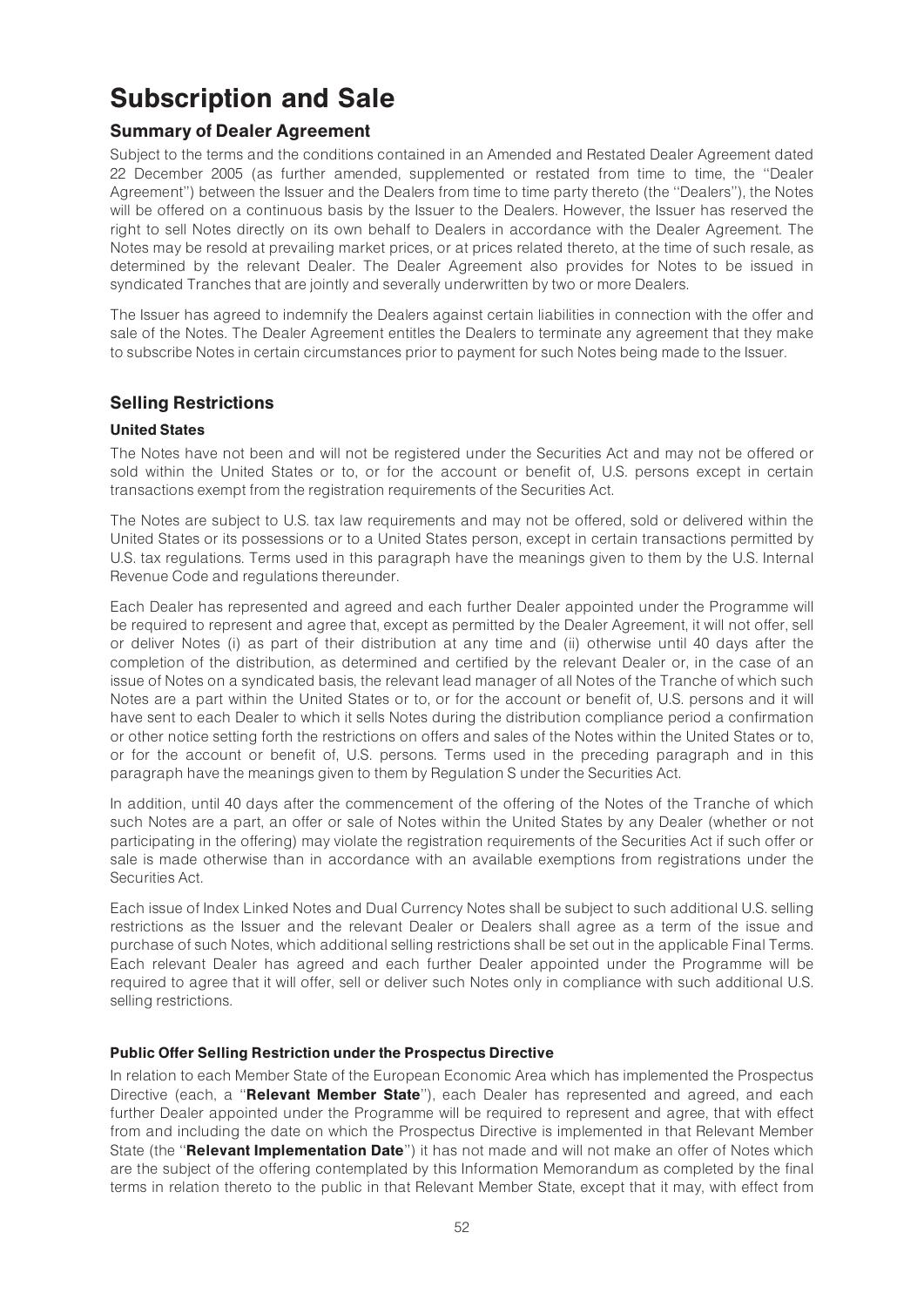and including the Relevant Implementation Date, make an offer of such Notes to the public in that Relevant Member State:

- (a) at any time to legal entities which are authorised or regulated to operate in the financial markets or, if not so authorised or regulated, whose corporate purpose is solely to invest in securities;
- (b) at any time to any legal entity which has two or more of (1) an average of at least 250 employees during the last financial year; (2) a total balance sheet of more than  $\epsilon$ 43,000,000 and (3) an annual net turnover of more than €50,000,000, as shown in its last annual or consolidated accounts;
- (c) at any time to fewer than 100 natural or legal persons (other than qualified investors as defined in the Prospectus Directive) subject to obtaining the prior consent of the relevant Dealer or Dealers nominated by the Issuer for any such offer; or
- (d) at any time in any other circumstances falling within Article 3(2) of the Prospectus Directive,

provided that no such offer of Notes referred to above shall require the Issuer or any Dealer to publish a prospectus pursuant to Article 3 of the Prospectus Directive or supplement a prospectus pursuant to Article 16 of the Prospectus Directive.

For the purposes of this provision, the expression an ''offer of Notes to the public'' in relation to any Notes in any Relevant Member State means the communication in any form and by any means of sufficient information on the terms of the offer and the Notes to be offered so as to enable an investor to decide to purchase or subscribe the Notes, as the same may be varied in that Member State by any measure implementing the Prospectus Directive in that Member State and the expression "Prospectus Directive" means Directive 2003/71/EC and includes any relevant implementing measure in each Relevant Member State.

### United Kingdom

Each Dealer has represented and agreed and each further Dealer appointed under the Programme will be required to represent and agree that:

- (i) in relation to any Notes having a maturity of less than one year, (a) it is a person whose ordinary activities involve it in acquiring, holding, managing or disposing of investments (as principal or agent) for the purposes of its business and (b) it has not offered or sold and will not offer or sell any Notes other than to persons whose ordinary activities involve them in acquiring, holding, managing or disposing of investments (as principal or as agent) for the purposes of their businesses or who it is reasonable to expect will acquire, hold, manage or dispose of investments (as principal or agent) for the purposes of their businesses where the issue of the Notes would otherwise constitute a contravention of section 19 of the FSMA by the Issuer;
- (ii) it has only communicated or caused to be communicated and will only communicate or cause to be communicated an invitation or inducement to engage in investment activity (within the meaning of section 21 of the FSMA) received by it in connection with the issue of any Notes in circumstances in which section 21(1) of the FSMA does not apply to the Issuer; and
- (iii) it has complied and will comply with all applicable provisions of the FSMA with respect to anything done by it in relation to any Notes in, from or otherwise involving the United Kingdom.

#### Australia

No prospectus or other disclosure document (as defined in the Corporations Act 2001 of Australia (the "Corporations Act")) in relation to the Programme or any Notes has been lodged with the Australian Securities and Investments Commission ("ASIC") or ASX Limited ("ASX"). Each Dealer has represented and agreed, and any further Dealer appointed under the Programme will be required to represent and agree that, unless the relevant Final Terms (or another relevant supplement to this Information Memorandum) otherwise provides, in connection with the distribution of the Notes, it:

- (a) has not offered or invited applications and will not offer or invite applications for the issue, sale or purchase of the Notes in Australia (including an offer or invitation which is received by a person in Australia); and
- (b) has not distributed or published, and will not distribute or publish this Information Memorandum or any supplement, advertisement or other offering material relating to the Notes in Australia;

unless: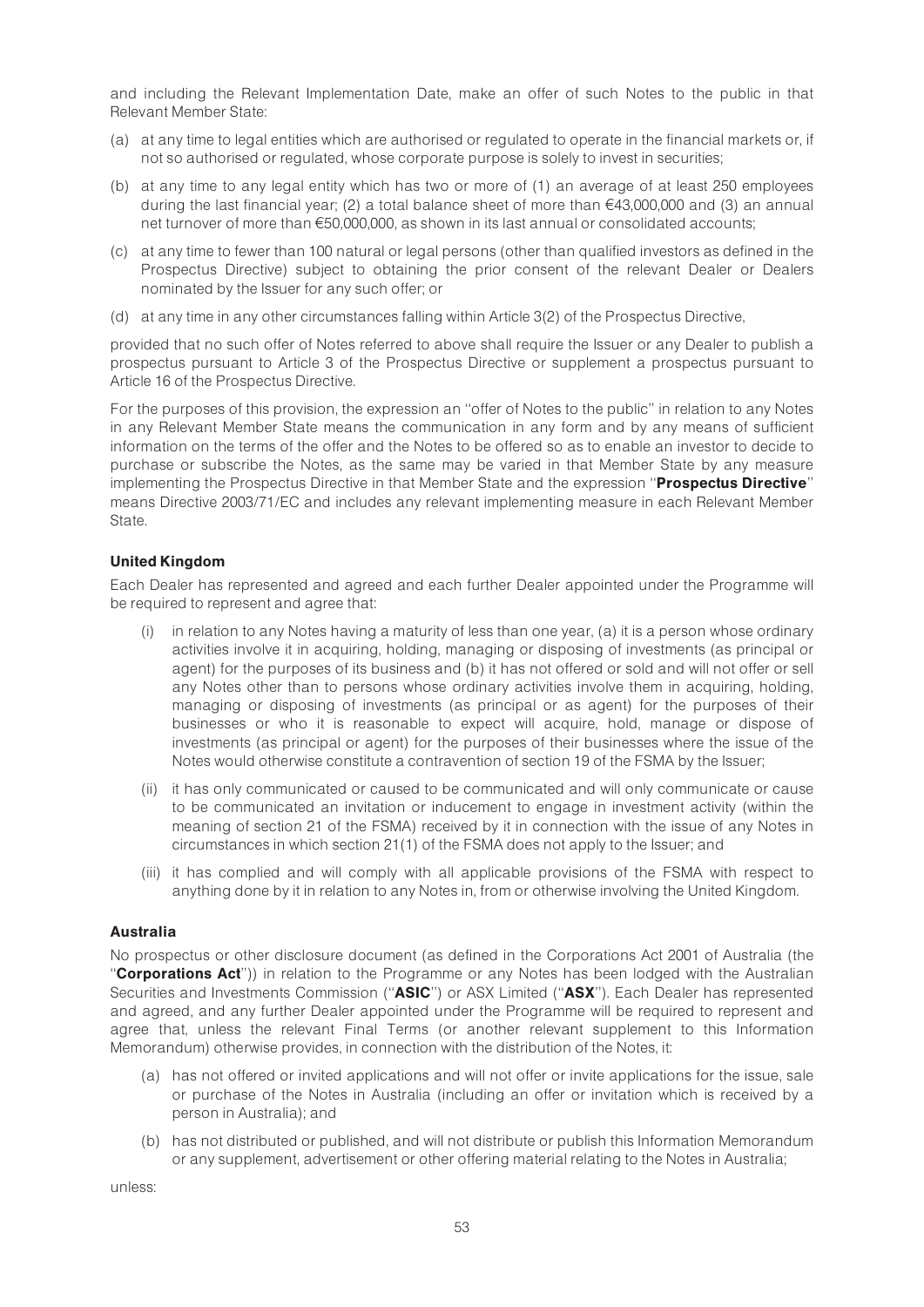- (i) the minimum aggregate consideration payable by each offeree is at least A\$500,000 (or its equivalent in other currency, in either case, disregarding moneys lent by the offeror or its associates) or the offer or invitation otherwise does not require disclosure to investors under Part 6D.2 of the Corporations Act;
- (ii) the offer or the issuance of the Notes does not constitute an offer to a ''retail client'' for the purposes of Chapter 7 of the Corporations Act;
- (iii) such action complies with all applicable laws and regulations; and
- (iv) such action does not require any document to be lodged with ASIC or ASX.

Section 708(19) of the Corporations Act provides that an offer of ''debentures'' (as defined in the Corporations Act) for issue or sale does not need disclosure to investors in accordance with Part 6D.2 of the Corporations Act if the Issuer is an Australian authorised deposit-taking institution (''ADI''). As at the date of this Information Memorandum, the Issuer is an ADI.

# **Switzerland**

In connection with the initial placement of any Notes in Switzerland, each Dealer has agreed and each additional Dealer appointed under the Programme will be required to agree that the Notes have not been offered or sold and will not be offered and sold in Switzerland save in accordance with Art. 652a and Art.1156 of the Swiss Code of Obligations of 30 March 1911 (as amended).

# Hong Kong

Each Dealer has represented and agreed and each further Dealer appointed under the Programme will be required to represent and agree that:

- (a) it has not offered or sold, and will not offer or sell, in Hong Kong, by means of any document, any Notes other than (i) in circumstances which do not constitute an offer to the public within the meaning of the Companies Ordinance (Cap. 32) ("CO"), or (ii) to professional investors within the meaning of the Securities and Futures Ordinance (Cap. 571) ("SFO") and any rules made under the SFO, or (iii) in other circumstances which do not result in the document being a prospectus within the meaning of the CO; and
- (b) it has not issued, or had in its possession for the purposes of issue, and will not issue or have in its possession for the purposes of issue (in each case whether in Hong Kong or elsewhere), any advertisement, invitation or document relating to the Notes which is directed at, or the contents of which are likely to be accessed or read by, the public in Hong Kong (except if permitted to do so under the laws of Hong Kong) other than with respect to Notes which are or are intended to be disposed of only to persons outside Hong Kong or only to ''professional investors'' within the meaning of the SFO and any rules made under the SFO.

#### Singapore

This Information Memorandum has not been registered as a prospectus with the Monetary Authority of Singapore under the Securities and Futures Act, Chapter 289 of the Singapore Statutes (the "Securities and Futures Act"). Each Dealer has represented, warranted and agreed and each further Dealer appointed under the Programme will be required to represent, warrant and agree that the Notes may not be offered or sold or made the subject of an invitation for subscription or purchase nor may the Information Memorandum or any other document or material in connection with the offer or sale or invitation for subscription or purchase of any Notes be circulated or distributed to the public or any member of the public in Singapore other than (a) to an institutional investor or other person falling within Section 274 of the Securities and Futures Act, (b) to a relevant person, or any person pursuant to Section 275(1A) of the Securities and Futures Act, and in accordance with the conditions specified in Section 275 of the Securities and Futures Act or (c) otherwise than pursuant to, and in accordance with the conditions of, any other applicable provision of the Securities and Futures Act.

Each of the following relevant persons specified in Section 275 of the Securities and Futures Act which has subscribed or purchased Notes, namely a person who is:

(a) a corporation (which is not an accredited investor) the sole business of which is to hold investments and the entire share capital of which is owned by one or more individuals, each of whom is an accredited investor; or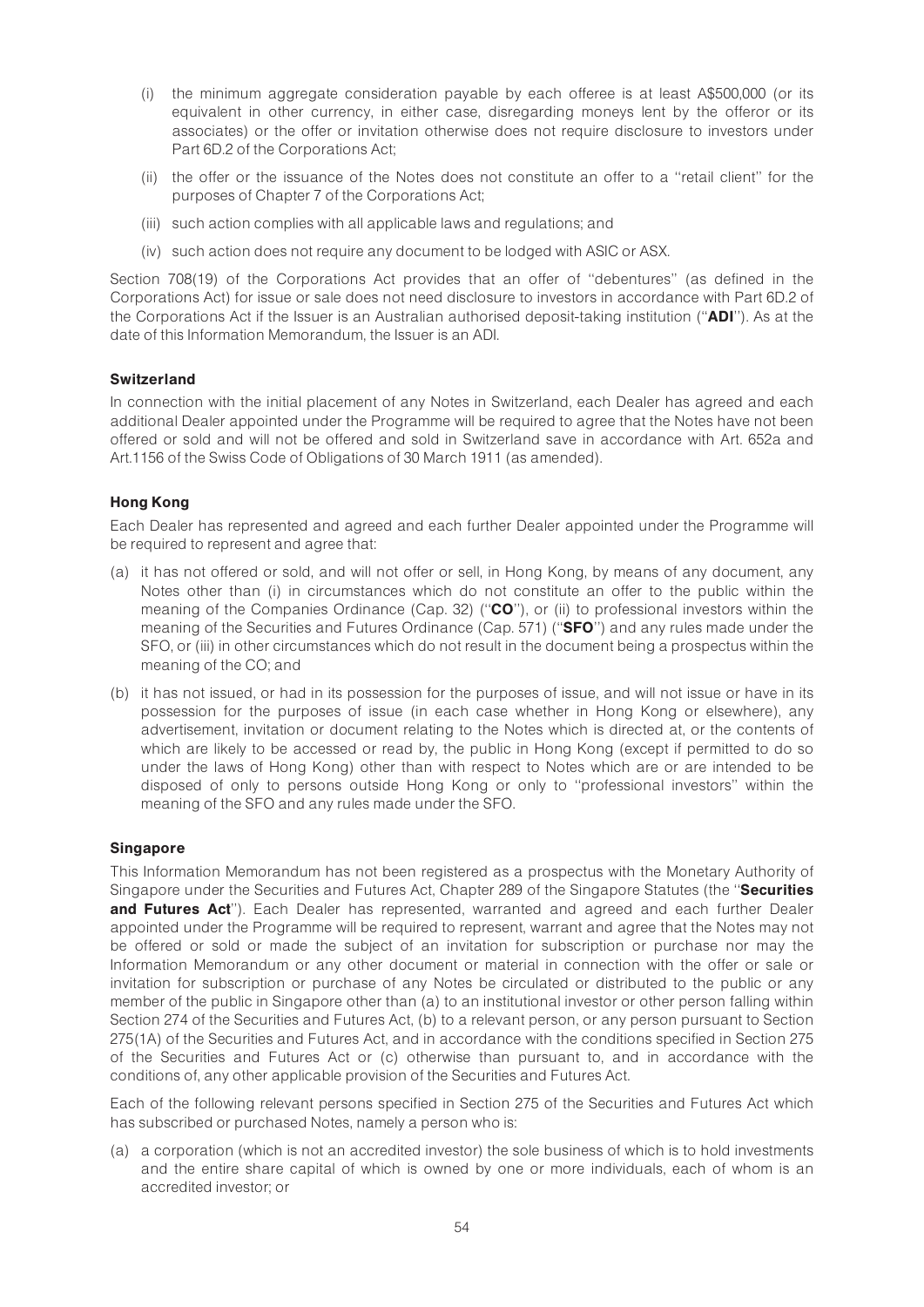(b) a trust (where the trustee is not an accredited investor) whose sole purpose is to hold investments and each beneficiary is an accredited investor,

should note that shares, debentures and units of shares and debentures of that corporation or the beneficiaries' rights and interest in that trust shall not be transferable for 6 months after that corporation or that trust has acquired the Notes under Section 275 of the Securities and Futures Act except:

- (1) to an institutional investor under Section 274 of the Securities and Futures Act or to a relevant person, or any person pursuant to Section 275(1A) of the Securities and Futures Act, and in accordance with the conditions, specified in Section 275 of the Securities and Futures Act;
- (2) where no consideration is given for the transfer; or
- (3) by operation of law.

#### General

Each Dealer has agreed and each further Dealer appointed under the Programme will be required to agree that it will (to the best of its knowledge and belief) comply with all applicable securities laws and regulations in force in any jurisdiction in which it purchases, offers, sells or delivers Notes or possesses or distributes this Information Memorandum or any advertisement or other offering material and will obtain any consent, approval or permission required by it for the purchase, offer, sale or delivery by it of Notes under the laws and regulations in force in any jurisdiction to which it is subject or in which it makes such purchases, offers, sales or deliveries and neither the Issuer nor any other Dealer shall have any responsibility therefor.

Neither the Issuer nor any of the Dealers represents that any Notes may at any time lawfully be sold in compliance with any applicable registration or other requirements in any jurisdiction, or pursuant to any exemption available thereunder, or assumes any responsibility for facilitating such sale.

With regard to each Tranche, the relevant Dealer will be required to comply with such other additional restrictions as the Issuer and the relevant Dealer shall agree and as shall be set out in the applicable Final Terms.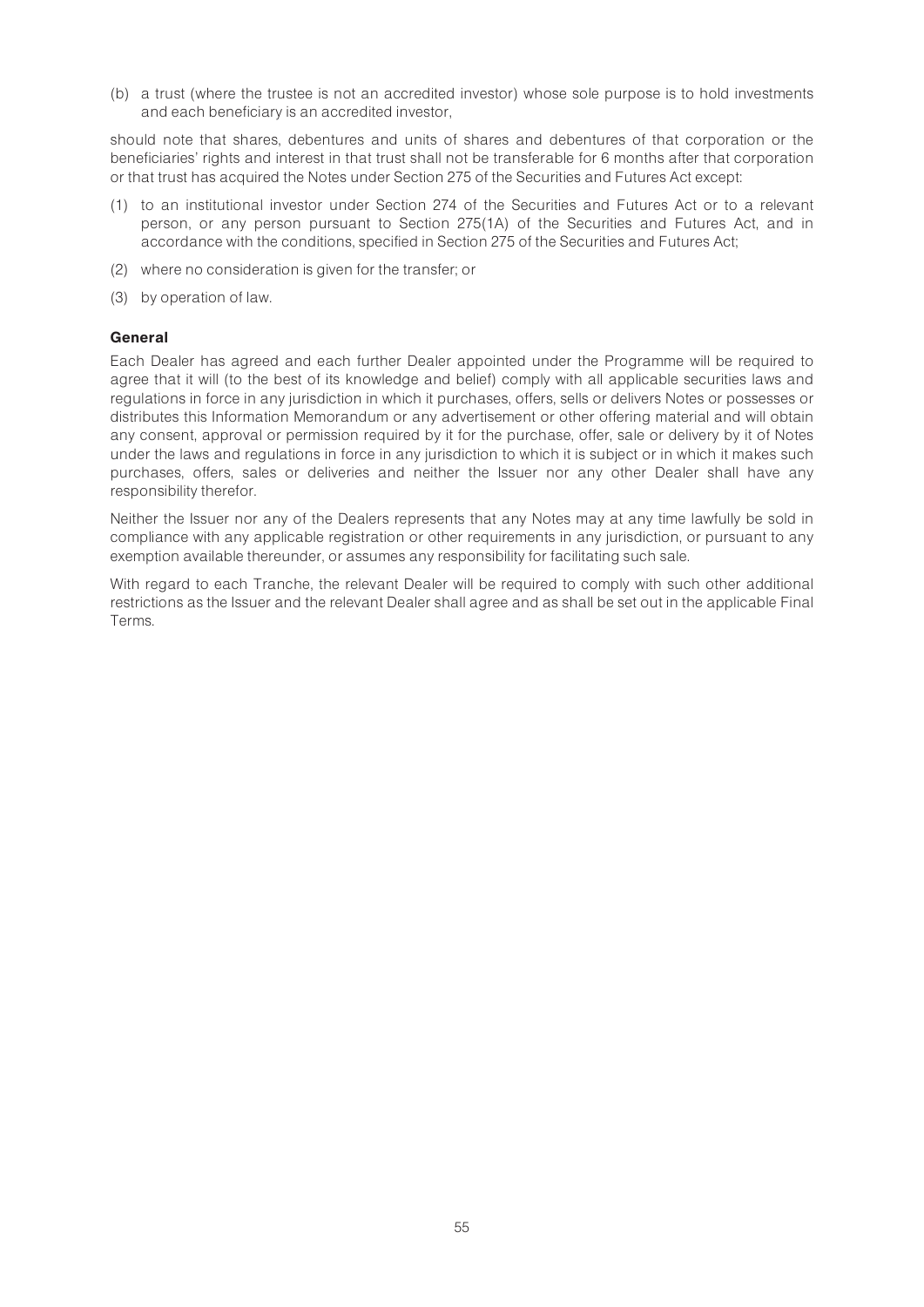# Form of Final Terms

Set out below is the form of Final Terms which will be completed for each Tranche of Notes issued under the Programme.

[Date]

# Bank of Queensland Limited

## Issue of [Aggregate Nominal Amount of Tranche] [Title of Notes] under the U.S.\$3,500,000,000 Euro Medium Term Note Programme

# PART A - CONTRACTUAL TERMS

Terms used herein shall be deemed to be defined as such for the purposes of the Conditions set forth in the Information Memorandum dated  $[\bullet]$  [and the supplement to the Information Memorandum dated [ $\bigcirc$ ]] which [together] constitute[s] a base prospectus for the purposes of the Prospectus Directive (Directive 2003/71/EC) (the ''Prospectus Directive''). This document constitutes the Final Terms of the Notes described herein for the purposes of Article 5.4 of the Prospectus Directive and must be read in conjunction with the Information Memorandum [as so supplemented]. Full information on the Issuer and the offer of the Notes is only available on the basis of the combination of these Final Terms and the Information Memorandum [as so supplemented]. The Information Memorandum [and the supplement to the Information Memorandum] [is/are] available for viewing at, and copies may be obtained from, [address].

[The following alternative language applies if the first tranche of an issue which is being increased was issued under an Information Memorandum with an earlier date.]

Terms used herein shall be deemed to be defined as such for the purposes of the Conditions (the ''Conditions'') set forth in the Information Memorandum dated [original date] [and the supplement to the Information Memorandum dated [ $\bigcirc$ ]. This document constitutes the Final Terms of the Notes described herein for the purposes of Article 5.4 of the Prospectus Directive (Directive 2003/71/EC) (the ''Prospectus Directive") and must be read in conjunction with the Information Memorandum dated [current date] [and the supplement to the Information Memorandum dated [\*]] which [together] constitute[s] a base prospectus for the purposes of the Prospectus Directive, save in respect of the Conditions which are extracted from the Information Memorandum dated [original date] [as so supplemented] and are attached hereto. Full information on the Issuer and the offer of the Notes is only available on the basis of the combination of these Final Terms and the Information Memorandums dated [current date] and [original date] [and the supplements to the Information Memorandum dated  $[0]$  and  $[0]$ ]. Copies of such Information Memorandums [as so supplemented] are available for viewing at [address] [and] [website] and copies may be obtained from [address].

[Include whichever of the following apply or specify as ''Not Applicable'' (N/A). Note that the numbering should remain as set out below, even if ''Not Applicable'' is indicated for individual paragraphs or subparagraphs. Italics denote directions for completing the Final Terms.]

[When adding any other final terms or information consideration should be given as to whether such terms or information constitute ''significant new factors'' and consequently trigger the need for a supplement to the Information Memorandum under Article 16 of the Prospectus Directive.]

[If the Notes have a maturity of less than one year from the date of their issue, the minimum denomination may need to be  $£100,000$  or its equivalent in any other currency.]

|    | lssuer:                           | <b>Bank of Queensland Limited</b>                                                                                          |
|----|-----------------------------------|----------------------------------------------------------------------------------------------------------------------------|
| 2. | Series Number:<br>'a)             |                                                                                                                            |
|    | Tranche Number:<br>(b)            |                                                                                                                            |
|    |                                   | (If fungible with an existing Series, details of that<br>Series, including the date on which the Notes<br>become fungible) |
| 3. | Specified Currency or Currencies: |                                                                                                                            |
| 4. | Aggregate Nominal Amount:         |                                                                                                                            |
|    | Series:<br>la:                    |                                                                                                                            |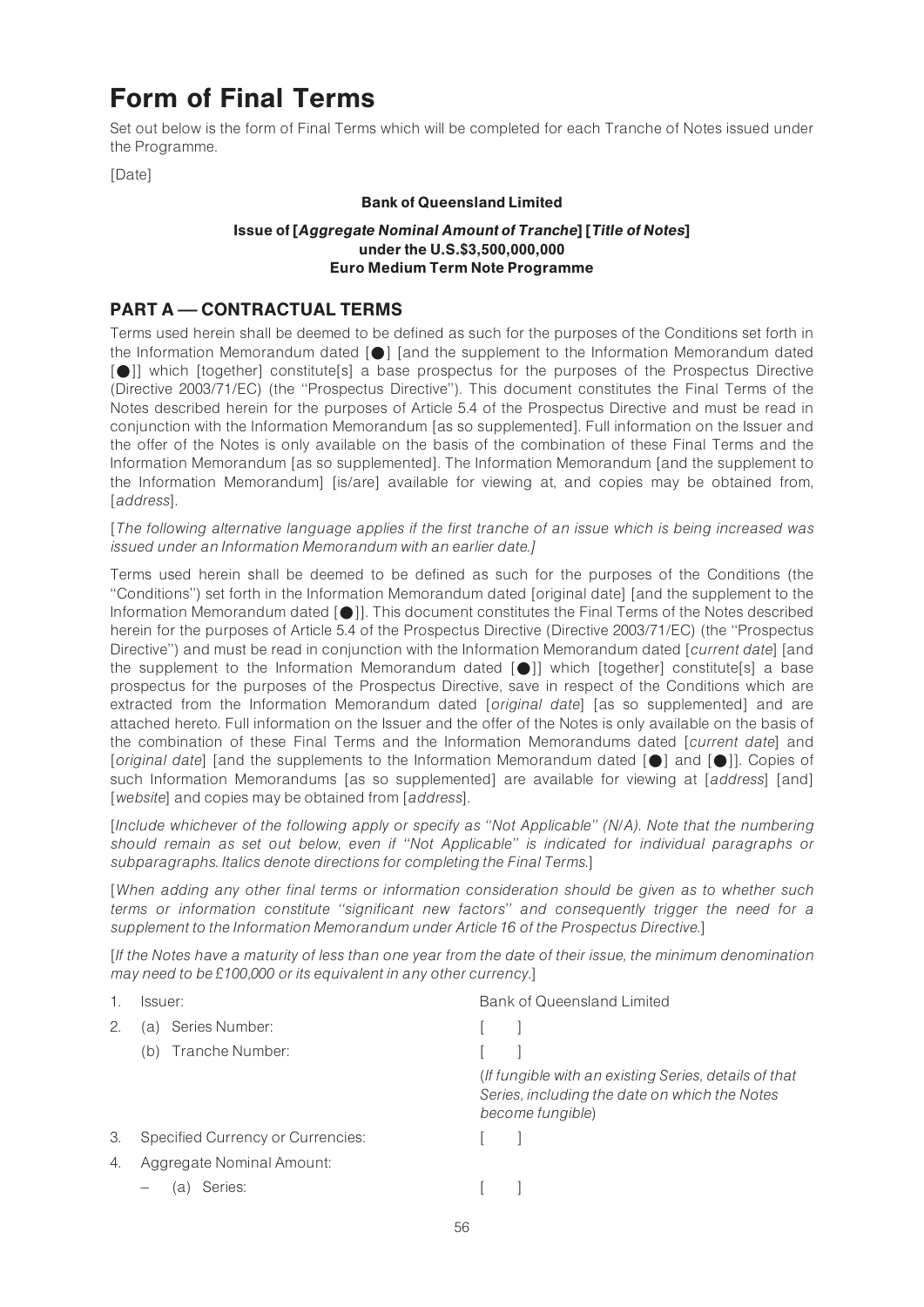|    | (b) Tranche:                                                  |                                                                                                                                                                                                                                                                                                                                                                                                                       |
|----|---------------------------------------------------------------|-----------------------------------------------------------------------------------------------------------------------------------------------------------------------------------------------------------------------------------------------------------------------------------------------------------------------------------------------------------------------------------------------------------------------|
| 5. | [Issue Price:<br>(a)                                          | ] per cent. of the Aggregate Nominal Amount<br>[plus accrued interest from [insert date] (in the<br>case of fungible issues only, if applicable)]                                                                                                                                                                                                                                                                     |
| 6. | (a) Specified Denominations:                                  | (Note - where multiple denominations above<br>[U.S.\$100,000] or equivalent are being used the<br>following sample wording should be followed:<br>"[U.S.\$100,000] and integral multiples of<br>[U.S.\$1,000] in excess thereof up to and including<br>[U.S.\$199,000]. No Notes in definitive form will be<br>issued with a denomination above<br>$[U.S.\$199,000]'$ .")                                             |
|    |                                                               | (N.B. If an issue of Notes is (i) NOT admitted to<br>trading on an European Economic Area<br>exchange; and (ii) only offered in the European<br>Economic Area in circumstances where a<br>prospectus is not required to be published under<br>the Prospectus Directive the €50,000 minimum<br>denomination is not required.)                                                                                          |
|    | <b>Calculation Amount:</b><br>(b)                             | (If only one Specified Denomination, insert the<br>Specified Denomination.                                                                                                                                                                                                                                                                                                                                            |
|    |                                                               | If more than one Specified Denomination, insert<br>the highest common factor. Note: There must be a<br>common factor in the case of two or more<br>Specified Denominations.)                                                                                                                                                                                                                                          |
| 7. | (a) Issue Date:                                               |                                                                                                                                                                                                                                                                                                                                                                                                                       |
|    | (b) Interest Commencement Date:                               |                                                                                                                                                                                                                                                                                                                                                                                                                       |
| 8. | <b>Maturity Date:</b>                                         | [Fixed rate - specify date/<br>Floating rate - Interest Payment Date falling in or<br>nearest to [specify month]]                                                                                                                                                                                                                                                                                                     |
| 9. | Interest Basis:                                               | per cent. Fixed Rate]<br>[[LIBOR/EURIBOR] +/- [ ] per cent. Floating<br>Rate]<br>[Zero Coupon]<br>[Index Linked Interest]<br>[Dual Currency Interest]<br>[specify other]<br>(further particulars specified below)                                                                                                                                                                                                     |
|    | 10. Redemption/Payment Basis:                                 | [Redemption at par]<br>[Index Linked Redemption]<br>[Dual Currency Redemption]<br>[Partly Paid]<br>[Instalment]<br>[specify other]<br>(N.B. If the Final Redemption Amount is other than<br>100 per cent. of the nominal value, the Notes will<br>be derivative securities for the purposes of the<br>Prospectus Directive and the requirements of<br>Annex XII to the Prospectus Directive Regulation<br>will apply) |
|    | 11. Change of Interest Basis or Redemption/<br>Payment Basis: | [Specify details of any provision for change of<br>Notes into another Interest Basis or Redemption/<br>Payment Basis]                                                                                                                                                                                                                                                                                                 |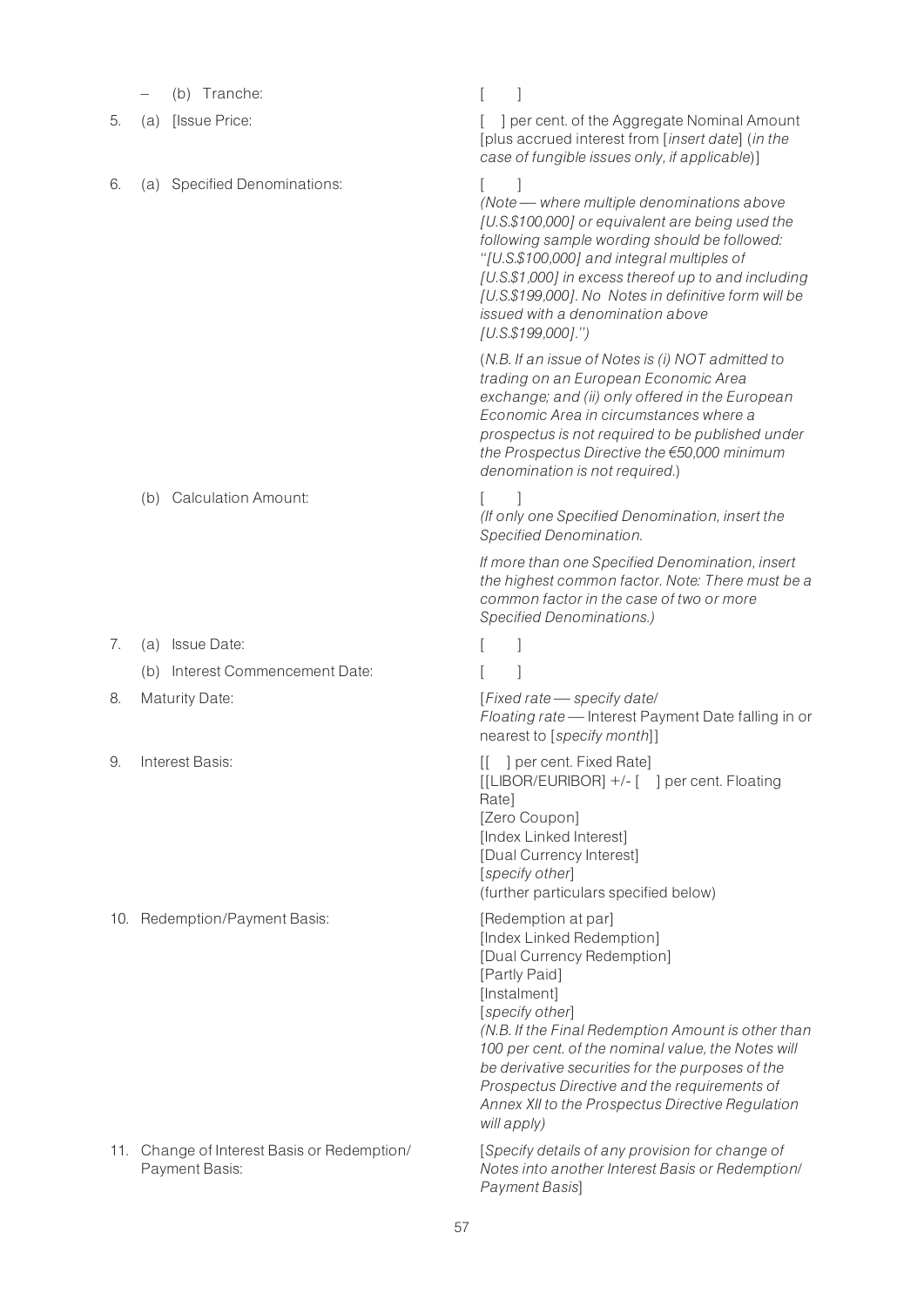|     | 12. Put/Call Options:                                                               | [Investor Put]<br>[Issuer Call]<br>[(further particulars specified below)]                                                                                                                                                                                                                                                                                   |
|-----|-------------------------------------------------------------------------------------|--------------------------------------------------------------------------------------------------------------------------------------------------------------------------------------------------------------------------------------------------------------------------------------------------------------------------------------------------------------|
|     | 13. (a) Status of the Notes:                                                        | Senior                                                                                                                                                                                                                                                                                                                                                       |
|     | (b) [Date [Board] approval for issuance of<br>Notes obtained:                       | 1<br>(N.B. Only relevant where Board (or similar)<br>authorisation is required for the particular tranche<br>of Notes)                                                                                                                                                                                                                                       |
|     | 14. Method of distribution:                                                         | [Syndicated/Non-syndicated]                                                                                                                                                                                                                                                                                                                                  |
|     | PROVISIONS RELATING TO INTEREST (IF ANY) PAYABLE                                    |                                                                                                                                                                                                                                                                                                                                                              |
|     | 15. Fixed Rate Note Provisions                                                      | [Applicable/Not Applicable]<br>(If not applicable, delete the remaining<br>subparagraphs of this paragraph)                                                                                                                                                                                                                                                  |
|     | (a) Rate(s) of Interest:                                                            | [ ] per cent. per annum [payable [annually/<br>semi-annually/quarterly] in arrear]<br>(If payable other than annually, consider<br>amending Condition 4)                                                                                                                                                                                                     |
|     | (b) Interest Payment Date(s):                                                       | ] in each year up to and including the<br>IL.<br>Maturity Date]/[specify other]<br>(N.B. This will need to be amended in the case of<br>long or short coupons)                                                                                                                                                                                               |
|     | (c) Fixed Coupon Amount(s):                                                         | ] per Calculation Amount                                                                                                                                                                                                                                                                                                                                     |
| (d) | Broken Amount(s):                                                                   | ] per Calculation Amount, payable on the<br>Interest Payment Date falling [in/on][<br>[Insert particulars of any initial or final broken<br>interest amounts which do not correspond with<br>the Fixed Coupon Amount]                                                                                                                                        |
| (e) | Day Count Fraction:                                                                 | [30/360 or Actual/Actual (ISMA) or [specify other]]                                                                                                                                                                                                                                                                                                          |
| (f) | Determination Date(s):                                                              | ] in each year<br>[Insert regular interest payment dates, ignoring<br>issue date or maturity date in the case of a long or<br>short first or last coupon<br>N.B. This will need to be amended in the case of<br>regular interest payment dates which are not of<br>equal duration<br>N.B. Only relevant where Day Count Fraction is<br>Actual/Actual (ISMA)] |
| (g) | Other terms relating to the method of<br>calculating interest for Fixed Rate Notes: | [None/Give details]                                                                                                                                                                                                                                                                                                                                          |
|     | 16. Floating Rate Note Provisions                                                   | [Applicable/Not Applicable]<br>(If not applicable, delete the remaining<br>subparagraphs of this paragraph)                                                                                                                                                                                                                                                  |
|     | (a) Specified Period(s)/Specified Interest<br>Payment Dates:                        |                                                                                                                                                                                                                                                                                                                                                              |
|     | (b) Business Day Convention:                                                        | [Floating Rate Convention/Following Business<br>Day Convention/Modified Following Business Day<br>Convention/ Preceding Business Day<br>Convention/[specify other]]                                                                                                                                                                                          |
| (C) | Additional Business Centre(s):                                                      |                                                                                                                                                                                                                                                                                                                                                              |
| (d) | Manner in which the Rate of Interest and<br>Interest Amount is to be determined:    | [Screen Rate Determination/ISDA Determination/<br>specify other]                                                                                                                                                                                                                                                                                             |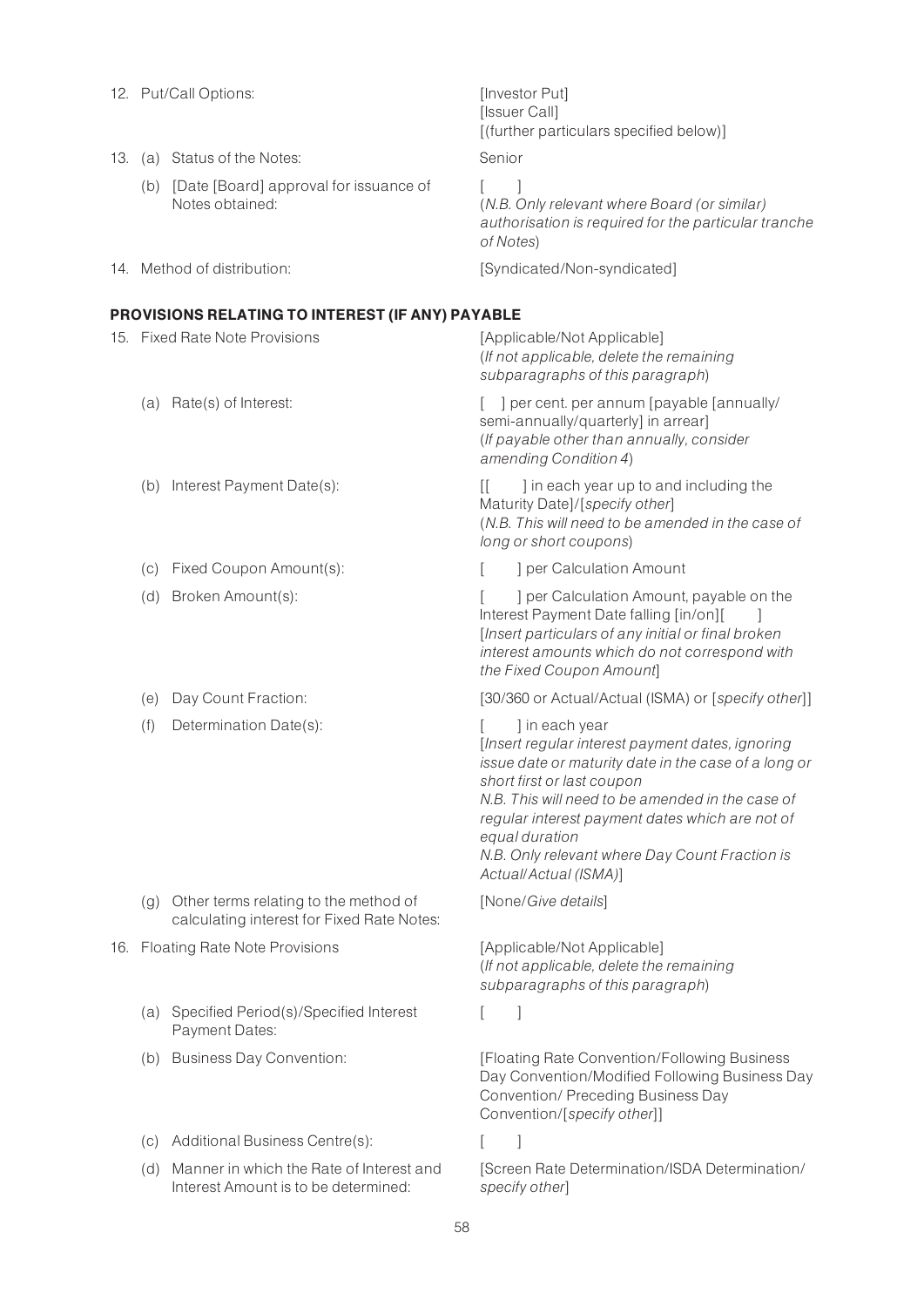- (e) Party responsible for calculating the Rate of Interest and Interest Amount (if not the Agent):
- (f) Screen Rate Determination:
	- Reference Rate: [ ]
	- Interest Determination Date(s): [ ]
	- Relevant Screen Page: [ ]
- (g) ISDA Determination:
	- Floating Rate Option:
	- Designated Maturity:
	- Reset Date:
- (h) Margin $(s)$ :
- (i) Minimum Rate of Interest:
- $(i)$  Maximum Rate of Interest:
- 

- (l) Fallback provisions, rounding provisions and any other terms relating to the method of calculating interest on Floating Rate Notes, if different from those set out in the Conditions:
- 17. Zero Coupon Note Provisions [Applicable/Not Applicable]
	-
	- (b) Reference Price: [ ]
	- (c) Any other formula/basis of determining amount payable:
	- (d) Day Count Fraction in relation to Early Redemption Amounts and late payment:

 $[$   $]$ 

(Either LIBOR, EURIBOR or other, although additional information is required if other  $$ including fallback provisions in the Agency Agreement)

(Second London business day prior to the start of each Interest Period if LIBOR (other than Sterling or euro LIBOR), first day of each Interest Period if Sterling LIBOR and the second day on which the TARGET System is open prior to the start of each Interest Period if EURIBOR or euro LIBOR)

(In the case of EURIBOR, if not Reuters Page ''EURIBOR 01'' ensure it is a page which shows a composite rate or amend the fallback provisions appropriately)

|     | Floating Rate Option:             |                                                                                                         |  |  |
|-----|-----------------------------------|---------------------------------------------------------------------------------------------------------|--|--|
|     | Designated Maturity:<br>$\bullet$ |                                                                                                         |  |  |
|     | Reset Date:<br>$\bullet$          |                                                                                                         |  |  |
| (h) | $Margin(s)$ :                     | $[+/]-$ ]   per cent. per annum                                                                         |  |  |
| (i) | Minimum Rate of Interest:         | per cent. per annum                                                                                     |  |  |
| (i) | Maximum Rate of Interest:         | per cent. per annum                                                                                     |  |  |
| (k) | Day Count Fraction:               | [Actual/365/Actual/Actual (ISDA)<br>Actual/365 (Fixed)<br>Actual/365 (Sterling)<br>Actual/360<br>30/360 |  |  |

30E/360 Other] (See Condition 4 for alternatives)

 $\lceil$   $\rceil$ 

(If not applicable, delete the remaining subparagraphs of this paragraph)

(a) Accrual Yield:  $\begin{bmatrix} \end{bmatrix}$  per cent. per annum

 $[$   $]$ 

[Conditions 6(e) and 6(i) apply/specify other] (Consider applicable day count fraction if not U.S. dollar denominated)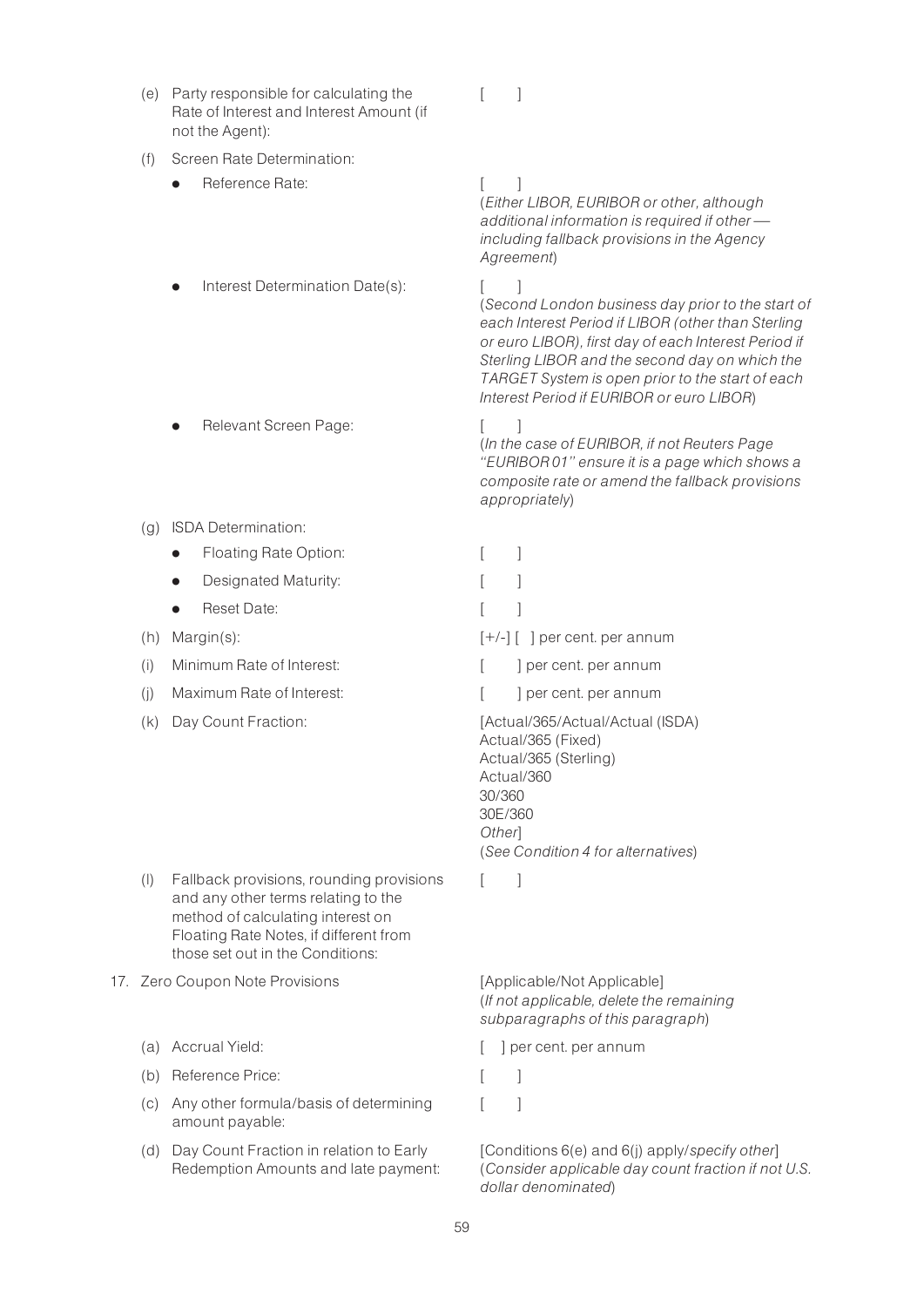- 18. Index Linked Interest Note Provisions [Applicable/Not Applicable]
	-
	- (b) Calculation Agent responsible for calculating the interest due:
	- (c) Provisions for determining Coupon where calculation by reference to Index and/or Formula is impossible or impracticable:
	- (d) Specified Period(s)/Specified Interest Payment Dates:
	-
	- (f) Additional Business Centre(s): [ ]
	- (g) Minimum Rate of Interest: [ ] per cent. per annum
	- (h) Maximum Rate of Interest:  $\begin{bmatrix} \phantom{-} \end{bmatrix}$  per cent. per annum
	- (i) Day Count Fraction: [ ]
- 19. Dual Currency Note Provisions: [Applicable/Not Applicable]
	- (a) Rate of Exchange/method of calculating Rate of Exchange:
	- (b) Calculation Agent, if any, responsible for calculating the interest payable:
	- (c) Provisions applicable where calculation by reference to Rate of Exchange impossible or impracticable:
	- (d) Person at whose option Specified Currency(ies) is/are payable:

### PROVISIONS RELATING TO REDEMPTION

- - (a) Optional Redemption Date(s): [ ]
	- (b) Optional Redemption Amount of each Note and method, if any, of calculation of such amount(s):
	- (c) If redeemable in part:
		- (i) Minimum Redemption Amount: [ ]
		- (ii) Maximum Redemption Amount: [ ]
	- (d) Notice period (if other than as set out in the Conditions):

(If not applicable, delete the remaining subparagraphs of this paragraph)

(a) Index/Formula:  $[q]$  is a state or annex details]

 $\lceil$   $\rceil$ 

 $\lceil$   $\rceil$ 

 $[$   $]$ 

(e) Business Day Convention: [Floating Rate Convention/Following Business Day Convention/Modified Following Business Day Convention/ Preceding Business Day Convention/specify other]

- 
- 
- 

(If not applicable, delete the remaining subparagraphs of this paragraph)

[give details]

- $\lceil$   $\rceil$
- $\lceil$   $\rceil$
- $\overline{\phantom{a}}$

20. Issuer Call:  $[Applicable/Not Applicable]$ (If not applicable, delete the remaining subparagraphs of this paragraph)

[[ ] per Calculation Amount/specify other/see Appendix]

- 
- 
- $[$   $]$

(N.B. If setting notice periods which are different to those provided in the Conditions, the Issuer is advised to consider the practicalities of distribution of information through intermediaries, for example, clearing systems and custodians, as well as any other notice requirements which may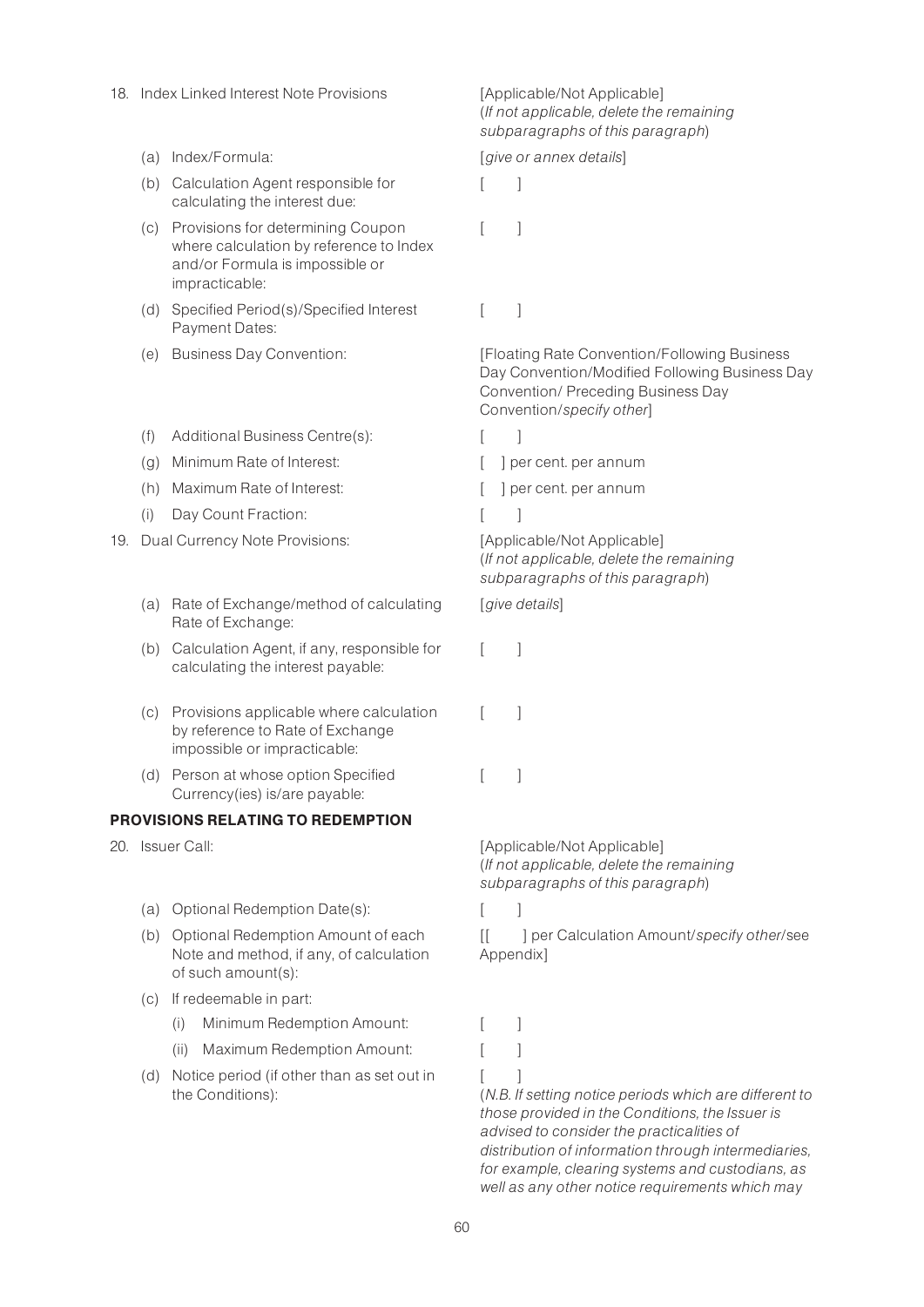- (a) Optional Redemption Date(s):
- (b) Optional Redemption Amount of each Note and method, if any, of calculation of such amount(s):
- (c) Notice period (if other than as set out in the Conditions):

23. Early Redemption Amount of each Note payable on redemption for taxation reasons or on event of default and/or the method of calculating the same (if required or if different from that set out in Condition 6(e)):

apply, for example, as between the Issuer and the Agent)

21. Investor Put:  $[Applicable/Not Applicable]$ (If not applicable, delete the remaining subparagraphs of this paragraph)

[[ ] per Calculation Amount/specify other/see Appendix]

# $\Box$

(N.B. If setting notice periods which are different to those provided in the Conditions, the Issuer is advised to consider the practicalities of distribution of information through intermediaries, for example, clearing systems and custodians, as well as any other notice requirements which may apply, for example, as between the Issuer and the Agent)

22. Final Redemption Amount of each Note: [[ ] per Calculation Amount/specify other/see Appendix]

> (N.B. If the Final Redemption Amount is other than 100 per cent, of the nominal value the Notes will be derivative securities for the purposes of the Prospectus Directive and the requirements of Annex XII to the Prospectus Directive Regulation will apply).

[[ ] per Calculation Amount/specify other/see Appendix]

#### GENERAL PROVISIONS APPLICABLE TO THE NOTES

24. Form of Notes:  $[Temperature]$  [Temporary Global Note exchangeable for a Permanent Global Note which is exchangeable for Definitive Notes [on 60 days' notice given at any time/only upon an Exchange Event]]

> [Temporary Global Note exchangeable for Definitive Notes on and after the Exchange Date]

[Permanent Global Note exchangeable for Definitive Notes [on 60 days' notice given at any time/only upon an Exchange Event/at any time at the request of the Issuer]]

(Ensure that this is consistent with the wording in the ''Summary of Provisions Relating to the Notes while in Global Form'' and the Notes themselves. The exchange upon notice option should not be expressed to be applicable if the Specified Denomination of the Notes in paragraph 6 includes language substantially to the following effect:

''[U.S.\$100,000] and integral multiples of [U.S.\$1,000] in excess thereof up to and including [U.S.\$199,000]. No Notes in definitive form will be issued with a denomination above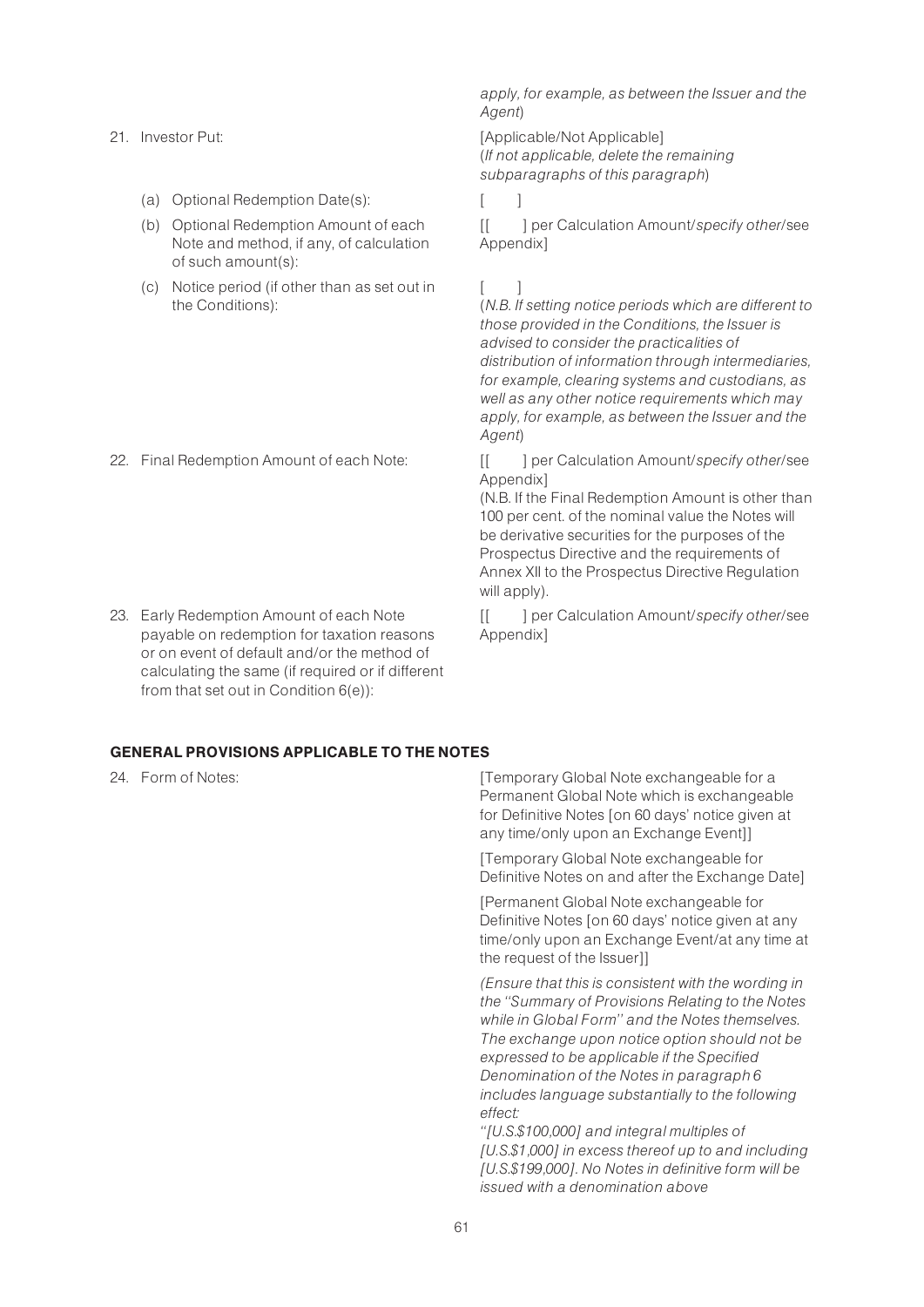- 25. Additional Financial Centre(s) or other special provisions relating to Payment Days:
- 26. Talons for future Coupons or Receipts to be attached to Definitive Notes (and dates on which such Talons mature):
- 27. Details relating to Partly Paid Notes: amount of each payment comprising the Issue Price and date on which each payment is to be made and consequences of failure to pay, including any right of the Issuer to forfeit the Notes and interest due on late payment:
- 28. Details relating to Instalment Notes:
	-
	-
- 29. Redenomination applicable: Redenomination [not] applicable
- 

#### **DISTRIBUTION**

31. (a) If syndicated, names of Managers: [Not Applicable/give names]

(b) Date of Subscription Agreement [ ]

- (c) Stabilising Manager (if any): [Not Applicable/give name]
- 32. If non-syndicated, name of relevant Dealer: [ ]
- 33. Whether TEFRA D or TEFRA C rules applicable or TEFRA rules not applicable:
- 34. Additional selling restrictions: [Not Applicable/give details]

#### [U.S.\$199,000]''.

Furthermore, such Specified Denomination construction is not permitted in relation to any issue of Notes which is to be represented on issue by a Temporary Global Note exchangeable for Definitive Notes.)

[Not Applicable/give details] (Note that this item relates to the place of payment and not Interest Period end dates to which items 17(c) and 19(f) relate)

[Yes/No. If yes, give details]

[Not Applicable/give details. N.B. a new form of Temporary Global Note and/or Permanent Global Note may be required for Partly Paid issues]

(a) [Instalment Amount(s): [Not Applicable/give details]

(b) [Instalment Date(s): [Not Applicable/give details]

[(if Redenomination is applicable, specify the terms of the redenomination in an Annex to the Final Terms)]

30. Other final terms:  $[Not Applicable/give details]$ [when adding any other final terms consideration should be given as to whether such terms constitute a ''significant new factor'' and consequently trigger the need for a supplement to the Information Memorandum under Article 16 of the Prospectus Directive.]

(If the Notes are derivative securities to which Annex XII of the Prospectus Directive Regulation applies, include names of entities agreeing to underwrite the issue on a firm commitment basis and names of the entities agreeing to place the issue without a firm commitment or on a ''best efforts'' basis if such entities are not the same as the Managers.)

(The above is only relevant if the Notes are derivative securities to which Annex XII of the Prospectus Directive Regulation applies.)

- 
- $\lceil$   $\rceil$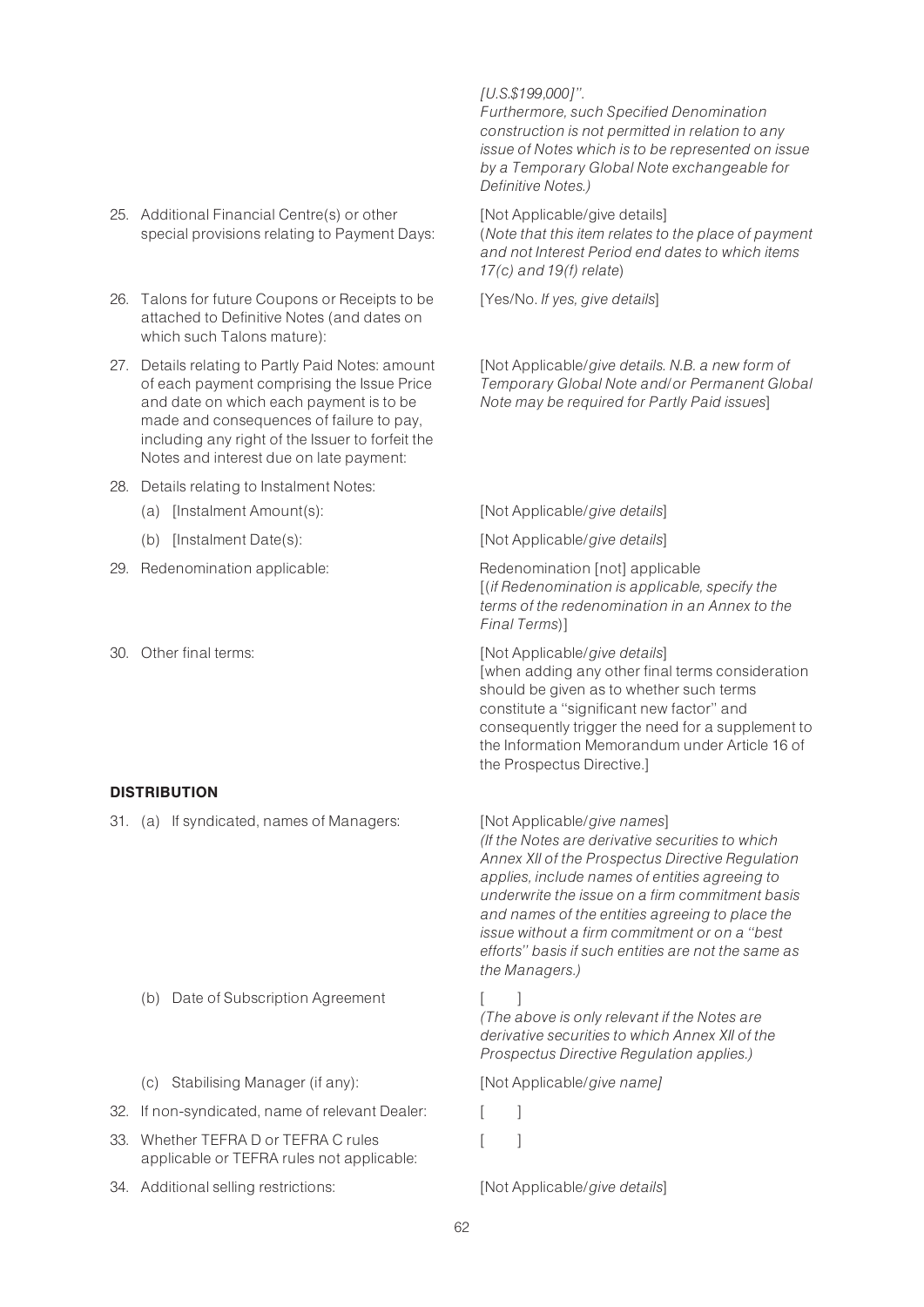# PURPOSE OF FINAL TERMS

These Final Terms comprises the final terms required to list and have admitted to trading the issue of Notes described herein pursuant to the U.S.\$3,500,000,000 Euro Medium Term Note Programme of Bank of Queensland Limited.

# **RESPONSIBILITY**

The Issuer accepts responsibility for the information contained in these Final Terms.

Signed on behalf of the Issuer:

By:...........................................................

Duly authorised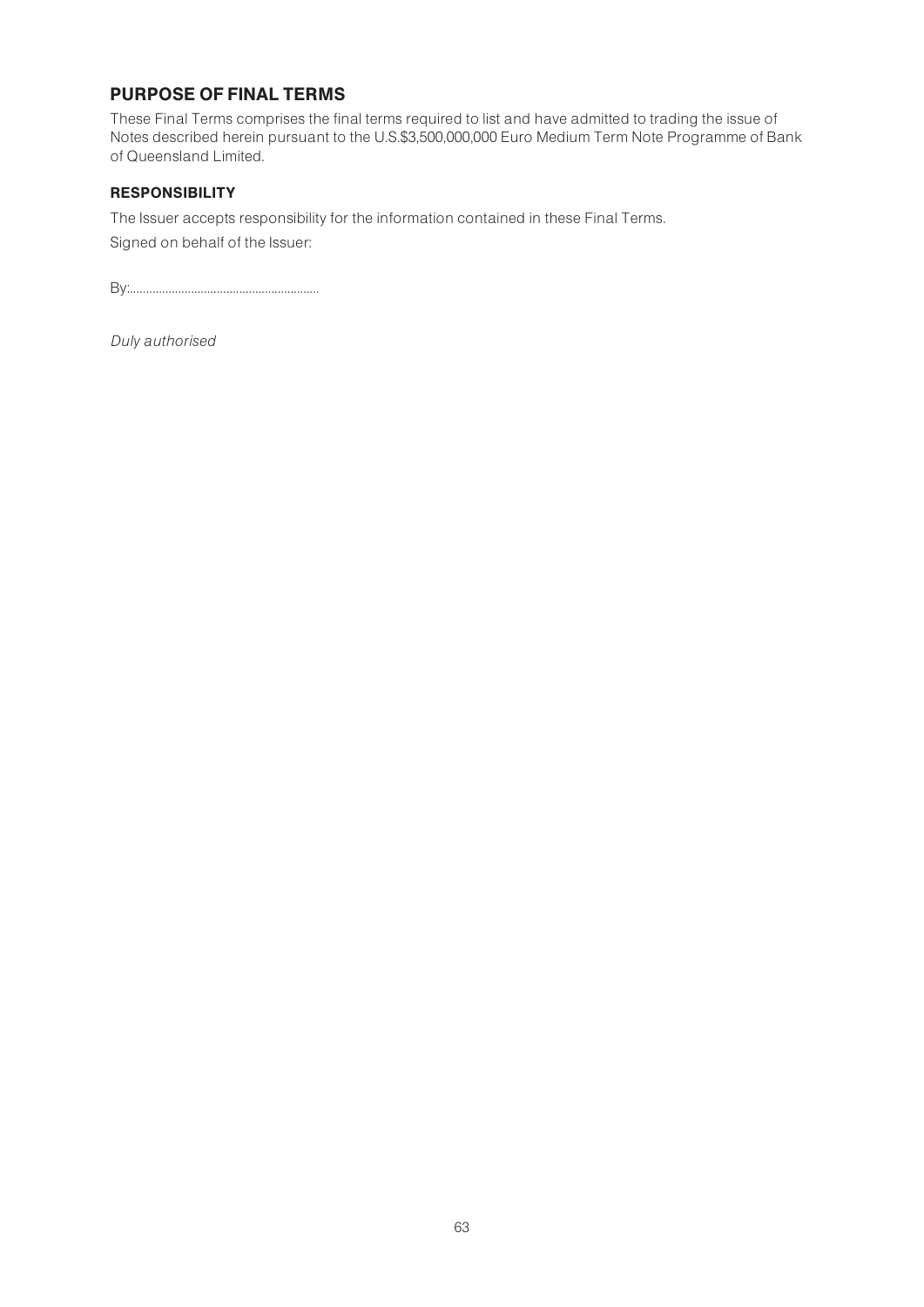# PART B - OTHER INFORMATION

# **LISTING**

| (1)           | Listing:                                                               | [London/other (specify)/None]                                                                                                                                                                  |  |  |  |                    |  |  |      |
|---------------|------------------------------------------------------------------------|------------------------------------------------------------------------------------------------------------------------------------------------------------------------------------------------|--|--|--|--------------------|--|--|------|
| $(\parallel)$ | Admission to trading:                                                  | [Application has been made for the Notes to be admitted to<br>trading on [<br>Applicable.]                                                                                                     |  |  |  | with effect from [ |  |  | INot |
|               | (iii) Estimate of total expenses<br>related to admission to trading: [ |                                                                                                                                                                                                |  |  |  |                    |  |  |      |
|               | <b>RATINGS</b>                                                         |                                                                                                                                                                                                |  |  |  |                    |  |  |      |
|               | Ratings:                                                               | The Notes to be issued have been rated:                                                                                                                                                        |  |  |  |                    |  |  |      |
|               |                                                                        | [SAP:<br>[Moody's: [<br>[[Other]:                                                                                                                                                              |  |  |  |                    |  |  |      |
|               |                                                                        | (The above disclosure should reflect the rating allocated to Notes<br>of the type being issued under the Programme generally or, where<br>the issue has been specifically rated, that rating.) |  |  |  |                    |  |  |      |

# [NOTIFICATION

The Financial Services Authority [has been requested to provide/has provided — include first alternative for an issue which is contemporaneous with the establishment or update of the Programme and the second alternative for subsequent issues] the [names of competent authorities of host Member States] with a certificate of approval attesting that the Prospectus has been drawn up in accordance with the Prospectus Directive.]

# INTERESTS OF NATURAL AND LEGAL PERSONS INVOLVED IN THE ISSUE

[Save for any fees payable to the [Managers/Dealers], so far as the Issuer is aware, no person involved in the issue of the Notes has an interest material to the offer. — Amend as appropriate if there are other interests]

# REASONS FOR THE OFFER, ESTIMATED NET PROCEEDS AND TOTAL EXPENSES

| Reasons for the offer<br>$\lceil$ (i) |                                                                                                                                                                                                                                                                                                                                                                                                                                  |
|---------------------------------------|----------------------------------------------------------------------------------------------------------------------------------------------------------------------------------------------------------------------------------------------------------------------------------------------------------------------------------------------------------------------------------------------------------------------------------|
|                                       | (See "Use of Proceeds" wording in Information Memorandum - if<br>reasons for offer different from making profit and/or hedging<br>certain risks will need to include those reasons here.)]                                                                                                                                                                                                                                       |
| [(ii)] Estimated net proceeds:        |                                                                                                                                                                                                                                                                                                                                                                                                                                  |
|                                       | (If proceeds are intended for more than one use will need to split<br>out and present in order of priority. If proceeds insufficient to fund<br>all proposed uses state amount and sources of other funding.)                                                                                                                                                                                                                    |
| [(iii)] Estimated total expenses:     | ]. [Include breakdown of expenses]                                                                                                                                                                                                                                                                                                                                                                                               |
|                                       | (N.B. Delete unless the Notes are derivative securities to which<br>Annex XII of the Prospectus Directive Regulation applies, in which<br>case (i) is required where the reasons for the offer are different<br>from making profit and/or hedging certain risks and it is only<br>necessary to include disclosure of net proceeds and total<br>expenses at (ii) and (iii) above where disclosure is included at<br>$(i)$ above.) |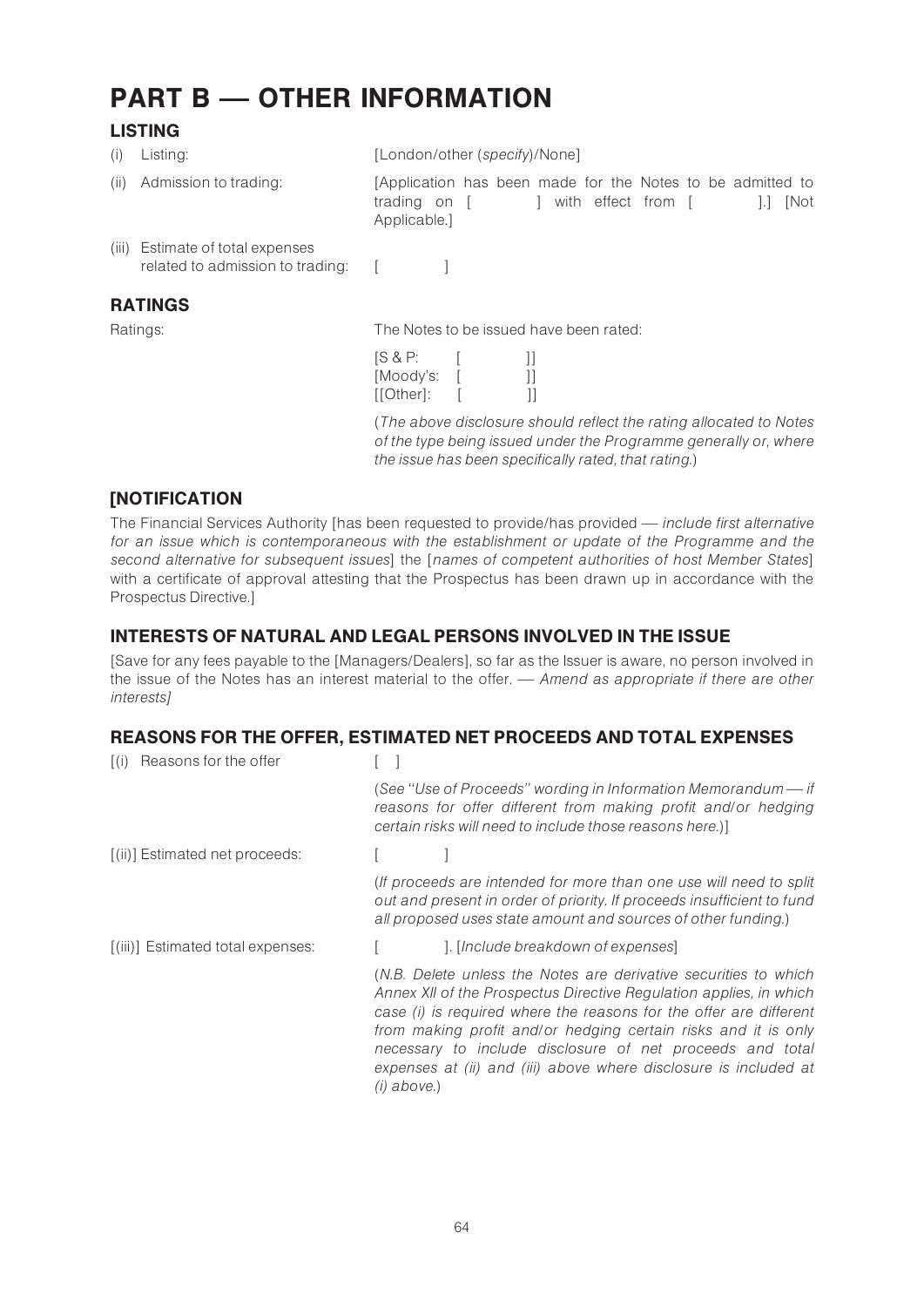# YIELD (FIXED RATE NOTES ONLY)

Indication of yield: [ [ ]

The yield is calculated at the Issue Date on the basis of the Issue Price. It is not an indication of future yield.

# PERFORMANCE OF INDEX/FORMULA, EXPLANATION OF EFFECT ON VALUE OF INVESTMENT AND ASSOCIATED RISKS AND OTHER INFORMATION CONCERNING THE UNDERLYING (INDEX-LINKED NOTES ONLY)

[Need to include details of where past and future performance and volatility of the index/formula can be obtained.]

[Where the underlying is an index need to include the name of the index and a description if composed by the Issuer and if the index is not composed by the Issuer need to include details of where the information about the index can be obtained. Where the underlying is not an index need to include equivalent information.]

[Include other information concerning the underlying required by paragraph 4.2 of Annex XII of the Prospective Directive Regulation.]

[(When completing the above paragraphs, consideration should be given as to whether such matters described constitute ''significant new factors'' and consequently trigger the need for a supplement to the Information Memorandum under Article 16 of the Prospectus Directive.)]

The Issuer [intends to provide post-issuance information [specify what information will be reported and where it can be obtained]] [does not intend to provide post-issuance information].

(N.B. This paragraph only applies if the Notes are derivative securities to which Annex XII of the Prospectus Directive Regulation applies.)

# PERFORMANCE OF RATE[S] OF EXCHANGE AND EXPLANATION OF EFFECT ON VALUE OF INVESTMENT (Dual Currency Notes only)

[Need to include details of where past and future performance and volatility of the relevant rates can be obtained.]

[(When completing this paragraph, consideration should be given as to whether such matters described constitute ''significant new factors'' and consequently trigger the need for a supplement to the Information Memorandum under Article 16 of the Prospectus Directive.)]

(N.B. This paragraph only applies if the Notes are derivative securities to which Annex XII of the Prospectus Directive Regulation applies.)

# OPERATIONAL INFORMATION

| (i)   | <b>ISIN Code:</b>                                                                                                                                                            |                                             |
|-------|------------------------------------------------------------------------------------------------------------------------------------------------------------------------------|---------------------------------------------|
| (ii)  | Common Code:                                                                                                                                                                 |                                             |
| (iii) | Any clearing system(s) other<br>than Furoclear Bank S.A./N.V.<br>Clearstream<br>Banking,<br>and<br>société anonyme and<br>the<br>identification<br>relevant<br>$number(s)$ : | [Not Applicable/give name(s) and number(s)] |
| (iv)  | Delivery:                                                                                                                                                                    | Delivery [against/free of] payment          |
| (v)   | Names and addresses of<br>additional Paying Agent(s)<br>(if any):                                                                                                            |                                             |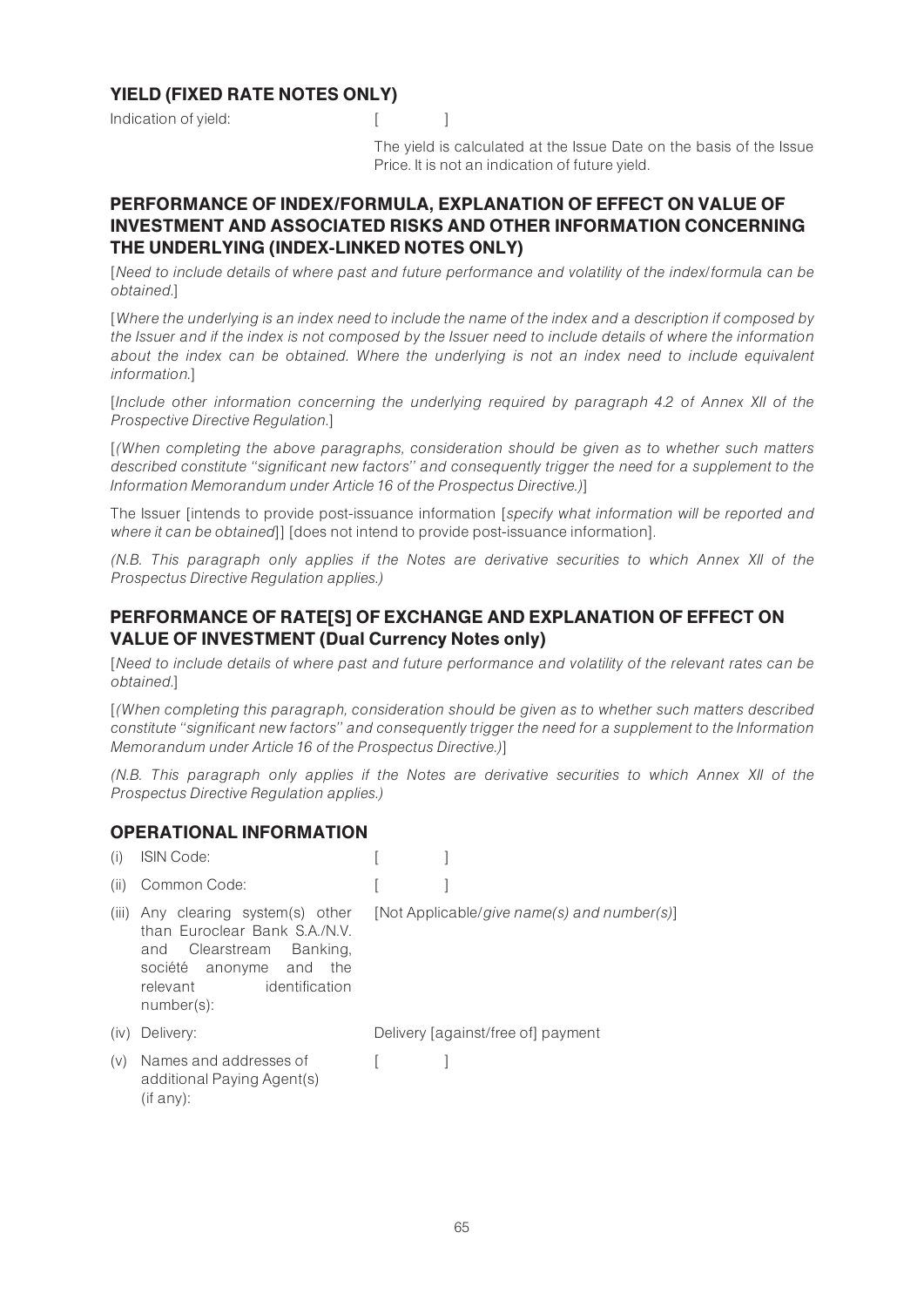# General Information

1. The admission of Notes to the Official List will be expressed as a percentage of their nominal amount (excluding accrued interest). It is expected that each Tranche of Notes which is to be admitted to the Official List and to trading on the London Stock Exchange's Gilt Edged and Fixed Interest Market will be admitted separately as and when issued, subject only to the issue of a Global Note or Notes initially representing the Notes of such Tranche. Application has been made to the UK Listing Authority for Notes issued under the Programme to be admitted to the Official List and to the London Stock Exchange for such Notes to be admitted to trading on the London Stock Exchange's Gilt Edged and Fixed Interest Market. The listing of the Programme in respect of Notes is expected to be granted on or before 11 December 2007.

The Dealer Agreement provides, that if the maintenance of the listing of any Notes has, in the opinion of the Issuer, become unduly onerous for any reason whatsoever, the Issuer shall be entitled to terminate such listing subject to its using its best endeavours promptly to list or admit to trading the Notes on an alternative stock exchange, within or outside the European Union, to be agreed between the Issuer and the relevant Dealer.

2. The Issuer has or will as soon as practicable obtain all necessary consents, approvals and authorisations in connection with the issue and performance of the Notes. The issue of Notes under the Programme was authorised by resolutions of the Board of Directors of the Issuer passed on 26 September 1997, 21 November 1997, 15 December 2000, 13 December 2001, 22 November 2002, 19 November 2004, 18 November 2005, 22 November 2006 and 22 November 2007. The increase in aggregate nominal amount of the Programme from U.S.\$2,000,000,000 to U.S.\$3,500,000,000 was authorised by a resolution of the Board of Directors of the Issuer passed on 22 November 2007.

3. There has been no significant change in the financial or trading position of the Group since 31 August 2007 and no material adverse change in the financial position or prospects of the Group since the same date.

4. Neither the Issuer nor any of its Subsidiaries is or has been involved in any governmental, legal or arbitration proceedings (including any such proceedings which are pending or threatened of which the Issuer is aware), during a period covering at least the previous 12 months which may have, or have had in the recent past, significant effects on the Issuer and/or the Group's financial position or profitability.

5. Each Note, Coupon, Receipt and Talon will bear the following legend: ''Any United States person who holds this obligation will be subject to limitations under the United States income tax laws, including the limitations provided in sections 165(j) and 1287(a) of the Internal Revenue Code''.

6. The Notes have been accepted for clearance through Clearstream, Luxembourg and Euroclear. The Common Code and the International Securities Identification Number (ISIN) for each Tranche of Notes will be set out in the relevant Final Terms. If the Notes are to clear through an additional or alternative clearing system, the appropriate information will be specified in the applicable Final Terms.

The address of Clearstream, Luxembourg is Clearstream Banking, 42 Avenue JF Kennedy, L-1855 Luxembourg and the address of Euroclear is Euroclear Bank SA/NV, 1 Boulevard du Roi Albert II, B-1210 Brussels.

7. For so long as Notes may be issued pursuant to this Information Memorandum, the following documents will when published, be available, during usual business hours on any day (Saturdays, Sundays and public holidays excepted), for inspection at the registered office of the Issuer and the office of the Agent:

- (i) the Agency Agreement (which includes the form of the Global Notes, the Definitive Notes, the Receipts, the Coupons and the Talons), including any supplements thereto;
- (ii) the Dealer Agreement, including any supplements thereto;
- (iii) the Deed of Covenant;
- (iv) the memorandum and articles of association and certificate of registration of the Issuer;
- (v) the published annual report and audited financial statements of the Issuer for the last two financial years and the most recently published interim accounts;
- (vi) each Final Terms for Notes that are admitted to the Official List and to trading by the London Stock Exchange or any other stock exchange (save that a Final Terms relating to a Note which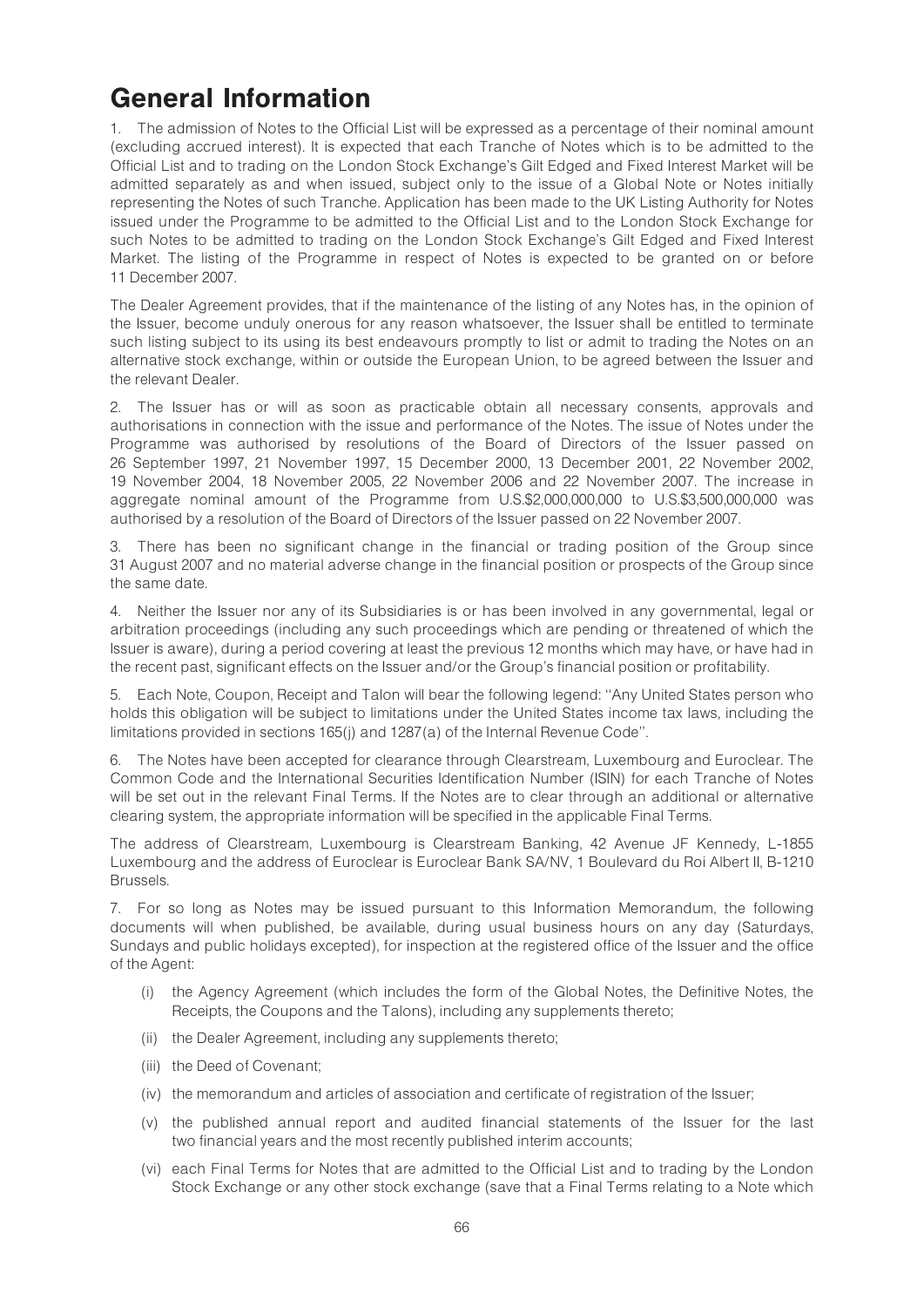is neither admitted to trading on a regulated market in the European Economic Area nor offered in the European Economic Area in circumstances where a prospectus is required to be published under the Prospectus Directive will only be available for inspection by a holder of such Note and such holder must produce evidence satisfactory to the Paying Agent as to the identity of such holder);

- (vii) a copy of this Information Memorandum together with any supplement to this Information Memorandum or further Information Memorandum; and
- (viii) a copy of the subscription agreement for Notes issued on a syndicated basis that are admitted to the Official List and to trading by the London Stock Exchange.

8. Copies of the latest annual consolidated accounts of the Issuer and the latest interim consolidated accounts of the Issuer may be obtained, and copies of the Agency Agreement will be available for inspection, at the specified offices of each of the Paying Agents during normal business hours, so long as any of the Notes is outstanding.

9. KPMG, Chartered Accountants, have audited in compliance with Australian auditing standards, and rendered unqualified reports on, the accounts of the Issuer for each of the last three years ended 31 August 2007.

10. No Australian approvals are currently required for or in connection with the issue of the Notes by the Issuer or for or in connection with the performance and enforceability of such Notes, Coupons, Receipts or Talons (if any). However:

- (a) the specific approval of the Reserve Bank of Australia must be obtained in connection with certain payments and transactions having a prescribed connection with certain countries or named individuals, or entities (including individuals, or entities subject to United Nations sanctions or associated with terrorism) designated from time to time for the purposes of the Banking (Foreign Exchange) Regulations 1959 and other regulations in Australia; and
- (b) it is an offence to hold and use or deal with, allow to be used or dealt with, or facilitate the use of or dealing with certain assets, or to directly or indirectly make an asset available to certain named persons or entities associated with terrorism, pursuant to the Charter of the United Nations Act 1945 and the Charter of the United Nations (Terrorism and Dealings with Assets) Regulations 2002, unless the Minister for Foreign Affairs has given a written notice to permit such to occur.

11. Under EC Council Directive 2003/48/EC on the taxation of savings income, Member States are required, from 1 July 2005, to provide to the tax authorities of another Member State details of payments of interest (or similar income) paid by a person within its jurisdiction to an individual resident in that other Member State. However, for a transitional period, Belgium, Luxembourg and Austria will instead be required (unless during that period they elect otherwise) to operate a withholding system in relation to such payments (the ending of such transitional period being dependent upon the conclusion of certain other agreements relating to information exchange with certain other countries). A number of non-EU countries and territories including Switzerland have agreed to adopt similar measures (a withholding system in the case of Switzerland) with effect from the same date.

12. The Issuer does not intend to provide any post-issuance information in relation to any issues of Notes.

13. Certain of the Dealers and their affiliates have engaged, and may in the future engage, in investment banking and/or commercial banking transactions with, and may perform services to the Issuer and its affiliates in the ordinary course of business.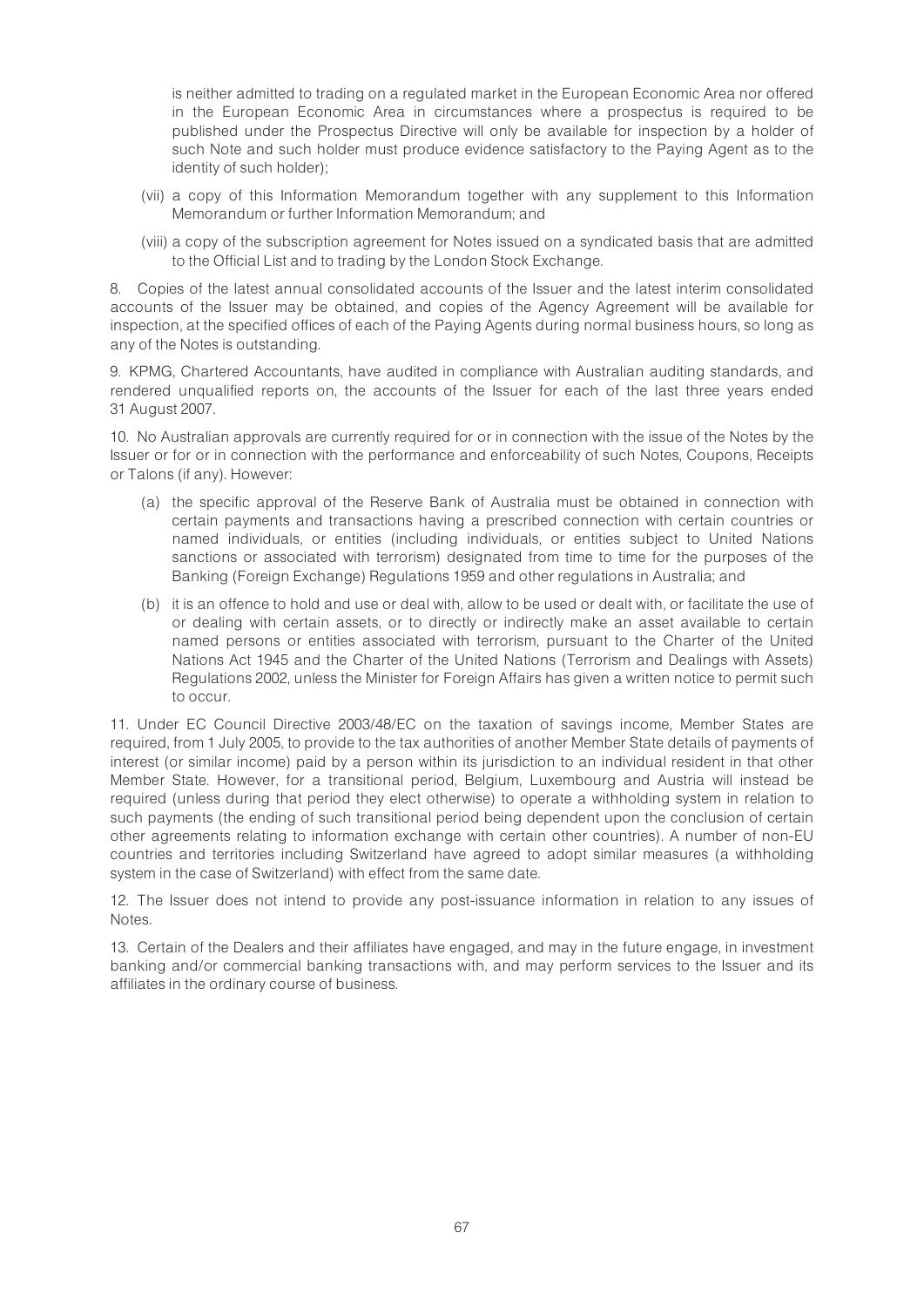# REGISTERED AND HEAD OFFICE OF THE ISSUER

Level 17, BOQ Centre 259 Queen Street Brisbane 4000 Queensland Australia

# ARRANGER

#### UBS Limited

1 Finsbury Avenue London EC2M 2PP United Kingdom

### DEALERS

## ABN AMRO Bank N.V.

250 Bishopsgate London EC2M 4AA United Kingdom

#### Deutsche Bank AG, London Branch

Winchester House 1 Great Winchester Street London EC2N 2DB United Kingdom

### J.P. Morgan Securities Ltd.

125 London Wall London EC2Y 5AJ United Kingdom

#### Nomura International plc

Nomura House 1 St. Martin's-le-Grand London EC1A 4NP United Kingdom

#### Barclays Bank PLC

5 The North Colonnade Canary Wharf London E14 4BB United Kingdom

#### HSBC Bank plc

8 Canada Square London E14 5HQ United Kingdom

#### Macquarie Bank Limited

ABN 46 008 583 542 No. 1 Martin Place Sydney NSW 2000 Australia

#### UBS Limited

1 Finsbury Avenue London EC2M 2PP United Kingdom

#### Westpac Banking Corporation, Singapore

77 Robinson Road SIA Building  $#19-00$ Singapore 068896

# AGENT

### Citibank, N.A., London Branch

21st Floor, Citigroup Centre Canada Square Canary Wharf London E14 5LB United Kingdom